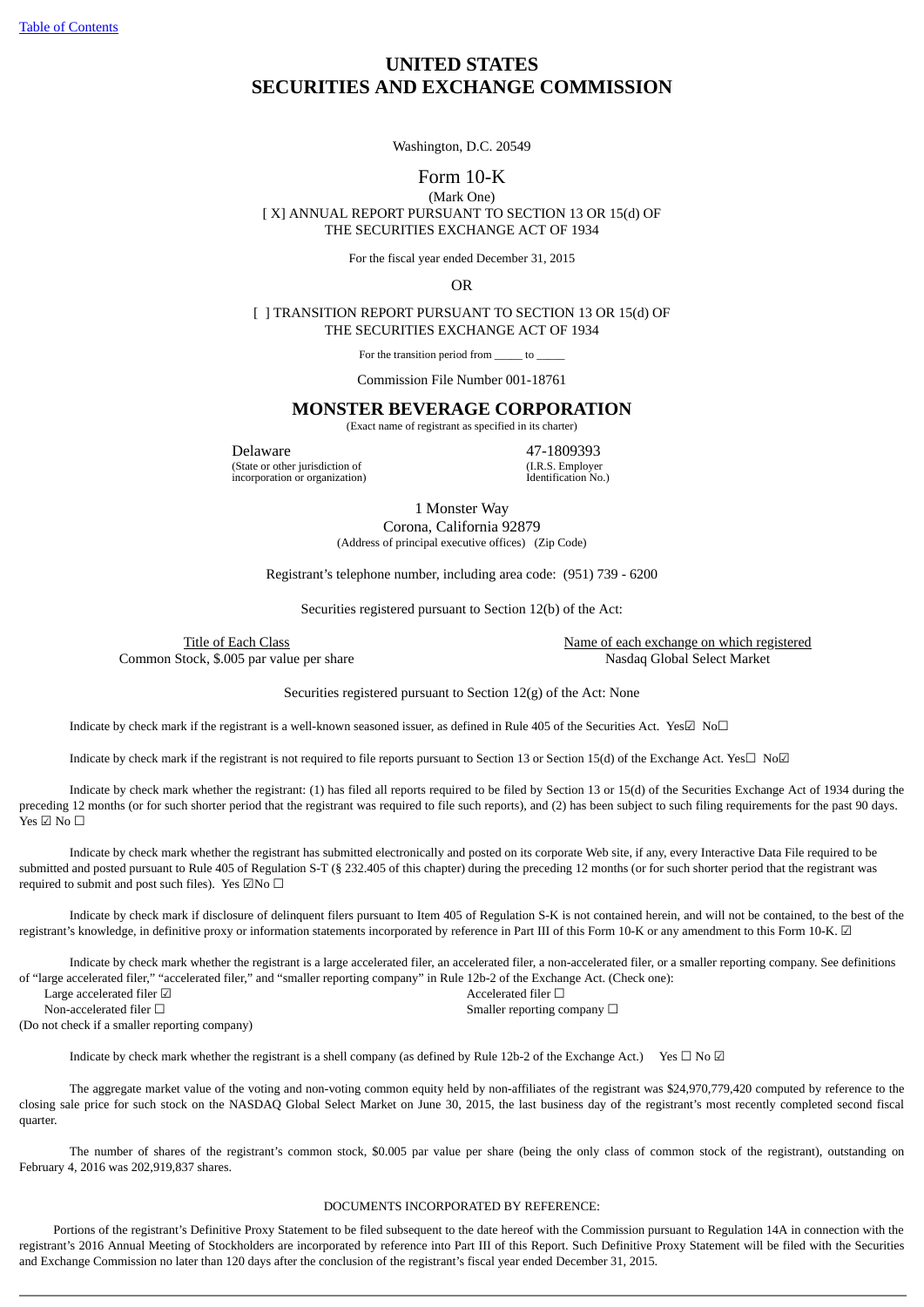## **MONSTER BEVERAGE CORPORATION**

## <span id="page-1-0"></span>**FORM 10-K**

## **TABLE OF CONTENTS**

### **Item Number Page Number**

# **[PART](#page-1-1) I**

|  | <u>1 ust 1 umber</u> |
|--|----------------------|
|  |                      |
|  |                      |
|  |                      |

| $\frac{1}{2}$<br><u>1A.</u><br><u>1B.</u><br>$\frac{2}{3}$<br>$\overline{4}$ . | <b>Business</b><br><b>Risk Factors</b><br><b>Unresolved Staff Comments</b><br><b>Properties</b><br><b>Legal Proceedings</b><br><b>Mine Safety Disclosures</b>                                                                                                                                                                                                                                                                                                                                                                                 | 3<br>20<br>31<br>31<br>31<br>34              |  |  |  |
|--------------------------------------------------------------------------------|-----------------------------------------------------------------------------------------------------------------------------------------------------------------------------------------------------------------------------------------------------------------------------------------------------------------------------------------------------------------------------------------------------------------------------------------------------------------------------------------------------------------------------------------------|----------------------------------------------|--|--|--|
|                                                                                | <b>PART II</b>                                                                                                                                                                                                                                                                                                                                                                                                                                                                                                                                |                                              |  |  |  |
| 5.<br>$rac{6}{7}$<br><u>7A.</u><br>$\frac{8}{9}$<br><u>9A.</u><br><b>9B.</b>   | Market for the Registrant's Common Equity, Related Stockholder Matters and Issuer Purchases of Equity<br><b>Securities</b><br><b>Selected Financial Data</b><br><u>Management's Discussion and Analysis of Financial Condition and Results of Operations</u><br><b>Quantitative and Qualitative Disclosures about Market Risk</b><br><b>Financial Statements and Supplementary Data</b><br>Changes in and Disagreements with Accountants on Accounting and Financial Disclosure<br><b>Controls and Procedures</b><br><b>Other Information</b> | 34<br>37<br>38<br>63<br>64<br>64<br>64<br>66 |  |  |  |
|                                                                                | <b>PART III</b>                                                                                                                                                                                                                                                                                                                                                                                                                                                                                                                               |                                              |  |  |  |
| <u>10.</u><br><u>11.</u><br><u>12.</u><br><u>13.</u><br>14.                    | <b>Directors, Executive Officers and Corporate Governance</b><br><b>Executive Compensation</b><br>Security Ownership of Certain Beneficial Owners and Management and Related Stockholder Matters<br>Certain Relationships and Related Transactions, and Director Independence<br><b>Principal Accounting Fees and Services</b>                                                                                                                                                                                                                | 66<br>66<br>66<br>67<br>67                   |  |  |  |
|                                                                                | <b>PART IV</b>                                                                                                                                                                                                                                                                                                                                                                                                                                                                                                                                |                                              |  |  |  |
| <u>15.</u>                                                                     | <b>Exhibits and Financial Statement Schedules</b>                                                                                                                                                                                                                                                                                                                                                                                                                                                                                             | 67                                           |  |  |  |
|                                                                                | <b>Signatures</b>                                                                                                                                                                                                                                                                                                                                                                                                                                                                                                                             | 68                                           |  |  |  |
|                                                                                | $\overline{2}$                                                                                                                                                                                                                                                                                                                                                                                                                                                                                                                                |                                              |  |  |  |

Table of [Contents](#page-1-0)

### <span id="page-1-1"></span>**PART I**

### <span id="page-1-2"></span>**ITEM 1. BUSINESS**

As a result of the TCCC Transaction (as defined and described below), Monster Beverage 1990 Corporation (formerly Monster Beverage Corporation) ("Old Monster") effected a holding company reorganization on June 12, 2015, pursuant to which it became a wholly owned subsidiary of New Laser Corporation, which then changed its name to "Monster Beverage Corporation". When this report uses the words "the Company" "we", "us", and "our", these words refer to Monster Beverage Corporation and its subsidiaries, unless the context otherwise requires. We are a holding company and conduct no operating business except through our consolidated subsidiaries.

### **Acquisitions and Divestitures**

On June 12, 2015, Old Monster, now a wholly owned subsidiary of the Company, completed the transactions contemplated by the definitive agreements entered into with The Coca-Cola Company ("TCCC") on August 14, 2014, which provided for a long-term strategic relationship in the global energy drink category (the "TCCC Transaction").

Also, on June 12, 2015, Old Monster effected a holding company reorganization in connection with the TCCC Transaction by merging New Laser Merger Corp., a wholly owned subsidiary of the Company into Old Monster, with Old Monster surviving as a wholly owned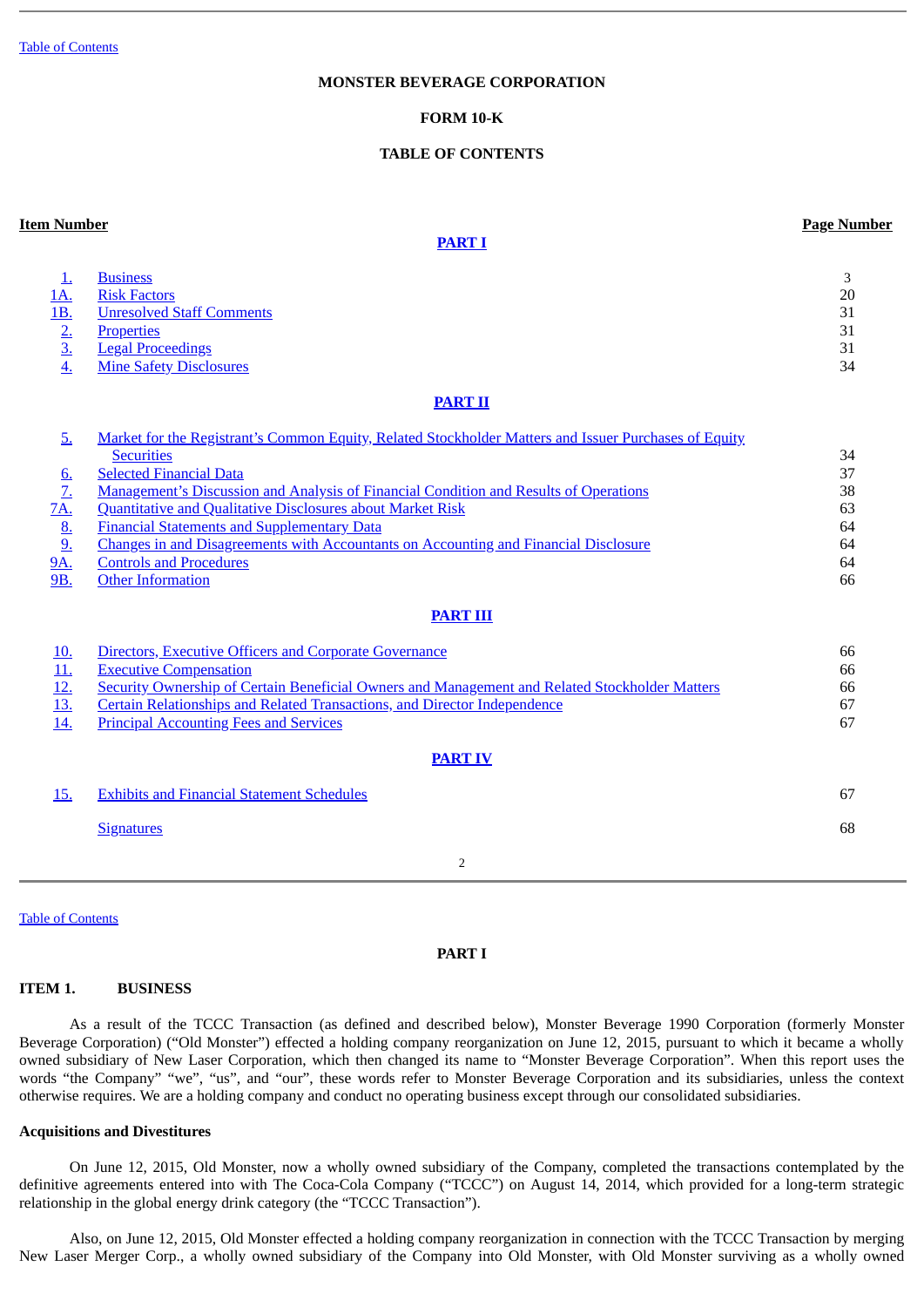subsidiary of the Company (the "Holding Company Reorganization"), and the Company changed its name from New Laser Corporation to "Monster Beverage Corporation."

In the Holding Company Reorganization, each Old Monster common share, par value \$0.005 per share, outstanding immediately prior to consummation of the Holding Company Reorganization (other than any Old Monster common shares owned by Old Monster immediately prior to the closing of the TCCC Transaction, which were cancelled) was converted automatically into the right to receive one Company common share, par value \$0.005 per share. In addition, upon consummation of the Holding Company Reorganization:

- each unexercised and unexpired stock option then outstanding under any equity compensation plan of Old Monster, whether or not then exercisable, ceased to represent a right to acquire Old Monster common shares and was converted automatically into a right to acquire the same number of Company common shares, on the same terms and conditions as were applicable under such Old Monster stock option; and
- each share of restricted stock and each restricted stock unit of Old Monster granted under all outstanding equity compensation plans ceased to represent or relate to Old Monster common shares and was converted automatically to represent or relate to Company common shares, on the same terms and conditions as were applicable to such Old Monster restricted stock and restricted stock units (including the vesting or other lapse restrictions (without acceleration thereof by virtue of the Holding Company Reorganization and the TCCC Transaction)).

Promptly following the effective time of the Holding Company Reorganization, Old Monster assigned to the Company all obligations of Old Monster under Old Monster's equity compensation plans and each stock option agreement, restricted stock award agreement, restricted stock unit award agreement and any similar agreement entered into pursuant to such equity compensation plans. In addition, all obligations of Old Monster under any employment agreements and indemnification agreements were assigned to the Company.

3

### Table of [Contents](#page-1-0)

Immediately after the effective time of the Holding Company Reorganization, (1) the Company issued to TCCC 34,040,534 newly issued Company common shares representing approximately 16.7% of the total number of outstanding Company common shares (after giving effect to such issuance) (the "New Issuance") and TCCC appointed two individuals to the Company's Board of Directors, (2) TCCC transferred all of its rights in and to TCCC's worldwide energy drink business ("KO Energy") including NOS®, Full Throttle®, Burn®, Mother®, Play®, Power Play®, Relentless®, Nalu® and other brands (the "Strategic Brands") to the Company, (3) Old Monster transferred all of its rights in and to its non-energy drink business ("Monster Non-Energy") to TCCC, (4) the Company and TCCC amended the distribution coordination agreements previously existing between them to govern the transition of third parties' rights to distribute the Company's energy products in most territories in the U.S. to members of TCCC's distribution network, which consists of owned or controlled bottlers/distributors and independent bottlers/distributors, and (5) TCCC and one of its subsidiaries made an aggregate net cash payment to the Company of \$2.15 billion, \$125.0 million of which is currently held in escrow, subject to release upon the achievement of milestones relating to the transition of distribution rights to TCCC's distribution network.

On the one-year anniversary of the closing of the TCCC Transaction, the then-remaining escrow amount, less an amount sufficient to cover any unresolved claims, will be released to TCCC. Any amount described above that becomes payable following the one-year anniversary will be paid directly from TCCC to the Company. As of February 29, 2016, distribution rights in the U.S. representing approximately 89% of the target case sales have been transitioned to TCCC's distribution network. As a result, \$125 million is currently held in escrow. The Company expects to transition sufficient additional distribution rights to release all remaining amounts held in escrow. Therefore, the Company believes that achievement of the milestones is probable.

In accordance with ASC No. 420 "Exit or Disposal Cost Obligations", the Company expenses distributor termination costs in the period in which the written notification of termination occurs. As a result, the Company incurred termination amounts of \$224.0 million for the year ended December 31, 2015 related to the distribution rights transferred to TCCC's distribution network. Such termination amounts have been expensed in full and are included in operating expenses for the year ended December 31, 2015. In addition, the Company recognized as income \$39.8 million in the first quarter of 2015, related to the accelerated amortization of the deferred revenue balances associated with certain of the Company's prior distributors who were sent notices of termination during the first quarter of 2015.

#### **Reportable Segments**

In the second quarter of 2015, as a result of the acquisitions and divestitures in connection with the TCCC Transaction, the Company revised its reportable segments to reflect management's current view of the business and to align its external financial reporting with its new operating and internal financial reporting model. Historical segment information has been revised to reflect the effect of this change.

We have three operating and reportable segments, (i) Finished Products, which is comprised of our Monster Energy® drink products (previously comprising the majority of the former Direct Store Delivery segment) ("Finished Products"), (ii) Concentrate, the principal products of which include the supply of concentrates for the Strategic Brands energy drinks acquired from TCCC ("Concentrate") and (iii) Other, the principal products of which include the brands disposed of as a result of the TCCC Transaction (previously comprising the majority of the former Warehouse segment and the Peace Tea® brand) ("Other"). Corporate and unallocated amounts that do not relate to a reportable segment specifically, have been allocated to "Corporate and Unallocated." Our Finished Products segment represented 92.5%, 93.9% and 93.2% of our consolidated net sales for the years ended December 31, 2015, 2014 and 2013, respectively. Our Concentrate segment represented 5.3% of our consolidated net sales for the year ended December 31, 2015 (effectively from June 12, 2015). Our Other segment represented 2.2%, 6.1% and 6.8% of our consolidated net sales for the years ended December 31, 2015 (effectively through June 12, 2015), 2014 and 2013, respectively.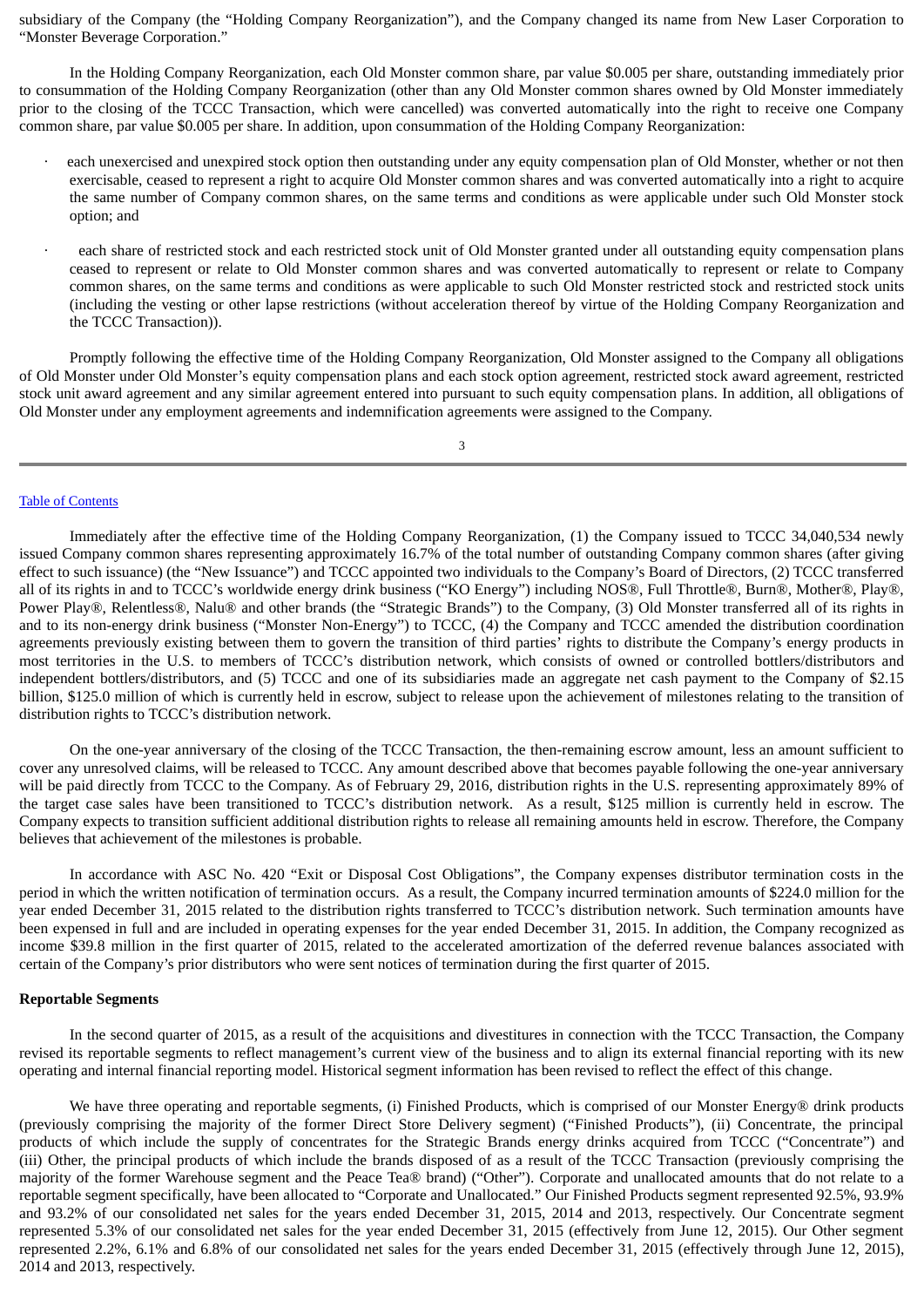Our Finished Products segment generates net operating revenues by selling ready-to-drink packaged energy drinks to full service beverage distributors, retail grocery and specialty chains, wholesalers, club stores, drug chains, mass merchandisers, convenience chains, health food distributors, food service customers and the military.

4

# Table of [Contents](#page-1-0)

Our Concentrate segment generates net operating revenues by selling "concentrates" and/or "beverage bases" to authorized bottling and canning operations. Such bottlers generally combine the concentrates and/or beverage bases with sweeteners and water, which are then filled in authorized containers bearing the Company's respective trademarks and sold to customers directly (or in some cases through wholesalers or other bottlers).

Generally, the Finished Products segment generates higher per case net operating revenues, but lower per case gross profit margins than the Concentrate segment.

For financial information about our reporting segments and geographic areas, refer to Note 18 of Notes to the Consolidated Financial Statements set forth in "Part II, Item 8 – Financial Statements and Supplementary Data" of this report, incorporated herein by reference. For certain risks with respect to our energy drinks see "Part I, Item 1A – Risk Factors" below.

### **Overview**

We develop, market, sell and distribute energy drink beverages and/or concentrates for energy drink beverages, primarily under the following brand names:

- **Monster Energy® · Nalu® · Nalu® Monster Rehab®** · NOS® Monster Energy Extra Strength Nitrous Technology® **· Full Throttle® Java Monster®** · **Burn®** · **Burn® Muscle Monster®** *Muscle Monster® Muscle Monster®* **Mega Monster Energy® · Constant Constant Constant Constant Constant Constant Constant Constant Constant Constant Constant Constant Constant Constant Constant Constant Constant Constant Constant Constant Constant Constan Punch Monster®** *Play®* and Power Play® and Power Play® **Figure Monster®** · **Cladiator®** · **Cladiator®** · **Gladiator®** · M3® · Relentless®
- · Übermonster® · Samurai®
- $\cdot$  BU® · BU®
- 
- 
- 
- 
- 
- 
- 
- 
- 
- 
- 

Our Monster Energy® brand energy drinks, which represented 92.5%, 93.9% and 93.2% of our net sales for the years ended December 31, 2015, 2014 and 2013, respectively, primarily include the following:

- 
- 
- 
- 
- 
- · Juice Monster® Pipeline Punch™ · Java Monster® Cappuccino
- **Monster Energy® Absolutely Zero by Constanting Constanting Constanting Monster Energy®** Absolutely Zero **and Constanting Constanting Constanting Constanting Constanting Constanting Constanting Constanting Constanting Co**
- · Monster Energy® Import
- · Punch Monster® Baller's Blend® (formerly Dub Edition)
- Punch Monster® Mad Dog (formerly Dub Edition)
- Monster  $Rehab@$  Tea + Lemonade + Energy
- · Monster Rehab® Raspberry Tea + Energy (formerly Rojo) · M3® Monster Energy® Super Concentrate
- **Monster Rehab® Green Tea + Energy Monster Energy® Zero Ultra · Monster Energy® Zero Ultra**
- Monster Rehab® Tea + Orangeade + Energy in the settlement of the Monster Energy® Ultra Blue™
- Monster Rehab® Tea + Pink Lemonade + Energy in the settlement of the Monster Energy® Ultra Red™
- **Monster Rehab® Peach Tea + Energy** in the settlement of the settlement of the Monster Energy® Ultra Black<sup>™</sup>
- 
- 
- **Muscle Monster® Strawberry and the strawberry of the straight of the Monster Energy® Unleaded®**
- 
- 
- Monster Phantom™ M-100™
- **Monster Energy®** *CONSTERS CONSTERS CONSTERS CONSTERS CONSTERS CONSTERS CONSTERS CONSTERS CONSTERS CONSTERS CONSTERS CONSTERS CONSTERS CONSTERS CONSTERS CONSTERS*
- · Lo-Carb Monster Energy® · Java Monster® Loca Moca®
- **Monster Assault®** *CONSTERMING Monster®* **Mean Bean®** *CONSTERMING**CONSTERMING* **<b>***CONSTERMING CONSTERMING CONSTERMING* **<b>***CONSTERMING CONSTERMING CONSTERMING CONSTERMING CONSTERMING***</del> <b>***CON*
- · Juice Monster® Khaos® · Java Monster® Vanilla Light
- **Figure Monster® Ripper® ·** *Java Monster® Irish Blend®* **·** *Java Monster® Irish Blend®* 
	-
	-
	- · Monster Energy Extra Strength Nitrous Technology® Super Dry™
	- Monster Energy Extra Strength Nitrous Technology® Anti-Gravity®
	-
	-
	-
	-
	-
- **Muscle Monster® Vanilla and Sunrise** and Sunrise and Sunrise and Sunrise and Sunrise and Sunrise and Sunrise and Sunrise and Sunrise and Sunrise and Sunrise and Sunrise and Sunrise and Sunrise and Sunrise and Sunrise an
- $M$ uscle Monster® Chocolate  $\cdot$  Monster Energy® Ultra Citron™
	-
- · Muscle Monster® Banana · Übermonster® Energy Brew™
- · Monster Ghost™ M-100™ · Monster Energy® Valentino Rossi

Table of [Contents](#page-1-0)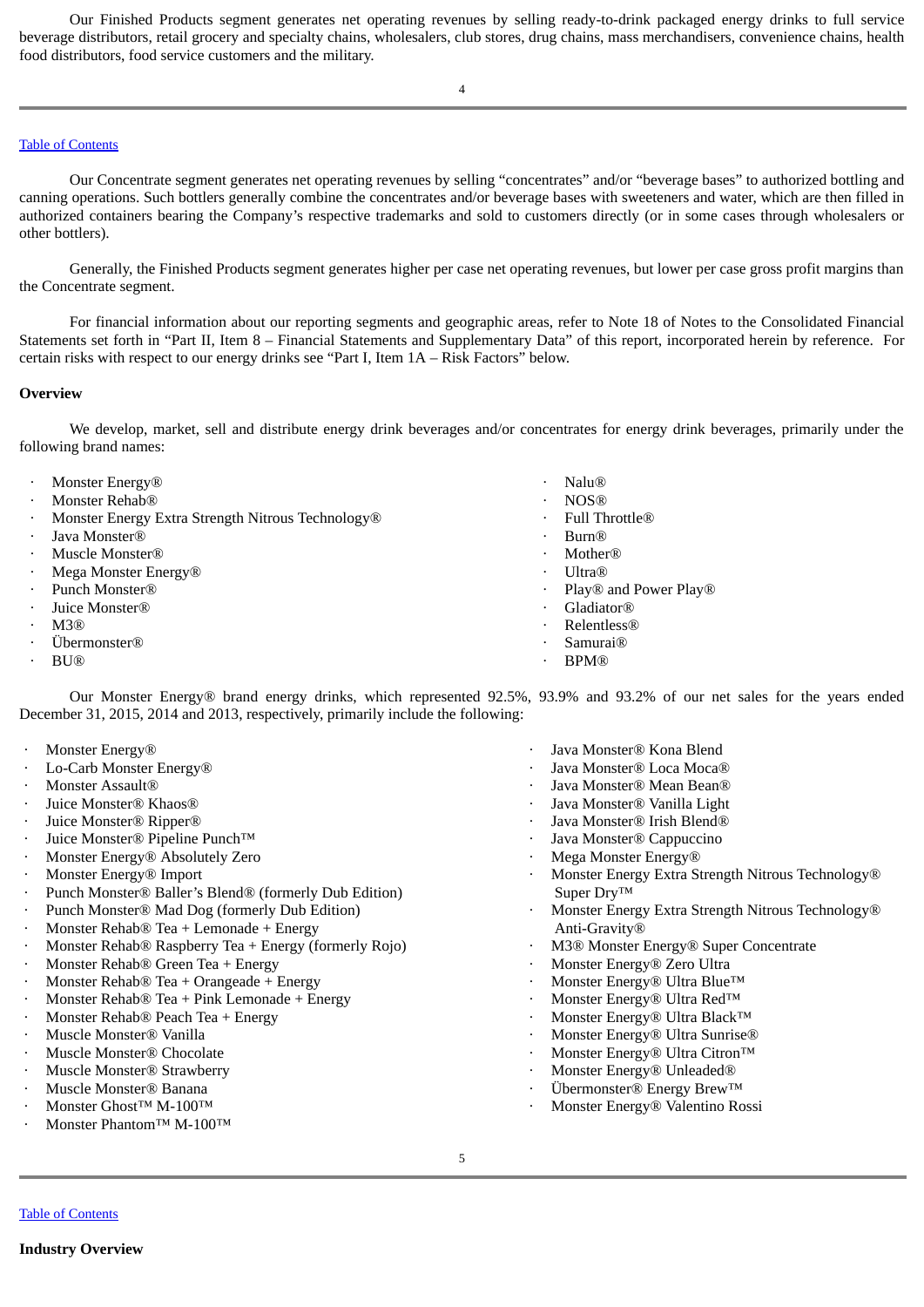The "alternative" beverage category combines non-carbonated ready-to-drink iced teas, lemonades, juice cocktails, single-serve juices and fruit beverages, ready-to-drink dairy and coffee drinks, energy drinks, sports drinks, and single-serve still water (flavored, unflavored and enhanced) with "new age" beverages, including sodas that are considered natural, sparkling juices and flavored sparkling beverages. According to Beverage Marketing Corporation, domestic U.S. wholesale sales in 2015 for the "alternative" beverage category of the market are estimated at approximately \$42.5 billion, representing an increase of approximately 9.6% over the estimated domestic U.S. wholesale sales in 2014 of approximately \$38.8 billion.

## **Corporate History**

In the 1930s, Hubert Hansen and his sons started a business to sell fresh non-pasteurized juices in Los Angeles, California. This business eventually became Hansen's Juices, Inc., which subsequently became known as The Fresh Juice Company of California, Inc. ("FJC"). FJC retained the right to market and sell fresh non-pasteurized juices under the Hansen's® trademark. In 1977, Tim Hansen, one of the grandsons of Hubert Hansen, perceived a demand for shelf stable pasteurized natural juices and juice blends and formed Hansen Foods, Inc. ("HFI"). HFI expanded its product line from juices to include Hansen's Natural Soda® brand sodas. In 1990, California Co-Packers Corporation (d/b/a Hansen Beverage Company) ("CCC") acquired certain assets of HFI, including the right to market the Hansen's® brand name. In 1992, we acquired the Hansen's® brand natural soda and apple juice business from CCC. Under our ownership, the Hansen's® beverage business significantly expanded to include a wide range of beverages within the growing "alternative" beverage category including, in particular, energy drinks. In 1999, we acquired all of FJC's rights to manufacture, sell and distribute fresh non-pasteurized juice products under the Hansen's® trademark together with certain additional rights. In 2012, we changed our name from Hansen Natural Corporation to Monster Beverage Corporation. In 2015, as part of the TCCC Transaction, we acquired the Strategic Brands from TCCC and disposed of our non-energy drink business.

## **2015 Product Introductions**

During 2015, we continued to expand our existing energy drink portfolio and further develop our distribution markets. During 2015, we introduced the following Monster Energy® brand energy drink products, in addition to the Strategic Brands acquired as part of the TCCC Transaction:

- · Monster Energy® Ultra Citron™, a carbonated energy drink which contains zero calories and zero sugar (January 2015).
- Monster Rehab® Peach Tea + Energy (January 2015).
- · Juice Monster® Pipeline Punch™ (July 2015).
- · Muscle Monster® Banana (July 2015).
- · Monster Ghost™ M-100™, an exclusive limited time listing with a convenience customer (July 2015).
- · Monster Phantom™ M-100™, an exclusive limited time listing with certain convenience customers (July 2015).
- · Monster Rehab® Raspberry Tea + Energy (August 2015).

6

#### Table of [Contents](#page-1-0)

In the normal course of business we discontinue certain products and/or product lines. Those products or product lines discontinued in 2015 (other than those disposed of as part of the TCCC Transaction), either individually or in aggregate, did not have a material adverse impact on our financial position, results of operations or liquidity.

## **Products – Finished Products Segment**

## Monster Energy® Brand Energy Drinks:

*Monster Energy® Drinks* - a line of carbonated energy drinks. Our Monster Energy® drinks contain vitamins, minerals, nutrients, herbs and other dietary ingredients (collectively, "dietary ingredients") and are marketed through our full service distributor network. We offer the following energy drinks under the Monster Energy® drink product line: Monster Energy®, Lo-Carb Monster Energy®, Monster Assault®, Juice Monster® Khaos®, Juice Monster® Ripper®, Juice Monster® Pipeline Punch™, Monster Energy® Absolutely Zero, Monster Energy® Import, Punch Monster® Baller's Blend®, Punch Monster® Mad Dog, Monster Ghost™ M-100™, Monster Phantom™ M-100™, Mega Monster Energy®, M3® Monster Energy® Super Concentrate energy drinks, Übermonster® Energy Brew™, Monster Energy® Zero Ultra, Monster Energy® Ultra Blue™, Monster Energy® Ultra Red™, Monster Energy® Ultra Black™, Monster Energy® Ultra Sunrise®, Monster Energy® Ultra Citron™, Monster Energy® Unleaded® and Monster Energy® Valentino Rossi.

*Java Monster*® *Coffee + Energy Drinks* - a line of non-carbonated dairy based coffee + energy drinks. We offer the following coffee + energy drinks under the Java Monster® product line: Java Monster® Kona Blend, Java Monster® Loca Moca®, Java Monster® Mean Bean®, Java Monster® Vanilla Light, Java Monster® Irish Blend® and Java Monster® Cappuccino.

*Muscle Monster*® *Energy Shakes* – a line of non-carbonated energy shakes containing 25-grams of protein. We offer the following energy shakes under the Muscle Monster® Energy Shake product line: Vanilla, Chocolate, Strawberry and Banana.

*Monster Energy Extra Strength Nitrous Technology*® *Energy Drinks* - a line of carbonated energy drinks containing nitrous oxide. We offer the following energy drinks under the Monster Energy Extra Strength Nitrous Technology® product line: Super Dry™ and Anti Gravity®.

*Monster Rehab® Tea + Energy Drinks* - a line of non-carbonated energy drinks with electrolytes. We offer the following tea + energy drinks under the Monster Rehab® drink line: Monster Rehab® Tea + Lemonade + Energy, Monster Rehab® Raspberry Tea + Energy, Monster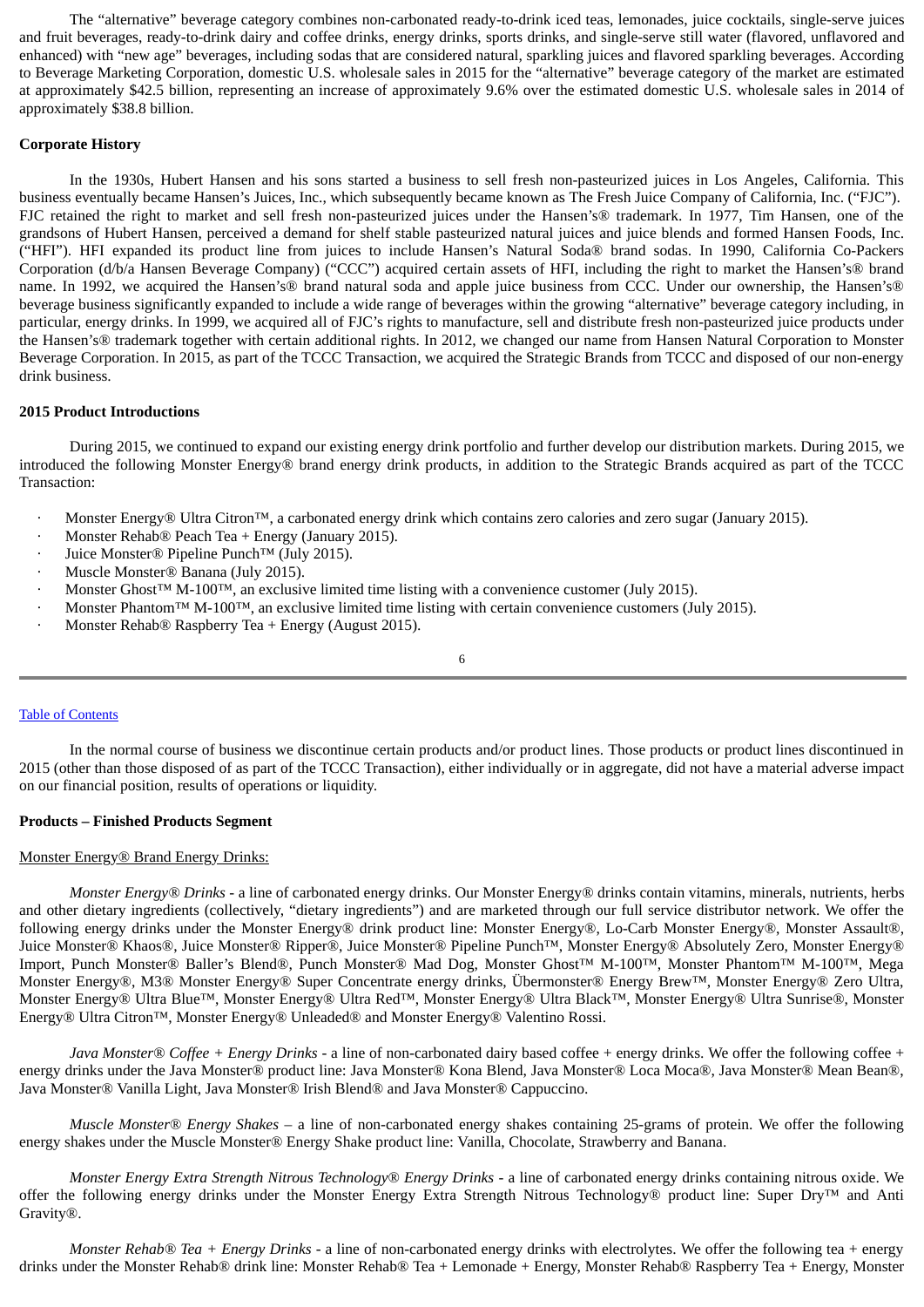Rehab® Green Tea + Energy, Monster Rehab® Tea + Orangeade + Energy, Monster Rehab® Tea + Pink Lemonade + Energy and Monster Rehab Peach® Tea + Energy.

## Table of [Contents](#page-1-0)

# **Products – Concentrate Segment**

## Strategic Brands Energy Drinks:

*BU® -* a line of carbonated energy drinks. We offer the following energy drinks under the BU*®* product line: Original.

*Burn®* - a line of carbonated energy drinks. We offer the following energy drinks under the Burn® product line: Original, Zero, Berry, Lemon and Blue Refresh.

*BPM®* - a line of carbonated energy drinks. We offer the following energy drinks under the BPM® product line: Focus and Hydrate.

*Full Throttle®* - a line of carbonated energy drinks. We offer the following energy drinks under the Full Throttle® product line: Citrus, Agave and Berry.

*Gladiator®* - a line of carbonated energy drinks. We offer the following energy drinks under the Gladiator® product line: Original.

*Mother® -* a line of carbonated energy drinks. We offer the following energy drinks under the Mother*®* product line: Original, Sugar Free, Frosty Berry, Green Storm, Surge Orange and Revive.

*Nalu®* - a line of carbonated energy drinks. We offer the following energy drinks under the Nalu*®* product line: Original and Exotic.

*NOS®* - a line of carbonated energy drinks. We offer the following energy drinks under the NOS*®* product line: Original, Original Zero, Charged Citrus, Charged Citrus Zero, Grape and Loaded Cherry.

*Play® and Power Play® -* a line of carbonated energy drinks. We offer the following energy drinks under the Play*®* and Power Play*®* product line: Original, Light, Dare and Forge.

*Relentless® -* a line of carbonated energy drinks. We offer the following energy drinks under the Relentless*®* product line: Origin, Origin Ultra, Apple Kiwi, Lemon Ice and Cherry.

*Samurai® -* a line of carbonated energy drinks. We offer the following energy drinks under the Samurai® product line: Strawberry and Fruity.

*Ultra® -* a line of carbonated energy drinks. We offer the following energy drinks under the Ultra*®* product line: Original and Orange.

# **Products – Other Segment (sales through June 12, 2015)**

As part of the TCCC Transaction, we transferred all of our rights in and to the following products to TCCC with the exception of Hansen's® and Blue Sky® energy drinks, which were discontinued.

*Peace Tea® Iced Teas and Juice Drinks* - a line of ready-to-drink iced teas and juice drinks.

*Hansen's® Brand Sodas -* Hansen's® brand sodas have been a leading natural soda brand on the West Coast of the United States for more than 35 years and are made with natural flavors. Hansen's® brand sodas, sweetened with cane sugar, and Hansen's® Diet Sodas, sweetened with Splenda® no calorie sweetener and Acesulfame-K, contain no preservatives, sodium, or caffeine.

## 8

#### Table of [Contents](#page-1-0)

*Blue Sky*® *Products -* Blue Sky® products contain no preservatives, artificial sweeteners or caffeine (other than our Blue Sky® energy drinks) and are made with natural flavors.

*Hansen's*® *Energy Drinks -* Hansen's® Energy Drinks competed in the "functional" beverage category, namely, beverages that provide a benefit in addition to simply delivering refreshment.

*Hansen's® Juice Products -* The juice product line contains 100% juice and 120% of the United States Recommended Daily Allowances for vitamin C.

*Hansen's® Aseptic Juices –* The line of aseptically packed boxed juice products, includes our dual-branded multi-vitamin 100% juice line, which is sold in conjunction with Costco Wholesale Corporation.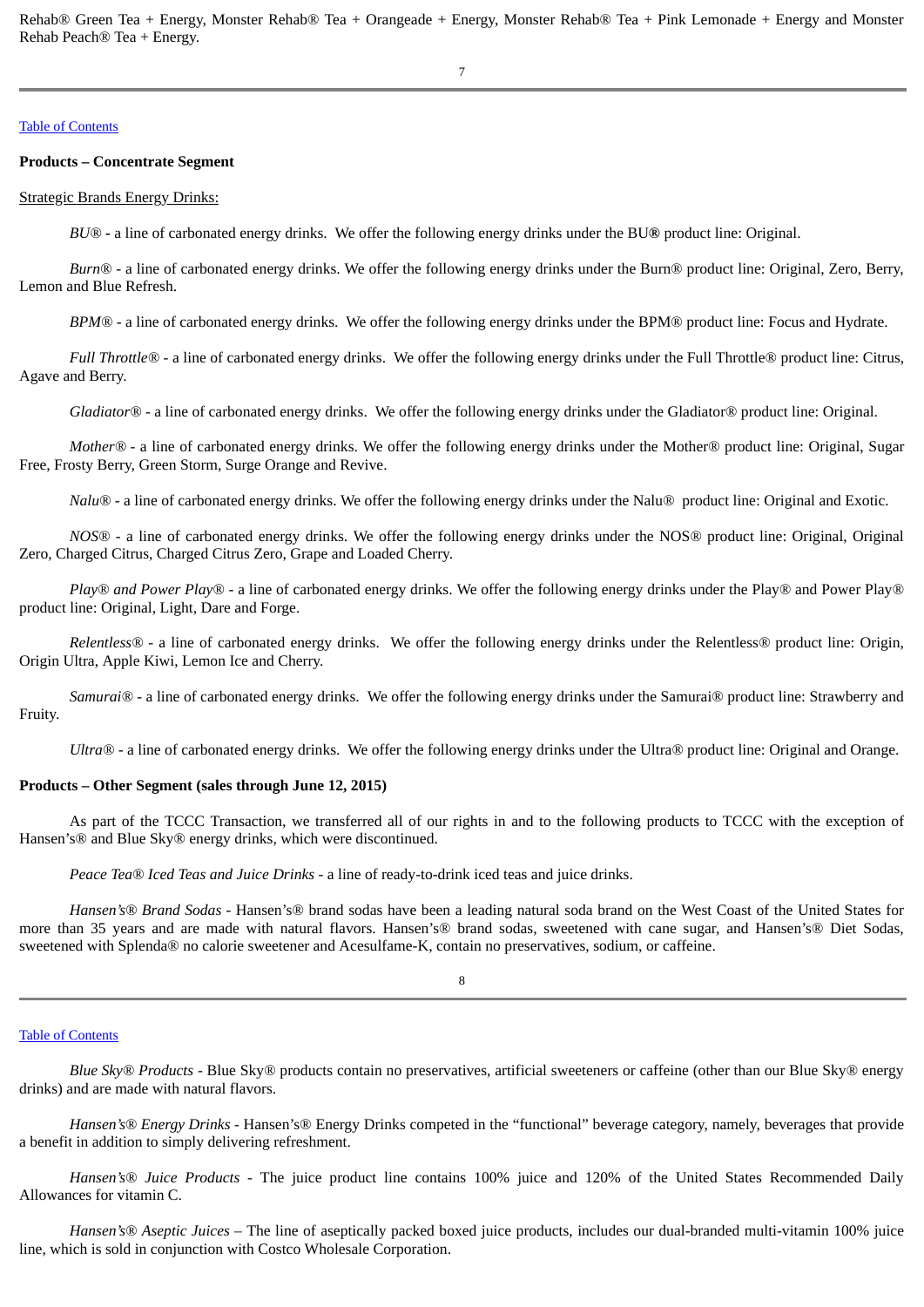*Hubert's® Lemonades -* Hubert's® Lemonade is a line of premium ready-to-drink lemonades available in a variety of flavors. Hubert's® Lemonade is sweetened with cane sugar and stevia leaf extract and contains no preservatives, artificial sweeteners, artificial flavors or caffeine.

#### **Other Products**

We continue to evaluate and, where considered appropriate, introduce additional flavors and types of beverages to complement our existing product lines. We may also evaluate, and where considered appropriate, introduce additional types of consumer products we consider are complementary to our existing products and/or to which our brand names are able to add value. Under the terms of the TCCC Transaction, we have agreed, subject to certain exceptions, not to compete with TCCC in non-alcoholic ready-to-drink beverages, other than the energy drink category.

We also develop and supply, on a limited exclusive basis, selected beverages in different formats to a limited number of customers, with the objective of solidifying and/or enhancing our relationship with those customers.

### **Products – Packaging**

We package our products in a variety of different package types and sizes including, but not limited to, aluminum cans, aluminum Cap Cans, sleek aluminum cans, aluminum cans with resealable ends and glass bottles. In addition to these packages, our bottlers package certain of our Strategic Brands in polyethylene terephthalate (PET) plastic bottles.

#### **Manufacture and Distribution**

We do not directly manufacture our products, but instead outsource the manufacturing process to third party bottlers and contract packers.

For our Finished Products segment, we purchase concentrates, sweeteners, juices, flavors, dietary ingredients, cans, bottles, caps, labels, trays, boxes and other ingredients for our beverage products from our suppliers, which are delivered to our various third party bottlers and co-packers. In some cases, certain common supplies may be purchased by our various third party bottlers and co-packers. Depending on the product, the third party bottlers or packers add filtered water and/or other ingredients (including dietary ingredients) for the manufacture and packaging of the finished products into our approved containers in accordance with our formulas. Depending on the beverage, the bottler/packer may also add carbonation to the products as part of the production process.

$$
9 \\
$$

#### Table of [Contents](#page-1-0)

For our Concentrate segment, we purchase concentrates and/or beverage bases which are then sold to certain of our various third party bottlers/distributors. The third party bottlers/distributors are responsible for the manufacture and packaging of the finished products including the procurement of all other required ingredients and packaging materials.

#### *Co-Packing Arrangements*

All of our beverage products are manufactured by various third party bottlers and co-packers situated throughout the United States and abroad, under separate arrangements with each party. The majority of our co-packaging arrangements are generally on a month-to-month basis or are terminable upon request and do not generally obligate us to produce any minimum quantities of products within specified periods.

In some instances subject to agreement, certain equipment may be purchased by us and installed at the facilities of our co-packers to enable them to produce certain of our products. In general, such equipment remains our property and is returned to us upon termination of the packing arrangements with such co-packers, unless we are reimbursed by the co-packer via a per-case credit over a pre-determined number of cases that are produced at the facilities concerned.

For our Finished Products segment, we are generally responsible for arranging for the purchase and delivery to our third party bottlers and co-packers of the containers in which our beverage products are packaged.

We pack certain of our products in a number of locations both domestically and internationally, to enable us to produce products closer to the markets where they are sold, with the objective of reducing freight costs as well as transportation-related product damages. As distribution volumes increase in both our domestic and international markets, we will continue to source additional packing arrangements closer to such markets to further reduce freight costs. Our ability to estimate demand for our products is imprecise, particularly with new products, and may be less precise during periods of rapid growth, particularly in new markets. If we materially underestimate demand for our products and/or are unable to secure sufficient ingredients or raw materials including, but not limited to aluminum cans, aluminum Cap Cans, sleek aluminum cans, aluminum cans with resealable ends, PET plastic bottles, glass, labels, flavors, juice concentrates, dietary ingredients, other ingredients and certain sweeteners, and/or procure adequate packing arrangements and/or obtain adequate or timely shipment of our products, we might not be able to satisfy demand on a short-term basis. (See "Part I, Item 1A – Risk Factors").

Our production arrangements are generally of short duration or are terminable upon our request. For certain of our products, including our Monster Energy® brand energy drinks, our Java Monster® product line, our Muscle Monster® product line, our Punch Monster® product line and certain of our other products, there are limited co-packing facilities in our domestic and international markets with adequate capacity and/or suitable equipment to package our products. We believe a short disruption or delay in production would not significantly affect our revenues; however, as alternative co-packing facilities in our domestic and international markets with adequate long-term capacity may not be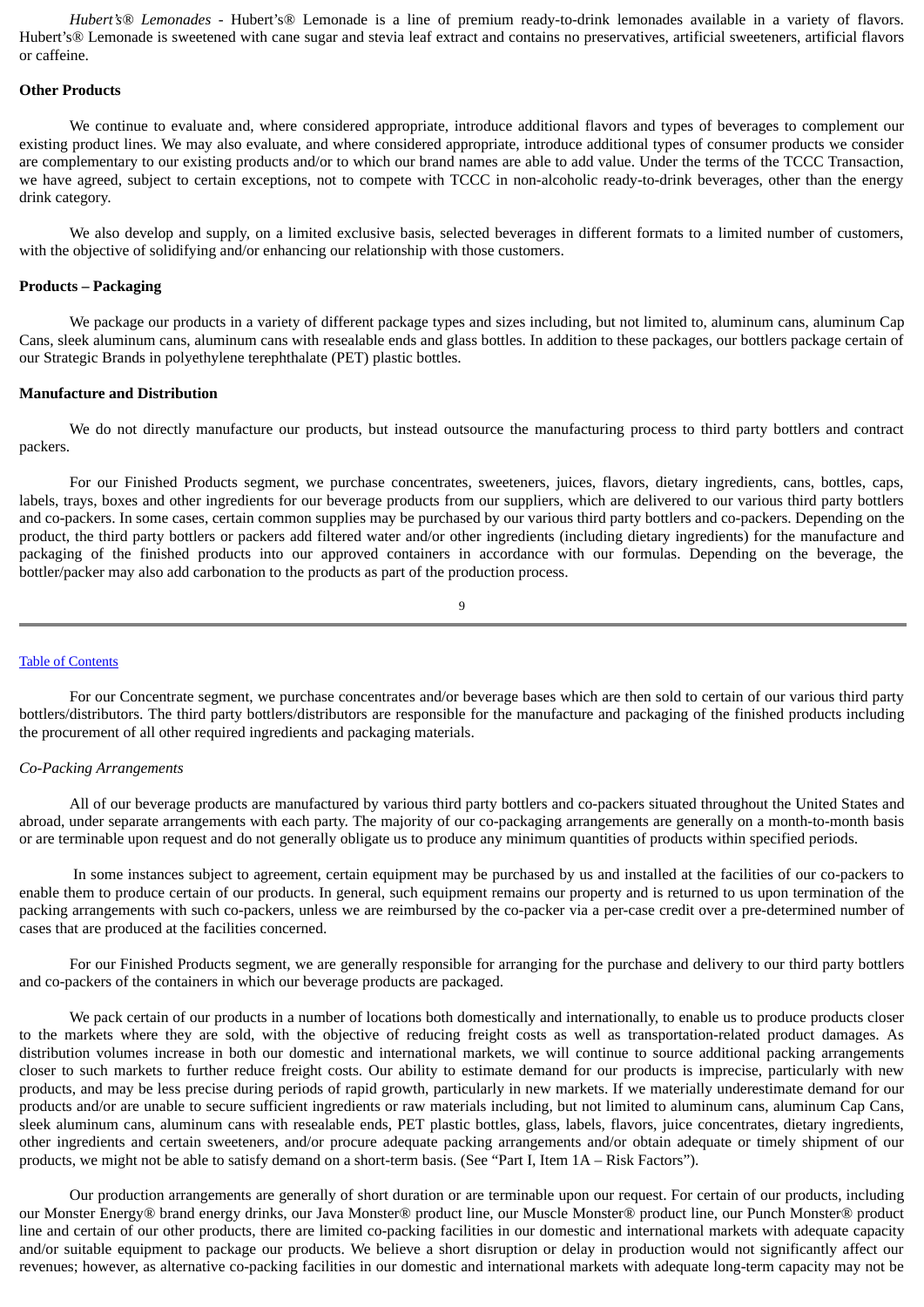available for such products, either at commercially reasonable rates and/or within a reasonably short time period, if at all, a lengthy disruption or delay in production of any of such products could significantly affect our revenues.

We continue to actively seek alternative and/or additional co-packing facilities around the world (including in Africa, Asia, Australia, Canada, Central America, China, Europe, India, Mexico, the Middle East, South America and the United States) with adequate capacity and capability for the production of our various products to minimize transportation costs and transportation-related damages as well as to mitigate the risk of a disruption in production and/or importation.

### Table of [Contents](#page-1-0)

### *Distribution Agreements*

During 2015, we continued to expand distribution of our products in both our domestic and international markets, due in part to the TCCC Transaction, and our products are now sold in approximately 156 countries and territories around the world.

### *Monster Energy*® *Distribution Agreements*

We have entered into agreements with various distributors providing for the distribution of our products during initial terms of up to twenty years, which may be renewed thereafter for additional terms ranging from one to five years. Such agreements remain in effect for their then current term as long as our products are being distributed, but are subject to specified termination rights held by each party, which may include by way of example, and depending on the form of agreement, termination upon: mutual agreement; material breach of the agreement by, or an insolvency of, either party; deadlock; change of control; changes in legal or regulatory conditions; and termination of certain related agreements. Additionally, we are entitled to terminate certain of such agreements at any time without cause upon payment of a termination fee, including the distribution agreements with select Anheuser-Busch distributors (the "AB Distributors") and certain distribution agreements with TCCC bottlers that were entered into prior to 2015.

Certain of our material distribution agreements for our Monster Energy® brand energy drinks, as amended from time to time, are described below:

- (a) Amended and Restated Distribution Coordination Agreement with TCCC, pursuant to which we have designated, and in the future may designate, subject to TCCC's approval, territories in Canada and the United States in which bottlers from TCCC's network of wholly or partially-owned and independent bottlers, including Coca-Cola Refreshments USA, Inc. ("CCR"), Coca-Cola Bottling Company ("CCBC"), CCBCC Operations, LLC ("Consolidated"), United Bottling Contracts Company, LLC ("United"), and other TCCC independent bottlers (collectively, the "TCCC North American Bottlers") will distribute and sell, or continue to distribute and sell, our Monster Energy® brand energy drinks. In connection with the TCCC Transaction, the parties entered into the Amended TCCC North American Coordination Agreement in order to, among other things, change the procedure under which the TCCC North American Bottlers are appointed in specified territories.
- (b) Amended and Restated Distribution Agreement with CCR, pursuant to which CCR distributes, directly and through certain subdistributors, our Monster Energy® brand energy drinks in a large portion of the United States.
- (c) Amended and Restated International Distribution Coordination Agreement (the "Amended TCCC International Coordination Agreement") with TCCC, pursuant to which we have designated, and in the future may designate, countries in which we wish to appoint TCCC distributors to distribute and sell our Monster Energy® brand energy drinks, subject to TCCC's approval. In connection with the TCCC Transaction, the parties entered into the Amended TCCC International Coordination Agreement in order to, among other things, change the procedure under which the TCCC distributors are appointed in specified territories.
- (d) Monster Energy International Distribution Agreement and Monster Energy Belgium Distribution Agreement with Coca-Cola Enterprises, Inc. ("CCE"), pursuant to which CCE was appointed to distribute directly, and through certain sub-distributors, our Monster Energy® brand energy drinks in Belgium, France, Great Britain, Luxembourg, Monaco, the Netherlands, Norway and Sweden.

## 11

#### Table of [Contents](#page-1-0)

- (e) CCE, Coca-Cola Iberian Partners, the bottler operating primarily in Spain and Portugal, and Coca-Cola Erfrischungsgetranke AG, the bottler operating in Germany, have agreed to merge their business interests to form a newly created entity, Coca-Cola European Partners (CCEP). Once this combination is effected, a significant portion of our European distribution will be controlled by CCEP.
- (f) Additionally, we have entered into distribution agreements for certain of our Monster Energy products with various TCCC network bottlers, both in the United States and internationally.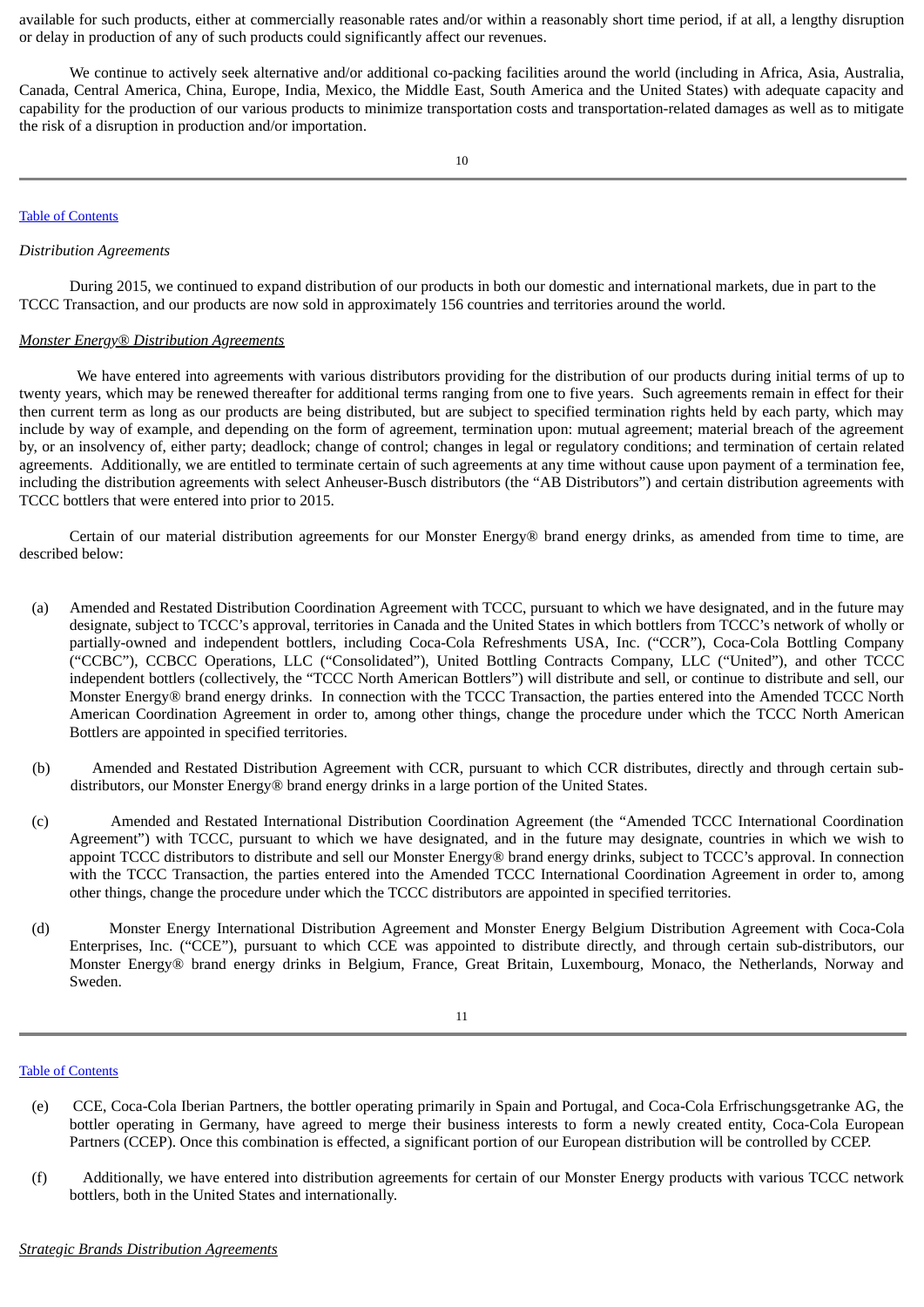On June 12, 2015, in connection with the closing of the TCCC Transaction, TCCC transferred to the Company all of its rights in and to TCCC's worldwide energy drink business including: NOS® and Full Throttle® (the "U.S. Strategic Brands"); and Burn®, Mother®, Play®, Power Play®, Relentless®, Nalu® and other brands (the "International Strategic Brands," and together with the U.S. Strategic Brands, the "Strategic Brands").

We have entered into distribution coordination agreements with TCCC pursuant to which we have designated, and in the future may designate, subject to TCCC's approval, territories in which TCCC bottlers will distribute our Strategic Brands energy drinks.

We have entered into agreements with various international bottlers from TCCC's network of wholly or partially-owned and independent bottlers (the "TCCC International Bottlers") providing for the distribution and sale of the International Strategic Brands energy drinks during initial terms of up to ten years, which may be renewed thereafter for additional terms ranging from two to ten years. Such agreements remain in effect for their then current term, but are subject to specified termination rights held by each party, which may include, by way of example, and depending on the form of agreement, termination upon: material breach of the agreement by either party; insolvency or bankruptcy of a TCCC International Bottler; a change of control of the TCCC International Bottler; or changes in legal or regulatory conditions.

We distribute NOS<sup>®</sup> drinks in the United States through distribution agreements with TCCC North American Bottlers that were assigned to us in connection with the closing of the TCCC Transaction (the "Existing NOS® Agreements"). The Existing NOS® Agreements provide for the distribution and sale of NOS® drinks in the United States during initial terms of ten years, with automatic renewal for ten year periods, unless terminated in accordance with the terms of the distribution agreement. These agreements are subject to specified termination rights held by each party, which include, by way of example, termination without cause with the payment of liquidated compensation in certain cases and termination for cause (which includes, among other things, insolvency and breach of the agreement).

We distribute Full Throttle® drinks in the United States through TCCC North American Bottlers pursuant to the existing relationships established by TCCC before the closing of the TCCC Transaction. We anticipate entering into new distribution agreements with TCCC North American Bottlers that are substantially similar to the Existing NOS® Agreements, but that provide for the distribution of NOS® and Full Throttle drinks, in 2016.

Distribution levels vary by product and geographic location. Gross sales outside the United States accounted for \$713.2 million, \$657.9 million and \$580.6 million for the years ended December 31, 2015, 2014 and 2013, respectively. The distribution rights relating to each territory for which the Company sent notices of termination in February 2015, including certain AB Distributors in the United States described above, have been transitioned to TCCC's network of owned or controlled bottlers/distributors and independent bottlers/distributors as of the effective date of termination of the current third party's rights in the applicable territory.

$$
12 \\
$$

#### Table of [Contents](#page-1-0)

### **Raw Materials and Suppliers**

The principal raw materials used in the manufacturing of our products are aluminum cans, aluminum Cap Cans, sleek aluminum cans, aluminum cans with resealable ends, PET plastic bottles as well as flavors, juice concentrates, sugar, sucralose, milk, cream, protein, dietary ingredients and other packaging materials, the costs of which are subject to fluctuations.

For our Monster Energy® brand energy drinks, we purchase beverage flavors, concentrates, juices, dietary ingredients, cane sugar, sucrose, sucralose and other sweeteners as well as other ingredients from independent suppliers located in the United States and abroad.

For our Strategic Brands energy drinks, we purchase concentrates and/or beverage bases from TCCC in the United States and abroad.

Generally, raw materials utilized by us in our business are readily available from numerous sources. However, certain raw materials are manufactured by only one company. We purchase certain flavors, vitamin blends and herbs, certain other dietary ingredients and sucralose, as well as certain other ingredients, from single manufacturers. Additionally, certain of our containers and flavors are only manufactured by single companies.

With regard to our Java Monster® and Muscle Monster® product lines, the dairy and protein industries are subject to shortages and increased demand from time to time, which may result in higher prices.

Generally, for our Monster Energy® brand energy drinks, flavor suppliers own the proprietary rights to their flavor formulas which they make available to customers for specific use in the production of their customers' products. Consequently, we do not have possession of the list of flavor ingredients or flavor formulas used in the production of our products and certain of our blended concentrates (our "Product Flavor Formulas") and we may be unable to obtain comparable flavors or concentrates from alternative suppliers on short notice. Our flavor suppliers generally do not make flavors used in our products available to third parties. We have also entered into agreements with certain of our flavor suppliers who have agreed, subject to the terms of such agreements, to maintain our Product Flavor Formulas in confidence, not to use our Product Flavor Formulas in the production of other customers' products and to provide us with access to our Product Flavor Formulas under certain circumstances, such as the bankruptcy of the flavor supplier. As part of the TCCC Transaction, we acquired ownership of the flavor formulas for the Strategic Brands, with limited exceptions. We have identified alternative suppliers for many of the ingredients contained in many of our beverages. However, industry-wide shortages of certain fruits and fruit juices, coffee, tea, dietary ingredients and sweeteners have been, and could from time to time in the future be, encountered, which could interfere with and/or delay production of certain of our products.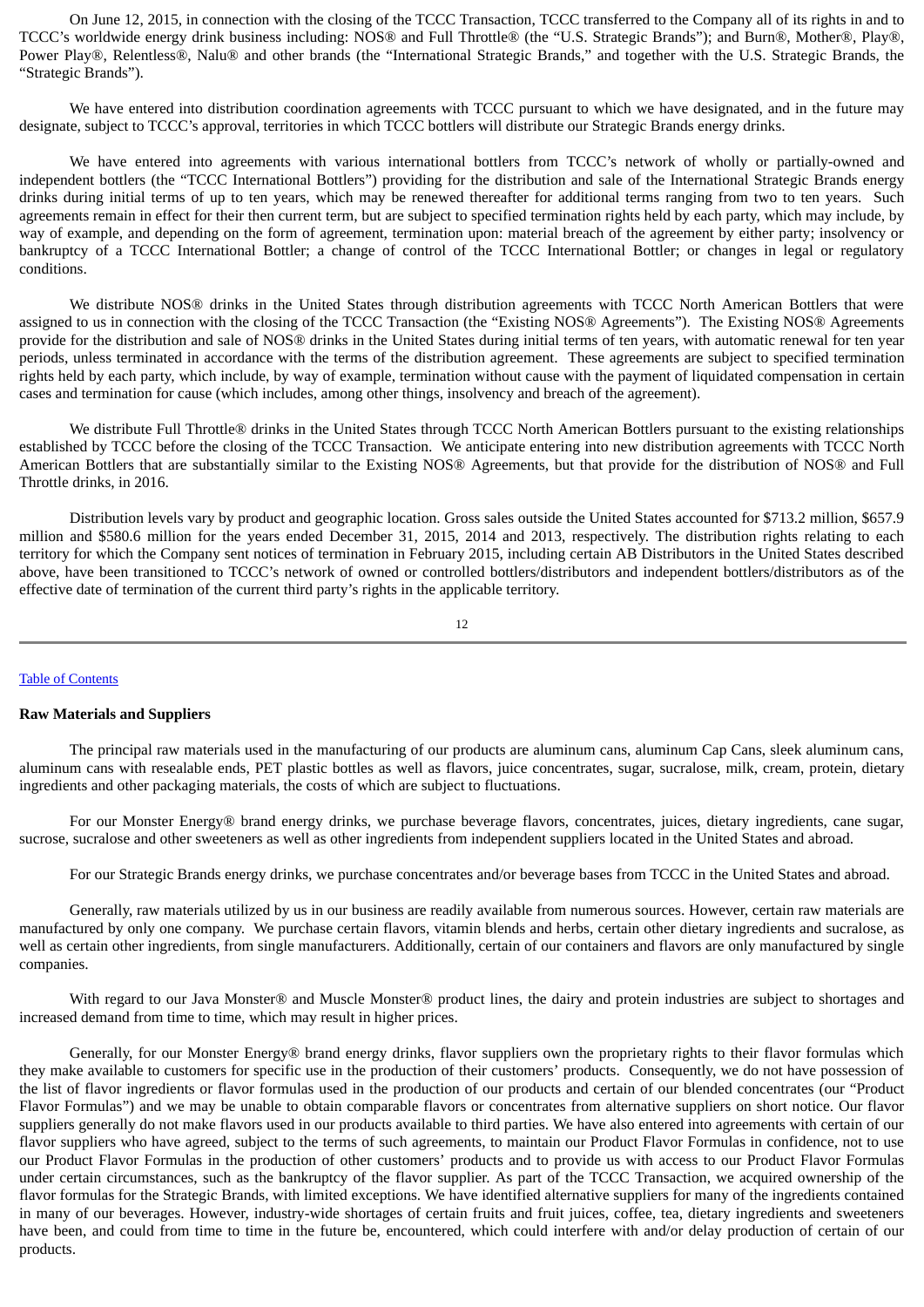We continually endeavor to develop back-up sources of supply for certain of our flavors and concentrates as well as to negotiate arrangements with suppliers, which would enable us to obtain access to certain concentrates or our flavor formulas in certain circumstances. We have been partially successful in these endeavors. Additionally, in a limited number of cases, contractual restrictions and/or the necessity to obtain regulatory approvals and licenses may limit our ability to enter into agreements with alternative suppliers, manufacturers and/or distributors.

In connection with the development of new products and flavors, independent suppliers bear a large portion of the expense of product development, thereby enabling us to develop new products and flavors at what we consider to be reasonable economic levels. We have historically developed and successfully introduced new products, flavors and packaging for our products and intend to continue to develop and introduce additional new beverages, flavors and innovative packaging.

#### Table of [Contents](#page-1-0)

### **Competition**

The beverage industry is highly competitive. The principal areas of competition are pricing, packaging, development of new products and flavors as well as promotional and marketing strategies. Our products compete with a wide range of drinks produced by a relatively large number of companies, many of which have substantially greater financial, marketing and distribution resources than we do.

Important factors affecting our ability to compete successfully include taste and flavor of products, trade and consumer promotions, rapid and effective development of new, unique cutting edge products, attractive and different packaging, brand exposure and marketing as well as pricing. We also compete for distributors who will give our products more focus than those of our competitors, provide stable and reliable distribution and secure adequate shelf space in retail outlets. Competitive pressures in the "alternative", energy, coffee and "functional" beverage categories could cause our products to be unable to gain or to lose market share or we could experience price erosion, which could have a material adverse effect on our business and results of operations.

We have experienced and continue to experience competition from new entrants in the energy drink and energy shot categories. A number of companies who market and distribute iced teas, juice cocktails and enhanced waters in larger volume packages, such as 16- and 20 ounce glass and plastic bottles, including Sobe, Sobe Life Water, Vitamin Water, Snapple, Arizona, Fuse, Ocean Spray, Honest Tea, Gold Peak Tea, Activate and Mountain Dew Kickstart, have added dietary ingredients to their products with a view to marketing their products as "functional" or energy beverages or as having "functional" benefits. We believe that many of those products contain lower levels of dietary ingredients, principally deliver refreshment and are positioned differently from our energy or "functional" drinks.

We are also subject to increasing levels of regulatory issues particularly in relation to the registration and taxation of our products in certain new international markets, which may put us at a competitive disadvantage. (See "Government Regulation" below for additional information).

We compete not only for consumer preference, but also for maximum marketing and sales efforts by multi-brand licensed bottlers, brokers and distributors, many of which have a principal affiliation with competing companies and brands. Our products compete with all liquid refreshments and in many cases with products of much larger and in some cases better financed competitors, including the products of numerous nationally and internationally known producers such as TCCC, PepsiCo, Inc. ("PepsiCo"), The Dr. Pepper Snapple Group, Inc. (the "DPS Group") and Red Bull Gmbh. We also compete with companies that are smaller or primarily local in operation. Our products also compete with private label brands such as those carried by grocery store chains, convenience store chains and club stores.

Domestically, our energy drinks compete directly with Red Bull, Rockstar, No Fear, Amp, Adrenaline Rush, Venom, Redline, Rip It, Xenergy, 5-Hour Energy Shots, MiO Energy, Stacker 2, VPX Redline Energy Shots, and many other brands. PepsiCo also markets and/or distributes additional products in that market segment such as Pepsi Max, Mountain Dew, Mountain Dew MDX and Mountain Dew Kickstart. Internationally, our energy drinks compete with Red Bull, Rockstar, V-Energy, Lucozade, Adrenaline Rush and numerous local and private label brands that usually differ from country to country, such as Hell, Shock, Tiger, Boost, TNT, Shark, Hot 6, Battery, Bullit, Flash Up, Black, Non-Stop, Bomba, Semtex, Vive 100, Dark Dog, Speed, Guaraná, Sting, M-150, Lipovitan, Bacchus, Volt, Mr. Big and a host of other international brands.

14

#### Table of [Contents](#page-1-0)

Our Java Monster® product line competes directly with Starbucks Frappuccino, Starbucks Double Shot, Starbucks Double Shot Energy Plus Coffee and other Starbucks coffee drinks, Rockstar Roasted, Seattle's Best and illy issimo coffee.

Our Muscle Monster® product line competes directly with Muscle Milk, Core Power, ABB Pure Pro and Gatorade Recover Protein Shake.

## **Sales and Marketing**

Our sales and marketing strategy for all our beverages is to focus our efforts on developing brand awareness through image enhancing programs and product sampling. We use our branded vehicles and other promotional vehicles at events where we offer samples of our products to consumers. We utilize "push-pull" methods to enhance shelf and display space exposure in sales outlets (including advertising, in-store promotions and in-store placement of point-of-sale materials, racks, coolers and barrel coolers) to enhance demand from consumers for our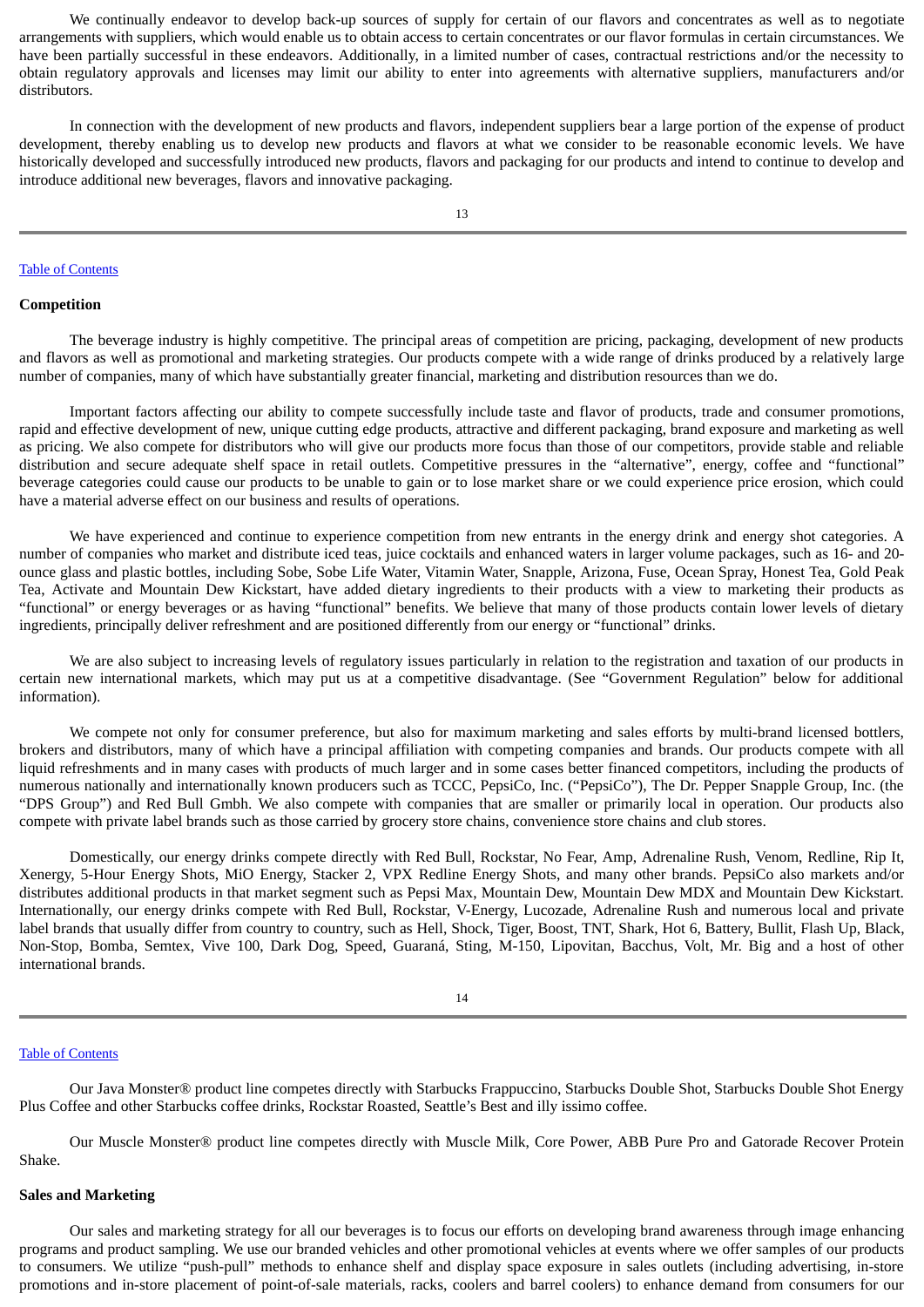products. We also support our brands with prize promotions, price promotions, competitions, endorsements from selected public and sports figures, personality endorsements (including from television and other well-known sports personalities), coupons, sampling and sponsorship of selected causes, events, athletes and teams. In-store posters, outdoor posters, print, radio and television advertising (directly and through our sponsorships and endorsements) and coupons may also be used to promote our brands.

We believe that one of the keys to success in the beverage industry is differentiation, making our brands and products visually distinctive from other beverages on the shelves of retailers. We review our products and packaging on an ongoing basis and, where practical, endeavor to make them different, better and unique. The labels and graphics for many of our products are redesigned from time to time to maximize their visibility and identification, wherever they may be placed in stores, which we will continue to reevaluate from time to time.

Where appropriate, we partner with our retailers and wholesalers to assist our marketing efforts.

We increased expenditures for our sales and marketing programs by approximately 19.0% in 2015 compared to 2014. As of December 31, 2015, we employed 1,659 employees in sales and marketing activities, of which 1,028 were employed on a full-time basis.

### **Customers**

Our customers are primarily full service beverage bottlers/distributors, retail grocery and specialty chains, wholesalers, club stores, drug chains, mass merchandisers, convenience chains, health food distributors, food service customers and the military. Gross sales to our various customer types for the years ended December 31, 2015, 2014 and 2013 are reflected below. Such information includes sales made by us directly to the customer types concerned, which include our full service beverage bottlers/distributors in the United States. Such full service beverage bottlers/distributors in turn sell certain of our products to the same customer types listed below. We limit our description of our customer types to include only our sales to such full service bottlers/distributors without reference to such distributors' sales to their own customers.

|                                                  | 2015  | 2014  | 2013 |
|--------------------------------------------------|-------|-------|------|
| U.S. full service bottlers/distributors          | 65%   | 62%   | 63%  |
| Club stores, drug chains & mass merchandisers    | $9\%$ | 9%    | 9%   |
| International full service bottlers/distributors | 23%   | 23%   | 23%  |
| Retail grocery, specialty chains and wholesalers | 2%    | 4%    | 3%   |
| Other                                            | $1\%$ | $2\%$ | 2%   |
|                                                  |       |       |      |
|                                                  | 15    |       |      |

### Table of [Contents](#page-1-0)

Our customers include the TCCC North American Bottlers, CCE, Coca-Cola Hellenic, Swire Coca-Cola, USA and certain other Coca-Cola independent bottlers, Asahi, Kalil Bottling Group, Wal-Mart, Inc. (including Sam's Club) Costco and AB Distributors. In February 2015, in accordance with its existing agreements with the applicable AB Distributors, the Company sent notices of termination to the majority of the AB Distributors in the United States for the termination of their respective distribution agreements, to be effective at various dates beginning in March 2015. The associated distribution rights have been transitioned to TCCC's network of owned or controlled bottlers/distributors and independent bottlers/distributors as of the effective date of termination of the AB Distributors' rights in the applicable territories (see Note 9 "Distribution Agreements" in the notes to consolidated financial statements). TCCC, through certain wholly-owned subsidiaries (the "TCCC Subsidiaries"), accounted for approximately 42%, 29% and 29% of our net sales for the years ended December 31, 2015, 2014 and 2013, respectively.

### **Seasonality**

Sales of ready-to-drink beverages are somewhat seasonal, with the second and third calendar quarters accounting for the highest sales volumes. The volume of sales in the beverage business may be affected by weather conditions. However, the energy drink category appears to be less seasonal than traditional beverages. Quarterly fluctuations may also be affected by other factors including the introduction of new products, the opening of new markets, particularly internationally, where temperature fluctuations may be more pronounced, the addition of new bottlers and distributors, changes in the mix of the sales of our finished products and increased or decreased advertising and promotional expenses.

### **Intellectual Property**

We presently have more than 6,300 registered trademarks and pending applications in various countries worldwide, and we apply for new trademarks on an ongoing basis. We regard our trademarks, service marks, copyrights, domain names, trade dress, and other intellectual property as very important to our business. We consider Monster® (registered outside of the United States in certain jurisdictions), Monster Energy®, ®, M Monster Energy®, Monster Rehab®, Java Monster®, Muscle Monster®, Punch Monster®, Juice Monster®, Unleash the Beast®, Monster Energy Extra Strength Nitrous Technology®, BU®, Nalu®, NOS®, Full Throttle®, Burn®, Mother®, Ultra®, Play® and Power Play®, Gladiator®, Relentless®, Samurai® and BPM® to be our core trademarks.

We protect our trademarks by applying for registrations and registering our trademarks with the United States Patent and Trademark Office and with government agencies in other countries around the world, particularly where our products are distributed and sold. We assert copyright ownership of the statements, graphics and content appearing on the packaging of our products and in our marketing materials. We aggressively pursue individuals and/or entities seeking to profit from the unauthorized use of our trademarks and copyrights, including, without limitation, wholesalers, street vendors, retailers, online auction site sellers and website operators. In addition to initiating civil actions against these individuals and entities, we work with law enforcement officials where appropriate.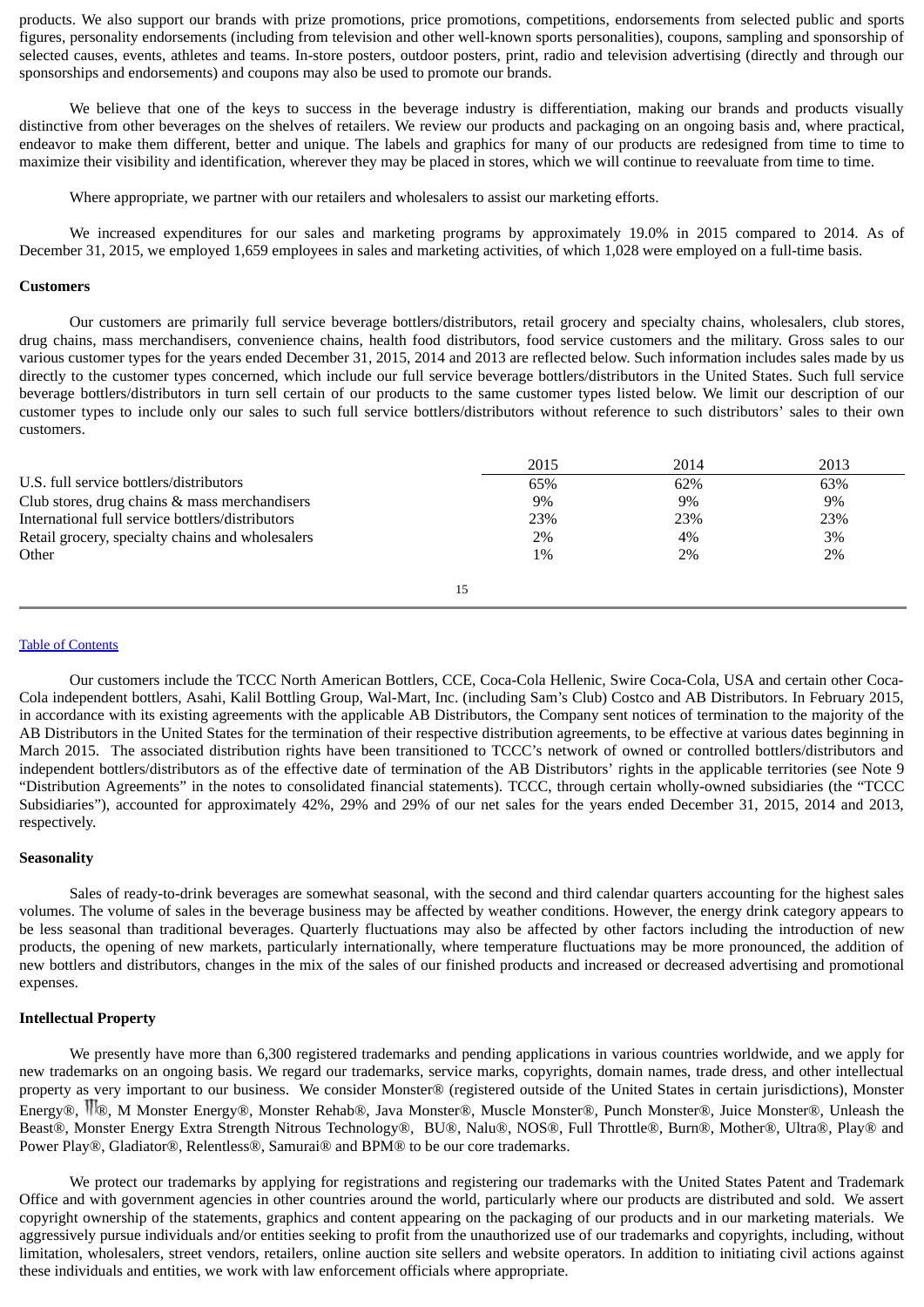Depending upon the jurisdiction, trademarks are valid as long as they are in use and/or their registrations are properly maintained and they have not been found to have become generic. Registrations of trademarks can generally be renewed as long as the trademarks are in use.

We enforce and protect our trademark rights against third parties infringing or disparaging our trademarks by opposing registration of conflicting trademarks, and initiating litigation as necessary.

# Table of [Contents](#page-1-0)

### **Government Regulation**

The production, distribution and sale in the United States of many of our products are subject to various U.S. federal and state regulations, including but not limited to: the Federal Food, Drug and Cosmetic Act ("FD&C Act"); the Occupational Safety and Health Act; various environmental statutes; and a number of other federal, state and local statutes and regulations applicable to the production, transportation, sale, safety, advertising, marketing, labeling and ingredients of such products. Outside the United States, the production, distribution and sale of many of our products are also subject to numerous statutes and regulations.

We also may in the future be affected by other existing, proposed and potential future regulations or regulatory actions, including those described below, any of which could adversely affect our business, financial condition and results of operations. See "Part I, Item 1A – Risk Factors – Changes in government regulation, or failure to comply with existing regulations, could adversely affect our business, financial condition and results of operations" below for additional information.

Furthermore, legislation may be introduced in the United States and other countries at the federal, state and municipal level in respect of each of the subject areas discussed below. Public health officials and health advocates are increasingly focused on the public health consequences associated with obesity, especially as the disease affects children, and are seeking legislative change to reduce the consumption of sweetened beverages. There also has been an increased focus on caffeine content in beverages, as discussed below.

In January 2013, the U.S. Food and Drug Administration ("FDA") announced that it would be investigating the safety of caffeine in food products, particularly its effects on children and adolescents. Also in January 2013, we received a letter from Representative Edward J. Markey, Senator Richard J. Durbin and Senator Richard Blumenthal requesting information from us to enable them to better understand a number of issues relating in part to an investigation they said had been launched by the FDA examining energy drinks and potential health risks, particularly for groups of vulnerable individuals, including young people and those with pre-existing cardiac conditions. We provided a response to their letter. The Congressmen issued a report and recommendations in April 2013, most of which we had already implemented. The Congressmen released a follow-up report in January 2015, recommending, inter alia, that the energy drink industry not market to consumers under age 18 and not market their products for hydration, and that the FDA develop and release definitions and guidance for this market sector. In addition, other organizations, such as the European Food Safety Authority, have also published reports, studies, articles and opinions on caffeine and energy drinks.

*Product Labeling and Advertising.* We are subject to Proposition 65 in California, a law which requires that a specified warning be provided with respect to any product sold in California that contains in excess of threshold amounts of a substance listed by that state as having been found to cause cancer or reproductive toxicity. In May 2015, bisphenol-A (BPA), a food-grade chemical commonly used in the coating of the interiors of aluminum cans, was added to that list. We anticipate that the warning requirement will be deemed to be effective on May 11, 2016. However, our aluminum can suppliers are testing BPA non-intent coating for commercialization prior to this date. If we are required to add warning labels to any of our products or place warnings in certain other locations where our products are sold, it is difficult to predict whether, or to what extent, such a warning would have an impact on sales of our products in those locations or elsewhere.

## 17

### Table of [Contents](#page-1-0)

In addition, the FDA is considering revising regulations with respect to serving size information and nutrition labeling on food and beverage products, including to require a declaration of added sugars. If adopted, we may incur significant costs to alter our existing packaging materials to comply with new regulations. Additionally, revised serving size information may impact and/or reduce and/or otherwise affect the purchase and consumption of our products by consumers.

In July 2012, we received a subpoena from the Attorney General for the State of New York in connection with an investigation relating to the advertising, marketing, promotion, ingredients, usage and sale of our Monster Energy® brand energy drinks. We cannot predict the outcome of this inquiry and what effect, if any, it may have on our business, financial condition or results of operations.

In October 2012, we received a written request for information from the City Attorney for the City and County of San Francisco concerning the Company's advertising and marketing of its Monster Energy® brand energy drinks and specifically concerning the safety of its products for consumption by adolescents. See "Part I, Item 3 – Legal Proceedings" below for additional information.

Other countries, such as Kuwait, Qatar, Saudi Arabia and UAE are also considering labeling requirements, which may require us to amend our labels and warning statements.

*Age and Other Restrictions on Energy Drink Products.* Proposals to limit or restrict the sale of energy drinks to minors and/or persons below a specified age and/or restrict the venues in which energy drinks can be sold and/or to restrict the use of the Supplemental Nutrition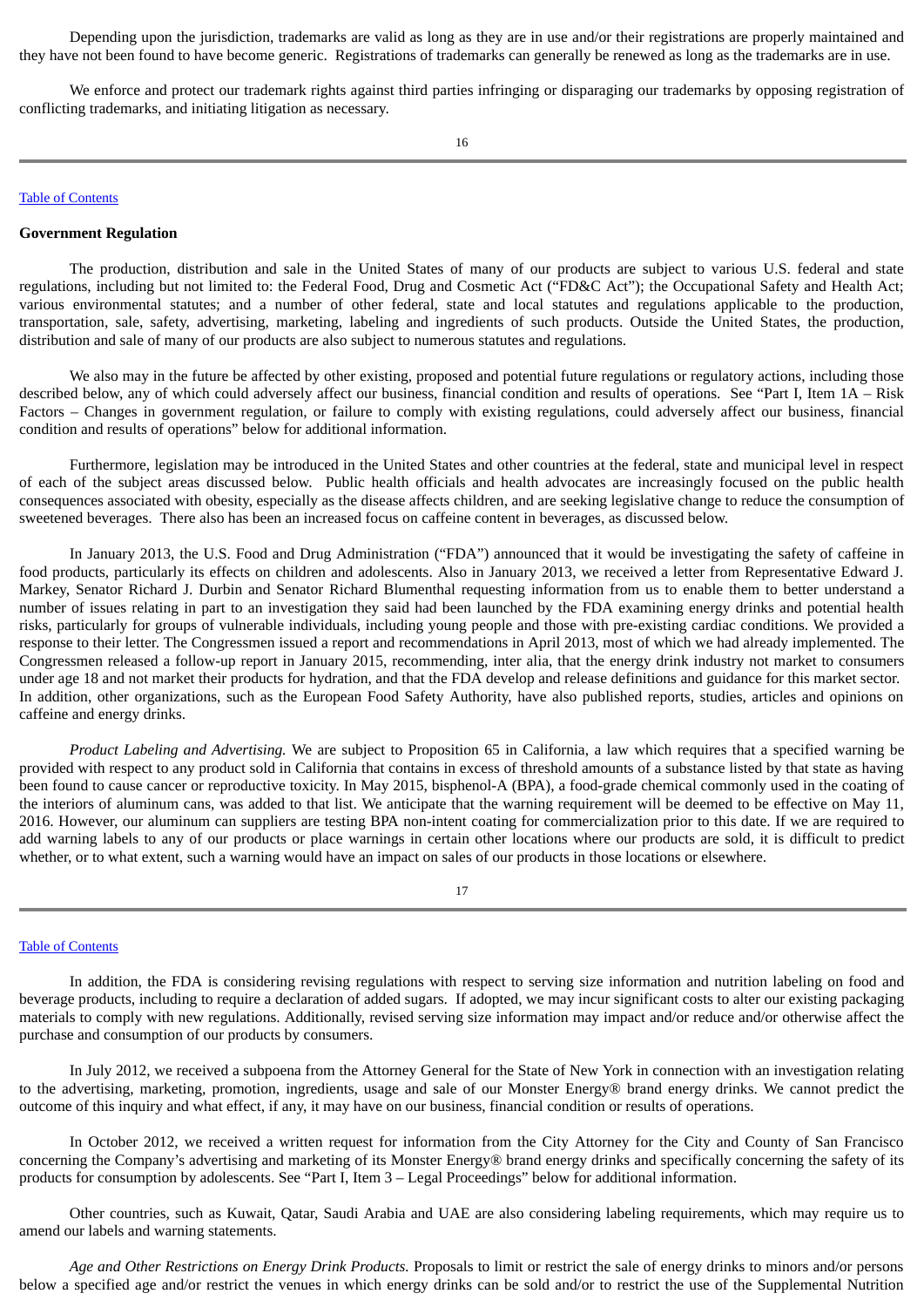Assistance Program (formerly food stamps) to purchase energy drinks have been raised and/or enacted in certain U.S. states, counties, municipalities and/or in certain foreign countries. For example, Lithuania has enacted legislation prohibiting the sale of energy drinks to persons under the age of 18 and in 2016 legislation will come into force in Latvia restricting advertising of energy drinks, prohibiting sales in educational establishments and prohibiting the sale to persons under the age of 18 of energy drinks containing certain ingredients (such as taurine).

*Excise Taxes on Energy Drinks.* Legislation that would impose an excise tax on sweetened beverages has been proposed in Congress, in some state legislatures, including Connecticut, Hawaii, Massachusetts, Nebraska, Oregon, Rhode Island and Texas, and by some local governments, with excise taxes generally ranging between \$0.01 and \$0.02 per ounce of sweetened beverage. Berkeley, California, became the first jurisdiction to pass such a measure, by ballot question approved in November 2014. A general tax of \$0.01 per ounce on certain sweetened drinks, including energy drinks, became effective in Berkeley on January 1, 2015. The imposition of such taxes on our products would increase the cost of certain of our products or, to the extent levied directly on consumers, make certain of our products less affordable. Excise taxes on sweetened beverages already are in effect in certain foreign countries where we do business. For example, Mexico instituted a 25% excise tax on certain energy drinks, to which our products are currently not subject and Mexico has also enacted a \$1 MXN tax per liter on sugarsweetened beverages. In addition, legislation has been proposed that would specifically impose excise taxes on energy drinks. For example, the Ukrainian Parliament is considering a draft law that would impose an excise tax on energy drinks based on the caffeine content and ingredients. Such targeted legislation has been passed in other countries. Hungary has instituted an excise tax to which our products are subject and France approved a tax on beverages containing more than 220 milligrams of caffeine per liter. We adjusted the caffeine levels in certain of our Monster® Energy products that are sold in France to address this regulation.

*Limits on Caffeine Content*. Legislation has been proposed to limit the amount of caffeine that may be contained in beverages, including energy drinks. Some jurisdictions where we do business have prescribed limited caffeine content for beverages. On January 1, 2013, regulations took effect in Canada that limit the amount of caffeine contained in any beverage in a single-serving can or bottle to less than 180 milligrams. We adjusted the caffeine levels in certain of our Monster Energy® products that are sold in Canada to address these regulations, although the majority of our products were unaffected. Caffeine limit restrictions or restrictions on combining caffeine with other ingredients have also been implemented or proposed in other jurisdictions, including India. Such restrictions could require reformulations of certain of our products. However, we may not be able to satisfactorily reformulate our products in all jurisdictions that adopt similar legislation.

18

#### Table of [Contents](#page-1-0)

*Limitations on Container Size.* We package our products in a variety of different package types and sizes, including for certain of our Monster Energy® brand energy drinks in aluminum cans larger than 16 fluid ounces. Certain jurisdictions, such as the member states of the Gulf Corporation Council as well as Yemen are considering container size limitations on energy drinks which may require us to change the size of our products sold in certain of these countries.

*Container Deposits.* Various municipalities, states and foreign countries require that a deposit be charged for certain non-refillable beverage containers. The precise requirements imposed by these measures vary by jurisdiction. Other deposit, recycling or product stewardship proposals have been introduced in certain U.S. states, counties, municipalities and in certain foreign countries.

#### **Compliance with Environmental Laws**

Our facilities in the United States are subject to federal, state and local environmental laws and regulations. Our operations in other countries are subject to similar laws and regulations that may be applicable in such countries. Compliance with these provisions has not had, nor do we expect such compliance to have, any material adverse effect upon our capital expenditures, net income or competitive position.

In California, we are required to collect redemption values from our customers and to remit such redemption values to the State of California Department of Resources Recycling and Recovery based upon the number of cans and bottles of certain carbonated and noncarbonated products sold. In certain other states and countries where our products are sold, we are also required to collect deposits from our customers and to remit such deposits to the respective jurisdictions based upon the number of cans and bottles of certain carbonated and noncarbonated products sold in such states.

#### **Employees**

As of December 31, 2015, we employed a total of 2,214 employees of which 1,500 were employed on a full-time basis. Of our 2,214 employees, we employed 555 in administrative and operational capacities and 1,659 persons in sales and marketing capacities.

### **Available Information**

As a public company, we are required to file our annual reports on Form 10-K, quarterly reports on Form 10-Q, current reports on Form 8-K, proxy statements on Schedule 14A and other information (including any amendments) with the Securities and Exchange Commission (the "SEC"). You may read and copy such material at the SEC's Public Reference Room located at 100 F Street, N.E., Washington, D.C. 20549. You may obtain information on the operation of the Public Reference Room by calling the SEC at 1-800-SEC-0330. You can also find the Company's SEC filings at the SEC's website, which contains reports, proxy and information statements, and other information regarding issuers that file electronically with the SEC, at http://www.sec.gov.

Our Internet address is www.monsterbevcorp.com. Information contained on our website is not part of this annual report on Form 10-K. Our SEC filings (including any amendments) will be made available free of charge on www.monsterbevcorp.com, as soon as reasonably practicable after we electronically file such material with, or furnish it to, the SEC. In addition, you may request a copy of these filings (excluding exhibits) at no cost by writing to, or telephoning us, at the following address or telephone number: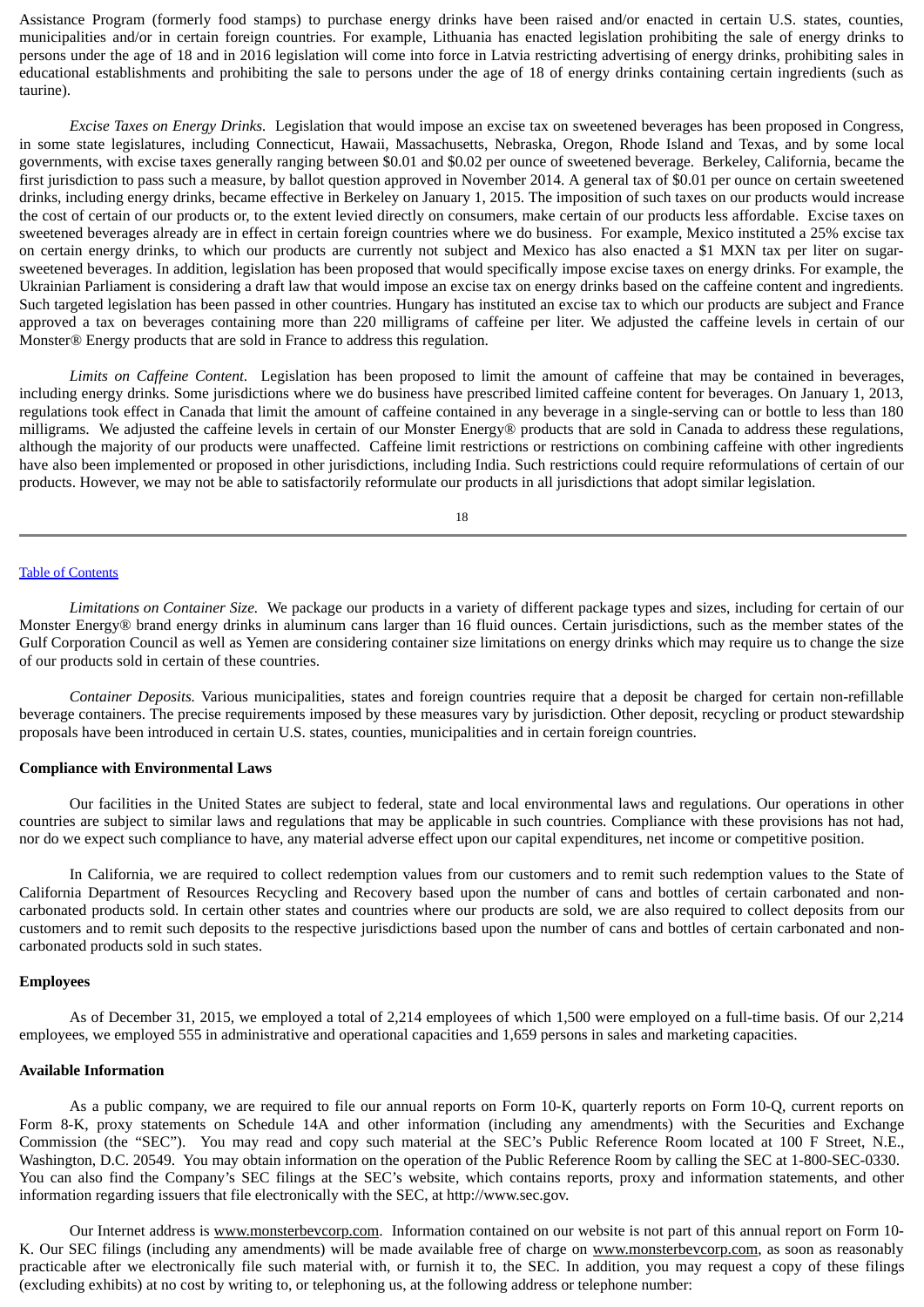## Table of [Contents](#page-1-0)

## <span id="page-13-0"></span>**ITEM 1A. RISK FACTORS**

In addition to the other information in this report, you should carefully consider the following risks. If any of the following risks actually occur, our business, financial condition and/or operating results could be materially adversely affected. The risk factors summarized below are not the only risks we face. Additional risks and uncertainties not currently known to us or that we currently deem to be immaterial may also materially adversely affect our business, financial condition and/or operating results.

Following the TCCC Transaction, the Company and TCCC have extensive commercial arrangements and, as a result, the Company's future *performance is substantially dependent on the success of its relationship with TCCC.*

In connection with the TCCC Transaction, the amended distribution coordination agreements entered into with TCCC provided for the transition of third parties' rights to distribute the Company's products in most territories in the U.S. to members of TCCC's distribution network, which consists of owned or controlled bottlers/distributors and independent bottlers/distributors. On February 9, 2015, in accordance with its existing agreements with the applicable third-party distributors, the Company sent notices of termination to certain affected third-party distributors, including the majority of the AB Distributors in the U.S., providing for the termination of their respective distribution agreements, to be effective at various dates beginning in March 2015. The associated distribution rights were transferred to TCCC's distribution network in each applicable territory as of the effective date of the termination of the applicable third party's rights in such territory. In addition, it is expected that TCCC will become our preferred distribution partner globally. As a result, we will be reducing our distributor diversification and will be substantially dependent on TCCC's international distribution platform.

Also in connection with the TCCC Transaction, TCCC made a substantial equity investment in the Company and has agreed, subject to certain exceptions, not to compete in the energy drink category. While we believe that this will incentivize TCCC to take steps to assure that our products receive the appropriate attention in the TCCC distribution system, there can be no assurance of this as TCCC is a much larger company with many strategic priorities. In addition, TCCC does not control all members of its distribution system, many of which are independent companies that make their own business decisions that may not always align with TCCC's interests. Moreover, it is also possible that we may fail to recognize the expected benefits of the new distribution arrangements regardless of TCCC's priorities or the priorities of the members of TCCC's distribution system. In any such case, our operating results could suffer and the value of the Company's common shares could be adversely affected.

Following the TCCC Transaction, the Company no longer competes with TCCC in the non-energy drink category. As a result, we now derive virtually all of our revenues from energy drinks, and competitive pressure in the energy drink category could adversely affect our business and *operating results.*

Under the terms of the TCCC Transaction, we have agreed, subject to certain exceptions, not to compete with TCCC in the non-energy drink category. As a result, our sole focus is in the energy drink category and our business has become more vulnerable to adverse changes impacting the energy drink category and business, which could adversely impact our business and the trading price of our common stock.

Following the TCCC Transaction, virtually all of our sales are derived from our energy drinks, including in particular our Monster Energy® brand energy drinks. Our Monster Energy® brand energy drinks represented 92.5% of net sales for the year ended December 31, 2015. Any decrease in the sales of our Monster Energy® brand and other energy drinks could significantly adversely affect our future revenues and net income. Historically, we have experienced substantial competition from new entrants in the energy drink category as well as from the energy shot category. Domestically, our energy drinks compete directly with Red Bull, Rockstar, No Fear, Amp, Adrenaline Rush, Venom, Redline, Xenergy, MiO Energy, Rip It, Starbucks Double Shot, Starbucks Double Shot Energy Plus Coffee, Rockstar Roasted, 5-Hour Energy Shots, Stacker 2, VPX Redline Energy Shots and many other brands. In addition, certain large companies such as PepsiCo market and/or distribute products in that market segment, such as Pepsi Max, Mountain Dew, Mountain Dew MDX and Mountain Dew Kickstart. Internationally, our energy drinks compete with Red Bull, Rockstar, V-Energy, Lucozade, Adrenaline Rush and numerous local and private label brands that usually differ from country to country, such as Hell, Shock, Tiger, Boost, Speed, TNT, Shark, Hot 6, Shark Energy, Battery, Bullit, Flash Up, Black, Non-Stop, Bomba, Semtex, Vive 100, Dark Dog, Speed, Guaraná, Sting, M-150, Lipovitan, Bacchus, Bolt, Mr. Big and a host of other international brands. Our Java Monster® product line competes directly with Starbucks Frappuccino, Starbucks Double Shot, Starbucks Double Shot Energy Plus Coffee and other Starbucks coffee drinks, Rockstar Roasted, Seattle's Best and illy issimo coffee drinks. Our Muscle Monster® product line competes directly with Muscle Milk, Core Power, ABB Pure Pro and Gatorade Recover Protein Shake. Competitive pressures in the energy drink category could impact our revenues and/or we could experience price erosion and/or lower market share, any of which could have a material adverse effect on our business and results of operations.

Table of [Contents](#page-1-0)

Following the TCCC Transaction, in certain markets the Company owns multiple potentially competing brands in the energy drink category.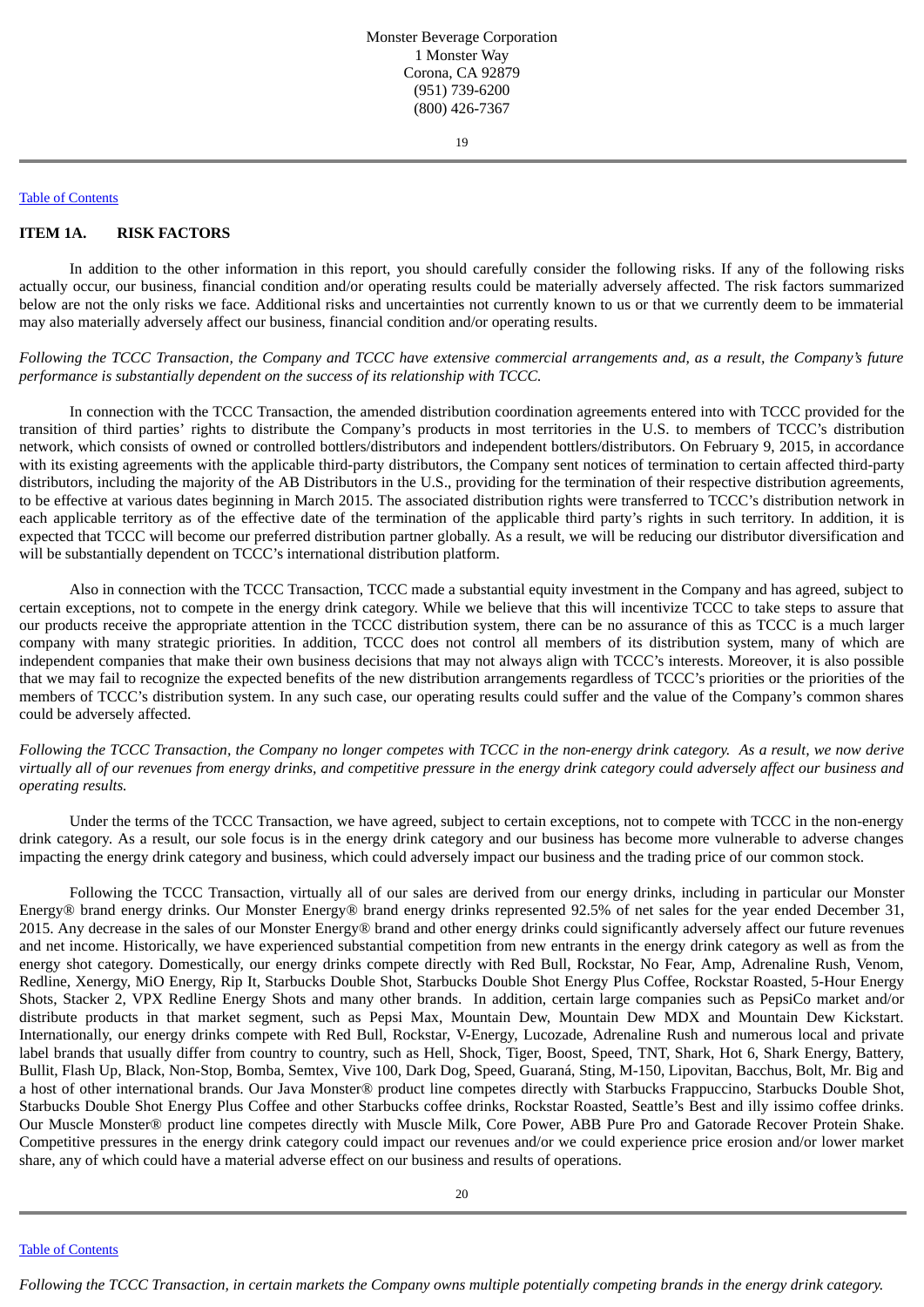As a result of the TCCC Transaction, in certain markets we have acquired additional brands in the energy drink category. We may encounter difficulties managing different and potentially competing brands in such shared markets, which could adversely impact our business and the trading price of our common stock.

TCCC is a significant shareholder of the Company and may have interests that are different from the Company's other shareholders (including *current shareholders of the Company).*

Immediately following the consummation of the TCCC Transaction, TCCC owned common shares of the Company representing approximately 16.7% of the total number of the Company's outstanding common shares. TCCC also nominated two directors to the Company's board of directors. The number of directors that TCCC is entitled to nominate is subject to reduction in certain circumstances.

TCCC's ownership could also have an effect on the Company's ability to engage in a change in control transaction. TCCC is obligated for a period of time to vote all of its common shares of the Company in excess of 20% of the outstanding common shares in the same proportion as all common shares not owned by TCCC with respect to a proposal for a change of control. However, if TCCC were to oppose such a change in control transaction, a bidder would be required to secure the support of holders of 62.5% of the Company's common shares not owned by TCCC (assuming that TCCC increased its ownership from approximately 16.7% to 20% of the Company's common shares) to achieve a vote of a majority of the Company's outstanding shares for a change-in-control transaction. In addition, TCCC would have a bidding advantage if the Company's board of directors were to seek to sell the Company in the future because TCCC would not need to pay a control premium on the shares it owns at such time. TCCC and the Company would also be permitted to terminate TCCC's distribution coordination agreements with the Company after a change in control of the Company. In such event, TCCC would receive a termination fee if TCCC terminated the distribution coordination agreements following a change in control of the Company involving certain TCCC competitors, or if the Company terminated following a change in control of the Company involving any third party.

The interests of TCCC may be different from or conflict with the interests of the Company's other shareholders and, as a result, TCCC's influence may result in the delay or prevention of potential actions or transactions, including a potential change of management or control of the Company, even if such action or transaction may be beneficial to the Company's other shareholders. Moreover, TCCC's ownership of a significant amount of the Company's outstanding common shares could result in downward pressure on the trading price of the Company's common shares if TCCC were to sell a large portion of its shares or as a result of the perception that such a sale might occur.

# 21

# Table of [Contents](#page-1-0)

Changes in government regulation, or failure to comply with existing regulations, could adversely affect our business, financial condition and *results of operations.*

Legislation has been proposed and/or adopted at the U.S. federal, state and/or municipal level and proposed and/or adopted in certain foreign jurisdictions to restrict the sale of energy drinks (including prohibiting the sale of energy drinks at certain establishments or pursuant to certain governmental programs), limit caffeine content in beverages, require certain product labeling disclosures and/or warnings, impose excise taxes, limit product size, or impose age restrictions for the sale of energy drinks. For a discussion of certain of such legislation, see "Part I, Item 1 – Business – Government Regulation." Furthermore, additional legislation may be introduced in the United States and other countries at the federal, state, local and municipal level in respect of each of the foregoing subject areas. Public health officials and health advocates are increasingly focused on the public health consequences associated with obesity, especially as the disease affects children, and are seeking legislative change to reduce the consumption of sweetened beverages. There also has been an increased focus on caffeine content in beverages. To the extent any such legislation is enacted in one or more jurisdictions where a significant amount of our products are sold individually or in the aggregate, it could result in a reduction in demand for or availability of our energy drinks and adversely affect our business, financial condition and results of operations.

The production, distribution and sale in the United States of many of our products are also currently subject to various federal and state regulations, including, but not limited to: the FD&C Act, including as amended by the Dietary Supplement Health and Education Act of 1994; the Occupational Safety and Health Act; various environmental statutes; and various other federal, state and local statutes and regulations applicable to the production, transportation, sale, safety, advertising, labeling and ingredients of such products. Outside the United States, the production, distribution and sale of many of our products are also subject to numerous statutes and regulations. If a regulatory authority finds that a current or future product or production run is not in compliance with any of these regulations, we may be fined, or such products may have to be recalled and/or reformulated and/or have the packaging changed, which could adversely affect our business, financial condition and results of operations.

We cannot predict the effect of inquiries from and/or actions by attorneys general and/or other government agencies and/or quasi-government *agencies into the advertising, marketing, promotion, ingredients, usage and/or sale of our energy drink products.*

We are subject to the risks of investigations and/or enforcement actions by state attorneys general and/or other government and/or quasi-governmental agencies relating to the advertising, marketing, promotion, ingredients, usage and/or sale of our energy drinks. In July 2012, we received a subpoena from a state attorney general in connection with an investigation relating to the advertising, marketing, promotion, ingredients, usage and sale of our Monster Energy® brand energy drinks. We cannot predict the outcome of this inquiry and what, if any, effect it may have on our business, financial condition or results of operations. If an inquiry by a state attorney general or other government or quasi-government agency finds that our products and/or the advertising, marketing, promotion, ingredients, usage and/or sale of such products are not in compliance with applicable laws or regulations, we may become subject to fines, product reformulations, container changes, changes in the usage or sale of our energy drink products and/or changes in our advertising, marketing and promotion practices, each of which could have an adverse effect on our business, financial condition or results of operations.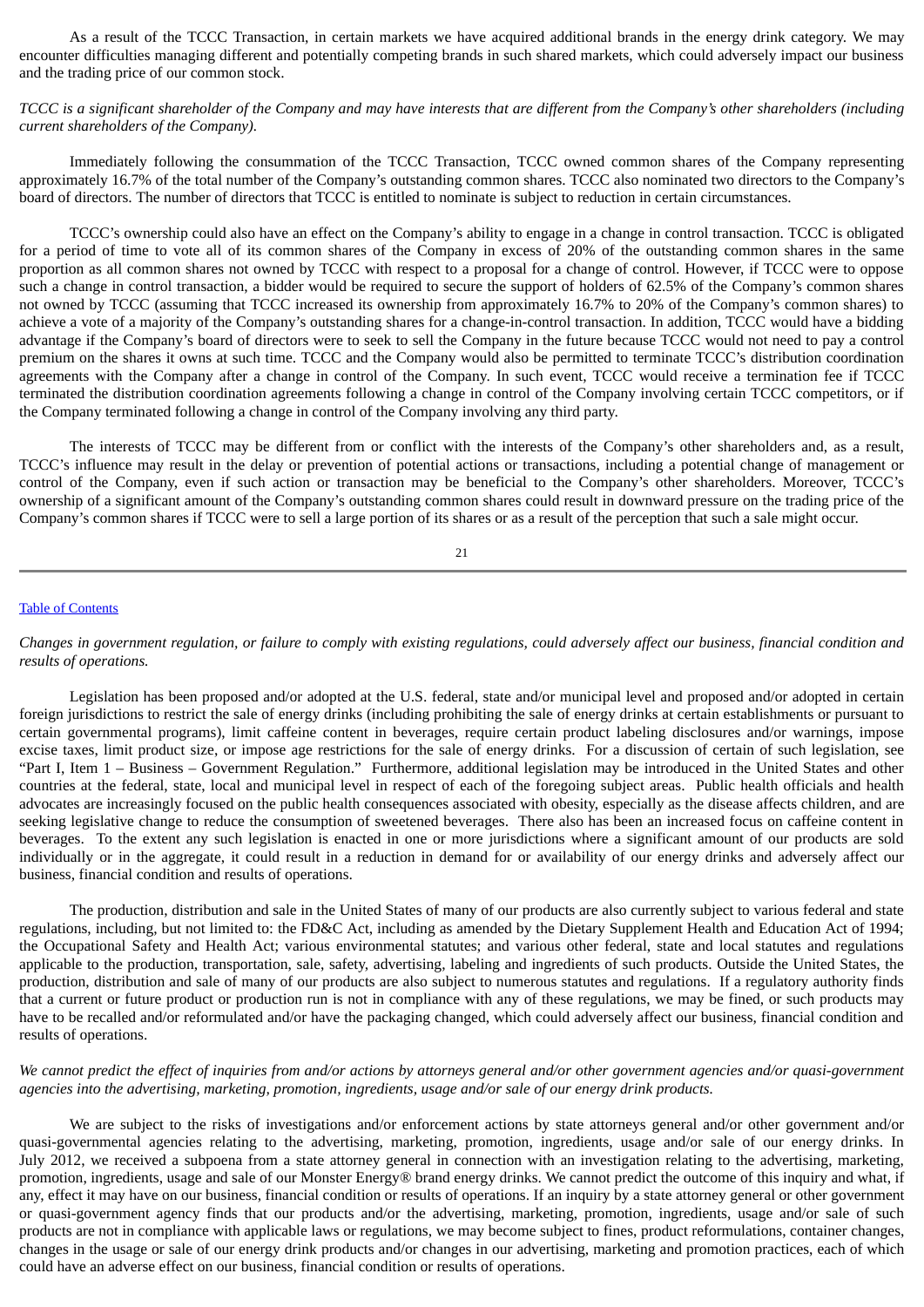#### Table of [Contents](#page-1-0)

Litigation regarding our products, and related unfavorable media attention, could expose us to significant liabilities and reduce demand for our *products.*

We have been named as a defendant in product liability lawsuits which allege that consumption of our products has been responsible for wrongful deaths and/or injuries. We do not believe that our products are responsible for such wrongful deaths and/or injuries, and intend to vigorously defend each such lawsuit. We believe that each of these lawsuits is without merit and would not have a material adverse effect on our financial position or results of operations in the event any damages were awarded.

In October 2012, we received a written request for information from the City Attorney for the City and County of San Francisco (the "City Attorney") concerning our advertising and marketing of our Monster Energy® brand of energy drinks and specifically concerning the safety of our products for consumption by adolescents. In a subsequent letter, the City Attorney threatened to bring suit against us if we did not agree to take certain steps immediately and, on May 6, 2013, the City Attorney filed a complaint against us for declaratory and injunctive relief, civil penalties and restitution for an alleged violation of California's Unfair Competition Law. We deny that we have violated the Unfair Competition Law or any other law and believe that the City Attorney's claims and demands are preempted and unconstitutional. We intend to vigorously defend against the lawsuit. At this time, no evaluation of the likelihood of an unfavorable outcome or range of potential loss can be expressed.

Several other lawsuits have been filed against us claiming that certain statements made in our advertisements and/or on the labels of our products were false and/or misleading in nature and/or that our products are not safe. Putative class action lawsuits have also recently been filed against certain of our competitors asserting that certain claims in their advertisements amount to false advertising. We do not believe any statements made by us in our promotional materials or set forth on our product labels are false or misleading or that our products are in any way unsafe and intend to vigorously defend these lawsuits.

Any of the foregoing matters or other product-related litigation, the threat thereof, or unfavorable media attention arising from pending or threatened product-related litigation, could consume significant financial and managerial resources, and result in decreased demand for our products, significant monetary awards against us and injury to our reputation.

## Criticism of our energy drink products, and/or criticism or a negative perception of energy drinks generally, could adversely affect us.

An unfavorable report on the health effects of caffeine, or criticism or negative publicity regarding the caffeine content and/or any other ingredients in our products or energy drinks generally, could have an adverse effect on our business, financial condition and results of operations. Articles critical of the caffeine content and/or other ingredients in energy drinks and/or articles indicating certain health risks of energy drinks have been published in recent years. We believe the overall growth of the energy drink market in the U.S. may have been negatively impacted by the ongoing negative publicity and comments that continue to appear in the media questioning the safety of energy drinks, and suggesting limitations on their ingredients (including caffeine) and/or the levels thereof and/or imposing minimum age restrictions for consumers. If reports, studies or articles critical of caffeine and/or energy drinks continue to be published or are published in the future, they could adversely affect the demand for our products.

## Table of [Contents](#page-1-0)

## *Increased competition could hurt our business.*

The beverage industry is highly competitive. The principal areas of competition are pricing, packaging, development of new products, flavors, product positioning as well as promotion and marketing strategies. Our products compete with a wide range of drinks produced by a relatively large number of manufacturers, some of which have substantially greater financial, marketing and distribution resources than we do.

Important factors affecting our ability to compete successfully include the taste and flavor of our products, trade and consumer promotions, rapid and effective development of new, unique cutting edge products, attractive and different packaging, branded product advertising and pricing. Our products compete with all liquid refreshments and in some cases with products of much larger and substantially better financed competitors, including the products of numerous nationally and internationally known producers such as TCCC, PepsiCo, Red Bull Gmbh and the DPS Group. We also compete with companies that are smaller or primarily national or local in operations. Our products also compete with private label brands such as those carried by grocery store chains, convenience store chains, and club stores.

There can be no assurance that we will not encounter difficulties in maintaining our current revenues or market share or position due to competition in the beverage industry. If our revenues decline, our business, financial condition and results of operations could be adversely affected.

Uncertainty in the financial markets and other adverse changes in general economic or political conditions in any of the major countries in *which we do business could adversely affect our industry, business and results of operations.*

Global economic uncertainties affect businesses such as ours in a number of ways, making it difficult to accurately forecast and plan our future business activities. There can be no assurance that economic improvements will occur, or that they would be sustainable, or that they would enhance conditions in markets relevant to us. In addition, we cannot predict the duration and severity of disruptions in any of our markets, or the impact they may have on our customers or business, as our expansion outside of the United States has increased our exposure to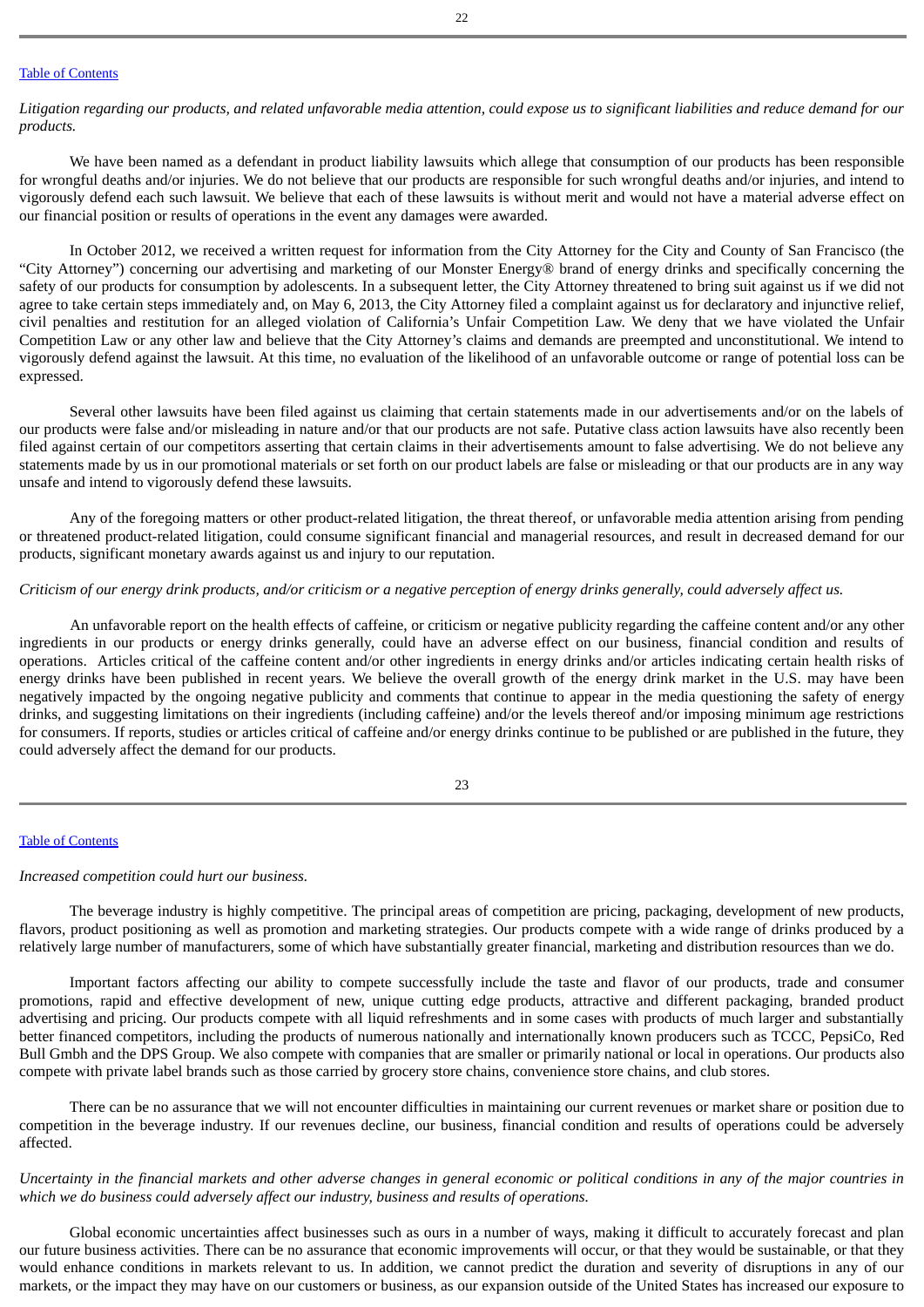any developments or crisis in European and other international markets. If economic conditions deteriorate, our industry, business and results of operations could be materially and adversely affected.

### *Changes in consumer preferences may reduce demand for some of our products.*

The beverage industry is subject to changing consumer preferences and shifts in consumer preferences may adversely affect us. There is increasing awareness of and concern for the health consequences of obesity. This may reduce demand for our non-diet beverages, which could reduce our revenues and adversely affect our results of operations. Recently, concerns have emerged regarding diet sodas and in particular, aspartame, which is contained in certain of our Strategic Brands energy drinks.

Consumers are seeking greater variety in their beverages. Our future success will depend, in part, upon our continued ability to develop and introduce different and innovative beverages that appeal to consumers. In order to retain and expand our market share, we must continue to develop and introduce different and innovative beverages and be competitive in the areas of taste, quality and health, although there can be no assurance of our ability to do so. There is no assurance that consumers will continue to purchase our products in the future. Product lifecycles for some beverage brands and/or products and/or packages may be limited to a few years before consumers' preferences change. The beverages we currently market are in varying stages of their product lifecycles and there can be no assurance that such beverages will become or remain profitable for us. We may be unable to achieve volume growth through product and packaging initiatives. We may also be unable to penetrate new markets. If our revenues decline, our business, financial condition and results of operations could be adversely affected.

24

#### Table of [Contents](#page-1-0)

*Operations outside the United States expose us to uncertain conditions and other risks in international markets.*

Our gross sales to customers outside of the United States were approximately 23% of consolidated gross sales for the years ended December 31, 2015, 2014 and 2013, and our growth strategy includes further expanding our international business. If we are unable to continue to expand distribution of our products outside the United States, our growth rate could be adversely affected. In many international markets, we have limited operating experience and in some areas we have no operating experience. It is costly to establish, develop and maintain international operations and develop and promote our brands in international markets. Our percentage gross profit margins in many international markets are expected to be less than the comparable percentage gross profit margins obtained in the U.S. We face and will continue to face substantial risks associated with having foreign operations, including: economic and/or political instability in our international markets; restrictions on or costs relating to the repatriation of foreign profits to the United States, including possible taxes and/or withholding obligations on any repatriations; and tariffs and/or trade restrictions. These risks could have a significant impact on our ability to sell our products on a competitive basis in international markets and could have a material adverse effect on our business, financial condition and results of operations. Also, our operations outside of the United States are subject to risks relating to appropriate compliance with legal and regulatory requirements in local jurisdictions, potential difficulties in staffing and managing local operations, higher product damages, particularly when products are shipped long distances, potentially higher incidence of fraud and/or corruption, credit risk of local customers and distributors and potentially adverse tax consequences.

### Global or regional catastrophic events could impact our operations and affect our ability to grow our business.

Because of our increasingly global presence, our business could be affected by unstable political conditions, civil unrest, large-scale terrorist acts, especially those directed against the United States or other major industrialized countries where our products are distributed, the outbreak or escalation of armed hostilities, major natural disasters or widespread outbreaks of infectious diseases. Such events could impact the production and/or distribution of our products. In addition, such events could disrupt global or regional economic activity, which could affect consumer purchasing power, thereby reducing demand for our products. If we are unable to grow our business internationally as a result of these factors, our growth rate could decline.

# *Fluctuations in foreign currency exchange rates may adversely affect our operating results.*

We are exposed to foreign currency exchange rate risk with respect to our sales, expenses, profits, assets and liabilities denominated in currencies other than the U.S. dollar. We may enter into forward currency exchange contracts with financial institutions to create an economic hedge to specifically manage a portion of the foreign exchange risk exposure associated with certain consolidated subsidiaries' non-functional currency denominated assets and liabilities. We have not used instruments to hedge against all foreign currency risks and are therefore not protected against all foreign currency fluctuations. As a result, our reported earnings may be affected by changes in foreign currency exchange rates. Moreover, any favorable impacts to profit margins or financial results from fluctuations in foreign currency exchange rates are likely to be unsustainable over time.

We rely on bottlers and other contract packers to manufacture our products. If we are unable to maintain good relationships with our bottlers and contract packers and/or their ability to manufacture our products becomes constrained or unavailable to us, our business could suffer.

## Table of [Contents](#page-1-0)

We do not directly manufacture our products, but instead outsource such manufacturing to bottlers and other contract packers. In the event of a disruption and/or delay, we may be unable to procure alternative packing facilities at commercially reasonable rates and/or within a reasonably short time period. In addition, there are limited alternative packing facilities in our domestic and international markets with adequate capacity and/or suitable equipment for many of our products, including our Monster Energy® brand energy drinks, our Muscle Monster®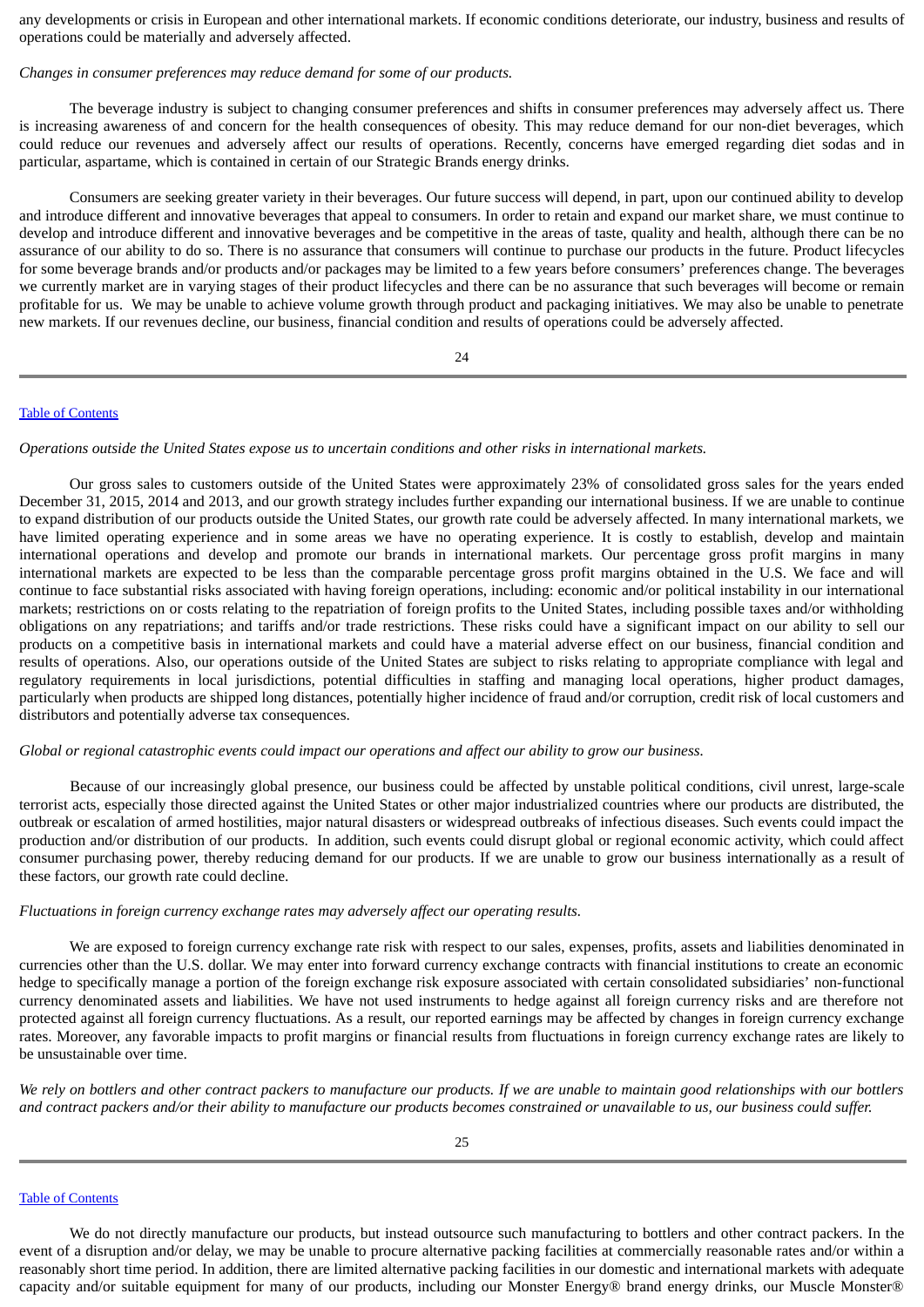product line, our Java Monster® product line and certain of our other products. While we believe a short-term disruption or delay in production would not significantly affect our revenue, a lengthy disruption or delay in the production of any of such products could significantly adversely affect our revenues from such products because alternative co-packing facilities in the United States and abroad with adequate long-term capacity may not be available for such products either at commercially reasonable rates, and/or within a reasonably short time period, if at all.

We rely on bottlers and distributors to distribute our products. If we are unable to maintain good relationships with our existing bottlers and *distributors and/or secure such bottlers and distributors, our business could suffer.*

Many of our bottlers/distributors are affiliated with and manufacture and/or distribute other soda, carbonated and non-carbonated brands and other beverage products (both alcoholic and non-alcoholic). In many cases, such products compete directly with our products.

Unilateral decisions could be taken by our bottlers/distributors, convenience and gas chains, grocery chains, specialty chain stores, club stores and other customers, to discontinue carrying certain or all of our products that they are carrying at any time, which could cause our business to suffer.

The TCCC North American Bottlers, CCE and Coca-Cola Hellenic are our primary domestic and international distributors of our products. As a result, if we are unable to maintain good relationships with the TCCC North American Bottlers and/or CCE and/or Coca-Cola Hellenic, or if the TCCC North American Bottlers and/or CCE and/or Coca-Cola Hellenic do not effectively focus on marketing, promoting, selling and distributing our products, sales of our products could be adversely affected.

TCCC, through the TCCC Subsidiaries, accounted for approximately 42%, 29% and 29% of our net sales for the years ended December 31, 2015, 2014 and 2013, respectively. A decision by CCR, CCBC, CCE, Wal-Mart, Inc. (including Sam's Club), Coca-Cola Hellenic, or any other large customer to decrease the amount purchased from us or to cease carrying our products could have a material adverse effect on our financial condition and consolidated results of operations.

The marketing efforts of our distributors are important for our success. If our brands prove to be less attractive to our existing bottlers and distributors and/or if we fail to attract additional bottlers and distributors, and/or our bottlers and/or distributors do not market, promote and distribute our products effectively, our business, financial condition and results of operations could be adversely affected.

## We rely upon our ongoing relationships with our key flavor suppliers. If we are unable to source our flavors on acceptable terms from our key *suppliers, we could suffer disruptions in our business.*

Generally, flavor suppliers hold the proprietary rights to their flavors. Consequently, we do not have the list of flavor ingredients or formulae for our flavors and certain of our concentrates readily available to us and we may be unable to obtain comparable flavors or concentrates from alternative suppliers on short notice. If we must replace a flavor supplier, we could experience a temporary disruption in our ability to deliver products to our customers and/or a reduction in demand for our products containing replacement flavors, which could have a material adverse effect on our business and results of operations.

$$
26\quad
$$

## Table of [Contents](#page-1-0)

Increases in costs and/or shortages of raw materials and/or ingredients and/or fuel and/or costs of co-packing could harm our business.

The principal raw materials used by us are aluminum cans, sleek aluminum cans, aluminum Cap Cans, aluminum cans with resealable ends, flavors, juice concentrates, sugar, sucralose, milk, cream, protein, dietary ingredients and other packaging materials; the costs and availability of which are subject to fluctuations. In addition, certain of our co-pack arrangements allow such co-packers to increase their charges based on certain of their own cost increases. We are uncertain whether the prices of any of the above or any other raw materials or ingredients, certain of which have recently risen, will continue to rise or may rise in the future. We are unsure whether we will be able to pass any of such increases on to our customers. We generally do not use hedging agreements or alternative instruments to manage the risks associated with securing sufficient ingredients or raw materials although we do, from time to time, enter into purchase agreements for a significant portion of our annual anticipated requirements for certain raw materials such as aluminum cans, apple juice, sugar and sucralose.

In addition, some of these raw materials, including certain sizes of cans, are available from a limited number of suppliers.

## Our failure to accurately estimate demand for our products could adversely affect our business and financial results.

We may not correctly estimate demand for our products. Our ability to estimate demand for our products is imprecise, particularly with regard to new products, and may be less precise during periods of rapid growth, particularly in new markets. If we materially underestimate demand for our products or are unable to secure sufficient ingredients or raw materials including, but not limited to, aluminum cans, aluminum Cap Cans, sleek aluminum cans, aluminum cans with resealable ends, PET plastic bottles, glass bottles, labels, sucralose, flavors, dietary ingredients, juice concentrates, certain sweeteners, coffee, tea, protein, packaging materials or co-packing arrangements, we might not be able to satisfy demand on a short-term basis. Moreover, industry-wide shortages of certain juice concentrates, dietary ingredients and sweeteners have been and could, from time to time in the future, be experienced. We generally do not use hedging agreements or alternative instruments to manage this risk. Such shortages could interfere with and/or delay production of certain of our products and could have a material adverse effect on our business and financial results.

If we do not maintain sufficient inventory levels and/or if we are unable to deliver our products to our customers in sufficient quantities, and/or if our customers' or retailers' inventory levels are too high, our operating results could be adversely affected.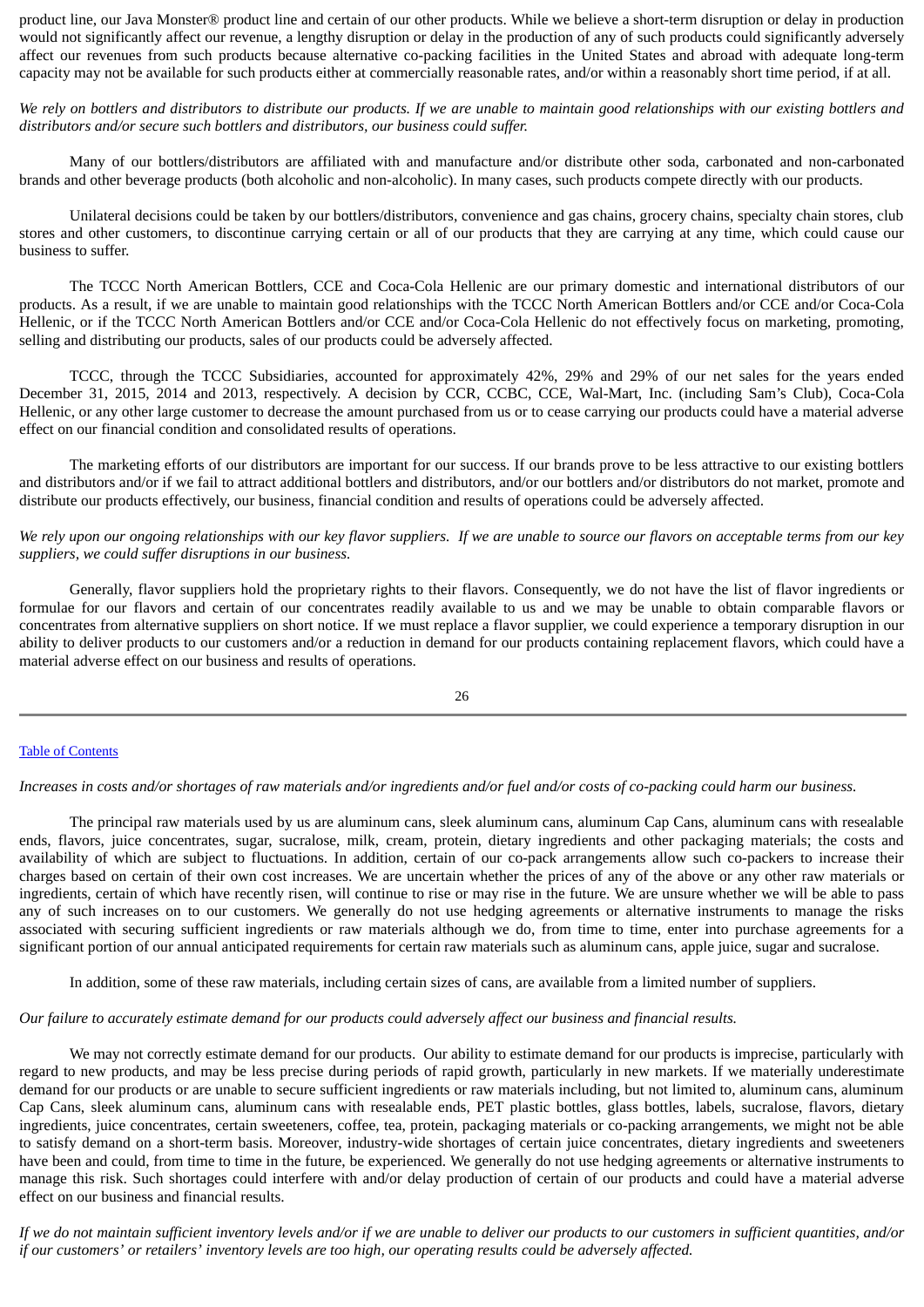If we do not accurately anticipate the future demand for a particular product or the time it will take to obtain new inventory, our inventory levels may be inadequate and our results of operations may be negatively impacted. If we fail to meet our shipping schedules, we could damage our relationships with distributors and/or retailers, increase our distribution costs and/or cause sales opportunities to be delayed or lost. In order to be able to deliver our products on a timely basis, we need to maintain adequate inventory levels of the desired products. If the inventory of our products held by our distributors and/or retailers is too high, they will not place orders for additional products, which could unfavorably impact our future sales and adversely affect our operating results.

## The costs of packaging supplies are subject to price increases from time to time and we may be unable to pass all or some of such increased *costs on to our customers.*

Many of our packaging supply contracts allow our suppliers to alter the costs they charge us for packaging supplies based on changes in the costs of the underlying commodities that are used to produce those packaging supplies, such as aluminum for cans, and pulp and paper for cartons and/or trays. These changes in the prices we pay for our packaging supplies occur at certain predetermined times that vary by product and supplier. In some cases, we are able to fix the prices of certain packaging supplies and/or commodities for a reasonable period. In other cases, we bear the risk of increases in the costs of these packaging supplies, including the underlying costs of the commodities that comprise these packaging supplies. We do not use derivative instruments to manage this risk. If the costs of these packaging supplies increase, we may be unable to pass these costs along to our customers through corresponding adjustments to the prices we charge, which could have a material adverse effect on our results of operations.

## 27

## Table of [Contents](#page-1-0)

Our intellectual property rights are critical to our success, and the loss of such rights could materially adversely affect our business.

We own numerous trademarks that are very important to our business. We also own the copyright in and to a portion of the content on the packaging of our products. We regard our trademarks, copyrights, and similar intellectual property as critical to our success and attempt to protect such intellectual property through registration and enforcement actions. However, there can be no assurance that other third parties will not infringe or misappropriate our trademarks, copyrights and similar proprietary rights. If we lose some or all of our intellectual property rights, our business may be materially adversely affected.

## *If we are unable to maintain our brand image or product quality, our business may suffer.*

Our success depends on our ability to build and maintain the brand image for our existing products, new products and brand extensions. There can be no assurance that our advertising, marketing and promotional programs will have the desired impact on our products' brand image and on consumer preference and demand. Product quality and/or ingredient content issues, efficacy or lack thereof, real or imagined, or allegations of product contamination, even if false or unfounded, could tarnish the image of the affected brands and may cause consumers to choose other products. Furthermore, our brand image or perceived product quality could be adversely affected by litigation, unfavorable reports in the media, internet or elsewhere, studies in general and regulatory or other governmental inquiries, in each case whether involving our products or those of our competitors, as well as proposed or new legislation affecting our industry.

## *If we encounter product recalls, our business may suffer and we may incur material losses.*

We may be required from time to time to recall products entirely or from specific co-packers, markets or batches if such products become contaminated, damaged, mislabeled or otherwise materially not compliant with applicable regulatory requirements. Material product recalls could adversely affect our profitability and our brand image. We do not maintain recall insurance.

## If we are not able to retain the full-time services of senior management there may be an adverse effect on our operations and/or our operating *performance until we find suitable replacements.*

Our business is dependent, to a large extent, upon the services of our senior management. We do not maintain key person life insurance on any members of our senior management. The loss of services of either Mr. Sacks, Chairman and Chief Executive Officer, Mr. Schlosberg, President and Chief Financial Officer, or any other key members of our senior management could adversely affect our business until suitable replacements can be found. There may be a limited number of personnel with the requisite skills to serve in these positions and we may be unable to locate or employ such qualified personnel on acceptable terms.

## *Climate change may negatively affect our business.*

There is concern that a gradual increase in global average temperatures could cause significant changes in weather patterns around the globe and an increase in the frequency and severity of natural disasters. While warmer weather has historically been associated with increased sales of our products, changing weather patterns could result in decreased agricultural productivity in certain regions, which may limit availability and/or increase the cost of certain key ingredients, juice concentrates and dietary ingredients used in our products. Increased frequency or duration of extreme weather conditions could also impair production capabilities, disrupt our supply chain including, without limitation, the availability of, and/or result in higher prices for juice concentrates, natural flavors and dietary ingredients or impact demand for our products. In addition, public expectations for reductions in greenhouse gas emissions could result in increased energy, transportation and raw material costs, and may require us to make additional investments in facilities and equipment. As a result, the effects of climate change could have a long-term adverse impact on our business and results of operations. Sales of our products may also be influenced to some extent by weather conditions in the markets in which we operate. Weather conditions may influence consumer demand for certain of our beverages, which could have an adverse effect on our results of operations.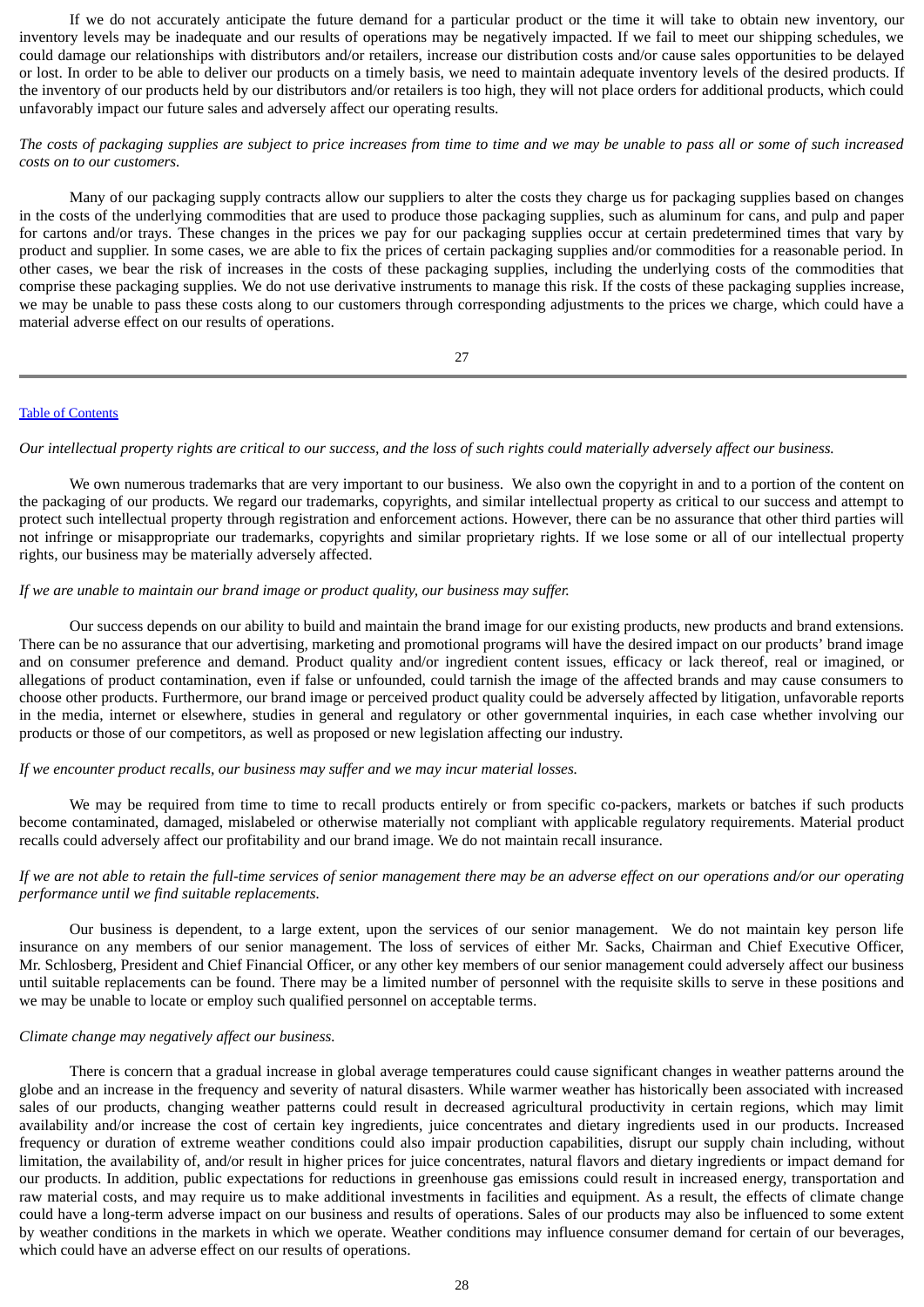### Table of [Contents](#page-1-0)

### *Potential changes in accounting practices and/or taxation may adversely affect our financial results.*

We cannot predict the impact that future changes in accounting standards or practices may have on our financial results. New accounting standards could be issued that change the way we record revenues, expenses, assets and liabilities. These changes in accounting standards could adversely affect our reported earnings. Increases in direct and indirect income tax rates could affect after-tax income. Equally, increases in indirect taxes (including environmental taxes pertaining to the disposal of beverage containers and/or indirect taxes on beverages generally or energy drinks in particular) could affect our products' affordability and reduce our sales.

### *Volatility of stock price may restrict sale opportunities.*

Our stock price is affected by a number of factors, including stockholder expectations, financial results, the introduction of new products by us and our competitors, general economic and market conditions, estimates and projections by the investment community and public comments by other parties as well as many other factors including litigation, many of which are beyond our control. We do not provide guidance on our future performance, including, but not limited to, our revenues, margins, product mix, operating expenses or net income. We may be unable to achieve analysts' net revenue and/or earnings forecasts, which are based on their own projected revenues, sales volumes and sales mix of many product types and/or new products, certain of which are more profitable than others, as well as their own estimates of gross margin and operating expenses. There can be no assurance that we will achieve any projected levels or mixes of product sales and/or revenues and/or gross margins and/or operating profits and/or net income. As a result, our stock price is subject to significant volatility and stockholders may not be able to sell our stock at attractive prices. In addition, periods of volatility in the market price of our stock could result in the initiation of securities class action litigation against us. During the fiscal year ended December 31, 2015, our stock price high was \$160.50 and our stock price low was \$106.77.

Provisions in our organizational documents and control by insiders may prevent changes in control even if such changes would be beneficial to *other stockholders.*

Our organizational documents may limit changes in control. Furthermore, as of February 4, 2016, Mr. Sacks and Mr. Schlosberg together may be deemed to beneficially own and/or exercise voting control over approximately 10% of our outstanding common stock. Immediately following the consummation of the TCCC Transaction, TCCC owned approximately 16.7% of our common stock. Consequently, Mr. Sacks, Mr. Schlosberg and TCCC could exercise significant control over matters submitted to a vote of our stockholders, including electing directors, amending organizational documents and disapproving extraordinary transactions such as a takeover attempt, even though such actions may be favorable to the other common stockholders.

## *Our cash flow may not be sufficient to fund our long term goals.*

Although we currently have sufficient cash to support our planned operating activities in the current year, we may be unable to generate sufficient cash flow to support our capital expenditure plans and general operating activities in the future. In addition, the terms and/or availability of our credit facility and/or the activities of our debtors and/or creditors could affect the financing of our future growth.

 $29$ 

## Table of [Contents](#page-1-0)

Our investments in marketable securities are subject to risks which may cause losses and affect the liquidity of these investments.

At December 31, 2015, we had \$2,175.4 million in cash and cash equivalents, \$744.6 million in short-term investments and \$15.4 million of long-term investments. We have historically invested these amounts in U.S. Treasury bills, certificates of deposit, commercial paper, government agencies and municipal securities (which may have an auction reset feature), variable rate demand notes and money market funds meeting certain criteria. Certain of these investments are subject to general credit, liquidity, market and interest rate risks. These risks associated with our investment portfolio may have an adverse effect on our future results of operations, liquidity and financial condition.

We may be required to record a significant charge to earnings if our goodwill or intangible assets become impaired.

Under GAAP, we are required to review our intangible assets for impairment when events or changes in circumstances indicate the carrying value may not be recoverable. Factors that may be considered a change in circumstances indicating that the carrying value of our intangible assets may not be recoverable include a decline in stock price and market capitalization, and slower growth rates in our industry.

We may be required to record a significant charge to earnings in our financial statements during the period in which we determine that our intangible assets have been impaired. Any such charge would adversely impact our results of operations. As of December 31, 2015, our goodwill totaled approximately \$1,279.7 million and our intangible assets totaled approximately \$428.0 million.

If we fail to maintain effective disclosure controls and procedures and internal control over financial reporting on a consolidated basis, our *stock price and investor confidence in our Company could be materially and adversely affected.*

We are required to maintain both disclosure controls and procedures and internal control over financial reporting that are effective for the purposes described in "Part II, Item 9A – Controls and Procedures." If we fail to do so, our business, results of operations, financial condition or the value of our stock could be materially harmed.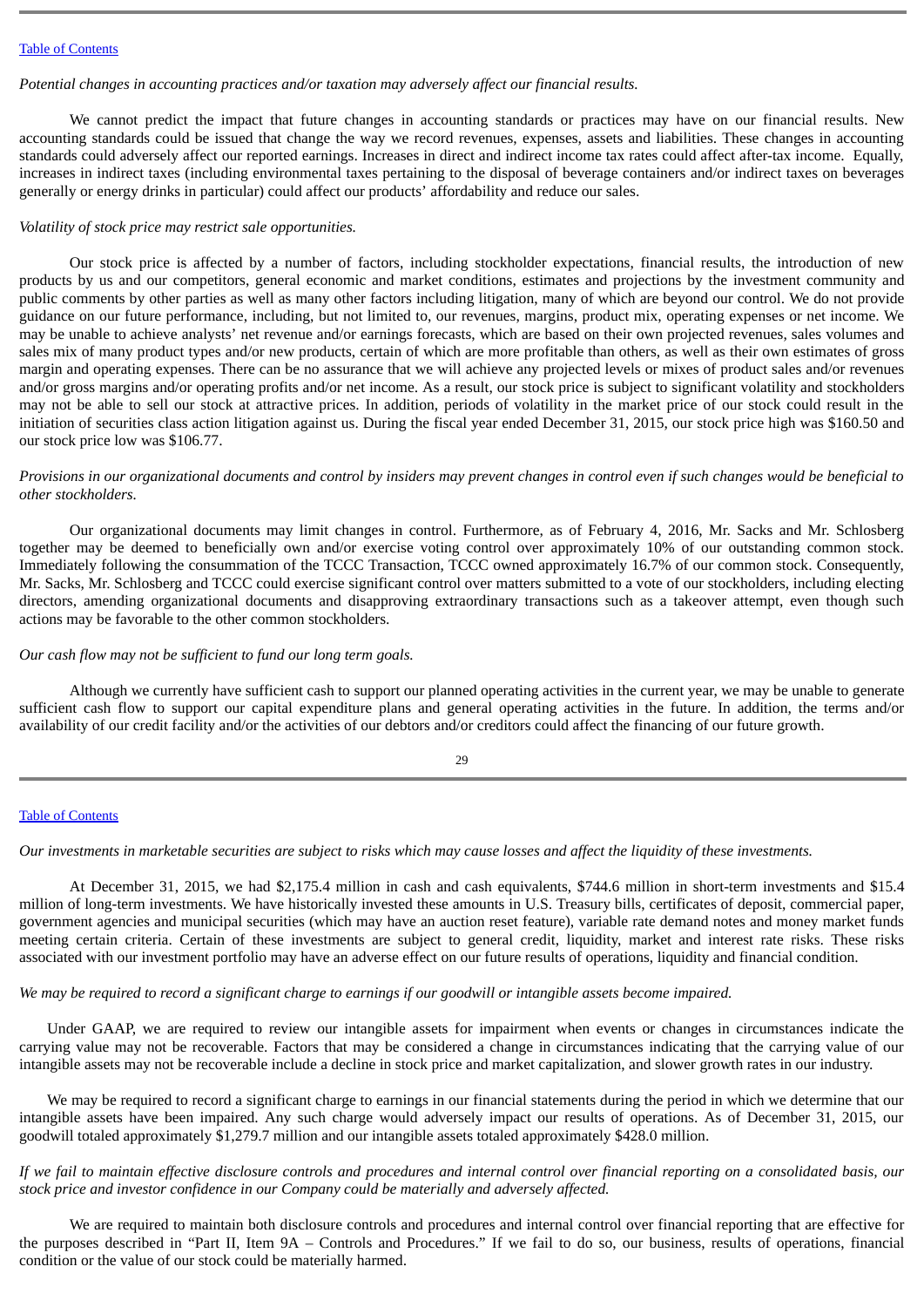Litigation, legal proceedings, government and regulatory inquiries and/or proceedings could expose us to significant liabilities and thus *negatively affect our financial results.*

We are a party, from time to time, to various litigation claims and legal proceedings, government and regulatory inquiries and/or proceedings, including, but not limited to, intellectual property, fraud, unfair business practices, false advertising, product liability, breach of contract claims, securities actions and shareholder derivative actions. Material legal proceedings are described more fully in "Part I, Item 3 – Legal Proceedings" and in "Part II, Item 8, Note 11" to our consolidated financial statements contained in this Form 10-K.

#### Table of [Contents](#page-1-0)

Defending these proceedings can result in significant ongoing expenditures and the diversion of our management's time and attention from the operation of our business, which could have a negative effect on our business operations. Our failure to successfully defend or settle any litigation or legal proceedings could result in liabilities that, to the extent not covered by our insurance, could have a material adverse effect on our financial condition, revenue and profitability, and could cause the market value of our common stock to decline.

*We must continually maintain, protect and/or upgrade our information technology systems.*

Information technology helps us operate efficiently, interface with customers, maintain financial accuracy and efficiency, and accurately produce our financial statements. If we do not allocate and effectively manage the resources necessary to build and sustain the proper technology infrastructure, we could be subject to transaction errors, processing inefficiencies, the loss of customers, business disruptions, or the loss of or damage to intellectual property through security breaches, including cybersecurity attacks. Cybersecurity attacks are evolving and include, but are not limited to, malicious software, attempts to gain unauthorized access to data, and other electronic security breaches that could lead to disruptions in systems, an inability to process customer orders and/or lost customer orders, unauthorized release of confidential or otherwise protected information and corruption of data. We believe that we have adopted appropriate measures to mitigate potential risks to our technology and our operations from these information technology-related disruptions. However, given the unpredictability of the timing, nature and scope of such disruptions, we could potentially be subject to operational interruption, damage to our brand image and private data exposure. Moreover, if our data management systems, including our SAP enterprise resource planning system, do not effectively collect, store, process and report relevant data for the operation of our business, whether due to equipment malfunction or constraints, software deficiencies, cybersecurity attack, or human error, our ability to effectively plan, forecast and execute our business plan and comply with applicable laws and regulations will be impaired, perhaps materially. Any such impairment could materially and adversely affect our financial condition, results of operations, cash flows and the timeliness with which we report our internal and external operating results.

#### **ITEM 1B. UNRESOLVED STAFF COMMENTS**

<span id="page-20-1"></span><span id="page-20-0"></span>Not applicable.

## **ITEM 2. PROPERTIES**

Our owned corporate headquarters are located at 1 Monster Way, Corona, California 92879, and consists of an approximately 141,000 square-foot, free standing, six-story building. As a result of our sustainability efforts, we are seeking ENERGY STAR certification for our corporate headquarters shortly.

During February 2016, we entered into an agreement to acquire approximately 49 acres of land, located in Rialto, CA, for a purchase price of approximately \$39 million. The purchase is subject to various conditions precedent that must be satisfied prior to the closing. If we ultimately acquire the land, we intend to build an approximately 1,000,000 square-foot building, which we hope to have LEED certified, to replace our current leased warehouse and distribution space in Corona, CA.

<span id="page-20-2"></span>In addition, we lease many smaller office and/or warehouse spaces, both domestically and in certain international locations.

# **ITEM 3. LEGAL PROCEEDINGS**

The Company has been named a defendant in various personal injury lawsuits, claiming that the death or other serious injury of the plaintiffs was caused by consumption of Monster Energy® brand energy drinks. The plaintiffs in these lawsuits allege strict product liability, negligence, fraudulent concealment, breach of implied warranties and wrongful death. The Company believes that each complaint is without merit and plans a vigorous defense. The Company also believes that any damages, if awarded, would not have a material adverse effect on the Company's financial position or results of operations.

#### Table of [Contents](#page-1-0)

*State Attorney General Inquiry* – In July 2012, the Company received a subpoena from the Attorney General for the State of New York in connection with its investigation concerning the Company's advertising, marketing, promotion, ingredients, usage and sale of its Monster Energy® brand energy drinks. Production of documents pursuant to that subpoena was completed in approximately May 2014.

On August 6, 2014, the Attorney General for the State of New York issued a second subpoena seeking additional documents and the deposition of a Company employee. On September 8, 2014, the Company moved to quash the second subpoena in the Supreme Court, New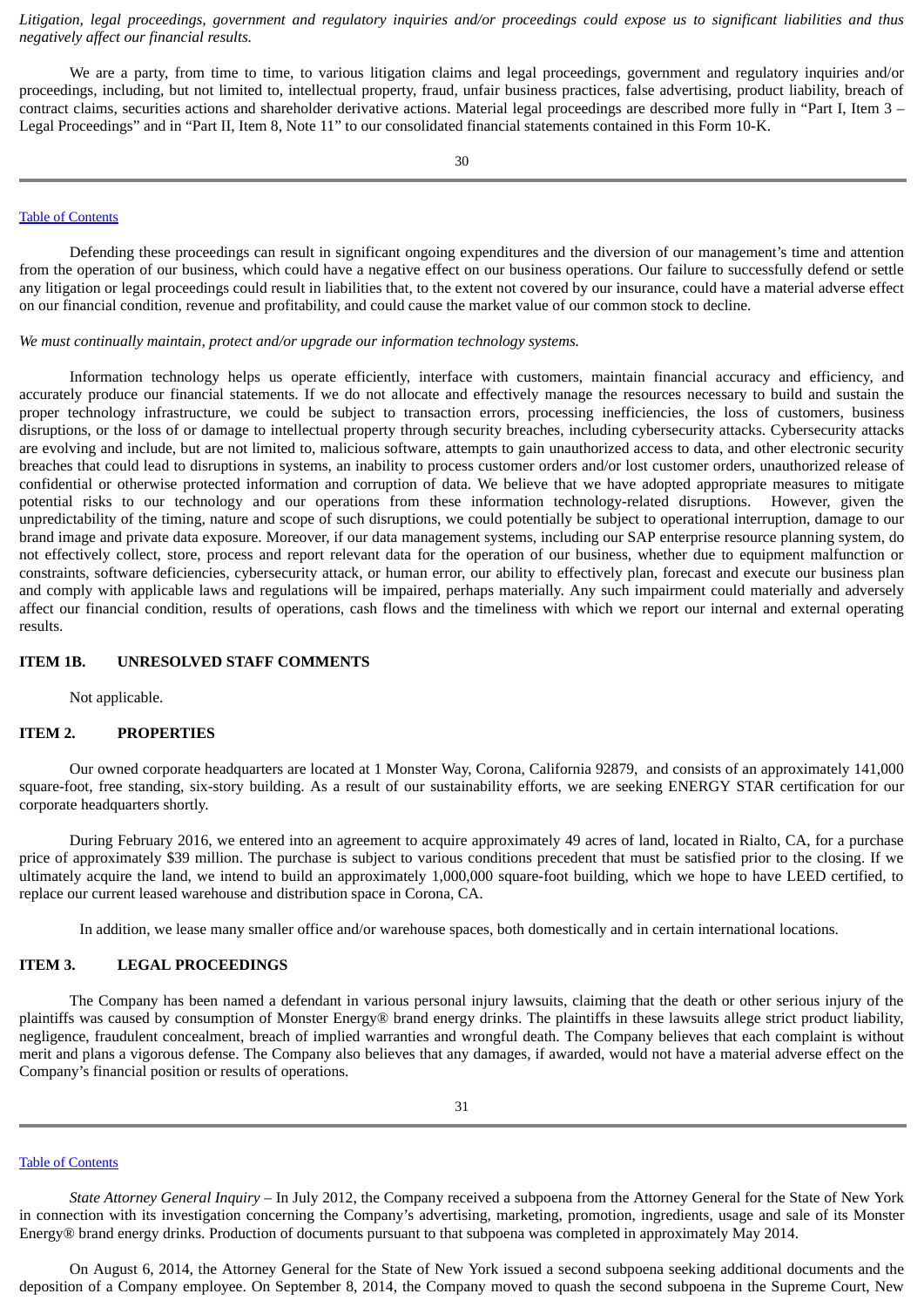York County. The motion was fully briefed and was argued on March 17, 2015. No decision has been rendered. It is unknown what, if any, action the state attorney general may take against the Company, the relief which may be sought in the event of any such proceeding or whether such proceeding could have a material adverse effect on the Company's business, financial condition or results of operations.

*San Francisco City Attorney Litigation* – On October 31, 2012, the Company received a written request for information from the City Attorney for the City and County of San Francisco concerning the Company's advertising and marketing of its Monster Energy® brand energy drinks and specifically concerning the safety of its products for consumption by adolescents. In a letter dated March 29, 2013, the San Francisco City Attorney threatened to bring suit against the Company if it did not agree to take the following five steps immediately: (i) "Reformulate its products to lower the caffeine content to safe levels" - (ii) "Provide adequate warning labels"; (iii) "Cease promoting overconsumption in marketing"; (iv) "Cease use of alcohol and drug references in marketing"; and (v) "Cease targeting minors."

(i) The Company Action – On April 29, 2013, the Company and its wholly owned subsidiary, Monster Energy Company, filed a complaint for declaratory and injunctive relief against the San Francisco City Attorney (the "Company Action") in United States District Court for the Central District of California (the "Central District Court"), styled *Monster Beverage Corp., et al. v. Dennis Herrera*. The Company sought a declaration from the Central District Court that the San Francisco City Attorney's investigation and demands are impermissible and preempted, subject to the doctrine of primary jurisdiction, are unconstitutional in that they violate the First and Fourteenth Amendments' prohibitions against compelled speech, content-based speech and commercial speech, are impermissibly void-for-vagueness, and/or violate the Commerce Clause. On June 3, 2013, the City Attorney filed a motion to dismiss the Company Action, arguing in part that the complaint should be dismissed in light of the San Francisco Action (described below) filed on May 6, 2013. On August 22, 2013, the Central District Court granted in part and denied in part the City Attorney's motion. On October 17, 2013, the City Attorney filed a renewed motion to dismiss the Company Action and on December 16, 2013, the Central District Court granted the City Attorney's renewed motion, dismissing the Company Action. The Company filed a Notice of Appeal to the Ninth Circuit on December 18, 2013. The appeal is fully briefed and is set for argument on April 7, 2016.

(ii) The San Francisco Action – On May 6, 2013, the San Francisco City Attorney filed a complaint for declaratory and injunctive relief, civil penalties and restitution for alleged violation of California's Unfair Competition Law, Business & Professions Code sections 17200, et seq., styled People Of The State Of California ex rel. Dennis Herrera, San Francisco City Attorney v. Monster Beverage Corporation, in San Francisco Superior Court (the "San Francisco Action"). The City Attorney alleges that the Company (1) mislabeled its products as a dietary supplement, in violation of California's Sherman Food, Drug and Cosmetic Law, California Health & Safety Code sections 109875 et. seq.; (2) is selling an "adulterated" product because caffeine is not generally recognized as safe due to the alleged lack of scientific consensus concerning the safety of the levels of caffeine in the Company's products; and (3) is engaged in unfair and misleading business practices because its marketing (a) does not disclose the health risks that energy drinks pose for children and teens; (b) fails to warn against and promotes unsafe consumption; (c) implicitly promotes mixing of energy drinks with alcohol or drugs; and (d) is deceptive because it includes unsubstantiated claims about the purported special benefits of its "killer" ingredients and "energy blend." The City Attorney sought a declaration that the Company has engaged in unfair and unlawful business acts and practices in violation of the Unfair Competition Law; an injunction from performing or proposing to perform any acts in violation of the Unfair Competition Law; restitution; and civil penalties.

### 32

#### Table of [Contents](#page-1-0)

After a motion to strike filed by the Company was granted in part, on March 20, 2014, the City Attorney filed an amended complaint, adding allegations supporting the theory for relief as to which the Court had granted the motion to strike. On April 18, 2014, the Company filed a renewed motion to strike, as well as a motion asking the Court to bifurcate and/or stay claims relating to the safety of Monster Energy® brand energy drinks, pending resolution of the ongoing FDA investigation of the safety and labeling of food products to which caffeine is added. On May 22, 2014, the Court denied the Company's motion to strike and motion to bifurcate and/or stay claims relating to safety.

On September 5, 2014, the City Attorney filed a second amended complaint, adding Monster Energy Company as a defendant. The Company and Monster Energy Company filed answers to the second amended complaint on October 4, 2014 and November 10, 2014, respectively. Discovery is ongoing.

The Court has set the case for a bench trial for April 10-17, 2017.

The Company denies that it has violated the Unfair Competition Law or any other law and believes that the City Attorney's claims and demands are preempted and unconstitutional, as alleged in the action the Company filed in the Central District Court. The Company intends to vigorously defend against this lawsuit. At this time, no evaluation of the likelihood of an unfavorable outcome or range of potential loss can be expressed.

The actions or investigations described above have not progressed to a point where a reasonably possible range of losses associated with their ultimate outcome can be estimated at this time. If the final resolution of any such litigation or proceedings is unfavorable, the Company's financial condition, operating results and cash flows could be materially affected.

In addition to the above matters, the Company has been named as a defendant in various false advertising putative class actions and in a private attorney general action. In these actions, plaintiffs allege that defendants misleadingly labeled and advertised Monster Energy® brand products that allegedly were ineffective for the advertised benefits (including, but not limited to, an allegation that the products do not hydrate as advertised because they contain caffeine). The plaintiffs further allege that the Monster Energy® brand products at issue are unsafe because they contain one or more ingredients that allegedly could result in illness, injury or death. In connection with these product safety allegations, the plaintiffs claim that the product labels did not provide adequate warnings and/or that the Company did not include sufficiently specific statements with respect to contra-indications and/or adverse reactions associated with the consumption of its energy drink products (including, but not limited to, claims that certain ingredients, when consumed individually or in combination with other ingredients, could result in high blood pressure, palpitations, liver damage or other negative health effects and/or that the products themselves are unsafe). Based on these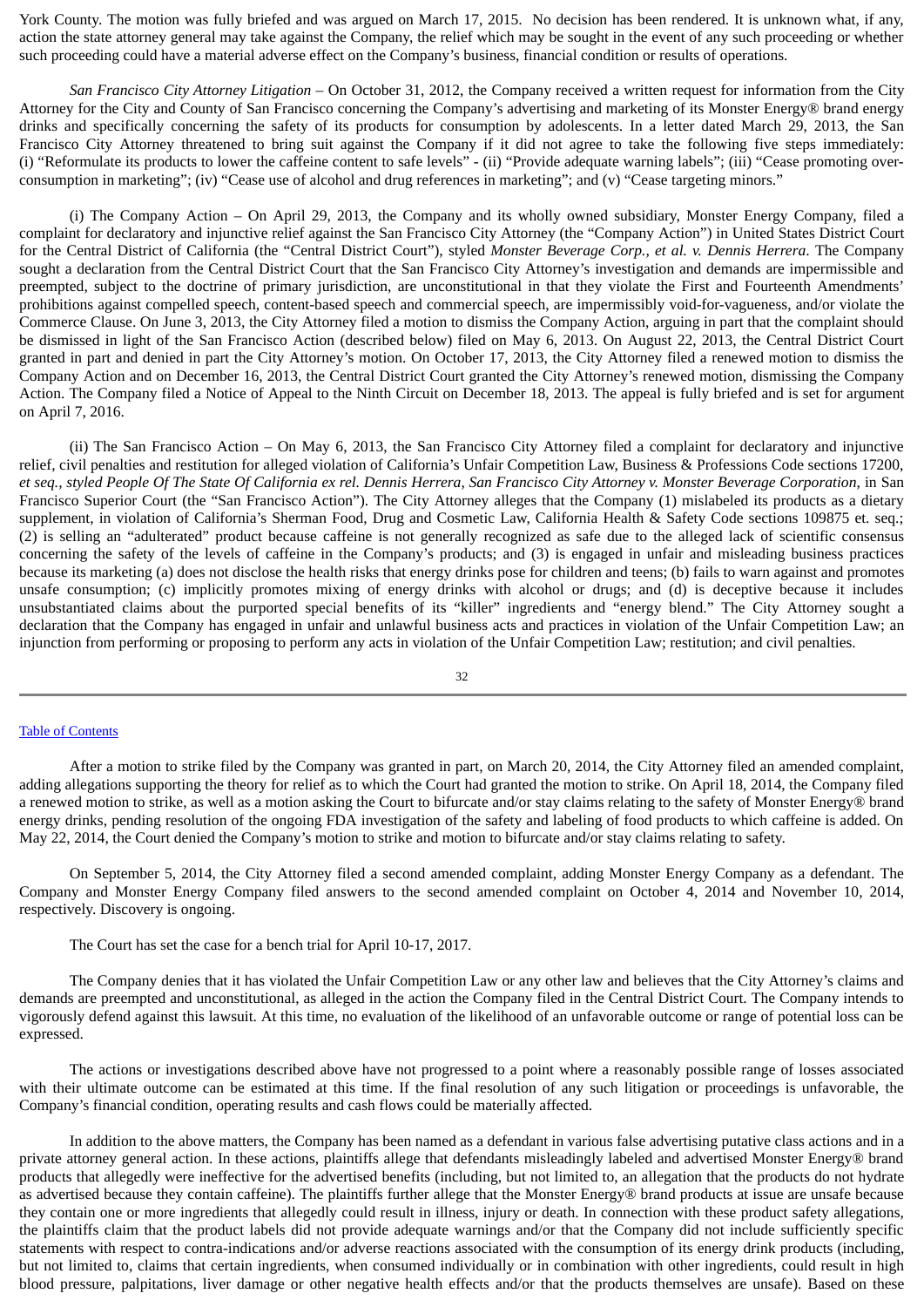allegations, the plaintiffs assert claims for violation of state consumer protection statutes, including unfair competition and false advertising statutes, and for breach of warranty and unjust enrichment. In their prayers for relief, the plaintiffs seek, inter alia, compensatory and punitive damages, restitution, attorneys' fees, and, in some cases, injunctive relief. The Company regards these cases and allegations as having no merit. Furthermore, the Company is subject to litigation from time to time in the normal course of business, including intellectual property litigation and claims from terminated distributors.

## Table of [Contents](#page-1-0)

Although it is not possible to predict the ultimate outcome of such litigation, based on the facts known to the Company, management believes that such litigation in the aggregate will likely not have a material adverse effect on the Company's financial position or results of operations.

The Company evaluates, on a quarterly basis, developments in legal proceedings and other matters that could cause an increase or decrease in the amount of the liability that is accrued, if any, or in the amount of any related insurance reimbursements recorded. As of December 31, 2015, the Company's consolidated balance sheet includes accrued loss contingencies of approximately \$2.8 million.

## **ITEM 4. MINE SAFETY DISCLOSURES**

<span id="page-22-2"></span><span id="page-22-1"></span><span id="page-22-0"></span>Not applicable.

### **PART II**

# **ITEM 5. MARKET FOR THE REGISTRANT'S COMMON EQUITY, RELATED STOCKHOLDER MATTERS AND ISSUER PURCHASES OF EQUITY SECURITIES**

## **Principal Market**

The Company's common stock began trading in the over-the-counter market on November 8, 1990 and was subsequently quoted on the Nasdaq Capital Market under the symbol "HANS". On July 5, 2007, the Company's common stock began trading on the Nasdaq Global Select Market under the same symbol, "HANS". On January 5, 2012, stockholders of the Company approved the Company's name change from Hansen Natural Corporation to Monster Beverage Corporation. In addition, on January 9, 2012, the Company's common stock began trading under the symbol "MNST". As of February 4, 2016, there were 202,919,837 shares of the Company's common stock outstanding held by approximately 236 holders of record. The holders of record do not include those stockholders whose shares are held of record by banks, brokers and other financial institutions.

### **Stock Price and Dividend Information**

The following table sets forth high and low per share sales price of our common stock for the periods indicated:

| Year Ended December 31, 2015 |        | High   |    | Low    |
|------------------------------|--------|--------|----|--------|
| <b>First Quarter</b>         |        | 143.90 | \$ | 106.77 |
| <b>Second Quarter</b>        | D      | 144.69 | \$ | 124.18 |
| <b>Third Quarter</b>         | \$     | 155.83 | \$ | 115.62 |
| <b>Fourth Quarter</b>        | D      | 160.50 | \$ | 127.34 |
|                              |        |        |    |        |
| Year Ended December 31, 2014 |        | High   |    | Low    |
| <b>First Quarter</b>         |        | 75.63  | S  | 66.31  |
| Second Quarter               | ¢<br>D | 73.38  | S  | 63.00  |
| Third Quarter                | \$     | 94.93  | \$ | 63.82  |

The per share sales prices of our common stock set forth above represent bid quotations between dealers, do not include retail markups, mark-downs or commissions and bid quotations may not necessarily represent actual transactions and "real time" sale prices. The source of the bid information is the NASDAQ Stock Market, Inc.

#### Table of [Contents](#page-1-0)

We have not paid cash dividends to our stockholders since our inception and do not anticipate paying cash dividends in the foreseeable future.

On June 12, 2015, as part of the TCCC Transaction, the Company cancelled 41.5 million shares of treasury stock owned by the Company. The cancelled stock had a carrying value of approximately \$1,482.6 million. The Company's accounting policy upon the formal retirement of treasury stock is to deduct its par value from common stock and to reflect any excess of cost over par as a deduction from retained earnings.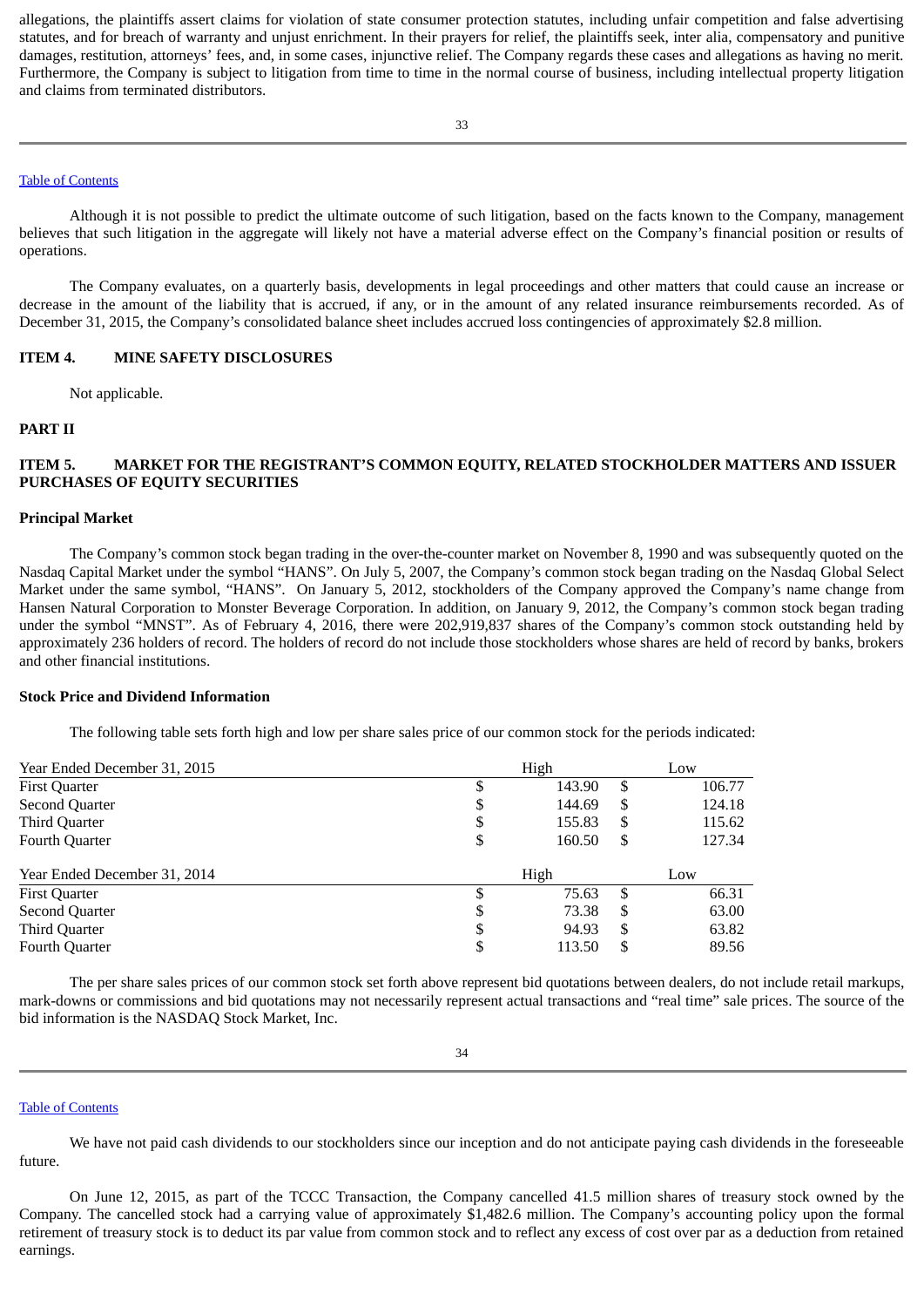On April 7, 2013, the Company's Board of Directors authorized a new share repurchase program for the repurchase of up to \$200.0 million of the Company's outstanding common stock (the "April 2013 Repurchase Plan"). During the year ended December 31, 2015, the Company purchased 1.1 million shares of common stock at an average purchase price of \$134.71 per share, for a total amount of \$145.7 million (excluding broker commissions), which exhausted the availability under the April 2013 Repurchase Plan.

On September 11, 2015, the Company's Board of Directors authorized a new share repurchase program for the repurchase of up to \$500.0 million of the Company's outstanding common stock (the "September 2015 Repurchase Plan"). During the year ended December 31, 2015, the Company purchased 1.9 million shares of common stock at an average purchase price of \$134.26 per share, for a total amount of \$250.0 million (excluding broker commissions), under the September 2015 Repurchase Plan.

During the year ended December 31, 2015, 3.3 million shares were purchased from employees in lieu of cash payments for options exercised or withholding taxes due for a total amount of \$412.3 million. While such purchases are considered common stock repurchases, they are not counted as purchases against the Company's authorized share repurchase programs, including the September 2015 Repurchase Plan or the April 2013 Repurchase Plan. Shares purchased subsequent to the TCCC Transaction are included in common stock in treasury in the accompanying condensed consolidated balance sheet at December 31, 2015.

The following tabular summary reflects the Company's repurchase activity during the quarter ended December 31, 2015.

| Period                                                                                          | <b>Total Number</b><br>of Shares<br>Purchased |   | Average Price<br>per Share <sup>1</sup> | Total Number of<br><b>Shares Purchased</b><br>as Part of Publicly<br><b>Announced Plans</b><br>or Programs | Maximum Number (or<br>Approximate Dollar<br>Value) of Shares that<br>May Yet Be Purchased<br>Under the Plans or<br>Programs (In<br>thousands $)^2$ |
|-------------------------------------------------------------------------------------------------|-----------------------------------------------|---|-----------------------------------------|------------------------------------------------------------------------------------------------------------|----------------------------------------------------------------------------------------------------------------------------------------------------|
| Oct 1 - Oct 31                                                                                  | 61,100                                        | S | 134.12                                  | 61,100                                                                                                     | 250,007                                                                                                                                            |
| <sup>1</sup> Excluding broker commissions paid.<br><sup>2</sup> Net of broker commissions paid. |                                               |   | 35                                      |                                                                                                            |                                                                                                                                                    |
|                                                                                                 |                                               |   |                                         |                                                                                                            |                                                                                                                                                    |

## Table of [Contents](#page-1-0)

### **Equity Compensation Plan Information**

The following table sets forth information as of December 31, 2015 with respect to shares of our common stock that may be issued under our equity compensation plans.

| Plan category                                             | Number of securities to<br>be issued upon exercise<br>of outstanding options,<br>warrants and rights<br>(a) | Weighted-average<br>exercise price of<br>outstanding options,<br>warrants and rights<br>(b) | Number of securities<br>remaining available for future<br>issuance under equity<br>compensation plans (excluding<br>securities reflected in column (a))<br>(C) |
|-----------------------------------------------------------|-------------------------------------------------------------------------------------------------------------|---------------------------------------------------------------------------------------------|----------------------------------------------------------------------------------------------------------------------------------------------------------------|
| Equity compensation plans approved by<br>stockholders     | 6,768,423                                                                                                   | \$50.87                                                                                     | 10,321,921                                                                                                                                                     |
| Equity compensation plans not approved by<br>stockholders |                                                                                                             |                                                                                             |                                                                                                                                                                |
| Total                                                     | 6,768,423                                                                                                   | \$50.87                                                                                     | 10,321,921                                                                                                                                                     |

## **Performance Graph**

The following graph shows a five-year comparison of cumulative total returns:<sup>1</sup>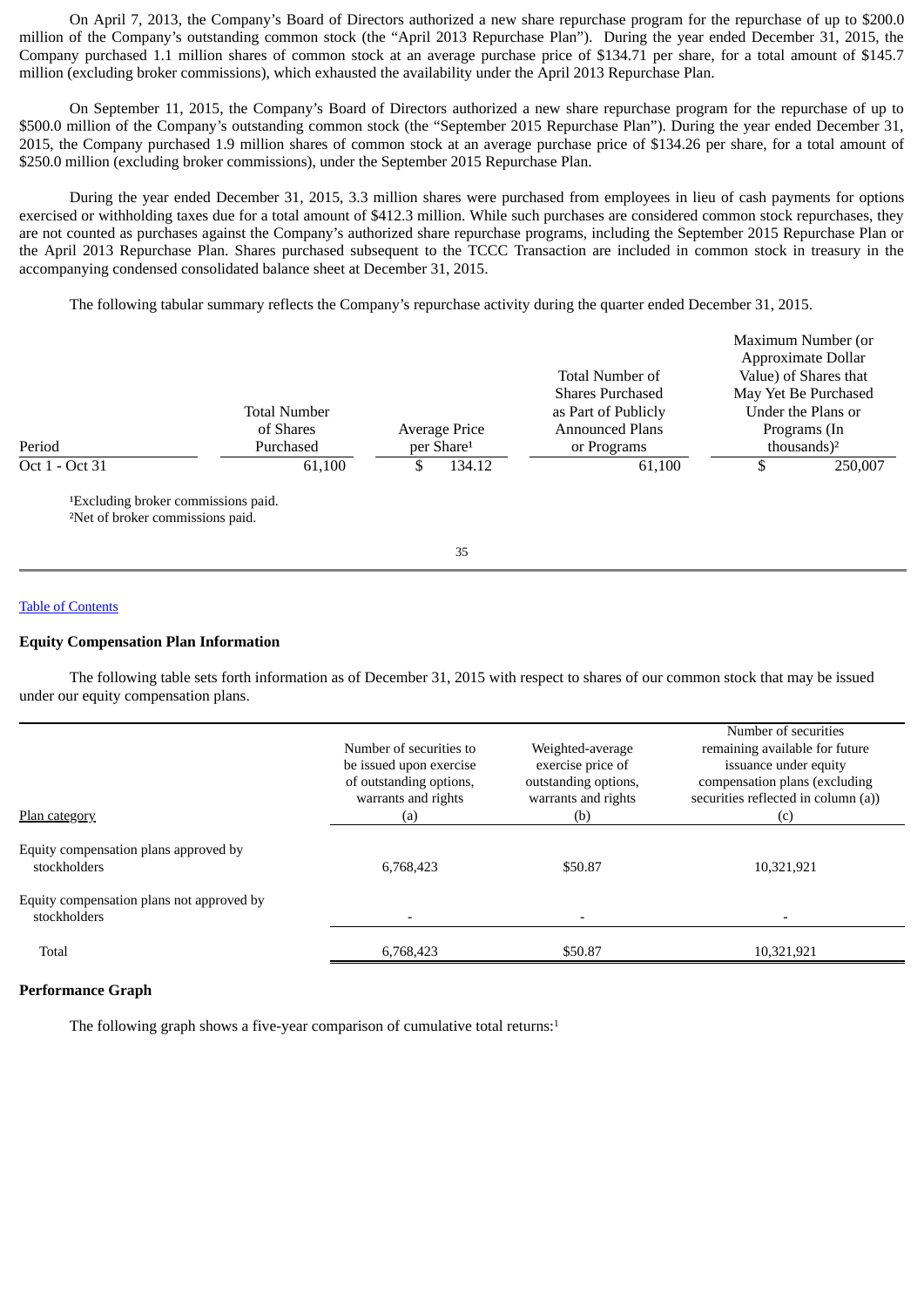

Annual return assumes reinvestment of dividends. Cumulative total return assumes an initial investment of \$100 on December 31, 2010. The Company's current self-selected 1peer group is comprised of TCCC, DPS Group, National Beverage Corporation, Jones Soda Company and Cott Corporation.

<span id="page-24-0"></span>36

#### Table of [Contents](#page-1-0)

### **ITEM 6. SELECTED FINANCIAL DATA**

The consolidated statements of operations data set forth below with respect to each of the fiscal years ended December 31, 2013 through 2015 and the balance sheet data as of December 31, 2015 and 2014, are derived from our audited consolidated financial statements included herein, and should be read in conjunction with those financial statements and notes thereto, and with Management's Discussion and Analysis of Financial Condition and Results of Operations included as Part II, Item 7 of this Annual Report on Form 10-K. The consolidated statements of operations data for the fiscal years ended December 31, 2012 and 2011 and the balance sheet data as of December 31, 2013, 2012 and 2011 are derived from the Company's audited consolidated financial statements not included herein.

#### **(in thousands, except per share**

| рст энигс<br>information)                                                     | 2015                   | 2014 |                  | 2013                   | 2012                   | 2011                   |
|-------------------------------------------------------------------------------|------------------------|------|------------------|------------------------|------------------------|------------------------|
| Net sales $1$                                                                 | \$<br>2,722,564        | \$   | 2,464,867        | \$<br>2,246,428        | \$<br>2,060,702        | \$<br>1,703,230        |
| Gross profit <sup>1</sup>                                                     | \$<br>1,632,301        | \$   | 1,339,810        | \$<br>1,172,931        | \$<br>1,065,656        | \$<br>894,309          |
| Gross profit as a percentage to net<br>sales<br>Operating income <sup>2</sup> | \$<br>60.0%<br>893,653 | \$   | 54.4%<br>747,505 | \$<br>52.2%<br>572,916 | \$<br>51.7%<br>550,623 | \$<br>52.5%<br>456,423 |
| Net income                                                                    | \$<br>546,733          | \$   | 483,185          | \$<br>338,661          | \$<br>340,020          | \$<br>286,219          |
| Net income per common share:                                                  |                        |      |                  |                        |                        |                        |
| Basic                                                                         | \$<br>2.90             | \$   | 2.89             | \$<br>2.03             | \$<br>1.96             | \$<br>1.62             |
| <b>Diluted</b>                                                                | \$<br>2.84             | \$   | 2.77             | \$<br>1.95             | \$<br>1.86             | \$<br>1.53             |
| Cash, cash equivalents and                                                    |                        |      |                  |                        |                        |                        |
| investments                                                                   | \$<br>2,175,417        | \$   | 1,194,397        | \$<br>623,388          | \$<br>340,949          | \$<br>793,807          |
| Total assets                                                                  | \$<br>5,675,189        | \$   | 1,938,875        | \$<br>1,420,509        | \$<br>1,043,325        | \$<br>1,362,399        |
| Stockholders' equity                                                          | \$<br>4,809,410        | \$   | 1,515,150        | \$<br>992,279          | \$<br>644,397          | \$<br>979,158          |

*¹Includes \$62.8 million, \$15.0 million, \$14.8 million, \$13.2 million and \$13.0 million for the years ended December 31, 2015, 2014, 2013, 2012 and 2011, respectively, related to the recognition of deferred revenue. Included in the \$62.8 million recognition of deferred revenue for the year ended December 31, 2015, is \$39.8 million related to the accelerated amortization of the deferred revenue balances associated with certain of the Company's prior distributors who were sent notices of termination during the first quarter of 2015.*

*²Includes \$224.0 million, (\$0.2) million, \$10.8 million, \$1.5 million and \$1.1 million for the years ended December 31, 2015, 2014, 2013, 2012 and 2011, respectively, related to expenditures attributable to the costs associated with terminating existing distributors.*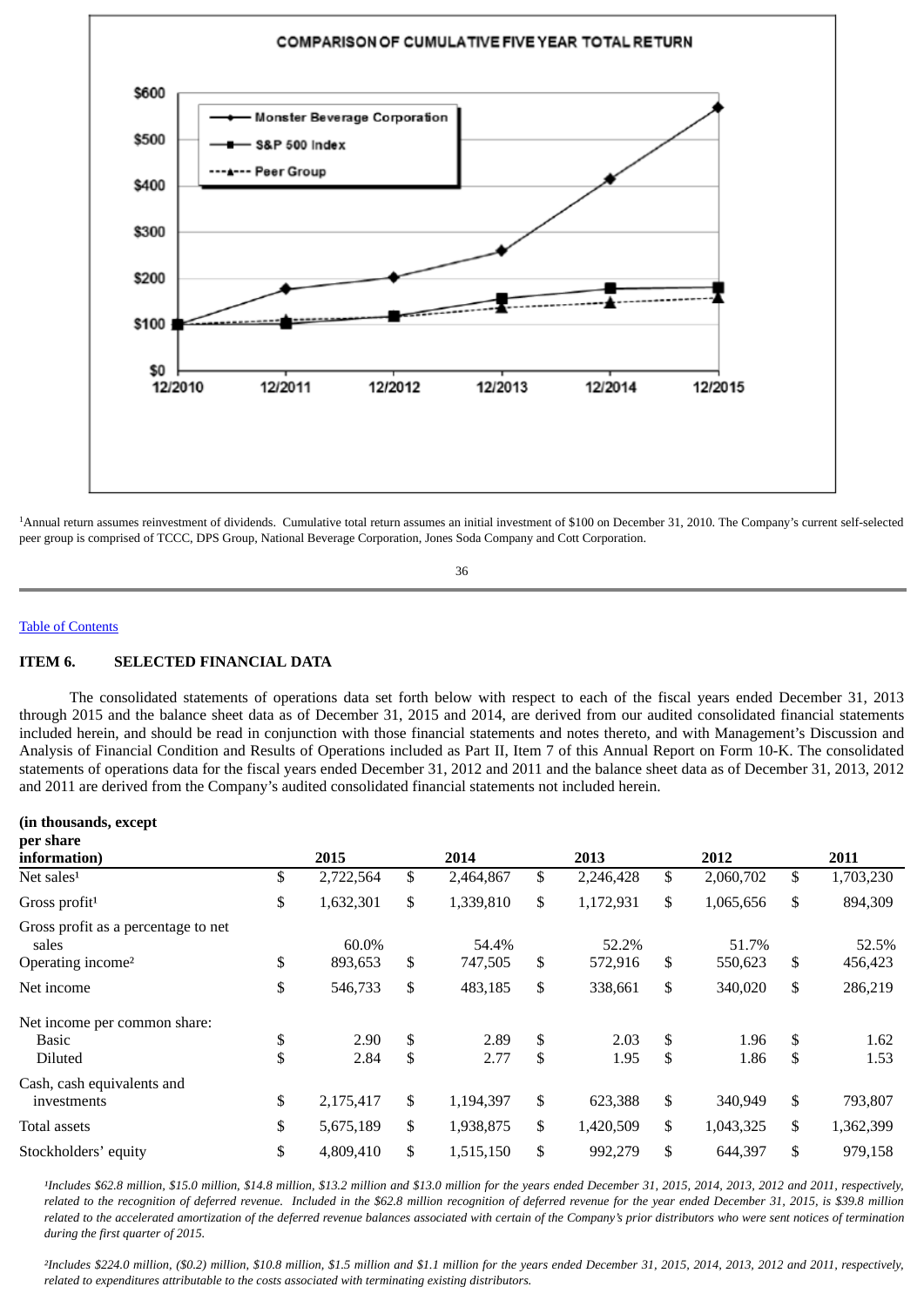## Table of [Contents](#page-1-0)

## <span id="page-25-0"></span>**ITEM 7. MANAGEMENT'S DISCUSSION AND ANALYSIS OF FINANCIAL CONDITION AND RESULTS OF OPERATIONS**

The following Management's Discussion and Analysis of Financial Condition and Results of Operations ("MD&A") is provided as a supplement to – and should be read in conjunction with – our financial statements and the accompanying notes ("Notes") included in Part II, Item 8 of this Form 10-K. This discussion contains forward-looking statements that are based on management's current expectations, estimates and projections about our business and operations. Our actual results may differ materially from those currently anticipated and expressed in such forward-looking statements. See "Forward-Looking Statements" and "Part I. Item 1A – Risk Factors."

This overview provides our perspective on the individual sections of MD&A. MD&A includes the following sections:

- · *Our Business* a general description of our business; the value drivers of our business; and opportunities and risks facing our Company;
- · *Results of Operations* an analysis of our consolidated results of operations for the three years presented in our financial statements;
- · *Sales* details of our sales measured on a quarterly basis in both dollars and cases;
- · *Inflation* information about the impact that inflation may or may not have on our results;
- · *Liquidity and Capital Resources* an analysis of our cash flows, sources and uses of cash and contractual obligations;
- · *Accounting Policies and Pronouncements* a discussion of accounting policies that require critical judgments and estimates including newly issued accounting pronouncements;
- · *Forward-Looking Statements* cautionary information about forward-looking statements and a description of certain risks and uncertainties that could cause our actual results to differ materially from the Company's historical results or our current expectations or projections; and
- · *Market Risks* information about market risks and risk management. (See "Forward-Looking Statements" and "Part II, Item 7A Qualitative and Quantitative Disclosures About Market Risks").

## **Our Business**

### *Acquisitions and Divestitures*

On June 12, 2015, Old Monster, now a wholly owned subsidiary of the Company, completed the transactions contemplated by the definitive agreements entered into with TCCC on August 14, 2014, which provided for the TCCC Transaction.

Also, on June 12, 2015, Old Monster effected the Holding Company Reorganization, and the Company changed its name from New Laser Corporation to "Monster Beverage Corporation."

In the Holding Company Reorganization, each Old Monster common share, par value \$0.005 per share, outstanding immediately prior to consummation of the Holding Company Reorganization (other than any Old Monster common shares owned by Old Monster immediately prior to the closing of the TCCC Transaction, which were cancelled) was converted automatically into the right to receive one Company common share, par value \$0.005 per share. In addition, upon consummation of the Holding Company Reorganization:

each unexercised and unexpired stock option then outstanding under any equity compensation plan of Old Monster, whether or not then exercisable, ceased to represent a right to acquire Old Monster common shares and was converted automatically into a right to acquire the same number of Company common shares, on the same terms and conditions as were applicable under such Old Monster stock option; and

38

## Table of [Contents](#page-1-0)

each share of restricted stock and each restricted stock unit of Old Monster granted under all outstanding equity compensation plans ceased to represent or relate to Old Monster common shares and was converted automatically to represent or relate to Company common shares, on the same terms and conditions as were applicable to such Old Monster restricted stock and restricted stock units (including the vesting or other lapse restrictions (without acceleration thereof by virtue of the Holding Company Reorganization and the TCCC Transaction)).

Promptly following the effective time of the Holding Company Reorganization, Old Monster assigned to the Company all obligations of Old Monster under Old Monster's equity compensation plans and each stock option agreement, restricted stock award agreement, restricted stock unit award agreement and any similar agreement entered into pursuant to such equity compensation plans. In addition, all obligations of Old Monster under any employment agreements and indemnification agreements were assigned to the Company.

Immediately after the effective time of the Holding Company Reorganization, (1) the Company issued to TCCC the New Issuance and TCCC appointed two individuals to the Company's Board of Directors, (2) TCCC transferred all of its rights in and to KO Energy to the Company, (3) Old Monster transferred all of its rights in and to Monster Non-Energy to TCCC, (4) the Company and TCCC amended the distribution coordination agreements previously existing between them to govern the transition of third parties' rights to distribute the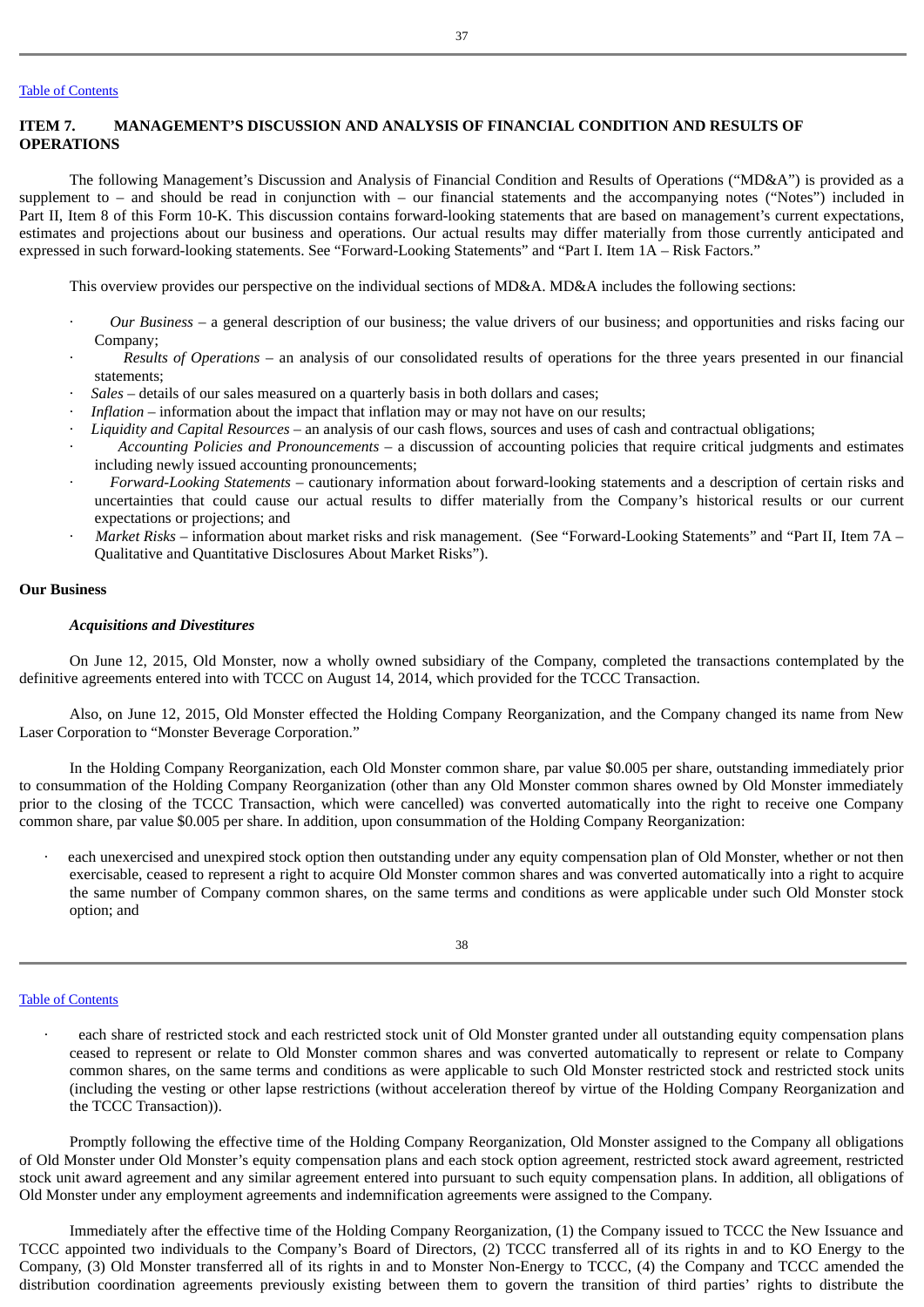Company's energy products in most territories in the U.S. to members of TCCC's distribution network, which consists of owned or controlled bottlers/distributors and independent bottlers/distributors, and (5) TCCC and one of its subsidiaries made an aggregate net cash payment to the Company of \$2.15 billion, \$125.0 million of which is currently held in escrow as described below pursuant to the Escrow Agreement, subject to release upon the achievement of milestones relating to the transition of distribution rights to TCCC's distribution network.

On the one-year anniversary of the closing of the TCCC Transaction, the then-remaining escrow amount, less an amount sufficient to cover any unresolved claims, will be released to TCCC. Any amount described above that becomes payable following the one-year anniversary will be paid directly from TCCC to the Company. As of February 29, 2016, distribution rights in the U.S. representing approximately 89% of the target case sales have been transitioned to TCCC's distribution network. As a result, \$125 million is currently held in escrow. The Company expects to transition sufficient additional distribution rights to result in the release of all remaining amounts held in escrow. Therefore, the Company believes that achievement of the milestones is probable.

In accordance with ASC No. 420 "Exit or Disposal Cost Obligations", the Company expenses distributor termination costs in the period in which the written notification of termination occurs. As a result, the Company incurred termination amounts of \$224.0 million, (\$0.2) million and \$10.8 million for the year ended December 31, 2015, 2014 and 2013, respectively, related to distribution rights transferred. Such termination amounts have been expensed in full and are included in operating expenses for the years ended December 31, 2015, 2014 and 2013. In addition, the Company recognized as income \$39.8 million in the first quarter of 2015, related to the accelerated amortization of the deferred revenue balances associated with certain of the Company's prior distributors who were sent notices of termination during the first quarter of 2015.

The following table summarizes the selected items discussed above for the years ended December 31, 2015, 2014 and 2013:

| <b>Income Statement Items (in thousands):</b>                                                        |    | 2015              | 2014           | 2013     |
|------------------------------------------------------------------------------------------------------|----|-------------------|----------------|----------|
| Included in Net Sales:<br>Accelerated recognition of deferred revenue                                | \$ | 39.761            | \$             | \$       |
| Included in Operating Expenses:<br>Distributor termination costs<br><b>TCCC</b> Transaction expenses |    | 224,000<br>15.496 | (157)<br>4.824 | 10.754   |
| Gain on sale of Monster Non-Energy                                                                   |    | 161,470           |                |          |
| Net Impact on Operating Income                                                                       |    | (38, 265)         | (4,667)        | (10,754) |
|                                                                                                      | 39 |                   |                |          |

## Table of [Contents](#page-1-0)

## *Overview*

We develop, market sell and distribute energy drink beverages and/or concentrates for energy drink beverages, primarily under the following brand names:

| $\bullet$ | Monster Energy <sup>®</sup>                       | ٠ | Nalu@                        |
|-----------|---------------------------------------------------|---|------------------------------|
| $\bullet$ | Monster Rehab®                                    | ٠ | <b>NOS®</b>                  |
| $\bullet$ | Monster Energy Extra Strength Nitrous Technology® | ٠ | Full Throttle $\mathbb R$    |
| $\bullet$ | Java Monster®                                     | ٠ | Burn®                        |
| $\bullet$ | Muscle Monster®                                   | ٠ | <b>Mother</b> ®              |
| $\bullet$ | Mega Monster Energy $\mathbb R$                   | ٠ | $\text{U}$ ltra $\mathbb{R}$ |
| $\bullet$ | Punch Monster <sup>®</sup>                        | ٠ | Play® and Power Play®        |
| $\cdot$   | Juice Monster <sup>®</sup>                        | ٠ | Gladiator®                   |
| $\bullet$ | M3(R)                                             | ٠ | Relentless@                  |
| $\cdot$   | Übermonster <sup>®</sup>                          | ٠ | Samurai <sup>®</sup>         |
|           | <b>BU</b> <sup>®</sup>                            | ٠ | <b>BPM®</b>                  |
|           |                                                   |   |                              |

Our Monster Energy® brand energy drinks, which represented 92.5%, 93.9% and 93.2% of our net sales for the years ended December 31, 2015, 2014 and 2013, respectively, primarily include the following:

- 
- 
- 
- 
- 
- · Juice Monster® Pipeline Punch™ · Java Monster® Cappuccino
- **Monster Energy® Absolutely Zero by Constanting Constanting Constanting Monster Energy®** Absolutely Zero **by Constanting Constanting Constanting Constanting Constanting Constanting Constanting Constanting Constanting Con**
- · Monster Energy® Import
- · Punch Monster® Baller's Blend® (formerly Dub Edition)
- Punch Monster® Mad Dog (formerly Dub Edition) · Monster Rehab® Tea + Lemonade + Energy
- 
- · Monster Rehab® Raspberry Tea + Energy (formerly Rojo) · M3® Monster Energy® Super Concentrate
- **Monster Energy®** *i Consternal Energy® Consternal Energy® Consternal Energy® Consternal Energy® Consternal Energy® Consternal Energy® Consternal Energy® Consternal Energy® Consternal E*
- · Lo-Carb Monster Energy® · Java Monster® Loca Moca®
- **Monster Assault**® *CONSERVING CONSERVING CONSERVING CONSERVING CONSERVING CONSERVING CONSERVING CONSERVING CONSERVING* **CONSERVING CONSERVING CONSERVING CONSERVING CONSERVING CONSERVING CONSERVING CONSERVING CONSERVING CO**
- · Juice Monster® Khaos® · Java Monster® Vanilla Light
- **Figure Monster® Ripper® ·** *Java Monster® Irish Blend® · Java Monster® Irish Blend®* 
	-
	-
	- Monster Energy Extra Strength Nitrous Technology® Super Dry™
	- · Monster Energy Extra Strength Nitrous Technology® Anti-Gravity®
	-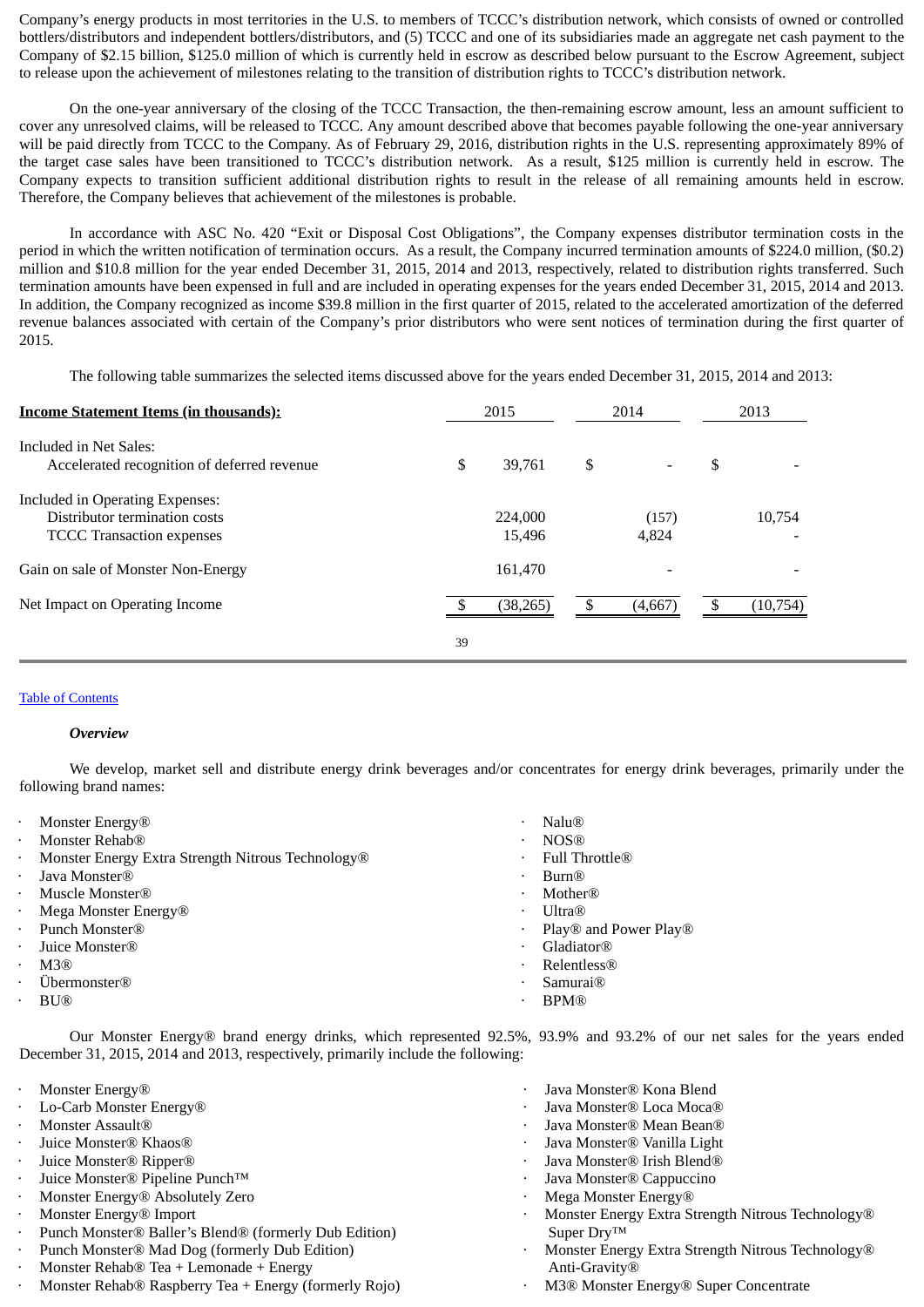| • Monster Rehab $\circledR$ Green Tea + Energy            |           | Monster Energy® Zero Ultra                         |
|-----------------------------------------------------------|-----------|----------------------------------------------------|
| • Monster Rehab $\circledR$ Tea + Orangeade + Energy      |           | Monster Energy® Ultra Blue™                        |
| • Monster Rehab $\circledR$ Tea + Pink Lemonade + Energy  | $\bullet$ | Monster Energy® Ultra Red™                         |
| • Monster Rehab $\circledR$ Peach Tea + Energy            |           | Monster Energy® Ultra Black™                       |
| · Muscle Monster® Vanilla                                 |           | Monster Energy® Ultra Sunrise®                     |
| · Muscle Monster® Chocolate                               | $\bullet$ | Monster Energy® Ultra Citron™                      |
| · Muscle Monster® Strawberry                              |           | Monster Energy® Unleaded®                          |
| · Muscle Monster® Banana                                  | $\bullet$ | Übermonster <sup>®</sup> Energy Brew <sup>TM</sup> |
| $\cdot$ Monster Ghost <sup>TM</sup> M-100 <sup>TM</sup>   |           | Monster Energy® Valentino Rossi                    |
| $\cdot$ Monster Phantom <sup>TM</sup> M-100 <sup>TM</sup> |           |                                                    |
|                                                           |           |                                                    |

40

## Table of [Contents](#page-1-0)

We have three operating and reportable segments, (i) Finished Products, (ii) Concentrate and (iii) Other, the principal products of which include the brands disposed of as a result of the TCCC Transaction (previously comprising the majority of the former Warehouse segment and the Peace Tea® brand).

During 2015, we continued to expand our existing energy drink portfolio and further develop our distribution markets. During 2015, we introduced the following Monster Energy® brand energy drink products, in addition to the Strategic Brands acquired as part of the TCCC Transaction:

- · Monster Energy® Ultra Citron™, a carbonated energy drink which contains zero calories and zero sugar (January 2015).
- Monster Rehab® Peach Tea + Energy (January 2015).
- · Juice Monster® Pipeline Punch™ (July 2015).
- · Muscle Monster® Banana (July 2015).
- · Monster Ghost™ M-100™, an exclusive limited time listing with a convenience customer (July 2015).
- · Monster Phantom™ M-100™, an exclusive limited time listing with certain convenience customers (July 2015).
- · Monster Rehab® Raspberry Tea + Energy (August 2015).

In the normal course of business we discontinue certain products and/or product lines. Those products or product lines discontinued during the year ended December 31, 2015 (other than those disposed of as part of the TCCC Transaction), either individually or in aggregate, did not have a material adverse impact on our financial position, results of operations or liquidity.

Our net sales of \$2,722.6 million for the year ended December 31, 2015 represented record annual net sales. The vast majority of our net sales are derived from our Monster Energy® brand energy drinks. Net sales of our Monster Energy® brand energy drinks were \$2,518.5 million for the year ended December 31, 2015, an increase of \$204.0 million, or 79.2% of our overall increase in net sales for the year ended December 31, 2015. Any decrease in net sales of our Monster Energy® brand energy drinks could have a significant adverse effect on our future revenues and net income. Competitive pressure in the energy drink category could also adversely affect our operating results. Net sales of our Strategic Brands acquired as part of the TCCC Transaction were \$143.3 million for the year ended December 31, 2015.

Changes in foreign currency exchange rates had an unfavorable impact on net sales in the Finished Products segment of approximately \$74.1 million for the year ended December 31, 2015, which was primarily due to a stronger U.S. dollar compared to certain local currencies in which we conduct certain of our international business. Changes in foreign currency exchange rates had an unfavorable impact on net sales in the Concentrate segment of approximately \$10.2 million for the year ended December 31, 2015, which was primarily due to a stronger U.S. dollar compared to certain local currencies in which we conduct certain of our international business.

Our sales and marketing strategy for all our beverages is to focus our efforts on developing brand awareness through image enhancing programs and product sampling. We use our branded vehicles and other promotional vehicles at events where we offer samples of our products to consumers. We utilize "push-pull" methods to enhance shelf and display space exposure in sales outlets (including racks, coolers and barrel coolers), advertising, in-store promotions and in-store placement of point-of-sale materials to encourage demand from consumers for our products. We also support our brands with prize promotions, price promotions, competitions, endorsements from selected public and sports figures, personality endorsements (including from television and other well-known sports personalities), sampling and sponsorship of selected causes, events, athletes and teams. In-store posters, outdoor posters, print, radio and television advertising (directly and through our sponsorships and endorsements) and coupons may also be used to promote our brands. We are currently evaluating our future strategy for the positioning of our Strategic Brands.

#### Table of [Contents](#page-1-0)

We believe that one of the keys to success in the beverage industry is differentiation, making our brands and products visually distinctive from other beverages on the shelves of retailers. We review our products and packaging on an ongoing basis and, where practical, endeavor to make them different, better and unique. The labels and graphics for many of our products are redesigned from time to time to maximize their visibility and identification, wherever they may be placed in stores, which we will continue to reevaluate from time to time.

All of our beverage products are manufactured by various third party bottlers and co-packers situated throughout the United States and abroad, under separate arrangements with each party.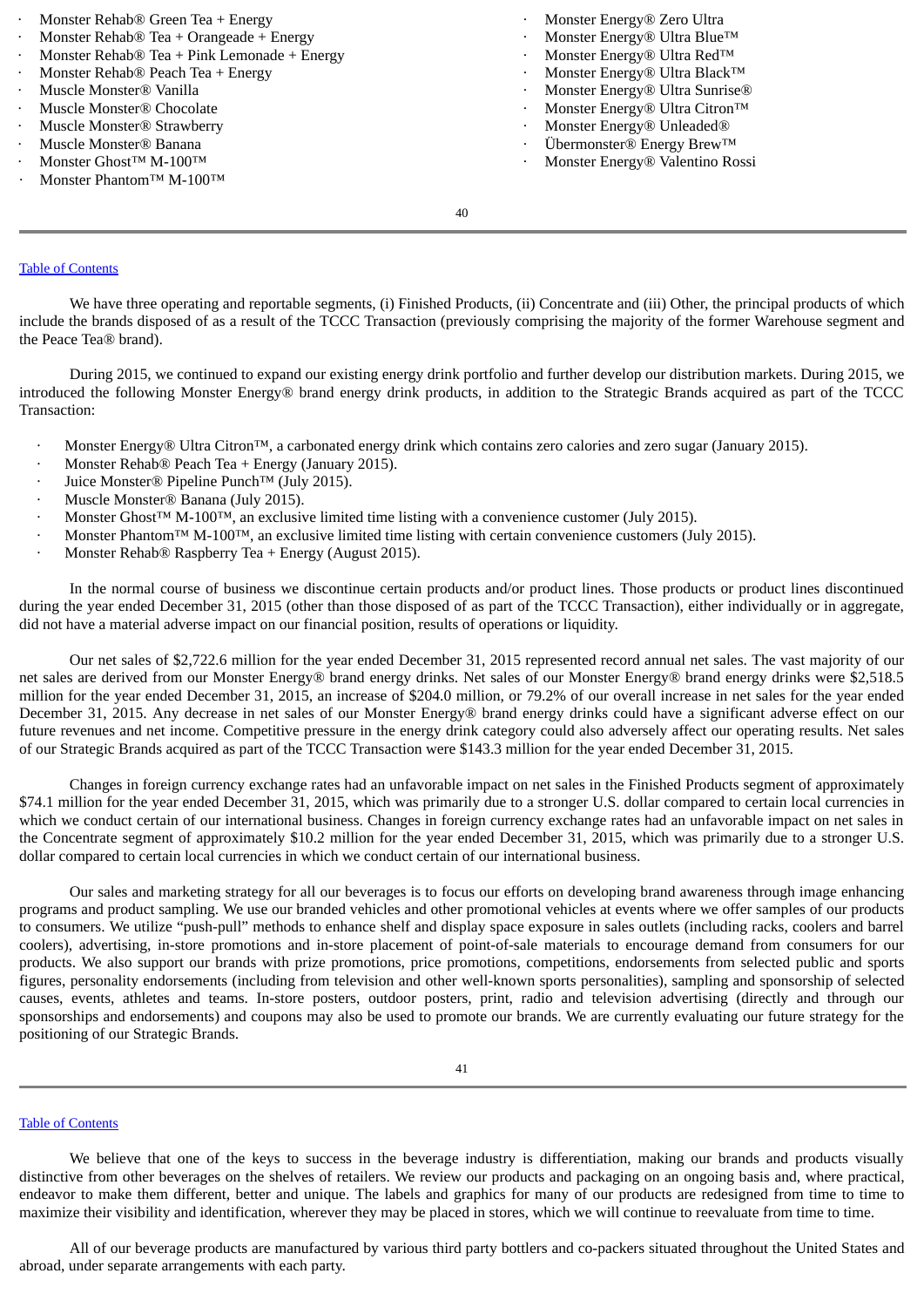Our growth strategy includes expanding our international business. Gross sales to customers outside the United States amounted to \$713.2 million, \$657.9 million and \$580.6 million for the years ended December 31, 2015, 2014 and 2013, respectively. Such sales were approximately 23% of gross sales for the years ended December 31, 2015, 2014 and 2013. Changes in foreign currency exchange rates had an unfavorable impact on gross sales to customers outside the United States of approximately 14%, 1% and 2% for the years ended December 31, 2015, 2014, and 2013, respectively, which was primarily due to a stronger U.S. dollar compared to certain local currencies in which we conduct certain of our international business.

Our customers are primarily full service beverage bottlers/distributors, retail grocery and specialty chains, wholesalers, club stores, drug chains, mass merchandisers, convenience chains, health food distributors, food service customers and the military. Gross sales to our various customer types for the years ended December 31, 2015, 2014 and 2013 are reflected below. Such information includes sales made by us directly to the customer types concerned, which include our full service beverage bottlers/distributors in the United States. Such full service beverage bottlers/distributors in turn sell certain of our products to some of the same customer types listed below. We limit our description of our customer types to include only our sales to our full service bottlers/distributors without reference to such distributors' sales to their own customers.

|                                                  | 2015 | 2014 | 2013  |
|--------------------------------------------------|------|------|-------|
| U.S. full service bottlers/distributors          | 65%  | 62%  | 63%   |
| Club stores, drug chains & mass merchandisers    | 9%   | 9%   | $9\%$ |
| International full service bottlers/distributors | 23%  | 23%  | 23%   |
| Retail grocery, specialty chains and wholesalers | 2%   | 4%   | 3%    |
| Other                                            | 1%   | 2%   | 2%    |

Our customers include the TCCC North American Bottlers, CCE, Coca-Cola Hellenic, Swire Coca-Cola, USA and certain other Coca-Cola independent bottlers, Asahi, Kalil Bottling Group, Wal-Mart, Inc. (including Sam's Club), Costco and AB Distributors. In February 2015, in accordance with its existing agreements with the applicable AB Distributors, the Company sent notices of termination to the majority of the AB Distributors in the United States for the termination of their respective distribution agreements, to be effective at various dates beginning in March 2015. The associated distribution rights have been transitioned to TCCC's network of owned or controlled bottlers/distributors and independent bottlers/distributors as of the effective date of termination of the AB Distributors' rights in the applicable territories (see Note 9 "Distribution Agreements" in the notes to consolidated financial statements). The TCCC Subsidiaries accounted for approximately 42%, 29% and 29% of our net sales for the years ended December 31, 2015, 2014 and 2013, respectively.

#### Table of [Contents](#page-1-0)

We continue to incur expenditures in connection with the development and introduction of new products and flavors.

#### *Value Drivers of our Business*

We believe that the key value drivers of our business include the following:

- · *International Growth* The introduction, development and sustained profitability of our Monster Energy® brand internationally remains a key value driver for our corporate growth. The TCCC Transaction is expected to secure fully aligned access to TCCC's leading global distribution system, which we anticipate will accelerate our international performance. In addition, we anticipate that the TCCC Transaction will provide scale and platform synergies in a range of international geographies where we currently have limited presence, which is expected to increase our energy business in a number of international markets and establish a strong presence in additional countries.
- · *Profitable Growth* We believe "functional" value added brands properly supported by marketing and innovation, targeted to a diverse consumer base, drive profitable growth. We continue to broaden our family of brands. In particular, we have expanded our energy drinks, including through the addition of TCCC's existing energy product lines in connection with the TCCC Transaction, to provide more alternatives to consumers. We are focused on building upon the respective profit margins for both the Finished Products segment and the Concentrate segment, and believe that tailored branding, packaging, pricing and distribution channel strategies help achieve profitable growth. We are implementing these strategies with a view to continuing profitable growth.
- · *Cost Management* The principal focus of cost management will continue to be on reducing input supply and production costs on a per-case basis, including raw material costs and co-packing fees. Another key area of focus is to decrease promotional allowances, selling and general and administrative costs, including sponsorships, sampling, promotional and marketing expenses, as a percentage of net sales. The reduction of accounts receivable and inventory days on hand also remains a further key area of focus.
	- · *Efficient Capital Structure* Our capital structure is intended to optimize our working capital to finance expansion, both domestically and internationally. We believe our strong capital position, our ability to raise funds, if necessary, at a relatively low effective cost of borrowings, provides a competitive advantage. Furthermore, following the TCCC Transaction, we have a substantial amount of cash and cash equivalents, and we expect that a substantial portion of our cash and cash equivalents will be used to return capital to our shareholders pursuant to share repurchases, which may be effected pursuant to open market transactions, a "modified Dutch auction" tender offer, accelerated share repurchase, privately negotiated transactions or otherwise. The timing, terms and amount of any such share repurchase will be determined by the Company's board of directors.

We believe that, subject to increases in the costs of certain raw materials being contained, these value drivers, when properly implemented in the U.S. and internationally, will result in: (1) improving or maintaining our product gross profit margins; (2) providing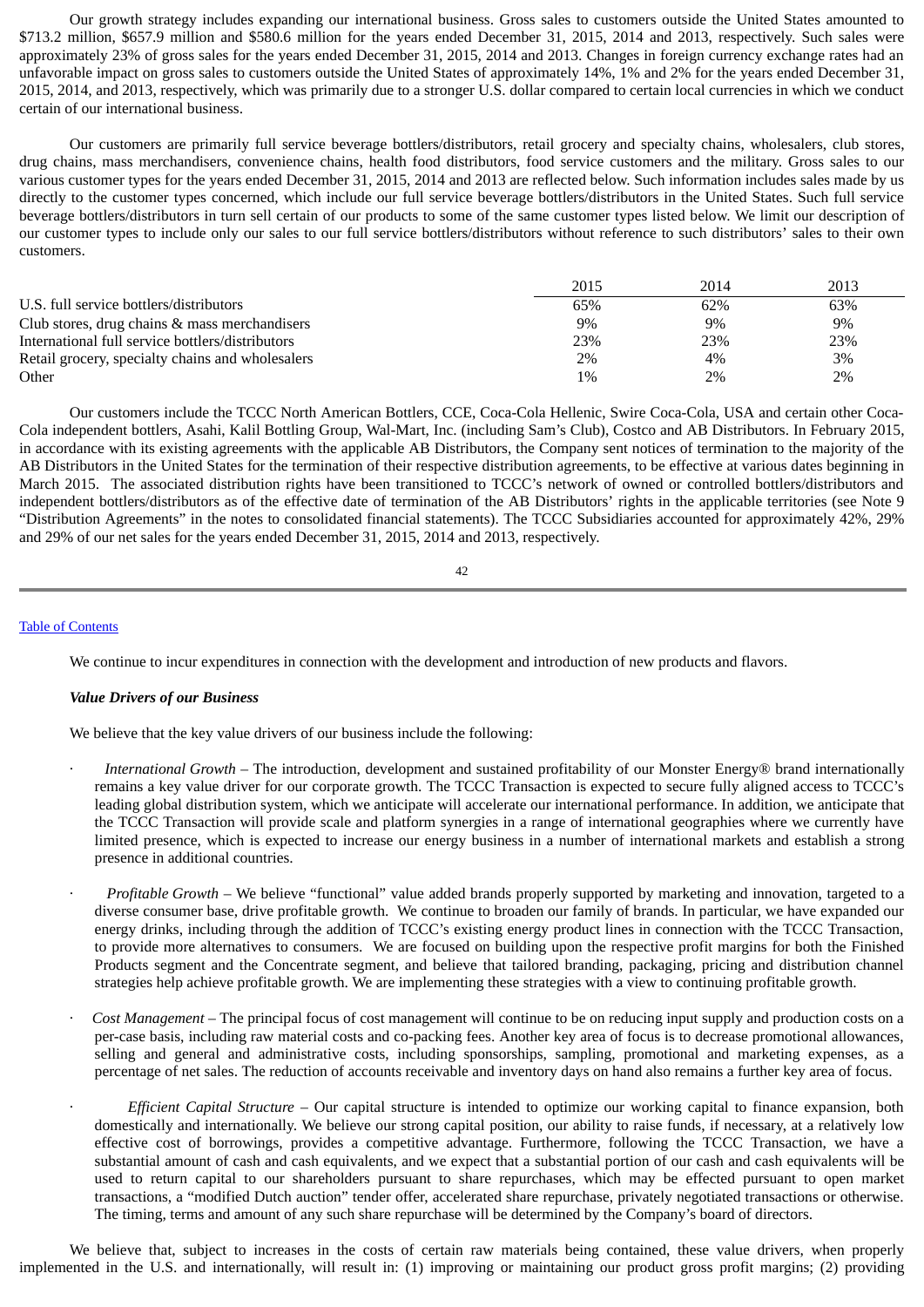additional leverage over time through reduced expenses as a percentage of net operating revenues; and (3) optimizing our cost of capital. The ultimate measure of success is and will be reflected in our current and future results of operations.

## Table of [Contents](#page-1-0)

Gross and net sales, gross profit, operating income, net income and net income per share represent key measurements of the above value drivers. These measurements will continue to be a key management focus in 2016 and beyond **(**See "Part II, Item 7 – Results of Operations – Results of Operations for the Year Ended December 31, 2015 Compared to the Year Ended December 31, 2014").

As of December 31, 2015, the Company had working capital of \$3,068.4 million compared to \$1,297.4 million as of December 31, 2014. The increase in working capital was primarily the result of cash received in the TCCC Transaction. For the year ended December 31, 2015, our net cash provided by operating activities was approximately \$208.0 million as compared to \$585.6 million for the year ended December 31, 2014. Principal uses of cash flows in 2015 were purchases of investments, share repurchases, purchases of inventory, development of our Monster Energy® brand internationally, acquisition of property and equipment and acquisition of trademarks. These principal uses of cash flows are expected to be and remain our principal recurring use of cash and working capital funds in the future (See "Part II, Item 7 – Liquidity and Capital Resources").

### *Opportunities, Challenges and Risks*

Looking forward, our management has identified certain challenges and risks for the beverage industry and our Company, including our significant commercial relationships with TCCC and TCCC's status as a significant shareholder of the Company, in each case as described above under "Part I, Item 1A – Risk Factors."

In addition, legislation has been proposed and/or adopted at the U.S. state and/or county and/or municipal level and proposed and/or adopted in certain foreign jurisdictions to restrict the sale of energy drinks (including prohibiting the sale of energy drinks at certain establishments or pursuant to certain governmental programs), limit caffeine content in beverages, require certain product labeling disclosures and/or warnings, impose taxes, limit product sizes or impose age restrictions for the sale of energy drinks. In addition, articles critical of the caffeine content in energy drinks and their perceived benefits and articles indicating certain health risks of energy drinks have been published. The proposal and/or adoption of such legislation and the publication of such articles, or the future proposal and/or adoption of similar legislation or publication of similar articles, may adversely affect our Company. In addition, uncertainty and/or volatility in our domestic and/or our international economic markets could negatively affect both the stability of our industry and our Company. Furthermore, our growth strategy includes expanding our international business which exposes us to risks inherent in conducting international operations, including the risks associated with foreign currency exchange rate fluctuations. Consumer discretionary spending also represents a challenge to the successful marketing and sale of our products. Increases in consumer and regulatory awareness of the health problems arising from obesity and inactive lifestyles continue to represent a challenge. We recognize that obesity is a complex and serious public health problem. Our commitment to consumers begins with our broad product line and a wide selection of diet, light and low calorie beverages within our energy drink product line. We continuously strive to meet changing consumer needs through beverage innovation, choice and variety. (See "Part I, Item 1A – Risk Factors").

Our historical success is attributable, in part, to our introduction of different and innovative beverages which have been positively accepted by consumers. Our future success will depend, in part, upon our continued ability to develop and introduce different and innovative beverages that meet consumer preferences, although there can be no assurance of our ability to do so. In order to retain and expand our market share, we must continue to develop and introduce different and innovative beverages and be competitive in the areas of quality, method of distribution, brand image and intellectual property protection. The beverage industry is subject to changing consumer preferences that may adversely affect us if we misjudge such preferences.

44

### Table of [Contents](#page-1-0)

In addition, other key challenges and risks that could impact our Company's future financial results include, but are not limited to:

- · the risks associated with the realization of benefits from the TCCC Transaction, including the transition of the distribution of our products to TCCC's distribution network;
- changes in consumer preferences and demand for our products;
- · economic uncertainty in the United States, Europe and other countries in which we operate;
- the risks associated with foreign currency exchange rate fluctuations;
- maintenance of our brand image and product quality;
- · increasing concern over various health matters, including obesity, caffeine consumption and energy drinks generally, and changes in regulation and consumer preferences in response to those concerns;
- profitable expansion and growth of our family of brands in the competitive market place (See "Part I, Item  $1 -$  Business Competition" and "Part I, Item 1 – Business – Sales and Marketing");
- · costs of establishing and promoting our brands internationally;
- restrictions on imports and sources of supply; duties or tariffs; changes in related government regulations; and disruptions in the timely import or export of our products and/or ingredients due to port strikes and related labor issues;
- protection of our existing intellectual property portfolio of trademarks and copyrights and the continuous pursuit to develop and protect new and innovative trademarks and copyrights for our expanding product lines;
- limitations on available quantities of certain package containers such as the 24-ounce cap-can and co-packing availability; and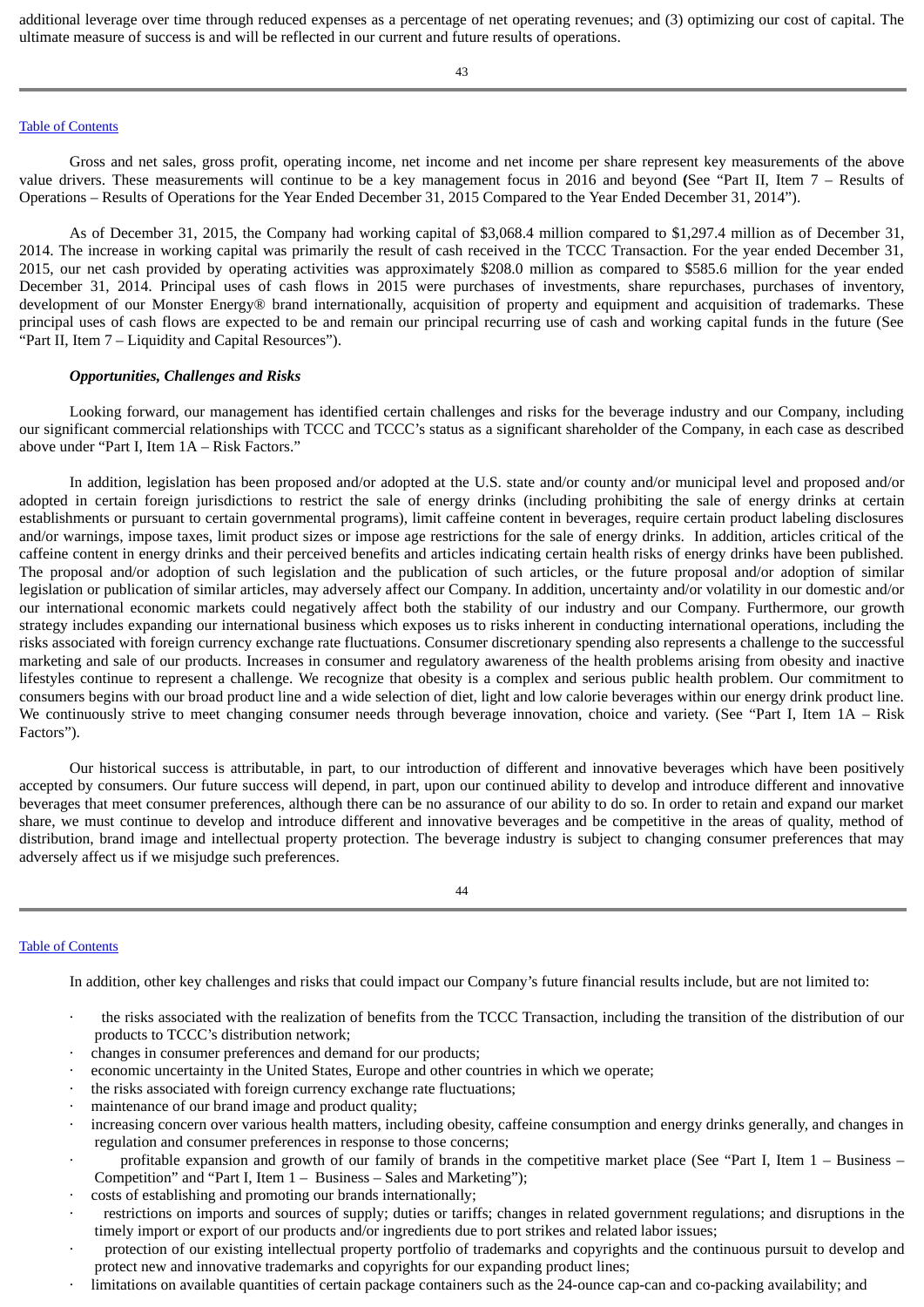the imposition of additional regulation, including regulation restricting the sale of energy drinks, limiting caffeine content in beverages, requiring product labeling and/or warnings, imposing excise taxes and/or sales taxes, and/or limiting product size and/or age restrictions.

See "Part I, Item 1A – Risk Factors" for additional information about risks and uncertainties facing our Company.

We believe that the following opportunities exist for us:

- domestic and international growth potential of our products due to our transition to a leading global distribution network and the scale and platform synergies expected in connection with the TCCC Transaction;
- · growth potential of the energy drink category, both domestically and internationally;
- · planned and future new product and product line introductions with the objective of increasing sales and/or contributing to higher profitability;
- the introduction of premium and/or new packages designed to generate strong revenue growth;
- · redesign, repackaging and repositioning of our Strategic Brands;
- · significant package, pricing and channel opportunities to increase profitable growth;
- effective strategic positioning to capitalize on industry growth;
- · broadening distribution/expansion opportunities in both domestic and international markets;
- launching our products into new geographic markets such as China; and
- continued focus on reducing our cost base.

45

## Table of [Contents](#page-1-0)

## **Results of Operations**

The following table sets forth key statistics for the years ended December 31, 2015, 2014 and 2013, respectively.

| (In thousands, except per share<br>amounts)                          |     |           |    |           |    |           | Percentage<br><b>Change</b> | Percentage<br><b>Change</b> |  |
|----------------------------------------------------------------------|-----|-----------|----|-----------|----|-----------|-----------------------------|-----------------------------|--|
|                                                                      |     | 2015      |    | 2014      |    | 2013      | 15 vs. 14                   | 14 vs. 13                   |  |
| Net sales <sup>1</sup>                                               | \$  | 2,722,564 | \$ | 2,464,867 | \$ | 2,246,428 | 10.5%                       | 9.7%                        |  |
| Cost of sales                                                        |     | 1,090,263 |    | 1,125,057 |    | 1,073,497 | $(3.1\%)$                   | 4.8%                        |  |
| Gross profit*1                                                       |     | 1,632,301 |    | 1,339,810 |    | 1,172,931 | 21.8%                       | 14.2%                       |  |
| Gross profit as a percentage of net sales <sup>1</sup>               |     | 60.0%     |    | 54.4%     |    | 52.2%     |                             |                             |  |
| Operating expenses <sup>2</sup>                                      |     | 900,118   |    | 592,305   |    | 600,015   | 52.0%                       | $(1.3\%)$                   |  |
| Operating expenses as a percentage of net sales                      |     | 33.1%     |    | 24.0%     |    | 26.7%     |                             |                             |  |
| Gain on sale of Monster Non-Energy                                   |     | 161,470   |    |           |    |           |                             |                             |  |
| Operating income <sup>1</sup> , <sup>2</sup>                         |     | 893,653   |    | 747,505   |    | 572,916   | 19.6%                       | 30.5%                       |  |
| Operating income as a percentage of net sales                        |     | 32.8%     |    | 30.3%     |    | 25.5%     |                             |                             |  |
| Other expense, net                                                   |     | (2, 105)  |    | (1,717)   |    | (9,022)   | 22.6%                       | $(81.0\%)$                  |  |
| Income before provision for income taxes <sup>1</sup> , <sup>2</sup> |     | 891,548   |    | 745,788   |    | 563,894   | 19.5%                       | 32.3%                       |  |
| Provision for income taxes                                           |     | 344,815   |    | 262,603   |    | 225,233   | 31.3%                       | 16.6%                       |  |
| Income taxes as a percentage of income before taxes                  |     | 38.7%     |    | 35.2%     |    | 39.9%     |                             |                             |  |
| Net income <sup>1</sup> , <sup>2</sup>                               | -SS | 546,733   | S. | 483,185   | \$ | 338,661   | 13.2%                       | 42.7%                       |  |
| Net income as a percentage of net sales                              |     | 20.1%     |    | 19.6%     |    | 15.1%     |                             |                             |  |
| Net income per common share:                                         |     |           |    |           |    |           |                             |                             |  |
| <b>Basic</b>                                                         |     | \$2.90    |    | \$2.89    |    | \$2.03    | 0.2%                        | 42.2%                       |  |
| Diluted                                                              |     | \$2.84    |    | \$2.77    |    | \$1.95    | 2.4%                        | 41.9%                       |  |
| Case sales (in thousands)                                            |     |           |    |           |    |           |                             |                             |  |
| (in 192-ounce case equivalents)                                      |     | 274,621   |    | 238,280   |    | 221,348   | 15.3%                       | 7.6%                        |  |

*¹Includes \$62.8 million, \$15.0 million and \$14.8 million for the years ended December 31, 2015, 2014 and 2013, respectively, related to the recognition of deferred revenue. Included in the \$62.8 million recognition of deferred revenue for the year ended December 31, 2015, is \$39.8 million related to the accelerated amortization of the deferred revenue balances associated with certain of the Company's prior distributors who were sent notices of termination during the first quarter of 2015.*

*²Includes \$224.0 million, (\$0.2) million and \$10.8 million for the years ended December 31, 2015, 2014 and 2013, respectively, related to distributor termination costs.*

*\*Gross profit may not be comparable to that of other entities since some entities include all costs associated with their distribution process in cost of sales, whereas others exclude certain costs and instead include such costs within another line item such as operating expenses. We include out-bound freight and warehouse costs in operating expenses rather than in cost of sales.*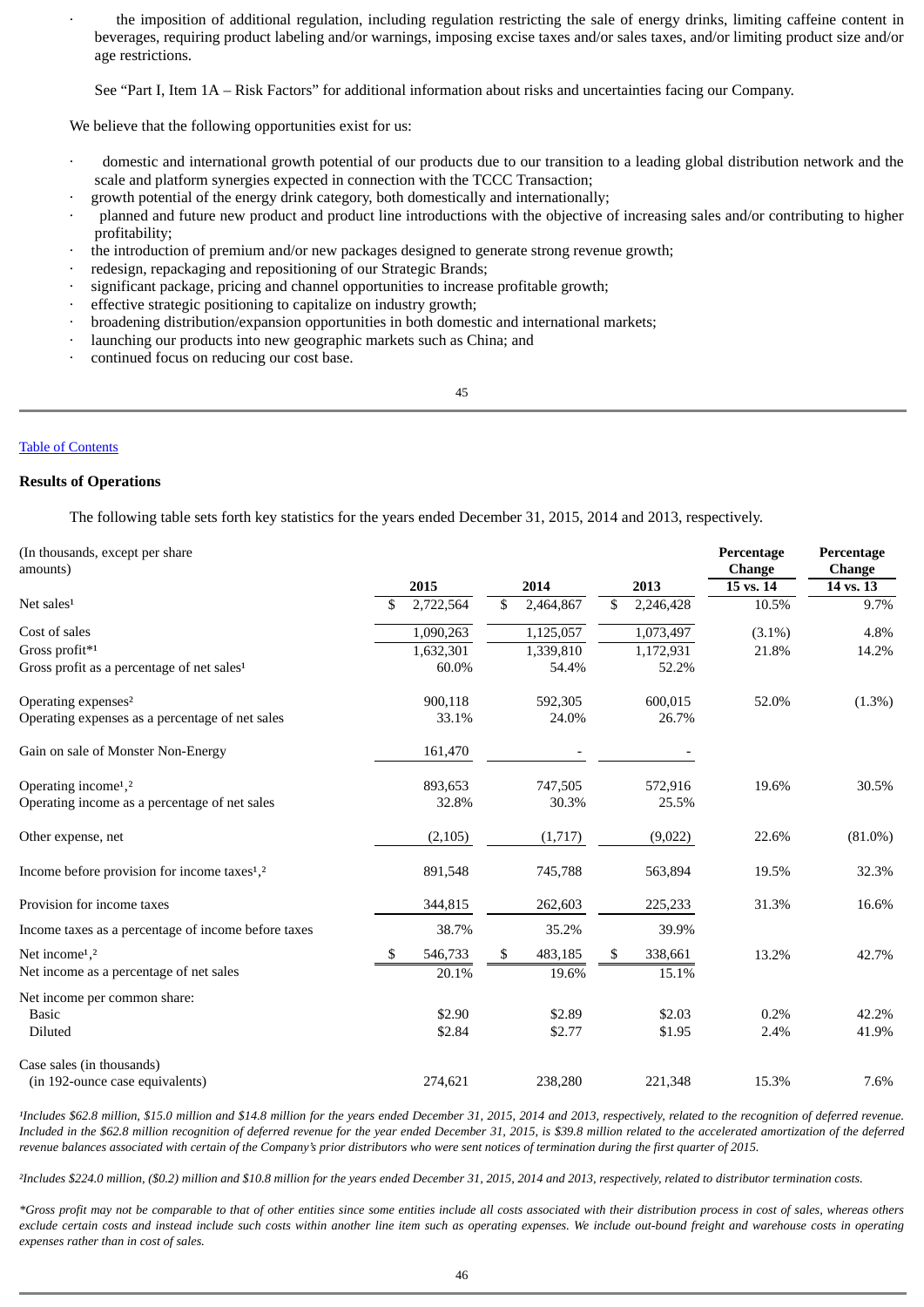## Results of Operations for the Year Ended December 31, 2015 Compared to the Year Ended December 31, 2014.

*Net Sales.* Net sales were \$2,722.6 million for the year ended December 31, 2015, an increase of approximately \$257.7 million, or 10.5% higher than net sales of \$2,464.9 million for the year ended December 31, 2014. The increase in net sales of our Monster Energy® brand energy drinks represented approximately \$204.0 million of the overall increase in net sales. Net sales of our Monster Energy® brand energy drinks increased partially due to increased sales by volume as a result of increased domestic and international consumer demand. Net sales of our Strategic Brands were \$143.3 million for the year ended December 31, 2015. Net sales for the Other segment, the principal products of which include the brands disposed of as a result of the TCCC Transaction on June 12, 2015 (previously comprising the majority of the former Warehouse segment and the Peace Tea® brand), decreased \$89.6 million for the year ended December 31, 2015. Net sales for the year ended December 31, 2015 included \$39.8 million related to the accelerated amortization of the deferred revenue balances associated with certain of the Company's prior distributors. No other individual product line contributed either a material increase or decrease to net sales for the year ended December 31, 2015.

Changes in foreign currency exchange rates had an unfavorable impact on net sales in the Finished Products segment of approximately \$74.1 million for the year ended December 31, 2015, which was primarily due to a stronger U.S. dollar compared to certain local currencies in which we conduct certain of our international business. Changes in foreign currency exchange rates had an unfavorable impact on net sales in the Concentrate segment of approximately \$10.2 million for the year ended December 31, 2015, which was primarily due to a stronger U.S. dollar compared to certain local currencies in which we conduct certain of our international business.

Case sales, in 192-ounce case equivalents, were 274.6 million cases for the year ended December 31, 2015, an increase of approximately 36.3 million cases or 15.3% higher than case sales of 238.3 million cases for the year ended December 31, 2014. The overall average net sales per case decreased to \$9.91 for the year ended December 31, 2015, which was 4.2% lower than the average net sales per case of \$10.34 for the year ended December 31, 2014. The lower average net sales per case was primarily attributable to sales of concentrates and/or beverage bases in the Concentrate segment, which generally generate lower net operating revenues than those products within the Finished Products segment.

Net sales for the Finished Products segment were \$2,518.5 million for the year ended December 31, 2015, an increase of approximately \$204.0 million, or 8.8% higher than net sales of \$2,314.5 million for the year ended December 31, 2014.

Net sales for the Concentrate segment were \$143.3 million for the year ended December 31, 2015 (effectively from June 13, 2015 to December 31, 2015). There were no net sales for the Concentrate segment for the year ended December 31, 2014.

Net sales for the Other segment, the principal products of which include the brands disposed of as a result of the TCCC Transaction (previously comprising the majority of the former Warehouse segment and the Peace Tea® brand), were \$60.8 million for the year ended December 31, 2015 (effectively from January 1, 2015 to June 12, 2015), a decrease of approximately \$89.6 million, or 59.6% lower than net sales of \$150.3 million for the year ended December 31, 2014.

*Gross Profit.* Gross profit was \$1,632.3 million for the year ended December 31, 2015, an increase of approximately \$292.5 million, or 21.8% higher than the gross profit of \$1,339.8 million for the years ended December 31, 2014. Gross profit as a percentage of net sales increased to 60.0% for the year ended December 31, 2015 from 54.4% for the year ended December 31, 2014. The increase in gross

47

## Table of [Contents](#page-1-0)

profit dollars was primarily the result of the \$204.0 million increase in net sales of our Monster Energy® brand energy drinks, the \$143.3 million of net sales for the Concentrate segment as well as the \$39.8 million accelerated amortization of the deferred revenue balances associated with certain of the Company's prior distributors. The increase in gross profit as a percentage of net sales was primarily attributable to the Concentrate segment, which generally has higher gross margins than the Finished Products segment, the decrease in the net sales of the Other segment, which generally has lower gross margins than the Finished Products segment, and the \$39.8 million accelerated amortization of the deferred revenue balances associated with certain of the Company's prior distributors, as well as due to changes in product sales mix and lower costs of certain sweeteners and other raw materials.

*Operating Expenses*. Total operating expenses were \$900.1 million for the year ended December 31, 2015, an increase of approximately \$307.8 million, or 52.0% higher than total operating expenses of \$592.3 million for the year ended December 31, 2014. The increase in operating expenses was primarily due to increased costs of \$224.2 million associated with terminating certain existing distributors. To a lesser extent, the increase in operating expenses was attributable to increased payroll expenses of \$30.0 million (of which \$11.9 million was related to payroll taxes in connection with the exercise of certain stock options), increased expenditures of \$16.4 million for sponsorships and endorsements and increased expenditures of \$10.7 million for transaction expenses related to the TCCC Transaction.

*Contribution Margin.* Contribution margin for the Finished Products segment was \$836.1 million for the year ended December 31, 2015, a decrease of approximately \$68.1 million, or 7.5% lower than contribution margin of \$904.2 million for the year ended December 31, 2014. The decrease in the contribution margin for the Finished Products segment was primarily the result of the increased expenditures of \$224.2 million relating to the costs associated with terminating certain existing distributors. Contribution margin for the Concentrate segment was \$89.8 million for the year ended December 31, 2015. There was no contribution margin for the Concentrate segment for the year ended December 31, 2014. Contribution margin for the Other segment was \$165.2 million for the year ended December 31, 2015 (effectively from January 1 to June 12), as compared to \$7.6 million for the year ended December 31, 2014. The increase in contribution margin for the Other segment was primarily the result of the \$161.5 million gain on the sale of Monster Non-Energy.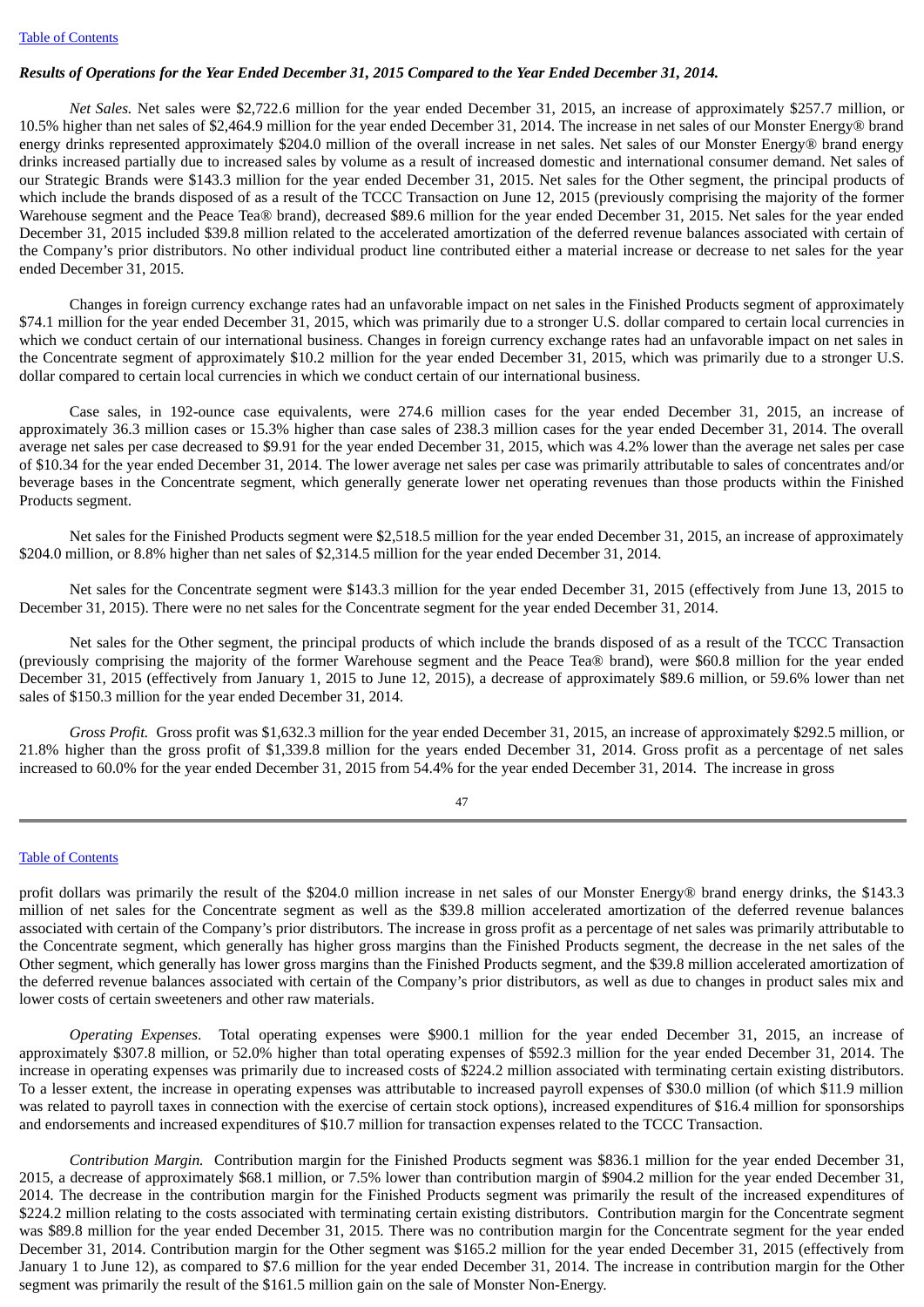*Operating Income.* Operating income was \$893.7 million for the year ended December 31, 2015, an increase of approximately \$146.1 million, or 19.6% higher than operating income of \$747.5 million for the year ended December 31, 2014. Operating income as a percentage of net sales increased to 32.8% for the year ended December 31, 2015 from 30.3% for the year ended December 31, 2014, primarily due to the \$292.5 million increase in gross profit as well as the \$161.5 million gain on the sale of Monster Non-Energy. The increase in operating income in dollars was offset by increased costs of \$224.2 million associated with terminating certain existing distributors as well as the increase in other operating expenses. Operating income was \$51.5 million and \$37.8 million for the year ended December 31, 2015 and 2014, respectively, in relation to our operations in Africa, Asia, Australia, Europe, the Middle East and South America.

*Other Expense, net*. Other expense, net was \$2.1 million for the year ended December 31, 2015, as compared to other expense, net of \$1.7 million for the year ended December 31, 2014. Foreign currency transaction losses were \$5.5 million and \$3.4 million for the year ended December 31, 2015 and 2014, respectively. Interest income was \$3.1 million and \$1.1 million for the year ended December 31, 2015 and 2014, respectively.

*Provision for Income Taxes*. Provision for income taxes was \$344.8 million for the year ended December 31, 2015, an increase of \$82.2 million or 31.3% higher than the provision for income taxes of \$262.6 million for the year ended December 31, 2014. The effective combined federal, state and foreign tax rate increased to 38.7% from 35.2% for the year ended December 31, 2015 and 2014, respectively. The increase in the effective tax rate was primarily due to the disallowance for tax purposes of certain

48

## Table of [Contents](#page-1-0)

costs related to the TCCC Transaction, the decrease in tax benefits relating to the domestic production deduction and the establishment of valuation allowances against the deferred tax assets in certain foreign jurisdictions. In addition, the profits, or a portion thereof, earned in certain foreign subsidiaries during the year ended December 31, 2014 had no related tax expense as a result of the prior establishment of valuation allowances on their deferred tax assets. The increase in the effective tax rate for the year ended December 31, 2015 was partially offset by the release of the valuation allowances against the deferred tax assets of certain foreign jurisdictions.

*Net Income*. Net income was \$546.7 million for the year ended December 31, 2015, an increase of \$63.5 million or 13.2% higher than net income of \$483.2 million for the year ended December 31, 2014.

## Results of Operations for the Year Ended December 31, 2014 Compared to the Year Ended December 31, 2013.

*Net Sales.* Net sales were \$2,464.9 million for the year ended December 31, 2014, an increase of approximately \$218.4 million, or 9.7% higher than net sales of \$2,246.4 million for the year ended December 31, 2013. The increase in net sales of our Monster Energy® brand energy drinks represented approximately \$220.1 million, or 100.9%, of the overall increase in net sales. Net sales of our Monster Energy® brand energy drinks increased primarily due to increased sales by volume as a result of increased domestic and international consumer demand as well as our expansion into new international markets. Price increases on our 24-ounce Monster Energy® brand energy drinks and our former Peace Tea® line represented approximately 7% of the overall increase in net sales. No other individual product line contributed either a material increase or decrease to net sales for the year ended December 31, 2014.

Collective changes in foreign currency exchange rates did not have a material impact on net sales for the year ended December 31, 2014.

Case sales, in 192-ounce case equivalents, were 238.3 million cases for the year ended December 31, 2014, an increase of approximately 16.9 million cases or 7.6% higher than case sales of 221.3 million cases for the year ended December 31, 2013. The overall average net sales per case increased to \$10.34 for the year ended December 31, 2014, which was 1.9% higher than the average net sales per case of \$10.15 for the year ended December 31, 2013.

Net sales for the Finished Products segment were \$2,314.5 million for the year ended December 31, 2014, an increase of approximately \$220.1 million, or 10.5% higher than net sales of \$2,094.4 million for the year ended December 31, 2013.

There were no net sales for the Concentrate segment for the years ended December 31, 2014 and 2013.

Net sales for the Other segment, the principal products of which include the brands disposed of as a result of the TCCC Transaction (previously comprising the majority of the former Warehouse segment and the Peace Tea® brand), were \$150.4 million for the year ended December 31, 2014, a decrease of approximately \$1.7 million, or 1.1% lower than net sales of \$152.0 million for the year ended December 31, 2013.

*Gross Profit.* Gross profit was \$1,339.8 million for the year ended December 31, 2014, an increase of approximately \$166.9 million, or 14.2% higher than the gross profit of \$1,172.9 million for the year ended December 31, 2013. Gross profit as a percentage of net sales increased to 54.4% for the year ended December 31, 2014 from 52.2% for the year ended December 31, 2013. The increase in gross profit dollars was primarily the result of the \$220.1 million increase in net sales of our Monster Energy® brand energy drinks. The increase in gross profit as a percentage of net sales was largely attributable to lower promotional and other allowances as a percentage of gross sales, price increases on our 24-ounce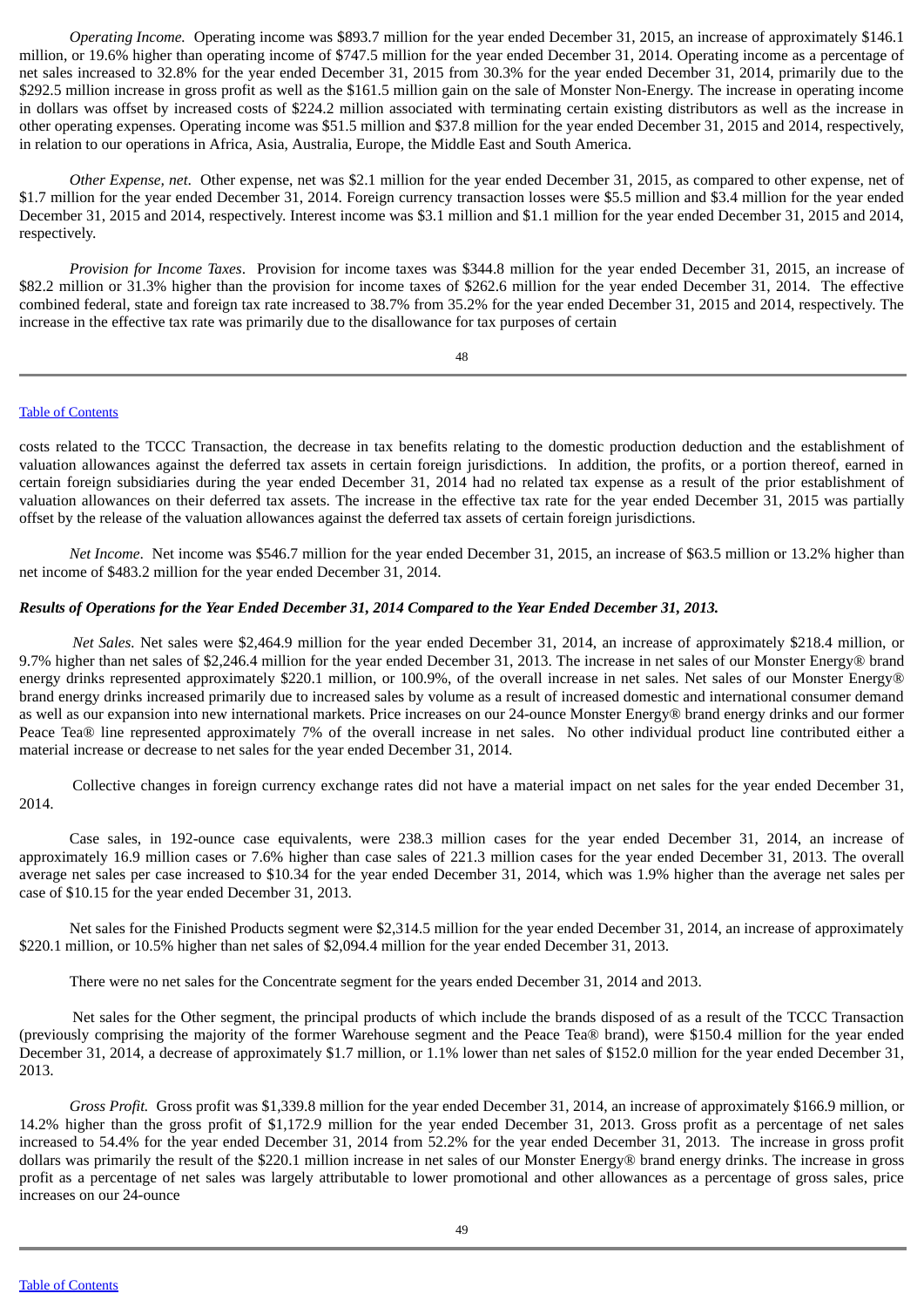Monster Energy® brand energy drinks and our former Peace Tea® line, changes in product sales mix, lower costs of certain sweeteners and other raw materials as well as an increase in production efficiencies.

*Operating Expenses*. Total operating expenses were \$592.3 million for the year ended December 31, 2014, a decrease of approximately \$7.7 million, or 1.3% lower than total operating expenses of \$600.0 million for the year ended December 31, 2013. The decrease in operating expenses was partially attributable to decreased expenditures of \$10.9 million relating to the costs associated with terminating existing distributors, decreased expenditures of \$9.9 million for premiums, decreased expenditures of \$8.6 million for allocated trade development, a \$2.5 million non-routine indirect tax related provision recorded in the third quarter of 2013, subsequently reversed in the second quarter of 2014 for non-realization, and decreased expenditures of \$4.0 million for point-of-sale materials. The decrease in operating expenses was partially offset by increased out-bound freight and warehouse costs of \$7.2 million, increased expenditures of \$6.3 million for sponsorships and endorsements, increased payroll expenses of \$6.4 million (inclusive of decreased stock-based compensation of \$0.2 million), increased expenditures of \$2.7 million related to regulatory matters and litigation concerning our Monster Energy® brand energy drinks and expenditures of \$4.8 million for professional service costs related to the TCCC Transaction.

*Contribution Margin.* Contribution margin for the Finished Products segment was \$904.2 million for the year ended December 31, 2014, an increase of approximately \$175.9 million, or 24.2% higher than contribution margin of \$728.3 million for the year ended December 31, 2013. The increase in the contribution margin for the Finished Products segment was primarily the result of the \$241.1 million increase in gross sales of our Monster Energy® brand energy drinks. Contribution margin for the Other segment was \$7.6 million for the year ended December 31, 2014, approximately \$10.7 million higher than contribution loss of (\$3.1) million for the year ended December 31, 2013. There was no contribution margin for the Concentrate segment for the years ended December 31, 2014 and 2013.

*Operating Income.* Operating income was \$747.5 million for the year ended December 31, 2014, an increase of approximately \$174.6 million, or 30.5% higher than operating income of \$572.9 million for the year ended December 31, 2013. Operating income as a percentage of net sales increased to 30.3% for the year ended December 31, 2014 from 25.5% for the year ended December 31, 2013, primarily due to the increase in gross profit as a percentage of net sales as well as the decrease in operating expenses as a percentage of net sales. The increase in operating income in dollars was primarily due to an increase of \$166.9 million in gross profit. Operating income (loss) was \$37.8 million and (\$12.9) million for the years ended December 31, 2014 and 2013, respectively, in relation to our operations in Africa, Asia, Australia, Europe, the Middle East and South America.

*Other Expense, net*. Other expense, net was \$1.7 million for the year ended December 31, 2014, as compared to other expense, net of \$9.0 million for the year ended December 31, 2013. Foreign currency transaction losses were \$3.4 million and \$12.9 million for the years ended December 31, 2014 and 2013, respectively. The decrease in foreign currency losses during the year ended December 31, 2014 was primarily related to our foreign currency transactions in Australia, Japan, Ireland and South Africa. Interest income was \$1.1 million and \$0.4 million for the years ended December 31, 2014 and 2013, respectively.

*Provision for Income Taxes*. Provision for income taxes was \$262.6 million for the year ended December 31, 2014, an increase of \$37.4 million or 16.6% higher than the provision for income taxes of \$225.2 million for the year ended December 31, 2013. The effective combined federal, state and foreign tax rate decreased to 35.2% from 39.9% for the years ended December 31, 2014 and 2013, respectively. The decrease in the effective tax rate was primarily the result of profits earned in certain foreign subsidiaries that have no related income tax expense, as a result of the prior establishment of valuation allowances on their deferred tax assets.

50

## Table of [Contents](#page-1-0)

*Net Income*. Net income was \$483.2 million for the year ended December 31, 2014, an increase of \$144.5 million or 42.7% higher than net income of \$338.7 million for the year ended December 31, 2013. The increase in net income was primarily attributable to an increase in gross profit of \$166.9 million. The increase in net income was partially offset by an increase in the provision for income taxes of \$37.4 million.

## **Non-GAAP Financial Measures**

*Gross sales\*\*.* Gross sales were \$3,105.7 million for the year ended December 31, 2015, an increase of approximately \$278.6 million, or 9.9% higher than gross sales of \$2,827.1 million for the year ended December 31, 2014. The increase in the gross sales of our Monster Energy® brand energy drinks represented approximately \$222.1 million, or 79.7%, of the overall increase in gross sales. Gross sales of our Monster Energy® brand energy drinks increased primarily due to increased sales by volume as a result of increased domestic and international consumer demand. Gross sales of our Strategic Brands were \$156.3 million for the year ended December 31, 2015. Gross sales for the Other segment, the principal products of which include the brands disposed of as a result of the TCCC Transaction on June 12, 2015 (previously comprising the majority of the former Warehouse segment and the Peace Tea® brand), decreased \$99.8 million for the year ended December 31, 2015 from the year ended December 31, 2014. Gross sales for the year ended December 31, 2015 included \$39.8 million related to the accelerated amortization of the deferred revenue balances associated with certain of the Company's prior distributors, which represented 14.3% of our overall increase in gross sales. No other individual product line contributed either a material increase or decrease to gross sales for the year ended December 31, 2015. Promotional and other allowances, as described in the footnote below, were \$383.1 million for the year ended December 31, 2015, an increase of \$20.9 million, or 5.8% higher than promotional and other allowances of \$362.2 million for the year ended December 31, 2014. Promotional and other allowances as a percentage of gross sales decreased to 12.3% from 12.8% for the year ended December 31, 2015 and 2014, respectively.

Changes in foreign currency exchange rates had an unfavorable impact on gross sales in the Finished Products segment of approximately \$92.2 million for the year ended December 31, 2015, which was primarily due to a stronger U.S. dollar compared to certain local currencies in which we conduct certain of our international business. Changes in foreign currency exchange rates had an unfavorable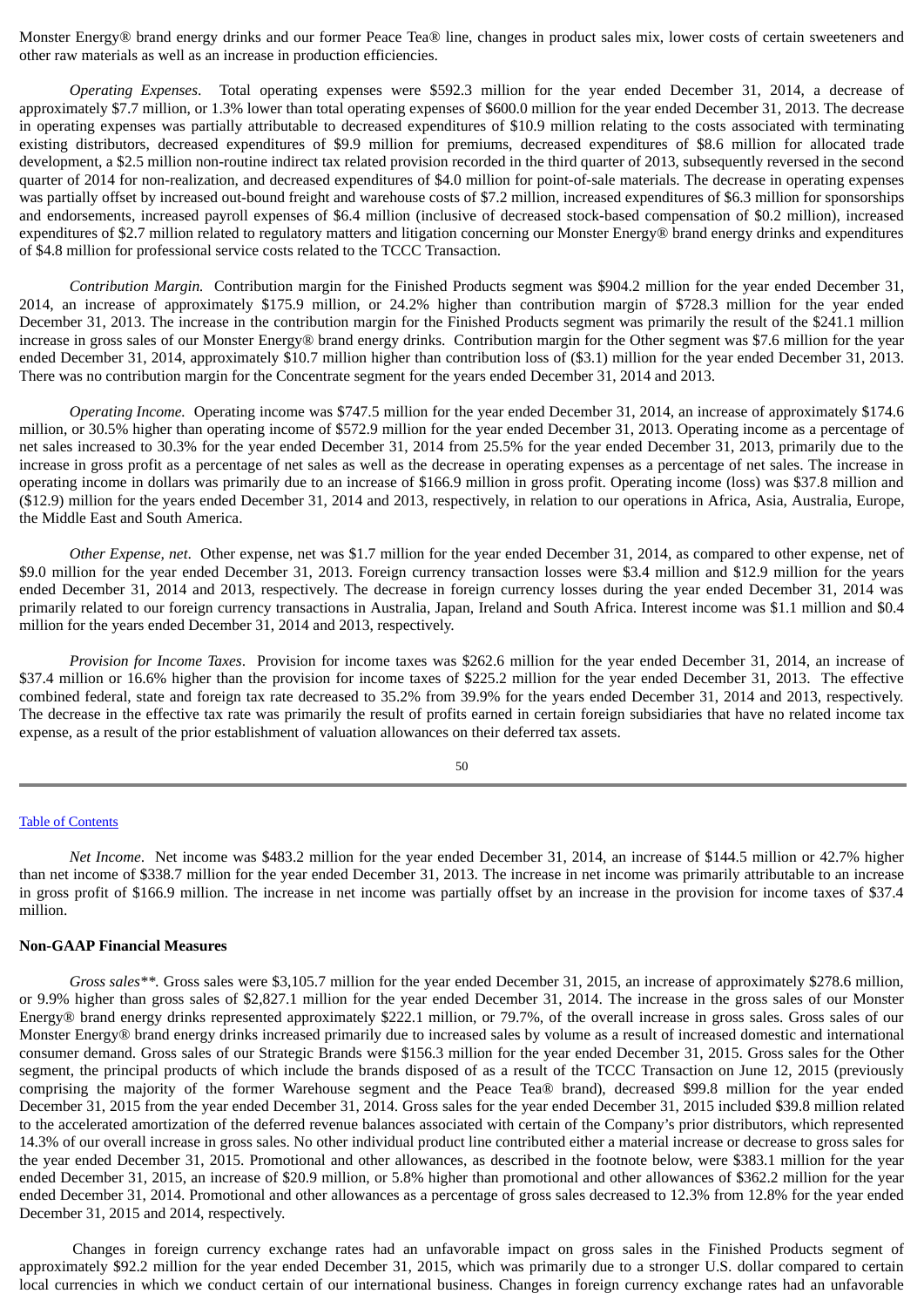impact on gross sales in the Concentrate segment of approximately \$10.2 million for the year ended December 31, 2015, which was primarily due to a stronger U.S. dollar compared to certain local currencies in which we conduct certain of our international business.

*Gross Sales\*\*.* Gross sales were \$2,827.1 million for the year ended December 31, 2014, an increase of approximately \$240.6 million, or 9.3% higher than gross sales of \$2,586.5 million for the year ended December 31, 2013. The increase in the gross sales of our Monster Energy® brand energy drinks represented approximately \$241.1 million, or 100.2%, of the overall increase in gross sales. Gross sales of our Monster Energy® brand energy drinks increased primarily due to increased sales by volume as a result of increased domestic and international consumer demand as well as our expansion into new international markets. Price increases on our 24-ounce Monster Energy® brand energy drinks and our former Peace Tea® line represented approximately 7% of the overall increase in gross sales. No other individual product line contributed either a material increase or decrease to gross sales for the year ended December 31, 2014. Promotional and other allowances, as described in the footnote above, were \$362.2 million for the year ended December 31, 2014, an increase of \$22.1 million, or 6.5% higher than promotional and other allowances of \$340.1 million for the year ended December 31, 2013. Promotional and other allowances as a percentage of gross sales decreased to 12.8% from 13.1% for the year ended December 31, 2014 and 2013, respectively. As a result, the percentage increase in net sales for the year ended December 31, 2014 was higher than the percentage increase in gross sales.

51

#### Table of [Contents](#page-1-0)

Collective changes in foreign currency exchange rates did not have a material impact on gross sales for the year ended December 31, 2014.

*\*\*Gross sales is used internally by management as an indicator of and to monitor operating performance, including sales performance of particular products, salesperson performance, product growth or declines and overall Company performance. The use of gross sales allows evaluation of sales performance before the effect of any promotional items, which can mask certain performance issues. We therefore believe that the presentation of gross sales provides a useful measure of our operating performance. Gross* sales is not a measure that is recognized under GAAP and should not be considered as an alternative to net sales, which is determined in accordance with GAAP, and should *not be used alone as an indicator of operating performance in place of net sales. Additionally, gross sales may not be comparable to similarly titled measures used by other companies, as gross sales has been defined by our internal reporting practices. In addition, gross sales may not be realized in the form of cash receipts as promotional payments and allowances may be deducted from payments received from certain customers.*

The following table reconciles the non-GAAP financial measure of gross sales with the most directly comparable GAAP financial measure of net sales:

| In thousands                                 |      |           |      |           |      |           | Percentage<br>Change | Percentage<br>Change |  |
|----------------------------------------------|------|-----------|------|-----------|------|-----------|----------------------|----------------------|--|
|                                              | 2015 |           | 2014 |           | 2013 |           | 15 vs. 14            | 14 vs. 13            |  |
| Gross sales, net of discounts and<br>returns |      | 3.105.665 |      | 2.827,092 | \$   | 2.586.531 | $9.9\%$              | 9.3%                 |  |
| Less: Promotional and other<br>allowances*** |      | 383.101   |      | 362,225   |      | 340,103   | 5.8%                 | 6.5%                 |  |
| <b>Net Sales</b>                             |      | 2,722,564 |      | 2,464,867 |      | 2,246,428 | 10.5%                | $9.7\%$              |  |

*\*\*\*Although the expenditures described in this line item are determined in accordance with GAAP and meet GAAP requirements, the presentation thereof does not conform with GAAP presentation requirements. Additionally, our definition of promotional and other allowances may not be comparable to similar items presented by other companies. Promotional and other allowances primarily include consideration given to the Company's bottlers/distributors or retail customers including, but not limited to the following: (i) discounts granted off list prices to support price promotions to end-consumers by retailers; (ii) reimbursements given to the Company's bottlers/distributors for agreed portions of their promotional spend with retailers, including slotting, shelf space allowances and other fees for both new and existing products; (iii) the Company's agreed share of fees given to bottlers/distributors and/or directly to retailers for advertising, in-store marketing and promotional activities; (iv) the Company's agreed share of slotting, shelf space allowances and other fees given directly to retailers; (v) incentives given to the Company's bottlers/distributors and/or retailers for achieving or exceeding certain predetermined sales goals; (vi) discounted or free products; (vii) contractual fees given to the Company's bottlers/distributors related to sales made by the Company direct to certain customers that fall within the bottler's/distributors' sales territories; and (viii) commissions paid to our customers. The presentation of promotional and other allowances facilitates an evaluation of their impact on the determination of net sales and the spending levels incurred or correlated with such sales. Promotional and other allowances constitute a material portion of our marketing activities. The Company's promotional allowance programs with its numerous bottlers/distributors and/or retailers are executed through separate agreements in the ordinary course of business. These agreements generally provide for one or more of the arrangements described above and are of varying durations, ranging from one week to one year. The primary drivers of our promotional and other allowance activities for the years ended December 31, 2015, 2014 and 2013 were (i) to increase sales volume and trial, (ii) to address market conditions, and (iii) to secure shelf and display space at retail.*

### **Sales**

The table set forth below discloses selected quarterly data regarding sales for the past five years. Data from any one or more quarters is not necessarily indicative of annual results or continuing trends.

Sales of beverages are expressed in unit case volume. A "unit case" means a unit of measurement equal to 192 U.S. fluid ounces of finished beverage (24 eight-ounce servings). Unit case volume means the number of unit cases (or unit case equivalents) of finished products or concentrates as if converted into finished products, sold by us.

Our quarterly results of operations reflect seasonal trends that are primarily the result of increased demand in the warmer months of the year. It has been our experience that beverage sales tend to be lower during the first and fourth quarters of each calendar year. In addition, our experience with our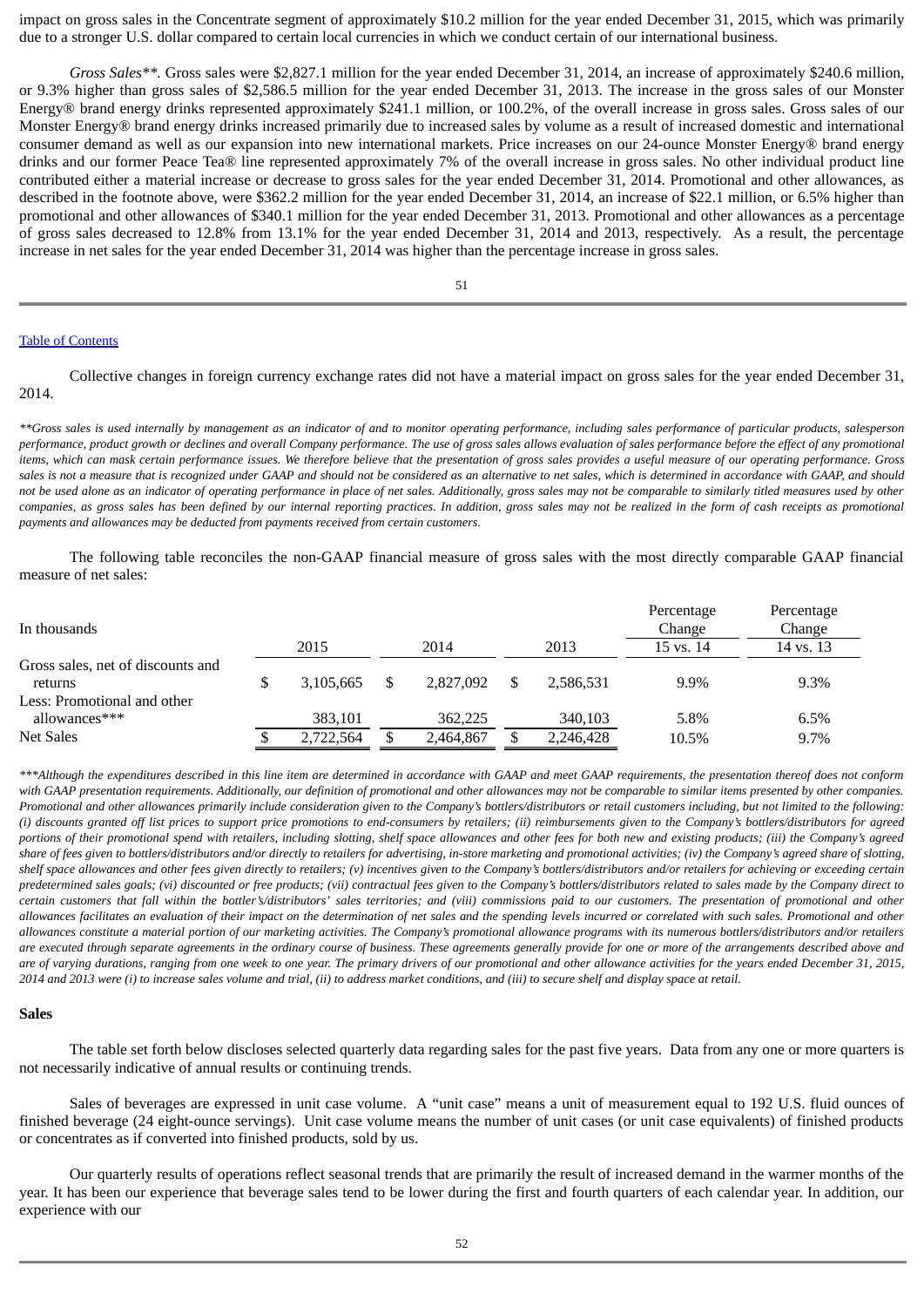#### Table of [Contents](#page-1-0)

energy drink products suggests they are less seasonal than the seasonality expected from traditional beverages. Quarterly fluctuations may also be affected by other factors including the introduction of new products, the opening of new markets where temperature fluctuations are more pronounced, the addition of new bottlers, distributors and customers, changes in the sales mix of our products and changes in and/or increased advertising and promotional expenses. (See "Part I, Item 1 – Business – Seasonality").

|                                         |    | 2015      | 2014 |           |    | 2013      |    | 2012      |    | 2011      |
|-----------------------------------------|----|-----------|------|-----------|----|-----------|----|-----------|----|-----------|
| Unit Case Volume / Sales (in Thousands) |    |           |      |           |    |           |    |           |    |           |
| Quarter 1                               |    | 57,779    |      | 51,926    |    | 47,749    |    | 44,396    |    | 34,681    |
| Quarter 2                               |    | 68,037    |      | 65,587    |    | 61,615    |    | 57,525    |    | 44,272    |
| Quarter 3                               |    | 81,274    |      | 62,204    |    | 59,204    |    | 54,611    |    | 46,277    |
| Quarter 4                               |    | 67,531    |      | 58,563    |    | 52,780    |    | 46,386    |    | 39,431    |
| Total                                   |    | 274,621   |      | 238,280   |    | 221,348   |    | 202,918   |    | 164,661   |
| Net Sales (in Thousands)                |    |           |      |           |    |           |    |           |    |           |
| Quarter 1                               | \$ | 626,791   | \$   | 536,129   | \$ | 484,223   | \$ | 454,605   | \$ | 356,419   |
| Quarter 2                               |    | 693,722   |      | 687,199   |    | 630,934   |    | 592,640   |    | 462,145   |
| Quarter 3                               |    | 756,619   |      | 635,972   |    | 590,422   |    | 541,940   |    | 474,709   |
| Quarter 4                               |    | 645,432   |      | 605,567   |    | 540,849   |    | 471,517   |    | 409,957   |
| Total                                   |    | 2,722,564 |      | 2,464,867 | \$ | 2,246,428 | \$ | 2,060,702 | \$ | 1,703,230 |
| <b>Average Net Sales Per Case</b>       |    |           |      |           |    |           |    |           |    |           |
| Quarter 1                               | \$ | 10.85     | \$   | 10.32     | \$ | 10.14     | \$ | 10.24     | \$ | 10.28     |
| Quarter 2                               |    | 10.20     |      | 10.48     |    | 10.24     |    | 10.30     |    | 10.44     |
| Quarter 3                               |    | 9.31      |      | 10.22     |    | 9.97      |    | 9.92      |    | 10.26     |
| Quarter 4                               |    | 9.56      |      | 10.34     |    | 10.25     |    | 10.17     |    | 10.40     |
| Total                                   | \$ | 9.91      | \$   | 10.34     | \$ | 10.15     | \$ | 10.16     | \$ | 10.34     |

The following represents case sales by segment for the years ended December 31:

### (In thousands, except average

| net sales per case)        |      |           |      |           |      |           |      |           |      |           |
|----------------------------|------|-----------|------|-----------|------|-----------|------|-----------|------|-----------|
|                            | 2015 |           | 2014 |           | 2013 |           | 2012 |           | 2011 |           |
| Net sales $1$              |      | 2,722,564 | ⊅    | 2,464,867 |      | 2,246,428 |      | 2,060,702 | D    | 1,703,230 |
| Case sales by segment:     |      |           |      |           |      |           |      |           |      |           |
| <b>Finished Products</b>   |      | 228,628   |      | 210,444   |      | 191,830   |      | 173.766   |      | 137,579   |
| Concentrate                |      | 34,791    |      |           |      |           |      |           |      |           |
| Other                      |      | 11,202    |      | 27,836    |      | 29,518    |      | 29.152    |      | 27,082    |
| Total case sales           |      | 274.621   |      | 238,280   |      | 221,348   |      | 202.918   |      | 164,661   |
| Average net sales per case |      | 9.91      |      | 10.34     |      | 10.15     |      | 10.16     |      | 10.34     |

## **Inflation**

We do not believe that inflation had a significant impact on our results of operations for the years ended December 31, 2015, 2014 or 2013.

## **Liquidity and Capital Resources**

*Cash flows provided by operating activities.* Cash provided by operating activities was \$208.0 million for the year ended December 31, 2015, as compared with net cash provided by operating activities of \$585.6 million for the year ended December 31, 2014.

### 53

#### Table of [Contents](#page-1-0)

For the year ended December 31, 2015, cash provided by operating activities was primarily attributable to net income earned of \$546.7 million and adjustments for certain non-cash expenses, consisting of \$32.7 million of stock-based compensation and \$30.9 million of depreciation and other amortization. For the year ended December 31, 2015, cash provided by operating activities also increased due to a \$415.4 million increase in income taxes payable, a \$20.9 million increase in accounts payable, a \$43.3 million increase in accrued liabilities, a \$7.0 million increase in accrued promotional allowances, an \$11.2 million increase in accrued distributor terminations, a \$5.9 million decrease in prepaid income taxes and a \$4.5 million increase in accrued compensation. For the year ended December 31, 2015, cash used in operating activities was due to a \$314.7 million excess tax benefit from stock option exercises, a \$302.4 million change in deferred income taxes, a \$77.3 million increase in accounts receivable, a \$38.6 million decrease in deferred revenue, a \$7.1 million increase in inventories, and a \$9.7 million increase in prepaid expenses and other current assets.

For the year ended December 31, 2014, cash provided by operating activities was primarily attributable to net income earned of \$483.2 million and adjustments for certain non-cash expenses consisting of \$28.6 million of stock-based compensation and \$25.7 million of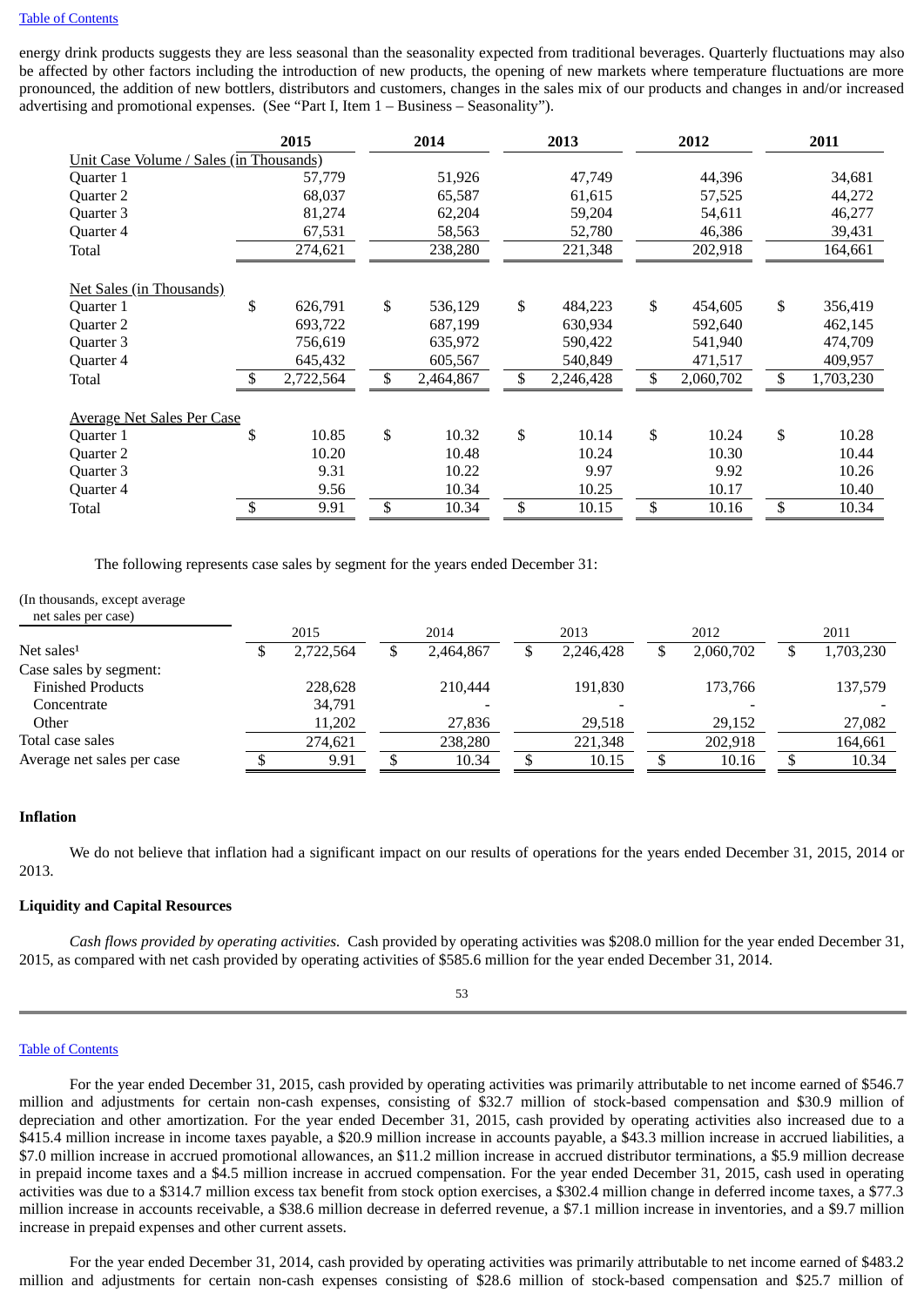depreciation and other amortization. For the year ended December 31, 2014, cash provided by operating activities also increased due to a \$42.8 million decrease in inventory, a \$20.5 million increase in accrued promotional allowances, an \$11.3 million increase in accounts payable, an \$8.4 million increase in income taxes payable, a \$4.6 million decrease in distributor receivables, a \$3.4 million increase in accrued compensation and a \$3.0 million increase in accrued liabilities. For the year ended December 31, 2014, cash provided by operating activities was reduced due to a \$14.3 million increase in accounts receivable, an \$11.9 million increase in tax benefit from the exercise of stock options, a \$9.8 million increase in deferred income taxes, an \$8.1 million decrease in deferred revenue and a \$2.3 million decrease in accrued distributor terminations.

*Cash flows used in investing activities.* Net cash provided by investing activities was \$400.1 million for the year ended December 31, 2015 as compared to cash used of \$440.4 million for the year ended December 31, 2014.

For the year ended December 31, 2015, cash used in investing activities was primarily attributable to purchases of held-to-maturity investments, purchases of property and equipment, and additions to intangibles. For the year ended December 31, 2014, cash used in investing activities was primarily attributable to purchases of held-to-maturity investments and to purchases of property and equipment. For the year ended December 31, 2015, cash provided by investing activities included \$198.0 million from the sale of Monster Non-Energy and \$179.7 million from the transfer of distribution rights pursuant to the TCCC Transaction. For both the years ended December 31, 2015 and 2014, cash provided by investing activities was also attributable to maturities of held-to-maturity investments. For both the years ended December 31, 2015 and 2014, cash used in investing activities also included the acquisitions of fixed assets consisting of vans and promotional vehicles, coolers and other equipment to support our marketing and promotional activities, production equipment, furniture and fixtures, office and computer equipment, computer software, and equipment used for sales and administrative activities, as well as certain leasehold improvements. We expect to continue to use a portion of our cash in excess of our requirements for operations for purchasing short-term and long-term investments, and for other corporate purposes, leasehold improvements, the acquisition of capital equipment, specifically, vans, trucks and promotional vehicles, coolers, other promotional equipment, merchandise displays, warehousing racks as well as items of production equipment required to produce certain of our existing and/or new products and to develop our brand in international markets. From time to time, we may also purchase additional real property related to our beverage business and/or acquire compatible businesses as a use of cash in excess of our requirements for operations.

*Cash flows provided by financing activities.* We generated \$1,202.3 million of cash from financing activities for the year ended December 31, 2015 as compared to \$19.3 million for the year

54

## Table of [Contents](#page-1-0)

ended December 31, 2014. The increase in cash flows provided by financing activities of \$1,202.3 million was primarily the result of the issuance of our common stock to TCCC during the year ended December 31, 2015 in connection with the TCCC Transaction.

Purchases of inventories, increases in accounts receivable and other assets, acquisition of property and equipment (including real property and coolers), leasehold improvements, acquisition and maintenance of trademarks, payments of accounts payable, income taxes payable and purchases of our common stock are expected to remain our principal recurring use of cash.

*Cash and cash equivalents, short-term and long-term investments —* As of December 31, 2015, we had \$2,175.4 million in cash and cash equivalents and \$760.0 million in short-term and long-term investments. We have historically invested these amounts in U.S. Treasury bills, U.S. government agency securities and municipal securities (which may have an auction reset feature), certificates of deposit, commercial paper, variable rate demand notes and money market funds meeting certain criteria. We maintain our investments for cash management purposes and not for purposes of speculation. Our risk management policies emphasize credit quality (primarily based on short-term ratings by nationally recognized statistical rating organizations) in selecting and maintaining our investments. We regularly assess market risk of our investments and believe our current policies and investment practices adequately limit those risks. However, certain of these investments are subject to general credit, liquidity, market and interest rate risks. These risks associated with our investment portfolio may have an adverse effect on our future results of operations, liquidity and financial condition.

Of our \$2,175.4 million of cash and cash equivalents held at December 31, 2015, \$174.3 million was held by our foreign subsidiaries. No short-term or long-term investments were held by our foreign subsidiaries at December 31, 2015. We do not intend, nor do we foresee a need, to repatriate undistributed earnings of our foreign subsidiaries other than to repay certain intercompany debt owed to our U.S. operations. Under current tax laws, if funds in excess of intercompany amounts owed were repatriated to our U.S. operations, we would be required to accrue and pay additional income taxes on such excess funds at the tax rates then in effect.

We believe that cash available from operations, including our cash resources and our revolving line of credit, will be sufficient for our working capital needs, including purchase commitments for raw materials and inventory, increases in accounts receivable, payments of tax liabilities, expansion and development needs, purchases of shares of our common stock, as well as purchases of capital assets, equipment and properties, through at least the next 12 months. Based on our current plans, at this time we estimate that capital expenditures are likely to be approximately \$2.8 billion through December 31, 2016, including the completion of our purchase of American Fruits and Flavors as well as additional share repurchases as authorized by our Board of Directors on February 24, 2016 (see Note 20 "Subsequent Events" in the notes to consolidated financial statements). However, future business opportunities may cause a change in this estimate.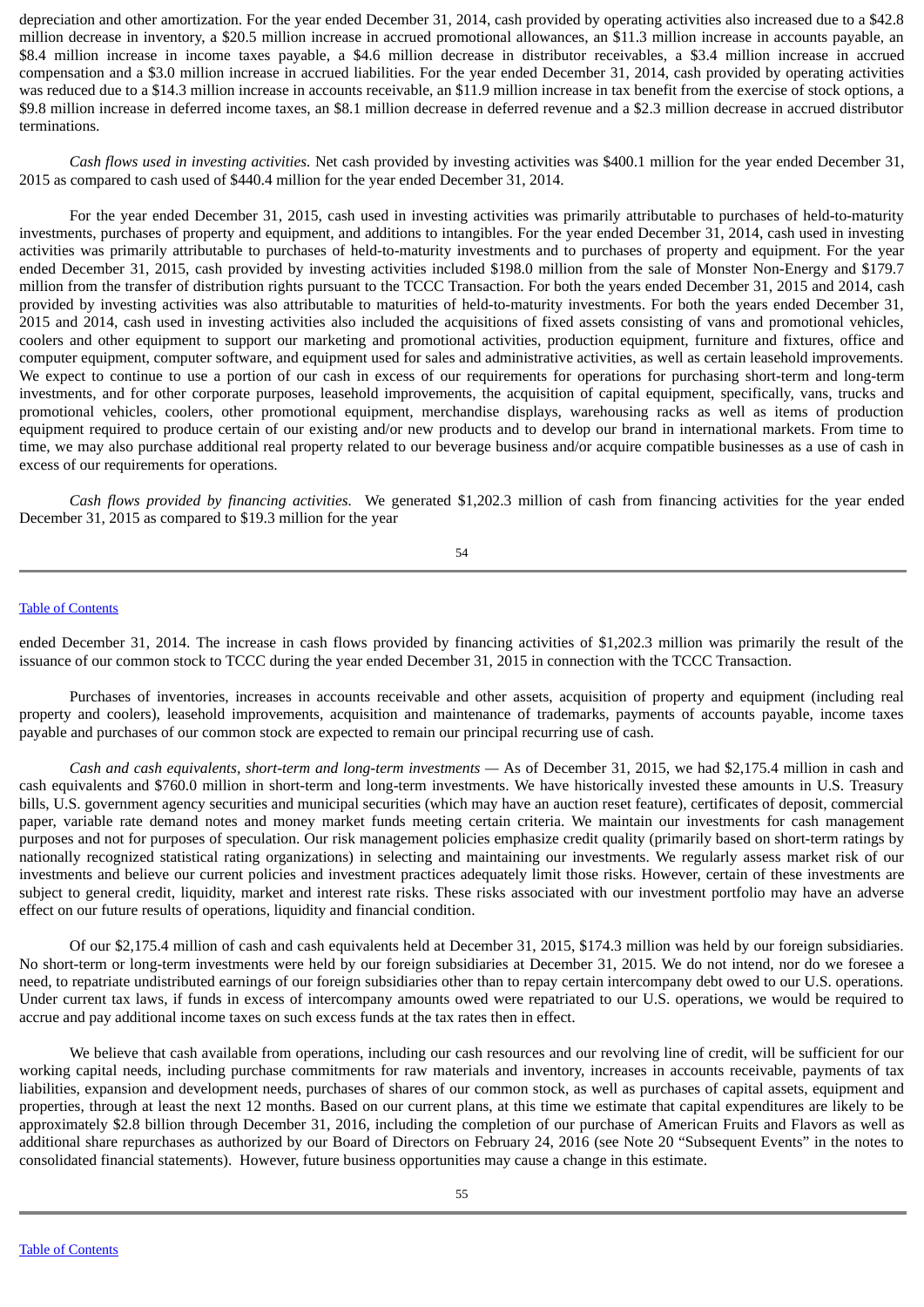The following represents a summary of the Company's contractual commitments and related scheduled maturities as of December 31, 2015:

|                                      |  | Payments due by period (in thousands) |           |         |     |        |       |       |           |         |  |
|--------------------------------------|--|---------------------------------------|-----------|---------|-----|--------|-------|-------|-----------|---------|--|
|                                      |  |                                       | Less than |         | 1-3 |        | $3-5$ |       | More than |         |  |
| <b>Obligations</b>                   |  | Total                                 |           | 1 year  |     | vears  |       | vears |           | 5 years |  |
| Contractual Obligations <sup>1</sup> |  | 111,615                               | C         | 67.356  |     | 44,199 |       | 60    | \$        |         |  |
| Capital Leases                       |  | 811                                   |           | 811     |     |        |       |       |           |         |  |
| <b>Operating Leases</b>              |  | 10,725                                |           | 7.202   |     | 1,945  |       | 838   |           | 740     |  |
| Purchase Commitments <sup>2</sup>    |  | 40,794                                |           | 40,794  |     |        |       |       |           |         |  |
|                                      |  | 163,945                               |           | 116.163 |     | 46.144 |       | 898   |           | 740     |  |

<sup>1</sup>Contractual obligations include our obligations related to sponsorships and other commitments.

<sup>2</sup>Purchase commitments include obligations made by us and our subsidiaries to various suppliers for raw materials used in the production of our products. These obligations vary in terms, but are generally satisfied within one year.

In addition, approximately \$0.5 million of recognized tax benefits have been recorded as liabilities as of December 31, 2015. It is expected that any change in the amount of unrecognized tax benefit within the next 12 months will not be significant. We have also recorded a liability for potential penalties and interest of \$0.2 million as of December 31, 2015.

#### **Accounting Policies and Pronouncements**

### *Critical Accounting Policies*

Our consolidated financial statements are prepared in accordance with GAAP. GAAP requires us to make estimates and assumptions that affect the reported amounts in our consolidated financial statements. The following summarizes our most significant accounting and reporting policies and practices:

*Business Combinations* – Business acquisitions are accounted for in accordance with Financial Accounting Standards Board ("FASB") Accounting Standards Codification ("ASC") 805 "Business Combinations". ASC 805 requires the reporting entity to identify the acquirer, determine the acquisition date, recognize and measure the identifiable tangible and intangible assets acquired, the liabilities assumed and any non-controlling interest in the acquired entity, and recognize and measure goodwill or a gain from the purchase. The acquiree's results are included in the Company's consolidated financial statements from the date of acquisition. Assets acquired and liabilities assumed are recorded at their fair values and the excess of the purchase price over the amounts assigned is recorded as goodwill. Adjustments to fair value assessments are recorded to goodwill over the measurement period (not longer than twelve months). The acquisition method also requires that acquisition-related transaction and post-acquisition restructuring costs be charged to expense and requires the Company to recognize and measure certain assets and liabilities including those arising from contingencies and contingent consideration in a business combination.

*Cash and Cash Equivalents* – The Company considers all highly liquid investments with an original maturity of three months or less from date of purchase to be cash equivalents. Throughout the year, the Company has had amounts on deposit at financial institutions that exceed the federally insured limits. The Company has not experienced any loss as a result of these deposits and does not expect to incur any losses in the future.

*Investments* – The Company's investments in debt securities are classified as either held-to-maturity, available-for-sale or trading, in accordance with ASC 320. Held-to-maturity securities are those securities that the Company has the positive intent and ability to hold until maturity. Trading securities are those securities that the Company intends to sell in the near term. All other securities not included in

### 56

## Table of [Contents](#page-1-0)

the held-to-maturity or trading category are classified as available-for-sale. Held-to-maturity securities are recorded at amortized cost which approximates fair market value. Trading securities are carried at fair value with unrealized gains and losses charged to earnings. Available-forsale securities are carried at fair value with unrealized gains and losses recorded within accumulated other comprehensive loss as a separate component of stockholders' equity. ASC 820 defines fair value as the price that would be received to sell an asset or paid to transfer a liability in an orderly transaction between market participants at the measurement date. ASC 820 also establishes a fair value hierarchy which requires an entity to maximize the use of observable inputs, where available. Under ASC 320-10-35, a security is considered to be other-thantemporarily impaired if the present value of cash flows expected to be collected are less than the security's amortized cost basis (the difference being defined as the "Credit Loss") or if the fair value of the security is less than the security's amortized cost basis and the investor intends, or will be required, to sell the security before recovery of the security's amortized cost basis. If an other-than-temporary impairment exists, the charge to earnings is limited to the amount of Credit Loss if the investor does not intend to sell the security, and will not be required to sell the security, before recovery of the security's amortized cost basis. Any remaining difference between fair value and amortized cost is recognized in other comprehensive loss, net of applicable taxes. The Company evaluates whether the decline in fair value of its investments is other-thantemporary at each quarter-end. This evaluation consists of a review by management, and includes market pricing information and maturity dates for the securities held, market and economic trends in the industry and information on the issuer's financial condition and, if applicable, information on the guarantors' financial condition. Factors considered in determining whether a loss is temporary include the length of time and extent to which the investment's fair value has been less than its cost basis, the financial condition and near-term prospects of the issuer and guarantors, including any specific events which may influence the operations of the issuer and our intent and ability to retain the investment for a reasonable period of time sufficient to allow for any anticipated recovery of fair value.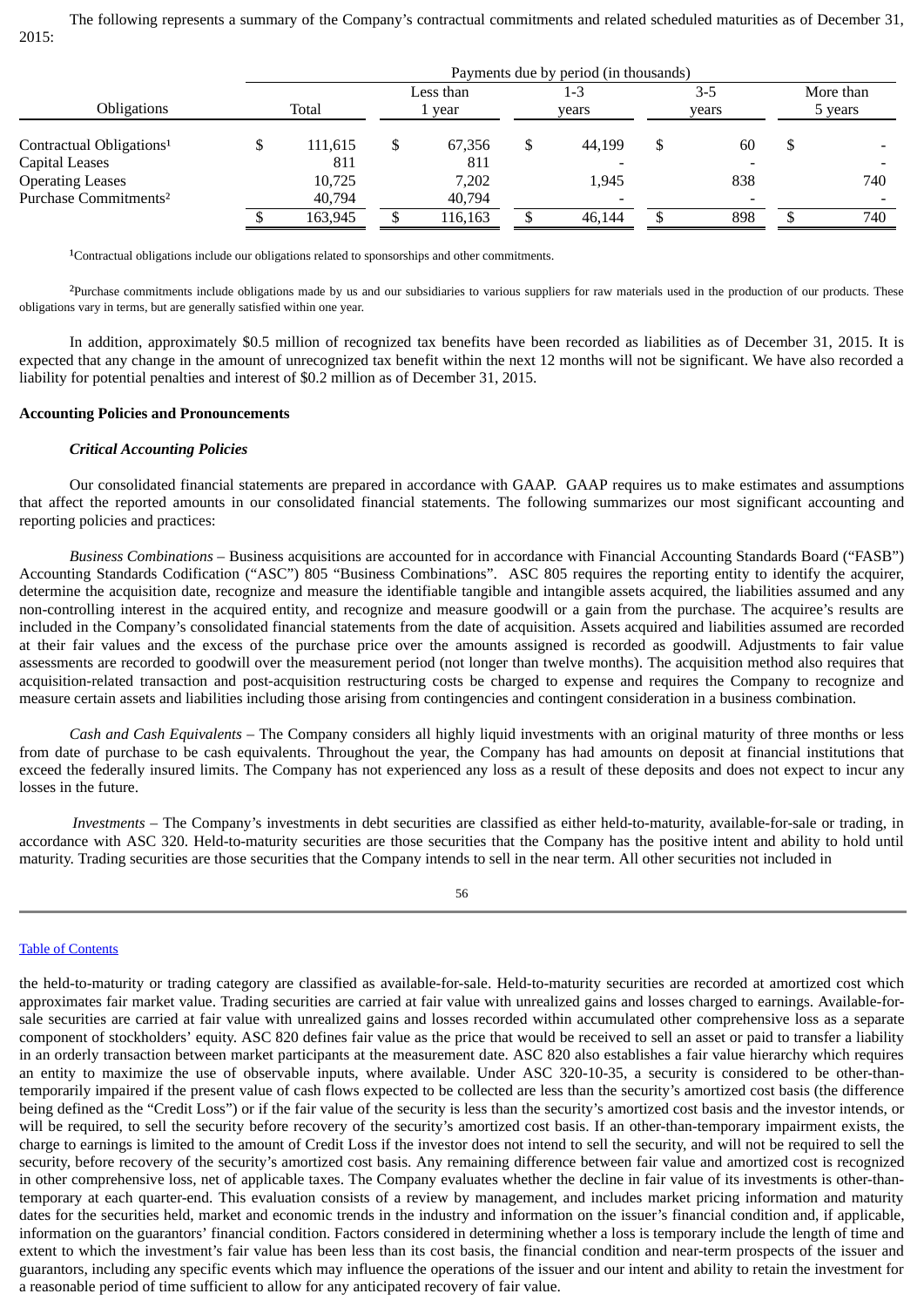*Accounts Receivable –* The Company evaluates the collectability of its trade accounts receivable based on a number of factors. In circumstances where the Company becomes aware of a specific customer's inability to meet its financial obligations to the Company, a specific reserve for bad debts is estimated and recorded, which reduces the recognized receivable to the estimated amount the Company believes will ultimately be collected. In addition to specific customer identification of potential bad debts, bad debt charges are recorded based on the Company's recent loss history and an overall assessment of past due trade accounts receivable outstanding. In accordance with ASC 210-20- 45, in its consolidated balance sheets, the Company has presented accounts receivable, net of promotional allowances, only for those customers that it allows net settlement. All other accounts receivable and related promotional allowances are shown on a gross basis.

*Inventories* – Inventories are valued at the lower of first-in, first-out, cost or market value (net realizable value).

*Property and Equipment* – Property and equipment are stated at cost. Depreciation of furniture and fixtures, office and computer equipment, computer software, equipment, and vehicles is based on their estimated useful lives (three to ten years) and is calculated using the straight-line method. Amortization of leasehold improvements is based on the lesser of their estimated useful lives or the terms of the related leases and is calculated using the straight-line method. Normal repairs and maintenance costs are expensed as incurred. Expenditures that materially increase values or extend useful lives are capitalized. The related costs and accumulated depreciation of disposed assets are eliminated and any resulting gain or loss on disposition is included in net income.

*Goodwill* – The Company records goodwill when the consideration paid for an acquisition exceeds the fair value of net tangible and intangible assets acquired, including related tax effects. Goodwill is not amortized; instead goodwill is tested for impairment on an annual basis, or more frequently if the Company believes indicators of impairment exist. The Company first assesses

57

### Table of [Contents](#page-1-0)

qualitative factors to determine whether it is more-likely-than-not that the fair value of a reporting unit is less than its carrying value. If the Company determines that the fair value is less than the carrying value, the Company will use a two-step process to determine the amount of goodwill impairment. The first step requires comparing the fair value of the reporting unit to its net book value, including goodwill. A potential impairment exists if the fair value of the reporting unit is lower than its net book value. The second step of the process, performed only if a potential impairment exists, involves determining the difference between the fair value of the reporting unit's net assets, other than goodwill, and the fair value of the reporting unit. An impairment charge is recognized for the excess of the carrying value of goodwill over its implied fair value.

*Other Intangibles* – Other Intangibles are comprised primarily of trademarks that represent the Company's exclusive ownership of the Monster Energy®, <sup>†</sup> ®, Monster Rehab®, Java Monster®, Unleash the Beast®, Monster Energy Extra Strength Nitrous Technology®, Muscle Monster®, Mega Monster Energy®, Punch Monster®, Juice Monster®, M3®, Ubermonster®, BU®, Nalu®, NOS®, Full Throttle®, Burn®, Mother®, Ultra®, Play® and Power Play®, Gladiator®, Relentless®, Samurai® and BPM® trademarks, all used in connection with the manufacture, sale and distribution of beverages. The Company also owns in its own right a number of other trademarks in the United States, as well as in a number of countries around the world. In accordance with ASC 350, intangible assets with indefinite lives are not amortized but instead are measured for impairment at least annually, or when events indicate that an impairment exists. The Company calculates impairment as the excess of the carrying value of its indefinite-lived assets over their estimated fair value. If the carrying value exceeds the estimate of fair value a write-down is recorded. The Company amortizes its intangibles with finite useful lives over their respective useful lives. For the fiscal years ended December 31, 2015, 2014 and 2013, there were no impairments recorded.

*Long-Lived Assets* – Management regularly reviews property and equipment and other long-lived assets, including certain definitelived intangible assets, for possible impairment. This review occurs annually, or more frequently if events or changes in circumstances indicate the carrying amount of the asset may not be recoverable. If there is indication of impairment, management then prepares an estimate of future cash flows (undiscounted and without interest charges) expected to result from the use of the asset and its eventual disposition. If these cash flows are less than the carrying amount of the asset, an impairment loss is recognized to write down the asset to its estimated fair value. The fair value is estimated using the present value of the future cash flows discounted at a rate commensurate with management's estimates of the business risks. Preparation of estimated expected future cash flows is inherently subjective and is based on management's best estimate of assumptions concerning expected future conditions. For the fiscal years ended December 31, 2015, 2014 and 2013, there were no impairment indicators identified. Long-lived assets held for sale are recorded at the lower of their carrying amount or fair value less cost to sell.

*Foreign Currency Translation and Transactions* – The accounts of the Company's foreign subsidiaries are translated in accordance with ASC 830. Foreign currency transaction gains and losses are recognized in other expense, net, at the time they occur. Net foreign currency exchange gains or losses resulting from the translation of assets and liabilities of foreign subsidiaries whose functional currency is not the U.S. dollar are recorded as a part of accumulated other comprehensive loss in stockholders' equity. Unrealized foreign currency exchange gains and losses on certain intercompany transactions that are of a long-term investment nature (i.e., settlement is not planned or anticipated in the foreseeable future) are also recorded in accumulated other comprehensive loss in stockholders' equity. During the year ended December 31, 2015 and 2014, we entered into forward currency exchange contracts with financial institutions to create an economic hedge to specifically manage a portion of the foreign exchange risk exposure associated with certain consolidated subsidiaries non-functional currency denominated assets and liabilities. All foreign currency exchange contracts outstanding as of December 31, 2015 have terms of one month or less. We do not enter into forward currency exchange contracts for speculation or trading purposes.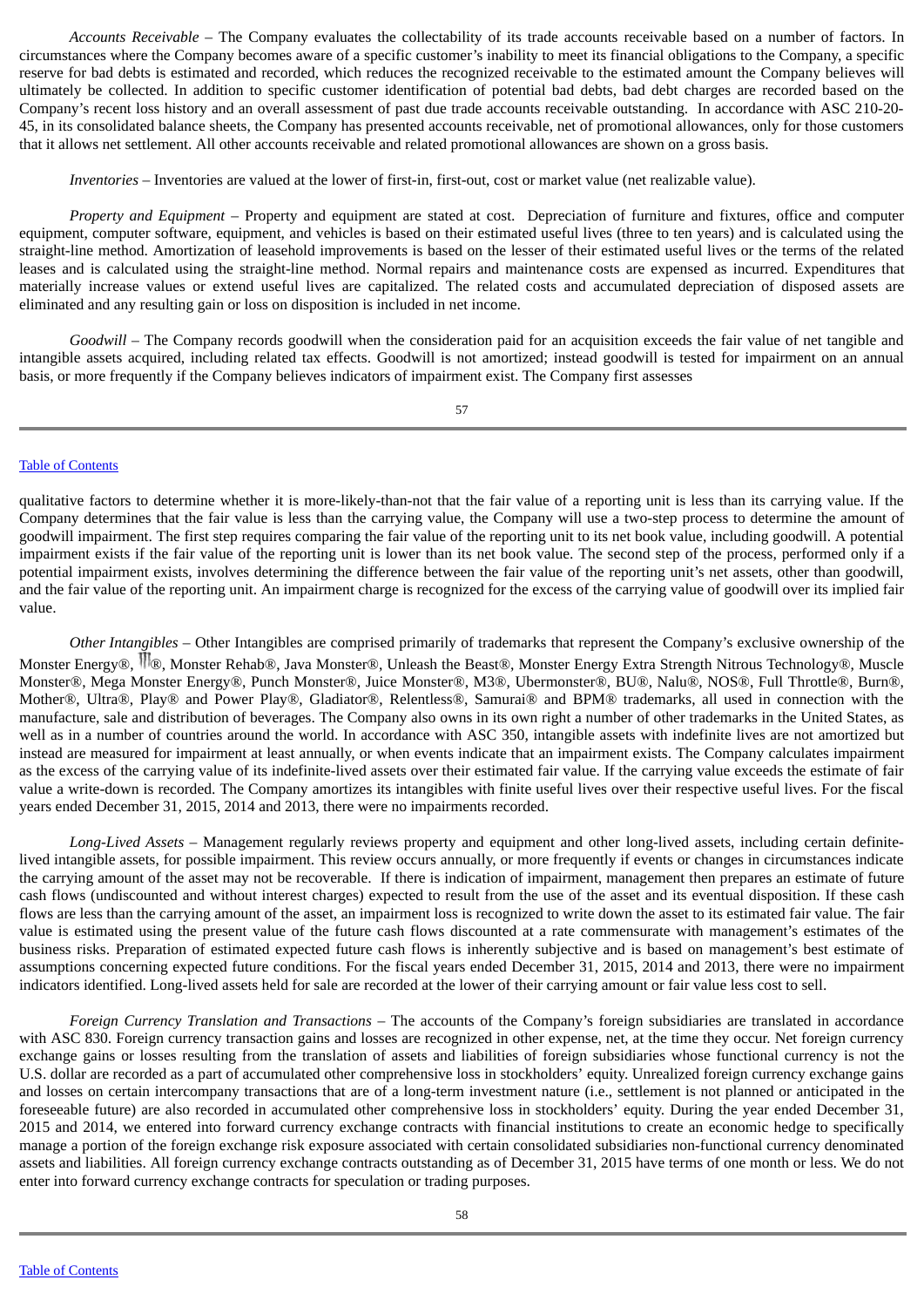*Revenue Recognition* – The Company recognizes revenue when persuasive evidence of an arrangement exists, delivery has occurred, the sales price is fixed or determinable and collectability is reasonably assured.

Generally, ownership of and title to the Company's finished products passes to customers upon delivery of the products to customers. Certain of the Company's distributors may also perform a separate function as a co-packer on the Company's behalf. In such cases, ownership of and title to the Company's products that are co-packed on the Company's behalf by those co-packers who are also distributors, passes to such distributors when the Company is notified by them that they have taken transfer or possession of the relevant portion of the Company's finished goods.

Revenue for the Concentrate Segment is generally recognized when title to the concentrate is transferred to the customer. In particular, title to the concentrate usually passes upon shipment to the customers' locations, as determined by the specific sales terms of the transactions.

Net sales have been determined after deduction of promotional and other allowances in accordance with ASC 605-50. The Company's promotional and other allowances are calculated based on various programs with its distributors and retail customers, and accruals are established during the year for the anticipated liabilities. These accruals are based on agreed upon terms as well as the Company's historical experience with similar programs and require management's judgment with respect to estimating consumer participation and/or distributor and retail customer performance levels. Differences between such estimated expense and actual expenses for promotional and other allowance costs have historically been insignificant and are recognized in earnings in the period such differences are determined. Amounts received pursuant to new and/or amended distribution agreements entered into with certain distributors, relating to the costs associated with terminating the Company's prior distributors, are accounted for as revenue ratably over the anticipated life of the respective distribution agreement, generally 20 years.

Management believes that adequate provision has been made for cash discounts, returns and spoilage based on the Company's historical experience.

*Cost of Sales* – Cost of sales consists of the costs of concentrates and/or beverage bases, the costs of raw materials utilized in the manufacture of products, co-packing fees, repacking fees, in-bound freight charges, as well as certain internal transfer costs, warehouse expenses incurred prior to the manufacture of the Company's finished products and certain quality control costs. Raw materials account for the largest portion of the cost of sales. Raw materials include cans, bottles, other containers, flavors, ingredients and packaging materials.

*Operating Expenses* – Operating expenses include selling expenses such as distribution expenses to transport products to customers and warehousing expenses after manufacture, as well as expenses for advertising, sampling and in-store demonstration costs, costs for merchandise displays, point-of-sale materials and premium items, sponsorship expenses, other marketing expenses and design expenses. Operating expenses also include such costs as payroll costs, travel costs, professional service fees including legal fees, termination payments made to certain of the Company's prior distributors, depreciation and other general and administrative costs.

*Income Taxes* – The Company utilizes the liability method of accounting for income taxes as set forth in ASC 740. Under the liability method, deferred taxes are determined based on the temporary differences between the financial statement and tax basis of assets and liabilities using tax rates expected to be in effect during the years in which the basis differences reverse. A valuation allowance is recorded when it is more likely than not that some of the deferred tax assets will not be realized. In determining the need for valuation allowances the Company considers projected future taxable income and the

59

#### Table of [Contents](#page-1-0)

availability of tax planning strategies. If in the future the Company determines that it would not be able to realize its recorded deferred tax assets, an increase in the valuation allowance would be recorded, decreasing earnings in the period in which such determination is made.

The Company assesses its income tax positions and records tax benefits for all years subject to examination based upon the Company's evaluation of the facts, circumstances and information available at the reporting date. For those tax positions where there is a greater than 50% likelihood that a tax benefit will be sustained, the Company has recorded the largest amount of tax benefit that may potentially be realized upon ultimate settlement with a taxing authority that has full knowledge of all relevant information. For those income tax positions where there is less than 50% likelihood that a tax benefit will be sustained, no tax benefit has been recognized in the financial statements.

#### *Recent Accounting Pronouncements*

See "Part II, Item 8 – Financial Statements and Supplementary Data – Note 1 – Organization and Summary of Significant Accounting Policies – Recent Accounting Pronouncements" for a full description of recent accounting pronouncements including the respective expected dates of adoption and expected effects on the Company's consolidated financial position, results of operations or liquidity.

### **Forward-Looking Statements**

The Private Securities Litigation Reform Act of 1995 (the "Act") provides a safe harbor for forward-looking statements made by or on behalf of the Company. Certain statements made in this report may constitute forward-looking statements (within the meaning of Section 27A of the Securities Act of 1933, as amended (the "Securities Act"), and Section 21E of the Exchange Act, as amended) regarding our expectations with respect to revenues, profitability, adequacy of funds from operations and our existing credit facility, among other things. All statements containing a projection of revenues, income (loss), earnings (loss) per share, capital expenditures, dividends, capital structure or other financial items, a statement of management's plans and objectives for future operations, or a statement of future economic performance contained in management's discussion and analysis of financial condition and results of operations, including statements related to new products, volume growth and statements encompassing general optimism about future operating results and non-historical information, are forward-looking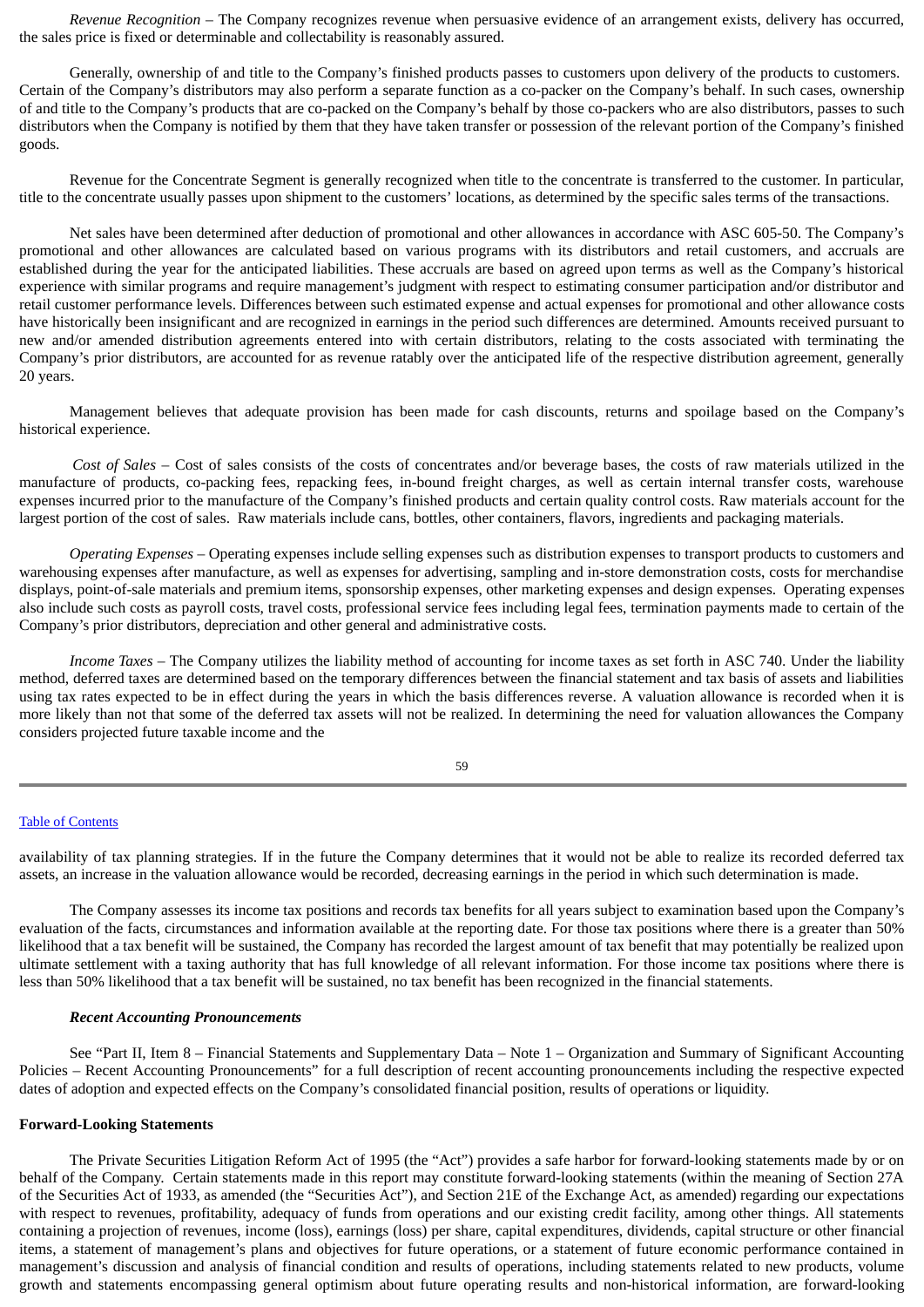statements within the meaning of the Act. Without limiting the foregoing, the words "believes," "thinks," "anticipates," "plans," "expects," "estimates," and similar expressions are intended to identify forward-looking statements.

Management cautions that these statements are qualified by their terms and/or important factors, many of which are outside our control and involve a number of risks, uncertainties and other factors, that could cause actual results and events to differ materially from the statements made including, but not limited to, the following:

- Our ability to recognize any and/or all of the benefits from the TCCC Transaction;
- The effect of our extensive commercial arrangements with TCCC on our future performance;
- The effect of TCCC becoming one of our significant shareholders and the potential divergence of TCCC's interests from those of our other shareholders;
- · Our ability to successfully transfer the distribution of our Monster Energy® brand energy drinks in certain existing domestic and international territories to bottlers/distributors within the TCCC distribution system on terms beneficial to us;
- · Our ability to successfully enter into new distribution agreements with bottlers/distributors within the TCCC distribution system for new international territories;
- · Disruption in distribution or sales and/or decline in sales due to the termination and/or appointment of existing and/or new domestic and/or international distributors;
- Lack of anticipated demand for our products in domestic and/or international markets;

### 60

### Table of [Contents](#page-1-0)

- Unfavorable regulations, including taxation requirements, product registration requirements, tariffs, trade restrictions, container size limitations and/or ingredient restrictions;
- The effect of inquiries from and/or actions by state attorneys general, the Federal Trade Commission (the "FTC"), the FDA, municipalities or city attorneys and/or other government agencies and/or quasi-government agencies and/or government officials, including members of Congress, into the advertising, marketing, promotion, ingredients, sale and/or consumption of our energy drink products, including voluntary and/or required changes to our business practices;
- · Our ability to achieve profitability from our operations outside the United States;
- · Our ability to manage legal and regulatory requirements in foreign jurisdictions, potential difficulties in staffing and managing foreign operations, potentially higher incidence of fraud or corruption and credit risk of foreign customers and distributors;
- · Our ability to produce our products in international markets in which they are sold, thereby reducing freight costs and/or product damages; · Our ability to effectively manage our inventories and/or our accounts receivables;
- · Our foreign currency exchange rate risk with respect to our sales, expenses, profits, assets and liabilities denominated in currencies other than the U.S. dollar, which will continue to increase as foreign sales increase;
- Changes in accounting standards may affect our reported profitability;
- · Any proceedings which may be brought against us by the Securities and Exchange Commission (the "SEC"), the FDA, the FTC or other governmental agencies or bodies;
- The outcome of shareholder securities litigation and/or shareholder derivative actions filed against us and/or against certain of our officers and directors, and the possibility of other private shareholder litigation;
- · The possibility of future shareholder derivative actions or shareholder securities litigation filed against us;
- The outcome of product liability litigation and/or class action litigation regarding the safety of our products and/or the ingredients in and/or claims made in connection with our products and/or alleging false advertising, marketing and/or promotion, and the possibility of future product liability and/or class action lawsuits;
- The current uncertainty and volatility in the national and global economy;
- · Our ability to address any significant deficiencies or material weakness in our internal controls over financial reporting;
- · Our ability to continue to generate sufficient cash flows to support capital expansion plans and general operating activities;
- Decreased demand for our products resulting from changes in consumer preferences and/or from decreased consumer discretionary spending power and/or from higher gasoline prices;
- · Changes in demand that are weather related;
- · Competitive products and pricing pressures and our ability to gain or maintain our share of sales in the marketplace as a result of actions by competitors;
- Our ability to introduce new products;
- An inability to achieve volume growth through product and packaging initiatives;
- Our ability to sustain the current level of sales and/or increase the sales of our Monster Energy® brand energy drinks and/or our other products, including the Strategic Brands acquired from TCCC;
- The impact of criticism of our energy drink products and/or the energy drink market generally and/or legislation enacted, whether as a result of such criticism or otherwise, that restrict the sale of energy drinks (including prohibiting the sale of energy drinks at certain establishments or pursuant to certain governmental programs), limit caffeine content in beverages, require certain product labeling disclosures and/or warnings, impose excise and/or sales taxes, limit product sizes or impose age restrictions for the sale of energy drinks;
- · Our ability to comply with and/or resulting lower consumer demand for energy drinks due to proposed and/or future U.S. federal, state and local laws and regulations and/or proposed or existing laws and regulations in certain foreign jurisdictions and/or any changes therein, including changes in

Table of [Contents](#page-1-0)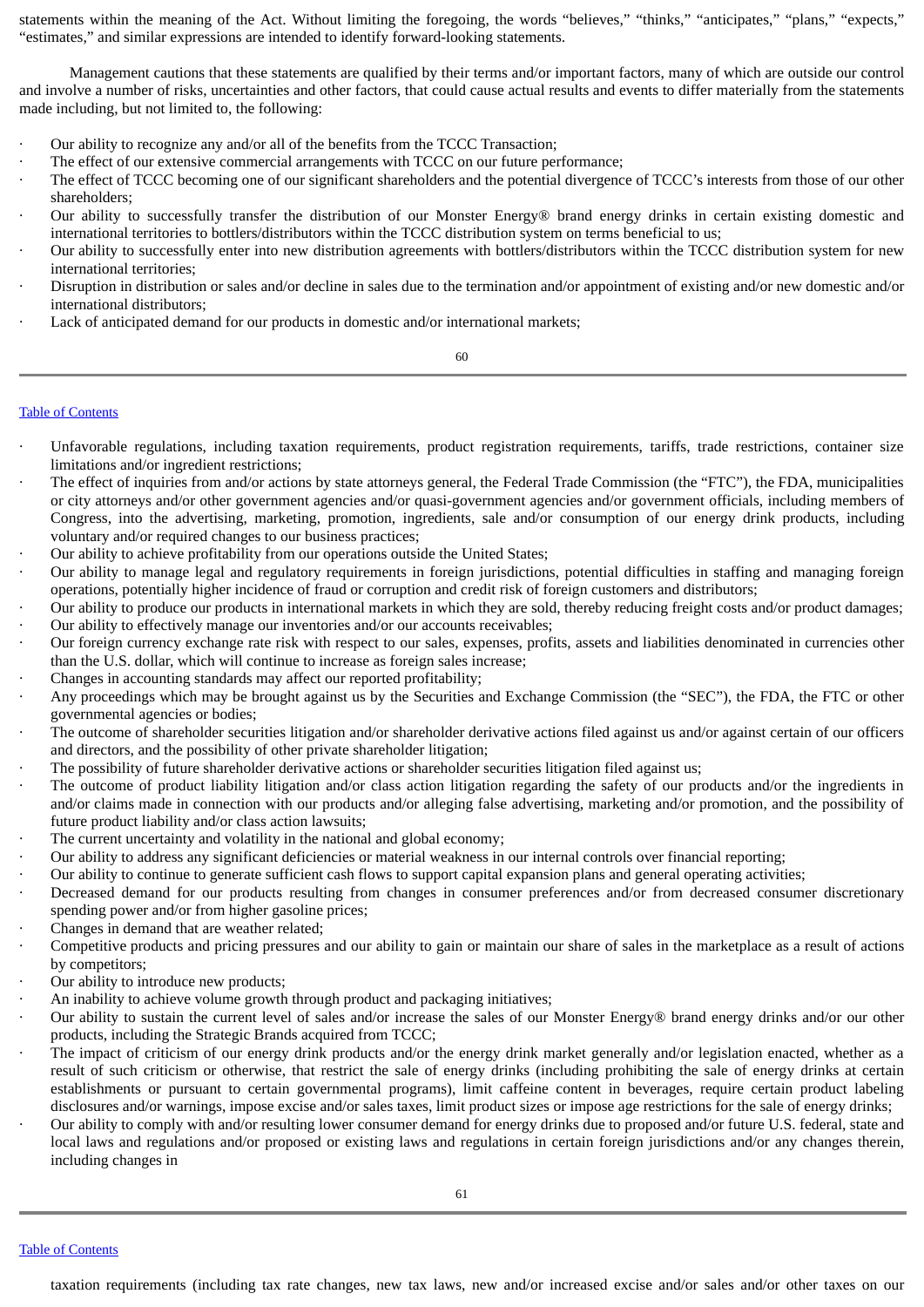products and revised tax law interpretations) and environmental laws, as well as the FD&C Act, including as amended by the Dietary Supplement Health and Education Act, and regulations made thereunder or in connection therewith, as well as changes in any other food, drug or similar laws in the United States and internationally, especially those that may restrict the sale of energy drinks (including prohibiting the sale of energy drinks at certain establishments or pursuant to certain governmental programs), limit caffeine content in beverages, require certain product labeling disclosures and/or warnings, impose excise taxes, limit product sizes, or impose age restrictions for the sale of energy drinks, as well as laws and regulations or rules made or enforced by the FDA, and/or the Bureau of Alcohol, Tobacco and Firearms and Explosives, and/or the Federal Trade Commission;

- Our ability to satisfy all criteria set forth in any model energy drink guidelines, including, without limitation, those adopted by the American Beverage Association, of which the Company is a member, and/or any international beverage association and the impact on the Company of such guidelines;
- · Disruptions in the timely import or export of our products and/or ingredients due to port strikes and related labor issues;
- The effect of unfavorable or adverse public relations and/or press and/or articles, comments and/or media attention;
- · Changes in the cost, quality and availability of containers, packaging materials, aluminum, the Midwest and other premiums, raw materials and other ingredients and juice concentrates, and our ability to obtain and/or maintain favorable supply arrangements and relationships and procure timely and/or sufficient production of all or any of our products to meet customer demand;
- The impact of corporate activity among the limited number of suppliers from whom we purchase certain raw materials on our cost of sales;
- · Our ability to pass on to our customers all or a portion of any increases in the costs of raw materials and/or ingredients and/or commodities and/or other cost inputs affecting our business;
- · Our ability to achieve both internal domestic and international forecasts, which may be based on projected volumes and sales of many product types and/or new products, certain of which are more profitable than others; there can be no assurance that we will achieve projected levels of sales as well as forecasted product and/or geographic mixes;
- · Our ability to penetrate new domestic and/or international markets and/or gain approval or mitigate the delay in securing approval for the sale of our products in various countries;
- Economic or political instability in one or more of our international markets;
- The effectiveness of sales and/or marketing efforts by us and/or the distributors of our products, most of which distribute products that are competitive with our products;
- · Unilateral decisions by distributors, convenience chains, grocery chains, mass merchandisers, specialty chain stores, club stores and other customers to discontinue carrying all or any of our products that they are carrying at any time and/or restrict the range of our products they carry and/or devote less resources to the sale of our products;
- The costs and/or effectiveness, now or in the future, of our advertising, marketing and promotional strategies;
- The success of our sports marketing endeavors both domestically and internationally;
- Changes in product category consumption;
- Unforeseen economic and political changes;
- Possible recalls of our products and/or defective production;
- · Our ability to make suitable arrangements for the co-packing of any of our products both domestically and internationally and/or the timely replacement of discontinued co-packing arrangements;
- · Our ability to make suitable arrangements for the timely procurement of non-defective raw materials;
- · Our inability to protect and/or the loss of our intellectual property rights and/or our inability to use our trademarks and/or trade names or designs in certain countries;

62

# Table of [Contents](#page-1-0)

- · Volatility of stock prices which may restrict stock sales, stock purchases or other opportunities;
- · Provisions in our organizational documents and/or control by insiders which may prevent changes in control even if such changes would be beneficial to other stockholders;
- The failure of our bottlers and/or contract packers to manufacture our products on a timely basis or at all;
- · Exposure to significant liabilities due to litigation, legal or regulatory proceedings;
- · Any disruption in and/or lack of effectiveness of our information technology systems, including a breach of cyber security, that disrupts our business or negatively impacts customer relationships; and
- Recruitment and retention of senior management, other key employees and our employee base in general.

The foregoing list of important factors and other risks detailed from time to time in our reports filed with the Securities and Exchange Commission is not exhaustive. See "Part I, Item 1A – Risk Factors," for a more complete discussion of these risks and uncertainties and for other risks and uncertainties. Those factors and the other risk factors described therein are not necessarily all of the important factors that could cause actual results or developments to differ materially from those expressed in any of our forward-looking statements. Other unknown or unpredictable factors also could harm our results. Consequently, our actual results could be materially different from the results described or anticipated by our forward-looking statements due to the inherent uncertainty of estimates, forecasts and projections, and may be better or worse than anticipated. Given these uncertainties, you should not rely on forward-looking statements. Forward-looking statements represent our estimates and assumptions only as of the date that they were made. We expressly disclaim any duty to provide updates to forward-looking statements, and the estimates and assumptions associated with them, after the date of this report, in order to reflect changes in circumstances or expectations or the occurrence of unanticipated events except to the extent required by applicable securities laws.

# **ITEM 7A. QUANTITATIVE AND QUALITATIVE DISCLOSURES ABOUT MARKET RISK**

In the normal course of business, our financial position is routinely subject to a variety of risks. The principal market risks (i.e., the risk of loss arising from adverse changes in market rates and prices) to which we are exposed are fluctuations in commodity prices affecting the costs of our raw materials (including, but not limited to, increases in the costs of juice concentrates, increases in the price of aluminum for cans, as well as cane sugar and other sweeteners, glucose, sucrose, milk, cream and protein, all of which are used in some or many of our products),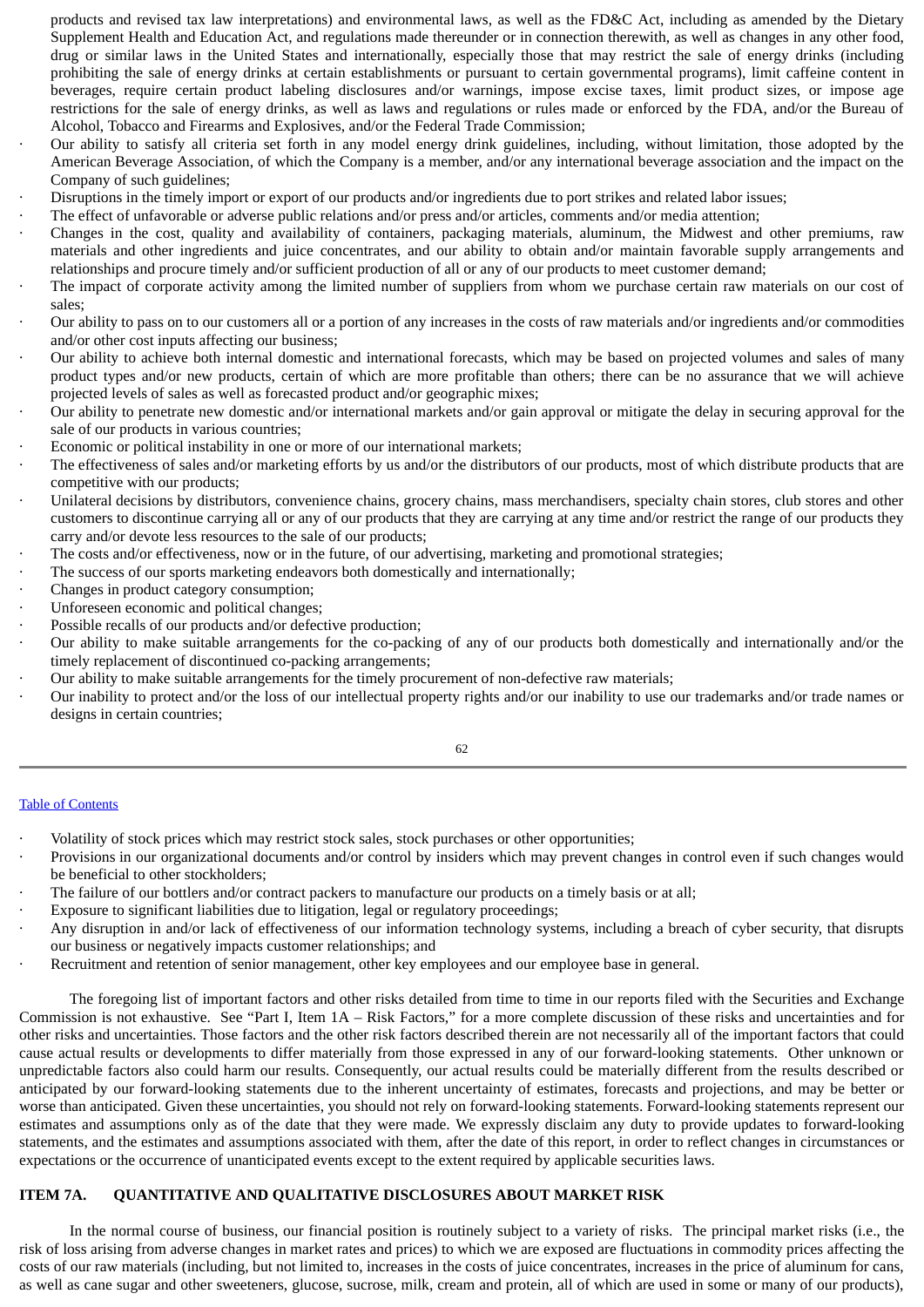fluctuations in energy and fuel prices, and limited availability of certain raw materials. We generally do not use hedging agreements or alternative instruments to manage the risks associated with securing sufficient ingredients or raw materials. We are also subject to market risks with respect to the cost of commodities because our ability to recover increased costs through higher pricing is limited by the competitive environment in which we operate.

We do not use derivative financial instruments to protect ourselves from fluctuations in interest rates and do not hedge against fluctuations in commodity prices.

Our gross sales to customers outside of the United States were approximately 23% of consolidated gross sales for the years ended December 31, 2015 and 2014. Our growth strategy includes expanding our international business. As a result, we are subject to risks from changes in foreign currency exchange rates. During the year ended December 31, 2015, we entered into forward currency exchange contracts with financial institutions to create an economic hedge to specifically manage a portion of the foreign exchange risk exposure associated with certain consolidated subsidiaries' non-functional currency denominated assets and liabilities. All foreign currency exchange contracts entered into by us as of December 31, 2015 have terms of one month or less. We do not enter into forward currency exchange contracts for speculation or trading purposes.

63

#### Table of [Contents](#page-1-0)

We have not designated our foreign currency exchange contracts as hedge transactions under ASC 815. Therefore, gains and losses on our foreign currency exchange contracts are recognized in other expense, net, in the consolidated statements of income, and are largely offset by the changes in the fair value of the underlying economically hedged item. We do not consider the potential loss resulting from a hypothetical 10% adverse change in quoted foreign currency exchange rates as of December 31, 2015 to be significant.

As of December 31, 2015, we had \$2,175.4 million in cash and cash equivalents and \$760.0 million in short-term and long-term investments including U.S. treasuries, certificates of deposit and municipal securities which may have an auction reset feature. Certain of these investments are subject to general credit, liquidity, market and interest rate risks.

### **ITEM 8. FINANCIAL STATEMENTS AND SUPPLEMENTARY DATA**

The information required to be furnished in response to this ITEM 8 follows the signature page and Index to Exhibits hereto at pages 73 through 120.

## **ITEM 9. CHANGES IN AND DISAGREEMENTS WITH ACCOUNTANTS ON ACCOUNTING AND FINANCIAL DISCLOSURE**

None.

### **ITEM 9A. CONTROLS AND PROCEDURES**

*Evaluation of Disclosure Controls and Procedures* – Under the supervision and with the participation of the Company's management, including our Chief Executive Officer and Chief Financial Officer, we have evaluated the effectiveness of the design and operation of our disclosure controls and procedures (as defined in Rules 13(a)-15(e) and 15(d)-15(e) of the Exchange Act) as of the end of the period covered by this report. Based upon this evaluation, the Chief Executive Officer and Chief Financial Officer have concluded that our disclosure controls and procedures are effective to ensure that information we are required to disclose in reports that we file or submit under the Exchange Act is (1) recorded, processed, summarized and reported within the time periods specified in rules and forms of the SEC and (2) accumulated and communicated to our management, including our principal executive and principal financial officers as appropriate to allow timely decisions regarding required disclosures.

*Management's Report on Internal Control Over Financial Reporting* – Our management is responsible for establishing and maintaining adequate internal control over financial reporting, as defined in Exchange Act Rules 13a-15(f) and 15d-15(f). Under the supervision and with the participation of our management, including our Chief Executive Officer and Chief Financial Officer, our management conducted an evaluation of the effectiveness of our internal control over financial reporting as of December 31, 2015, based on the framework in *Internal Control – Integrated Framework (2013)* issued by the Committee of Sponsoring Organizations of the Treadway Commission. Based on our management's evaluation under the framework in *Internal Control - Integrated Framework (2013)*, our management concluded that our internal control over financial reporting was effective as of December 31, 2015.

Our internal control over financial reporting as of December 31, 2015, has been audited by Deloitte & Touche LLP, an independent registered public accounting firm, as stated in their attestation report, which is included herein.

*Changes in Internal Control Over Financial Reporting* – There were no changes in the Company's internal controls over financial reporting during the quarter ended December 31, 2015, that have materially affected, or are reasonably likely to materially affect, our internal control over financial reporting.

Table of [Contents](#page-1-0)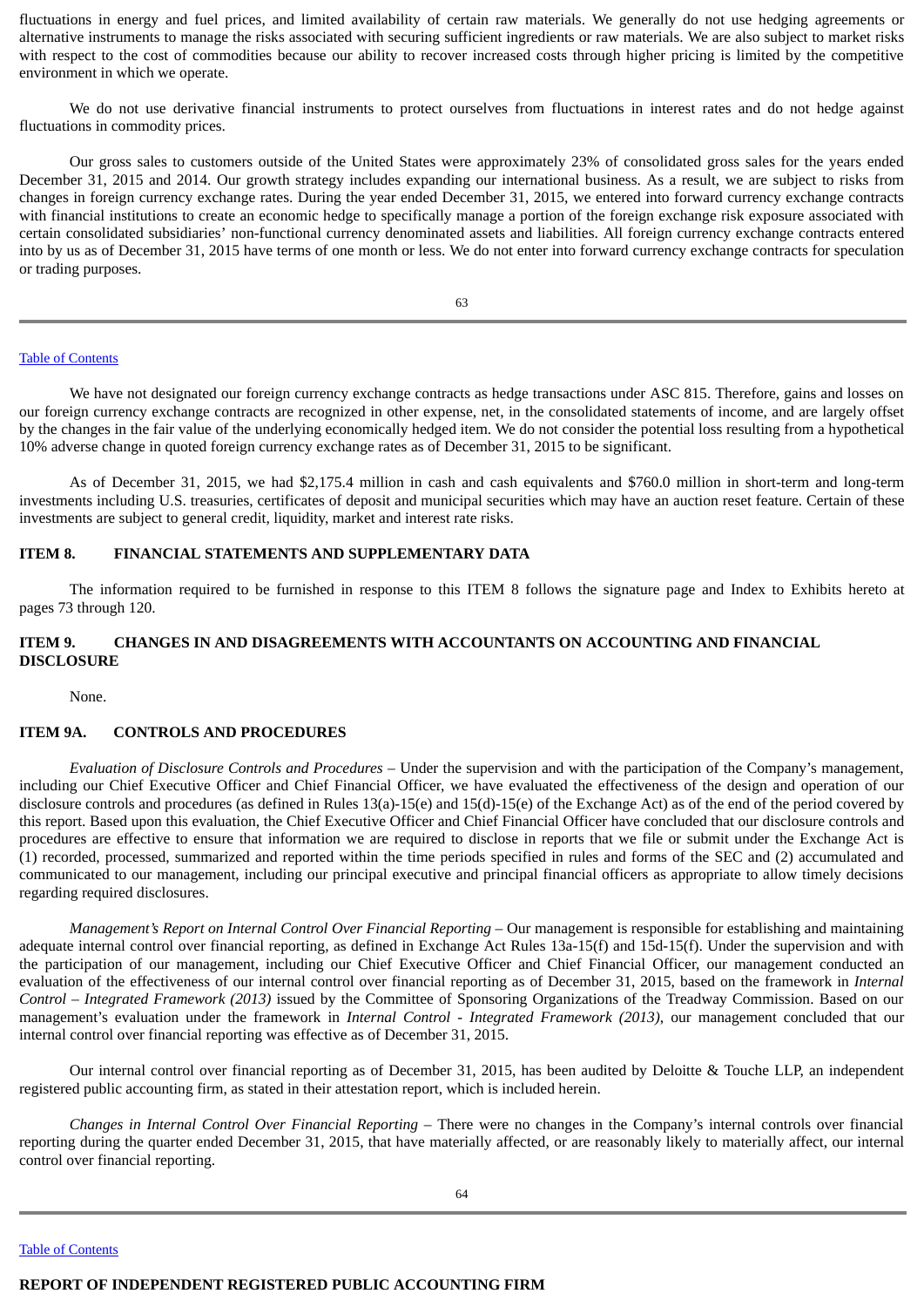To the Board of Directors and Stockholders of Monster Beverage Corporation Corona, California

We have audited the internal control over financial reporting of Monster Beverage Corporation and subsidiaries (the "Company") as of December 31, 2015, based on criteria established in *Internal Control — Integrated Framework (2013)* issued by the Committee of Sponsoring Organizations of the Treadway Commission. The Company's management is responsible for maintaining effective internal control over financial reporting and for its assessment of the effectiveness of internal control over financial reporting, included in the accompanying Management's Report on Internal Control Over Financial Reporting. Our responsibility is to express an opinion on the Company's internal control over financial reporting based on our audit.

We conducted our audit in accordance with the standards of the Public Company Accounting Oversight Board (United States). Those standards require that we plan and perform the audit to obtain reasonable assurance about whether effective internal control over financial reporting was maintained in all material respects. Our audit included obtaining an understanding of internal control over financial reporting, assessing the risk that a material weakness exists, testing and evaluating the design and operating effectiveness of internal control based on the assessed risk, and performing such other procedures as we considered necessary in the circumstances. We believe that our audit provides a reasonable basis for our opinion.

A company's internal control over financial reporting is a process designed by, or under the supervision of, the company's principal executive and principal financial officers, or persons performing similar functions, and effected by the company's board of directors, management, and other personnel to provide reasonable assurance regarding the reliability of financial reporting and the preparation of financial statements for external purposes in accordance with generally accepted accounting principles. A company's internal control over financial reporting includes those policies and procedures that (1) pertain to the maintenance of records that, in reasonable detail, accurately and fairly reflect the transactions and dispositions of the assets of the company; (2) provide reasonable assurance that transactions are recorded as necessary to permit preparation of financial statements in accordance with generally accepted accounting principles, and that receipts and expenditures of the company are being made only in accordance with authorizations of management and directors of the company; and (3) provide reasonable assurance regarding prevention or timely detection of unauthorized acquisition, use, or disposition of the company's assets that could have a material effect on the financial statements.

Because of the inherent limitations of internal control over financial reporting, including the possibility of collusion or improper management override of controls, material misstatements due to error or fraud may not be prevented or detected on a timely basis. Also, projections of any evaluation of the effectiveness of the internal control over financial reporting to future periods are subject to the risk that the controls may become inadequate because of changes in conditions, or that the degree of compliance with the policies or procedures may deteriorate.

In our opinion, the Company maintained, in all material respects, effective internal control over financial reporting as of December 31, 2015, based on the criteria established in *Internal Control — Integrated Framework (2013)* issued by the Committee of Sponsoring Organizations of the Treadway Commission.

We have also audited, in accordance with the standards of the Public Company Accounting Oversight Board (United States), the consolidated financial statements and financial statement schedule as of and for the year ended December 31, 2015 of the Company and our report dated February 29, 2016 expressed an unqualified opinion on those financial statements and financial statement schedule.

/s/ DELOITTE & TOUCHE LLP

Costa Mesa, California February 29, 2016

65

Table of [Contents](#page-1-0)

## **ITEM 9B. OTHER INFORMATION**

None.

### **PART III**

## **ITEM 10. DIRECTORS, EXECUTIVE OFFICERS AND CORPORATE GOVERNANCE**

The information required by this item regarding our directors is included under the caption "Proposal One – Election of Directors" in our Proxy Statement for our 2015 Annual Meeting of Stockholders to be filed with the SEC within 120 days after the end of the fiscal year ended December 31, 2015 (the "2016 Proxy Statement") and is incorporated herein by reference.

Information concerning compliance with Section 16(a) of the Exchange Act is included under the caption "Section 16(a) Beneficial Ownership Reporting Compliance" in our 2016 Proxy Statement and is incorporated herein by reference.

Information concerning the Audit Committee and the Audit Committee Financial expert is reported under the caption "Audit Committee; Report of the Audit Committee; Duties and Responsibilities" in our 2016 Proxy Statement and is incorporated herein by reference.

### **Code of Business Conduct and Ethics**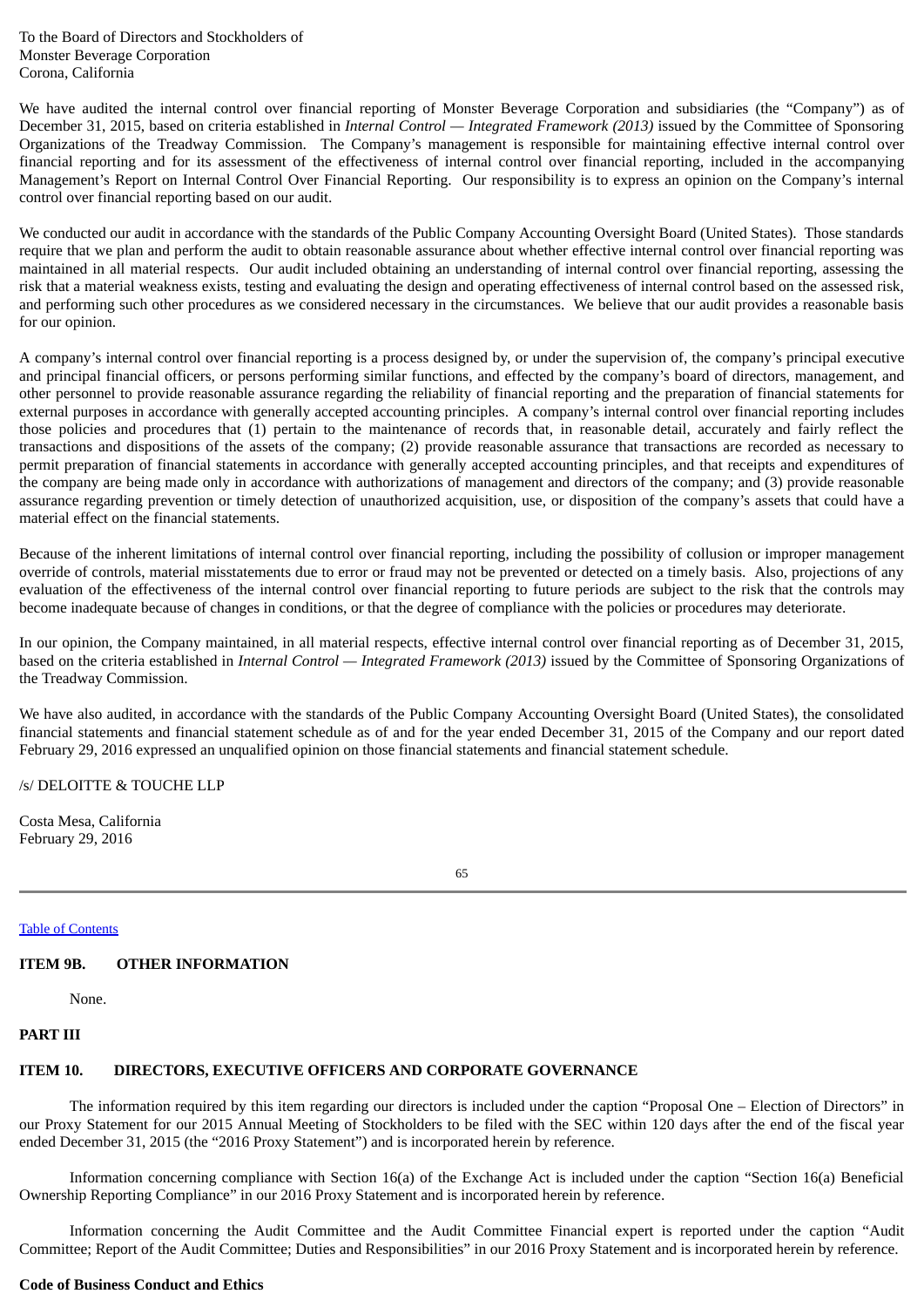We have adopted a Code of Business Conduct and Ethics that applies to all our directors, officers (including our principal executive officer, principal financial officer, principal accounting officer and controllers) and employees and is available at http://investors.monsterbevcorp.com/governance.cfm. The Code of Business Conduct and Ethics and any amendment thereto, as well as any waivers that are required to be disclosed by the rules of the SEC or NASDAQ, may be obtained at no cost to you by writing or telephoning us at the following address or telephone number:

> Monster Beverage Corporation 1 Monster Way Corona, CA 92879 (951) 739-6200 (800) 426-7367

#### **ITEM 11. EXECUTIVE COMPENSATION**

Information concerning the compensation of our directors and executive officers and Compensation Committee Interlocks and Insider Participation is reported under the captions "Compensation Discussion and Analysis," and "Compensation Committee," respectively, in our 2016 Proxy Statement and is incorporated herein by reference.

## **ITEM 12. SECURITY OWNERSHIP OF CERTAIN BENEFICIAL OWNERS AND MANAGEMENT AND RELATED STOCKHOLDER MATTERS**

The disclosure set forth in Item 5, "Market for the Registrant's Common Equity, Related Stockholder Matters and Issuer Repurchases of Equity Securities", of this report is incorporated herein.

Information concerning the beneficial ownership of the Company's Common Stock of (a) those persons known to the Company to be the beneficial owners of more than 5% of the Company's common stock; (b) each of the Company's directors and nominees for director; and (c) the Company's executive officers and all of the Company's current directors and executive officers as a group is reported under the caption "Principal Stockholders and Security Ownership of Management" in our 2016 Proxy Statement and is incorporated herein by reference.

66

## Table of [Contents](#page-1-0)

## **ITEM 13. CERTAIN RELATIONSHIPS AND RELATED TRANSACTIONS AND DIRECTOR INDEPENDENCE**

Information concerning certain relationships and related transactions is reported under the caption "Certain Relationships and Related Transactions and Director Independence" in our 2016 Proxy Statement and is incorporated herein by reference.

### **ITEM 14. PRINCIPAL ACCOUNTING FEES AND SERVICES**

Information concerning our accountant fees and our Audit Committee's pre-approval of audit and permissible non-audit services of independent auditors is reported under the captions "Principal Accounting Firm Fees" and "Pre-Approval of Audit and Non-Audit Services," respectively, in our 2016 Proxy Statement and is incorporated herein by reference.

### **PART IV**

## **ITEM 15. EXHIBITS AND FINANCIAL STATEMENT SCHEDULES**

(a) The following documents are filed as a part of this Form 10-K:

| <b>Report of Independent Registered Public Accounting Firm</b> | 73 |
|----------------------------------------------------------------|----|
| Financial Statements:                                          |    |
| Consolidated Balance Sheets as of December 31, 2015 and 2014   | 74 |

[Consolidated](#page-49-0) Statements of Income for the years ended December 31, 2015, 2014 and 2013 75 Consolidated Statements of [Comprehensive](#page-49-1) Income for the years ended December 31, 2015, 2014 and 2013 76 Consolidated Statements of [Stockholders'](#page-50-0) Equity for the years ended December 31, 2015, 2014 and 2013 77 [Consolidated](#page-50-1) Statements of Cash Flows for the years ended December 31, 2015, 2014 and 2013 78 **Notes to [Consolidated](#page-52-0) Financial Statements** 80

Financial Statement Schedule:

Valuation and [Qualifying](#page-78-0) Accounts for the years ended December 31, 2015, 2014 and 2013 120

Exhibits:

The Exhibits listed in the Index of Exhibits, which appears immediately following the signature page and is incorporated herein by reference, as filed as part of this Form 10-K.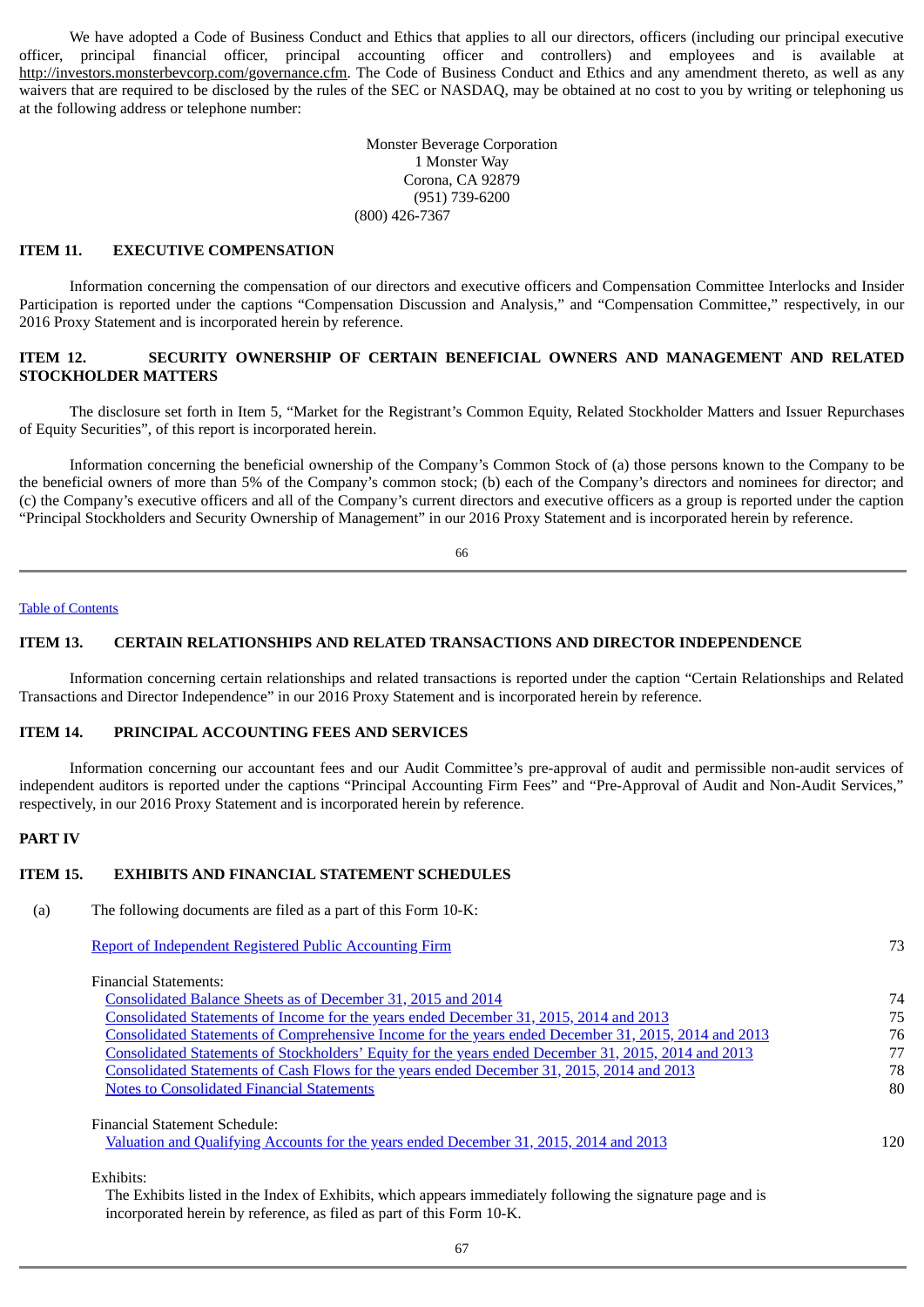# **SIGNATURES**

Pursuant to the requirements of Sections 13 or 15(d) of the Securities Exchange Act of 1934, as amended, the registrant has duly caused this report to be signed on its behalf by the undersigned, thereunto duly authorized.

## **MONSTER BEVERAGE CORPORATION**

| /s/ RODNEY C. SACKS | Rodney C. Sacks       | Date: February 29, 2016 |
|---------------------|-----------------------|-------------------------|
|                     | Chairman of the Board |                         |

Pursuant to the requirements of the Securities Exchange Act of 1934, this report has been signed below by the following persons on behalf of the registrant in the capacities and on the dates indicated.

| <b>Signature</b>                                 | <b>Title</b>                                                                                                                                                                                                                  | Date              |
|--------------------------------------------------|-------------------------------------------------------------------------------------------------------------------------------------------------------------------------------------------------------------------------------|-------------------|
| /s/ RODNEY C. SACKS<br>Rodney C. Sacks           | Chairman of the Board of<br>Directors and Chief Executive<br>Officer (principal executive<br>officer)                                                                                                                         | February 29, 2016 |
| /s/ HILTON H. SCHLOSBERG<br>Hilton H. Schlosberg | Vice Chairman of the Board of<br>Directors, President, Chief<br><b>Operating Officer, Chief</b><br><b>Financial Officer and Secretary</b><br>(principal financial officer,<br>controller and principal<br>accounting officer) | February 29, 2016 |
| /s/ NORMAN C. EPSTEIN<br>Norman C. Epstein       | Director                                                                                                                                                                                                                      | February 29, 2016 |
| /s/ MARK J. HALL<br>Mark J. Hall                 | Director                                                                                                                                                                                                                      | February 29, 2016 |
| /s/ GARY P. FAYARD<br>Gary P. Fayard             | Director                                                                                                                                                                                                                      | February 29, 2016 |
| /s/ BENJAMIN M. POLK<br>Benjamin M. Polk         | Director                                                                                                                                                                                                                      | February 29, 2016 |
| /s/ SYDNEY SELATI<br>Sydney Selati               | Director                                                                                                                                                                                                                      | February 29, 2016 |
| /s/ HAROLD C. TABER, JR.<br>Harold C. Taber, Jr. | Director                                                                                                                                                                                                                      | February 29, 2016 |
| /s/ MARK S. VIDERGAUZ<br>Mark S. Vidergauz       | Director                                                                                                                                                                                                                      | February 29, 2016 |
| /s/ KATHY N WALLER<br>Kathy N. Waller            | Director                                                                                                                                                                                                                      | February 29, 2016 |
|                                                  | 68                                                                                                                                                                                                                            |                   |

#### Table of [Contents](#page-1-0)

## **INDEX TO EXHIBITS**

The following designated exhibits, as indicated below, are either filed or furnished, as applicable herewith or have heretofore been filed or furnished with the Securities and Exchange Commission under the Securities Act of 1933, as amended, or the Securities Exchange Act of 1934, as amended, as indicated by footnote.

| 2.1 | Transaction Agreement, dated as of August 14, 2014, by and among Monster Beverage Corporation, New Laser Corporation, |
|-----|-----------------------------------------------------------------------------------------------------------------------|
|     | New Laser Merger Corp, The Coca-Cola Company and European Refreshments (incorporated by reference to Exhibit 2.1 to   |
|     | our Form 8-K dated August 18, 2014).                                                                                  |
| 2.2 | Asset Transfer Agreement, dated as of August 14, 2014, by and among Monster Beverage Corporation, New Laser           |
|     | Corporation and The Coca-Cola Company Refreshments (incorporated by reference to Exhibit 2.2 to our Form 8-K dated    |
|     | August 18, 2014).                                                                                                     |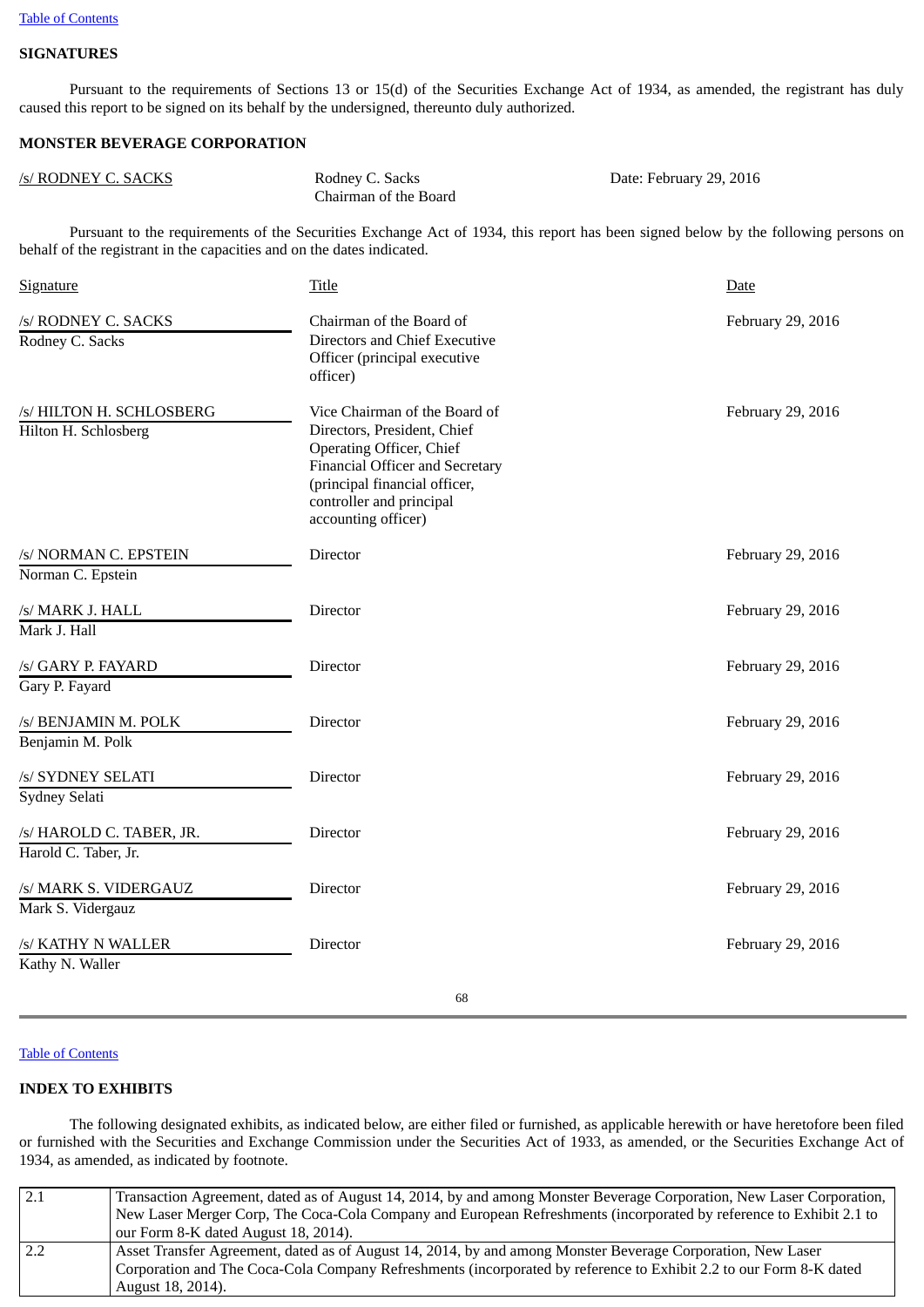| $\overline{3.1}$ | Certificate of Incorporation of the Company, as amended (incorporated by reference to Exhibit 3.1 to our Form 8-K dated<br>June 18, 2015).                                                                                                                                       |
|------------------|----------------------------------------------------------------------------------------------------------------------------------------------------------------------------------------------------------------------------------------------------------------------------------|
| 3.2              | Second Amended and Restated Bylaws of the Company (incorporated by reference to Exhibit 3.2 to our Form 8-K dated<br>June 18, 2015).                                                                                                                                             |
| 10.1             | Amended and Restated Distribution Coordination Agreement, dated as of June 12, 2015, between Monster Energy Company<br>and The Coca-Cola Company (incorporated by reference to Exhibit 10.1 to our 10-Q dated August 10, 2015).                                                  |
| 10.2             | Amended and Restated International Distribution Coordination Agreement, dated as of June 12, 2015, between Monster<br>Energy Ltd. and Monster Energy Company and The Coca-Cola Company (incorporated by reference to Exhibit 10.2 to our<br>10-Q dated August 10, 2015).         |
| $10.3+$          | Form of Amendment to Stock Option Agreement (relating to the amendment of certain stock option agreements between<br>Hansen Natural Corporation and its executive officers and directors) (incorporated by reference to Exhibit 10.1 to our Form 8-<br>K dated January 8, 2007). |
| 10.4             | Form of Indemnification Agreement (to be provided by Hansen Natural Corporation to its directors) (incorporated by<br>reference to Exhibit 10.1 to our Form 8-K dated November 14, 2005).                                                                                        |
| $10.5+$          | Stock Option Agreement between Hansen Natural Corporation and Harold Taber (made as of November 11, 2005)<br>(incorporated by reference to Exhibit 10.42 to our Form 10-K dated March 15, 2006).                                                                                 |
| $10.6+$          | Stock Option Agreement between Hansen Natural Corporation and Hilton H. Schlosberg (made as of November 11, 2005)<br>(incorporated by reference to Exhibit 10.46 to our Form 10-K dated March 15, 2006).                                                                         |
| $10.7+$          | Stock Option Agreement between Hansen Natural Corporation and Rodney C. Sacks (made as of November 11, 2005)<br>(incorporated by reference to Exhibit 10.47 to our Form 10-K dated March 15, 2006).                                                                              |
| $10.8+$          | Hansen Natural Corporation 2001 Amended and Restated Stock Option Plan (incorporated by reference to Exhibit A to our<br>Proxy Statement dated September 25, 2007).                                                                                                              |
| 10.9             | Business Loan Agreement between Hansen Beverage Company and Comerica Bank (incorporated by reference to<br>Exhibit 10.1 to our Form 10-Q dated August 9, 2007).                                                                                                                  |
| 10.10            | Monster Energy International Distribution Agreement, dated October 3, 2008, between Tauranga Ltd, trading as Monster<br>Energy, and Coca-Cola Enterprises Inc. (incorporated by reference to exhibit 10.5 to our Form 10-Q dated November 10,<br>2008).                          |

| I            | W                  |
|--------------|--------------------|
|              |                    |
| I<br>×<br>۰. | ¢<br>۰.<br>×<br>۰. |

### Table of [Contents](#page-1-0)

| 10.11     | Monster Energy Belgium Distribution Agreement, dated October 3, 2008, between Tauranga Ltd, trading as Monster Energy,<br>and Coca-Cola Enterprises Inc. (incorporated by reference to Exhibit 10.6 to our Form 10-Q dated November 10, 2008). |
|-----------|------------------------------------------------------------------------------------------------------------------------------------------------------------------------------------------------------------------------------------------------|
| $10.12+$  | Stock Option Agreement between Hansen Natural Corporation and Rodney C. Sacks (made as of June 2, 2008) (incorporated<br>by reference to Exhibit 10.44 to our Form 10-K dated March 1, 2010).                                                  |
| $10.13A+$ | Amendment to Stock Option Agreement between Hansen Natural Corporation and Rodney C. Sacks (made as of August 2,<br>2008) (incorporated by reference to Exhibit 10.44A to our Form 10-K dated March 1, 2010).                                  |
| $10.14+$  | Stock Option Agreement between Hansen Natural Corporation and Hilton H. Schlosberg (made as of June 2, 2008)<br>(incorporated by reference to Exhibit 10.45 to our Form 10-K dated March 1, 2010).                                             |
| $10.15A+$ | Amendment to Stock Option Agreement between Hansen Natural Corporation and Hilton H. Schlosberg (made as of<br>August 2, 2008) (incorporated by reference to Exhibit 10.45A to our Form 10-K dated March 1, 2010).                             |
| $10.16+$  | Stock Option Agreement between Hansen Natural Corporation and Thomas J. Kelly (made as of June 2, 2008) (incorporated<br>by reference to Exhibit 10.47 to our Form 10-K dated March 1, 2010).                                                  |
| $10.17+$  | 2009 Hansen Natural Corporation Stock Incentive Plan for Non-Employee Directors (incorporated by reference to Exhibit A<br>to our Proxy Statement dated April 24, 2009).                                                                       |
| $10.18+$  | Stock Option Agreement between Hansen Natural Corporation and Thomas J. Kelly (made as of June 1, 2009) (incorporated<br>by reference to Exhibit 10.49 to our Form 10-K dated March 1, 2010).                                                  |
| $10.19+$  | Stock Option Agreement between Hansen Natural Corporation and Rodney C. Sacks (made as of December 1, 2009)<br>(incorporated by reference to Exhibit 10.51 to our Form 10-K dated March 1, 2010).                                              |
| $10.20+$  | Stock Option Agreement between Hansen Natural Corporation and Hilton H. Schlosberg (made as of December 1, 2009)<br>(incorporated by reference to exhibit 10.52 to our Form 10-K dated March 1, 2010).                                         |
| $10.21+$  | Stock Option Agreement between Hansen Natural Corporation and Mark J. Hall (made as of December 1, 2009) (incorporated<br>by reference to Exhibit 10.53 to our Form 10-K dated March 1, 2010).                                                 |
| $10.22+$  | Stock Option Agreement between Hansen Natural Corporation and Thomas J. Kelly (made as of December 1, 2009)<br>(incorporated by reference to Exhibit 10.55 to our Form 10-K dated March 1, 2010).                                              |
| $10.23+$  | Stock Option Agreement between Hansen Natural Corporation and Thomas J. Kelly (made as of December 1, 2010)<br>(incorporated by reference to Exhibit 10.53 to our Form 10-K dated March 1, 2011).                                              |
| $10.24+$  | Stock Option Agreement between Hansen Natural Corporation and Mark J. Hall (made as of December 1, 2010) (incorporated<br>by reference to Exhibit 10.54 to our Form 10-K dated March 1, 2011).                                                 |
| $10.25+$  | Form of Restricted Stock Unit Agreement pursuant to the 2009 Hansen Natural Corporation Stock Incentive Plan for Non-<br>Employee Directors (incorporated by reference to Exhibit 10.55 to our Form 10-K dated March 1, 2011).                 |
| $10.26+$  | Form of Restricted Stock Agreement (incorporated by reference to Exhibit 10.1 to our Form 10-Q dated August 9, 2011).                                                                                                                          |
| $10.27+$  | Monster Beverage Corporation 2011 Omnibus Incentive Plan (incorporated by reference to Exhibit 10.1 to our Form 8-K<br>dated May 24, 2011).                                                                                                    |
| $10.28 +$ | Agreement between the Company and Mark Hall, dated March 12, 2015 (incorporated by reference to Exhibit 10.1 to our<br>Form 10-Q dated May 11, 2015).                                                                                          |
| $10.29+$  | Employment Agreement between Monster Beverage Corporation and Rodney C. Sacks (incorporated by reference to<br>Exhibit 10.1 to our Form 8-K dated March 19, 2014).                                                                             |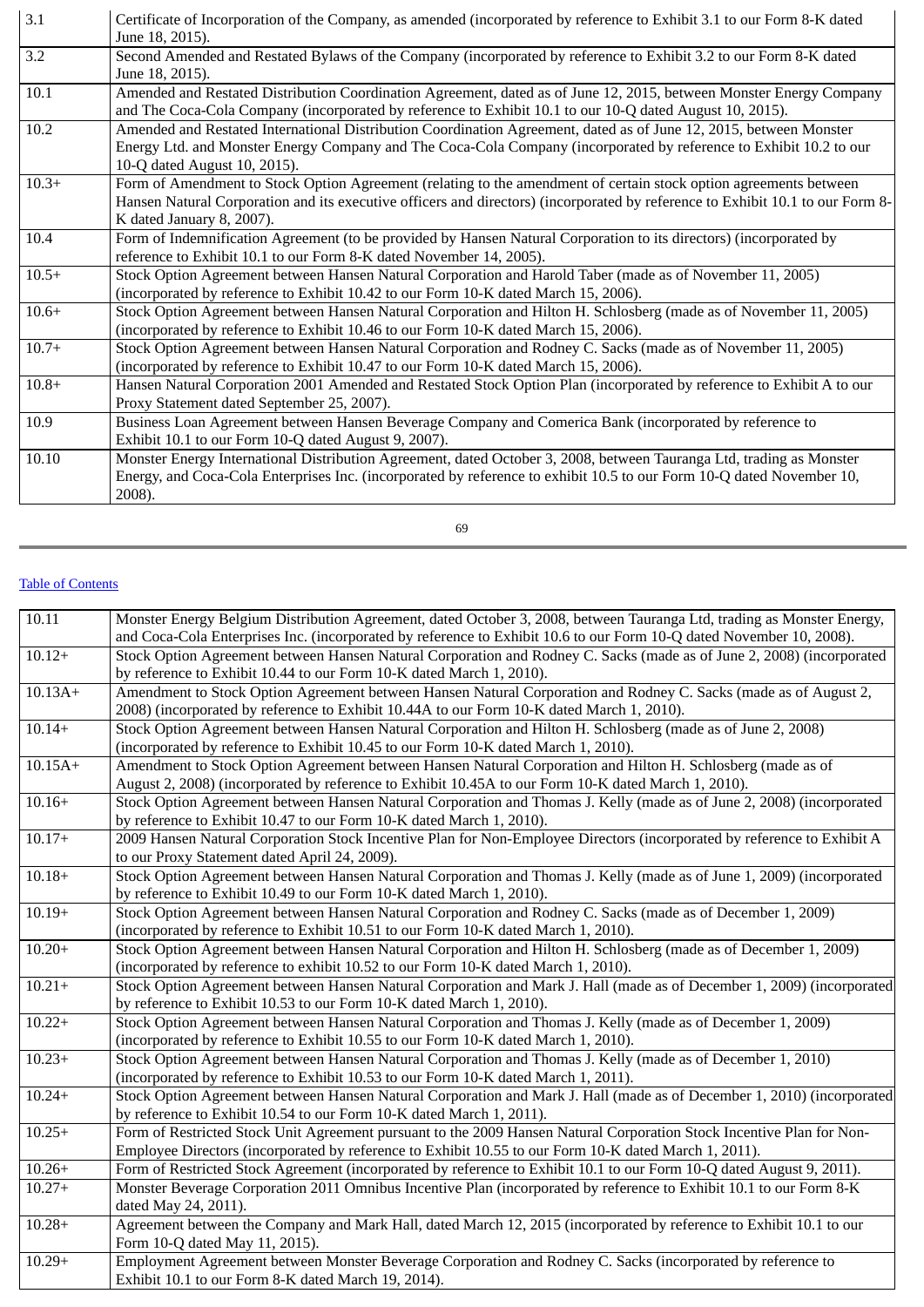### Table of [Contents](#page-1-0)

| $10.30+$ | Employment Agreement between Monster Beverage Corporation and Hilton H. Schlosberg (incorporated by reference to            |
|----------|-----------------------------------------------------------------------------------------------------------------------------|
|          | Exhibit 10.2 to our Form 8-K dated March 19, 2014).                                                                         |
| $21*$    | Subsidiaries                                                                                                                |
| $23*$    | Consent of Independent Registered Public Accounting Firm                                                                    |
| $31.1*$  | Certification by CEO pursuant to Rule 13A-14(a) or 15D-14(a) of the Securities Exchange Act of 1934, as adopted pursuant    |
|          | to Section 302 of the Sarbanes-Oxley Act of 2002 *                                                                          |
| $31.2*$  | Certification by CFO pursuant to Rule 13A-14(a) or 15D-14(a) of the Securities Exchange Act of 1934, as adopted pursuant to |
|          | Section 302 of the Sarbanes-Oxley Act of 2002 *                                                                             |
| $32.1*$  | Certification by CEO pursuant to 18 U.S.C. Section 1350, as adopted pursuant to Section 906 of the Sarbanes-Oxley Act of    |
|          | $2002 *$                                                                                                                    |
| $32.2*$  | Certification by CFO pursuant to 18 U.S.C. Section 1350, as adopted pursuant to Section 906 of the Sarbanes-Oxley Act of    |
|          | $2002 *$                                                                                                                    |
| $101*$   | The following materials from Monster Beverage Corporation's Annual Report on Form 10-K for the fiscal year ended            |
|          | December 31, 2014 are furnished herewith, formatted in XBRL (eXtensible Business Reporting Language): (i) the               |
|          | Consolidated Balance Sheets as of December 31, 2015 and 2014, (ii) the Consolidated Statements of Income for the years      |
|          | ended December 31, 2015, 2014 and 2013, (iii) the Consolidated Statements of Stockholders' Equity for the years ended       |
|          | December 31, 2015, 2014 and 2013, (iv) Consolidated Statements of Comprehensive Income for the years ended                  |
|          | December 31, 2015, 2014 and 2013, (v) Consolidated Statements of Cash Flows for the years ended December 31, 2015, 2014     |
|          | and 2013, and (vi) the Notes to Consolidated Financial Statements.                                                          |

 Filed herewith. \*

 Management contract or compensatory plans or arrangements. +

71

#### Table of [Contents](#page-1-0)

## **INDEX TO CONSOLIDATED FINANCIAL STATEMENTS AND FINANCIAL STATEMENT SCHEDULE**

|                                                                                                                          | Page |
|--------------------------------------------------------------------------------------------------------------------------|------|
| <b>MONSTER BEVERAGE CORPORATION AND SUBSIDIARIES</b>                                                                     |      |
| Report of Independent Registered Public Accounting Firm                                                                  | 73   |
| Consolidated Balance Sheets as of December 31, 2015 and 2014                                                             | 74   |
| Consolidated Statements of Income for the years ended December 31, 2015, 2014 and 2013                                   | 75   |
| Consolidated Statements of Comprehensive Income for the years ended December 31, 2015, 2014 and 2013                     | 76   |
| Consolidated Statements of Stockholders' Equity for the years ended December 31, 2015, 2014 and 2013                     | 77   |
| Consolidated Statements of Cash Flows for the years ended December 31, 2015, 2014 and 2013                               | 78   |
| <b>Notes to Consolidated Financial Statements</b>                                                                        | 80   |
| Financial Statement Schedule – Valuation and Qualifying Accounts for the years ended December 31, 2015,<br>2014 and 2013 | 120  |
| 72                                                                                                                       |      |

#### Table of [Contents](#page-1-0)

# <span id="page-47-0"></span>**REPORT OF INDEPENDENT REGISTERED PUBLIC ACCOUNTING FIRM**

To the Board of Directors and Stockholders of Monster Beverage Corporation Corona, California

We have audited the accompanying consolidated balance sheets of Monster Beverage Corporation and subsidiaries (the "Company") as of December 31, 2015 and 2014, and the related consolidated statements of income, comprehensive income, stockholders' equity and cash flows for each of the three years in the period ended December 31, 2015. Our audits also included the financial statement schedule listed in the Index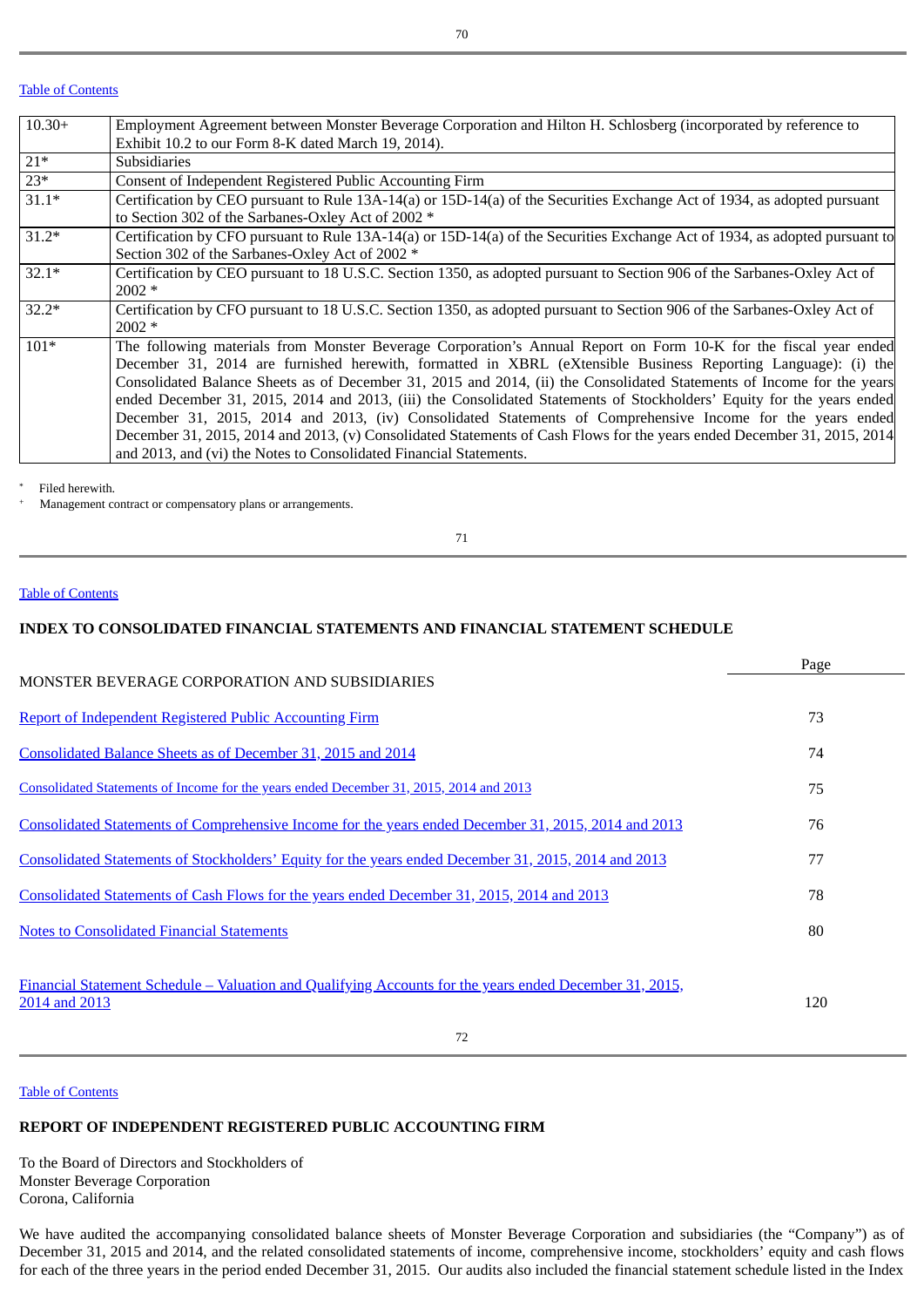at Item 15(a). These consolidated financial statements and financial statement schedule are the responsibility of the Company's management. Our responsibility is to express an opinion on the consolidated financial statements and financial statement schedule based on our audits.

We conducted our audits in accordance with the standards of the Public Company Accounting Oversight Board (United States). Those standards require that we plan and perform the audit to obtain reasonable assurance about whether the consolidated financial statements are free of material misstatement. An audit includes examining, on a test basis, evidence supporting the amounts and disclosures in the consolidated financial statements. An audit also includes assessing the accounting principles used and significant estimates made by management, as well as evaluating the overall consolidated financial statement presentation. We believe that our audits provide a reasonable basis for our opinion.

In our opinion, such consolidated financial statements present fairly, in all material respects, the financial position of Monster Beverage Corporation and subsidiaries as of December 31, 2015 and 2014, and the results of their operations and their cash flows for each of the three years in the period ended December 31, 2015, in conformity with accounting principles generally accepted in the United States of America. Also, in our opinion, such financial statement schedule, when considered in relation to the basic consolidated financial statements taken as a whole, presents fairly, in all material respects, the information set forth therein.

We have also audited, in accordance with the standards of the Public Company Accounting Oversight Board (United States), the Company's internal control over financial reporting as of December 31, 2015, based on the criteria established in *Internal Control—Integrated Framework (2013)* issued by the Committee of Sponsoring Organizations of the Treadway Commission and our report dated February 29, 2016, expressed an unqualified opinion on the Company's internal control over financial reporting.

/s/ DELOITTE & TOUCHE LLP

Costa Mesa, California February 29, 2016

<span id="page-48-0"></span>73

#### Table of [Contents](#page-1-0)

### **MONSTER BEVERAGE CORPORATION AND SUBSIDIARIES CONSOLIDATED BALANCE SHEETS AS OF DECEMBER 31, 2015 AND 2014 (In Thousands, Except Par Value)**

|                                                | 2015            | 2014            |
|------------------------------------------------|-----------------|-----------------|
| <b>ASSETS</b>                                  |                 |                 |
| <b>CURRENT ASSETS:</b>                         |                 |                 |
| Cash and cash equivalents                      | \$<br>2,175,417 | \$<br>370,323   |
| Short-term investments                         | 744,610         | 781,134         |
| Accounts receivable, net                       | 352,955         | 280,755         |
| <b>TCCC</b> Transaction receivable             | 125,000         |                 |
| Inventories                                    | 156,121         | 174,573         |
| Prepaid expenses and other current assets      | 26,967          | 19,673          |
| Intangibles held-for-sale, net                 |                 | 18,079          |
| Prepaid income taxes                           | 1,532           | 8,617           |
| Total current assets                           | 3,582,602       | 1,653,154       |
| <b>INVESTMENTS</b>                             | 15,348          | 42,940          |
| PROPERTY AND EQUIPMENT, net                    | 97,354          | 90,156          |
| DEFERRED INCOME TAXES                          | 261,310         | 94,381          |
| <b>GOODWILL</b>                                | 1,279,715       |                 |
| OTHER INTANGIBLE ASSETS, net                   | 427,986         | 50,748          |
| <b>OTHER ASSETS</b>                            | 10,874          | 7,496           |
| <b>Total Assets</b>                            | \$<br>5,675,189 | \$<br>1,938,875 |
| <b>LIABILITIES AND STOCKHOLDERS' EQUITY</b>    |                 |                 |
| <b>CURRENT LIABILITIES:</b>                    |                 |                 |
| Accounts payable                               | \$<br>144,763   | \$<br>127,641   |
| <b>Accrued liabilities</b>                     | 81,786          | 40,271          |
| Accrued promotional allowances                 | 115,530         | 114,047         |
| Accrued distributor terminations               | 11,018          |                 |
| Deferred revenue                               | 32,271          | 49,926          |
| Accrued compensation                           | 22,159          | 17,983          |
| Income taxes payable                           | 106,662         | 5,848           |
| Total current liabilities                      | 514,189         | 355,716         |
| <b>DEFERRED REVENUE</b>                        | 351,590         | 68,009          |
| <b>COMMITMENTS AND CONTINGENCIES (Note 11)</b> |                 |                 |

STOCKHOLDERS' EQUITY:

Common stock - \$0.005 par value; 240,000 shares authorized; 207,019 shares issued and 202,900 shares outstanding as of December 31, 2015; 207,004 shares issued and 167,722 shares outstanding as of December 31, 2014 1,035

| December 31, 2015; 207,004 shares issued and 167,722 shares outstanding as of December 31, 2014 | L.U35     | 1,035     |
|-------------------------------------------------------------------------------------------------|-----------|-----------|
| Additional paid-in capital                                                                      | 3.991.857 | 426.145   |
| Retained earnings                                                                               | 1.394.863 | 2,330,510 |
| Accumulated other comprehensive loss                                                            | (21, 878) | (11, 453) |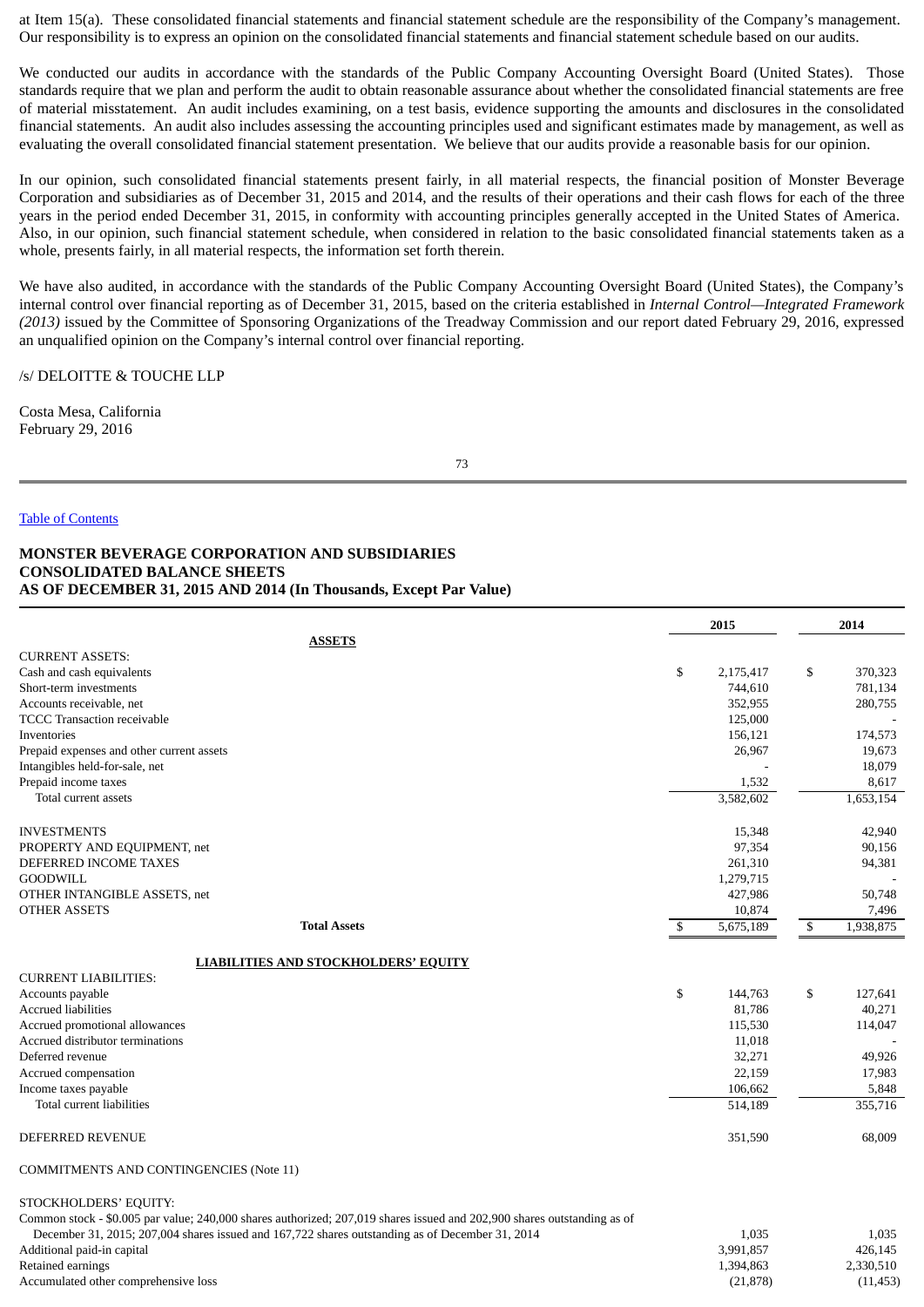| Common stock in treasury, at cost; 4,119 shares and 39,282 shares as of December 31, 2015 and 2014, respectively | (556.467) | (1,231,087) |
|------------------------------------------------------------------------------------------------------------------|-----------|-------------|
| Total stockholders' equity                                                                                       | 4.809.410 | 515.150     |
| <b>Total Liabilities and Stockholders' Equity</b>                                                                | 5.675.189 | .938.875    |

<span id="page-49-0"></span>See accompanying notes to consolidated financial statements.

#### Table of [Contents](#page-1-0)

## **MONSTER BEVERAGE CORPORATION AND SUBSIDIARIES CONSOLIDATED STATEMENTS OF INCOME FOR THE YEARS ENDED DECEMBER 31, 2015, 2014 AND 2013 (In Thousands, Except Per Share Amounts)**

|                                                                                    |              | 2015      | 2014            | 2013 |           |  |
|------------------------------------------------------------------------------------|--------------|-----------|-----------------|------|-----------|--|
| <b>NET SALES</b>                                                                   | \$           | 2,722,564 | \$<br>2,464,867 | \$   | 2,246,428 |  |
| <b>COST OF SALES</b>                                                               |              | 1,090,263 | 1,125,057       |      | 1,073,497 |  |
| <b>GROSS PROFIT</b>                                                                |              | 1,632,301 | 1,339,810       |      | 1,172,931 |  |
| <b>OPERATING EXPENSES</b>                                                          |              | 900,118   | 592,305         |      | 600,015   |  |
| GAIN ON SALE OF MONSTER NON-ENERGY (NOTE 2)                                        |              | 161,470   |                 |      |           |  |
| <b>OPERATING INCOME</b>                                                            |              | 893,653   | 747,505         |      | 572,916   |  |
| OTHER EXPENSE, NET                                                                 |              | (2, 105)  | (1,717)         |      | (9,022)   |  |
| INCOME BEFORE PROVISION FOR INCOME TAXES                                           |              | 891,548   | 745,788         |      | 563,894   |  |
| PROVISION FOR INCOME TAXES                                                         |              | 344,815   | 262,603         |      | 225,233   |  |
| <b>NET INCOME</b>                                                                  | - \$         | 546,733   | \$<br>483,185   | \$   | 338,661   |  |
| NET INCOME PER COMMON SHARE:                                                       |              |           |                 |      |           |  |
| <b>Basic</b>                                                                       | \$           | 2.90      | \$<br>2.89      | \$   | 2.03      |  |
| Diluted                                                                            | $\mathbb{S}$ | 2.84      | \$<br>2.77      | \$   | 1.95      |  |
| WEIGHTED AVERAGE NUMBER OF SHARES OF COMMON STOCK AND COMMON<br>STOCK EQUIVALENTS: |              |           |                 |      |           |  |
| <b>Basic</b>                                                                       |              | 188,816   | 167,257         |      | 166,679   |  |
| Diluted                                                                            |              | 192,586   | 174,285         |      | 173,387   |  |
|                                                                                    |              |           |                 |      |           |  |

See accompanying notes to consolidated financial statements.

<span id="page-49-1"></span>75

### Table of [Contents](#page-1-0)

## **MONSTER BEVERAGE CORPORATION AND SUBSIDIARIES CONSOLIDATED STATEMENTS OF COMPREHENSIVE INCOME FOR THE YEARS ENDED DECEMBER 31, 2015, 2014 AND 2013 (In Thousands)**

|                                                               | 2015      | 2014     | 2013 |         |  |
|---------------------------------------------------------------|-----------|----------|------|---------|--|
| Net income, as reported                                       | 546.733   | 483.185  |      | 338.661 |  |
| Other comprehensive (loss) income:                            |           |          |      |         |  |
| Change in foreign currency translation adjustment, net of tax | (10, 425) | (10.220) |      | (1,782) |  |
| Available-for-sale investments:                               |           |          |      |         |  |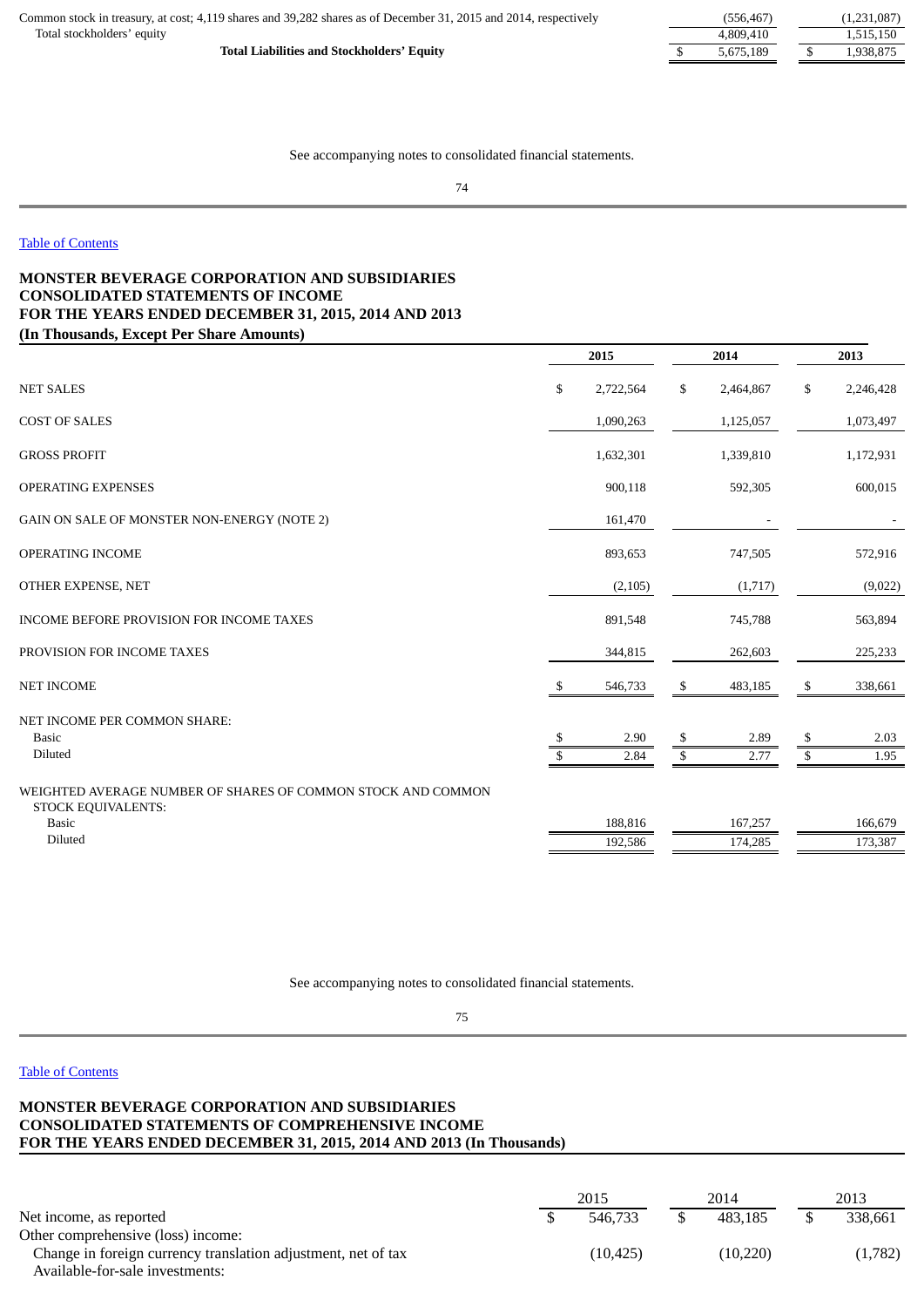| Change in net unrealized gains                                   |           |           |         |
|------------------------------------------------------------------|-----------|-----------|---------|
| Reclassification adjustment for net gains included in net income |           |           | (1,525) |
| Net change in available-for-sale investments                     |           |           | (1,525) |
| Other comprehensive (loss) income                                | (10, 425) | (10, 220) | (3,307) |
| Comprehensive income                                             | 536.308   | 472.965   | 335,354 |

See accompanying notes to consolidated financial statements.

<span id="page-50-0"></span>76

## Table of [Contents](#page-1-0)

## **MONSTER BEVERAGE CORPORATION AND SUBSIDIARIES CONSOLIDATED STATEMENTS OF STOCKHOLDERS' EQUITY FOR THE YEARS ENDED DECEMBER 31, 2015, 2014 AND 2013 (In Thousands)**

|                                                                     | <b>Common stock</b> |    | <b>Additional</b><br>Paid-in<br><b>Retained</b> |    | <b>Accumulated</b><br>Other<br>Comprehensive |               |                 | <b>Treasury stock</b> | <b>Total</b><br>Stockholders' |    |               |    |            |
|---------------------------------------------------------------------|---------------------|----|-------------------------------------------------|----|----------------------------------------------|---------------|-----------------|-----------------------|-------------------------------|----|---------------|----|------------|
|                                                                     | <b>Shares</b>       |    | <b>Amount</b>                                   |    | Capital                                      |               | <b>Earnings</b> | Income (Loss)         | <b>Shares</b>                 |    | <b>Amount</b> |    | Equity     |
| Balance, January 1, 2013                                            | 203,759             | \$ | 1,019                                           | \$ | 287,953                                      | \$            | 1,508,664       | \$<br>2,074           | (37, 983)                     | \$ | (1, 155, 313) | \$ | 644,397    |
| Stock-based compensation                                            |                     |    |                                                 |    | 28,528                                       |               |                 |                       |                               |    |               |    | 28,528     |
| Exercise of stock options                                           | 2,255               |    | 11                                              |    | 21,240                                       |               |                 |                       |                               |    |               |    | 21,251     |
| Excess tax benefits from share based<br>payment arrangements        |                     |    |                                                 |    | 30,348                                       |               |                 |                       |                               |    |               |    | 30,348     |
| Repurchase of common stock                                          |                     |    |                                                 |    |                                              |               |                 |                       | (1,209)                       |    | (67, 599)     |    | (67, 599)  |
| Foreign currency translation                                        |                     |    |                                                 |    |                                              |               |                 | (1,782)               |                               |    |               |    | (1,782)    |
| Reclassification adjustment for net<br>gains included in net income |                     |    |                                                 |    |                                              |               |                 | (1,525)               |                               |    |               |    | (1,525)    |
| Net income                                                          |                     |    |                                                 |    |                                              |               | 338,661         |                       |                               |    |               |    | 338,661    |
| Balance, December 31, 2013                                          | 206,014             | \$ | 1,030                                           | \$ | 368,069                                      | $\mathcal{S}$ | 1,847,325       | \$<br>(1,233)         | (39, 192)                     | \$ | (1,222,912)   | \$ | 992,279    |
| Stock-based compensation                                            |                     |    |                                                 |    | 28,989                                       |               |                 |                       |                               |    |               |    | 28,989     |
| Exercise of stock options                                           | 990                 |    | 5                                               |    | 17,163                                       |               |                 |                       |                               |    |               |    | 17,168     |
| Excess tax benefits from share based<br>payment arrangements        |                     |    |                                                 |    | 11,924                                       |               |                 |                       |                               |    |               |    | 11,924     |
| Repurchase of common stock                                          |                     |    |                                                 |    |                                              |               |                 |                       | (90)                          |    | (8, 175)      |    | (8, 175)   |
| Foreign currency translation                                        |                     |    |                                                 |    |                                              |               |                 | (10,220)              |                               |    |               |    | (10, 220)  |
| Net income                                                          |                     |    |                                                 |    |                                              |               | 483,185         |                       |                               |    |               |    | 483,185    |
| Balance, December 31, 2014                                          | 207,004             | \$ | 1,035                                           | \$ | 426,145                                      | \$            | 2,330,510       | \$<br>(11, 453)       | (39, 282)                     | S  | (1,231,087)   | \$ | 1,515,150  |
| Stock-based compensation                                            |                     |    |                                                 |    | 32,719                                       |               |                 |                       |                               |    |               |    | 32,719     |
| Exercise of stock options                                           | 7,425               |    | 37                                              |    | 49,291                                       |               |                 |                       |                               |    |               |    | 49,328     |
| Issuance of common stock                                            | 34,041              |    | 170                                             |    | 3,168,965                                    |               |                 |                       |                               |    |               |    | 3,169,135  |
| Excess tax benefits from share based<br>payment arrangements        |                     |    |                                                 |    | 314,737                                      |               |                 |                       |                               |    |               |    | 314,737    |
| Repurchase of common stock                                          |                     |    |                                                 |    |                                              |               |                 |                       | (6, 288)                      |    | (807, 967)    |    | (807, 967) |
| Cancellation of treasury stock                                      | (41, 451)           |    | (207)                                           |    |                                              |               | (1,482,380)     |                       | 41,451                        |    | 1,482,587     |    |            |
| Foreign currency translation                                        |                     |    |                                                 |    |                                              |               |                 | (10, 425)             |                               |    |               |    | (10, 425)  |
| Net income                                                          |                     |    |                                                 |    |                                              |               | 546,733         |                       |                               |    |               |    | 546,733    |
| Balance, December 31, 2015                                          | 207,019             | \$ | 1,035                                           | \$ | 3,991,857                                    | \$            | 1,394,863       | \$<br>(21, 878)       | (4, 119)                      | -S | (556, 467)    |    | 4,809,410  |

See accompanying notes to consolidated financial statements.

<span id="page-50-1"></span>77

#### Table of [Contents](#page-1-0)

### **MONSTER BEVERAGE CORPORATION AND SUBSIDIARIES CONSOLIDATED STATEMENTS OF CASH FLOWS FOR THE YEARS ENDED DECEMBER 31, 2015, 2014 AND 2013 (In Thousands)**

|                                                                                   | 2015    |  | 2014    | 2013    |
|-----------------------------------------------------------------------------------|---------|--|---------|---------|
| CASH FLOWS FROM OPERATING ACTIVITIES:                                             |         |  |         |         |
| Net income                                                                        | 546,733 |  | 483.185 | 338,661 |
| Adjustments to reconcile net income to net cash provided by operating activities: |         |  |         |         |
| Depreciation and amortization                                                     | 30,860  |  | 25.651  | 22.762  |
| (Gain) loss on disposal of property and equipment                                 | 193     |  | (408)   | 506     |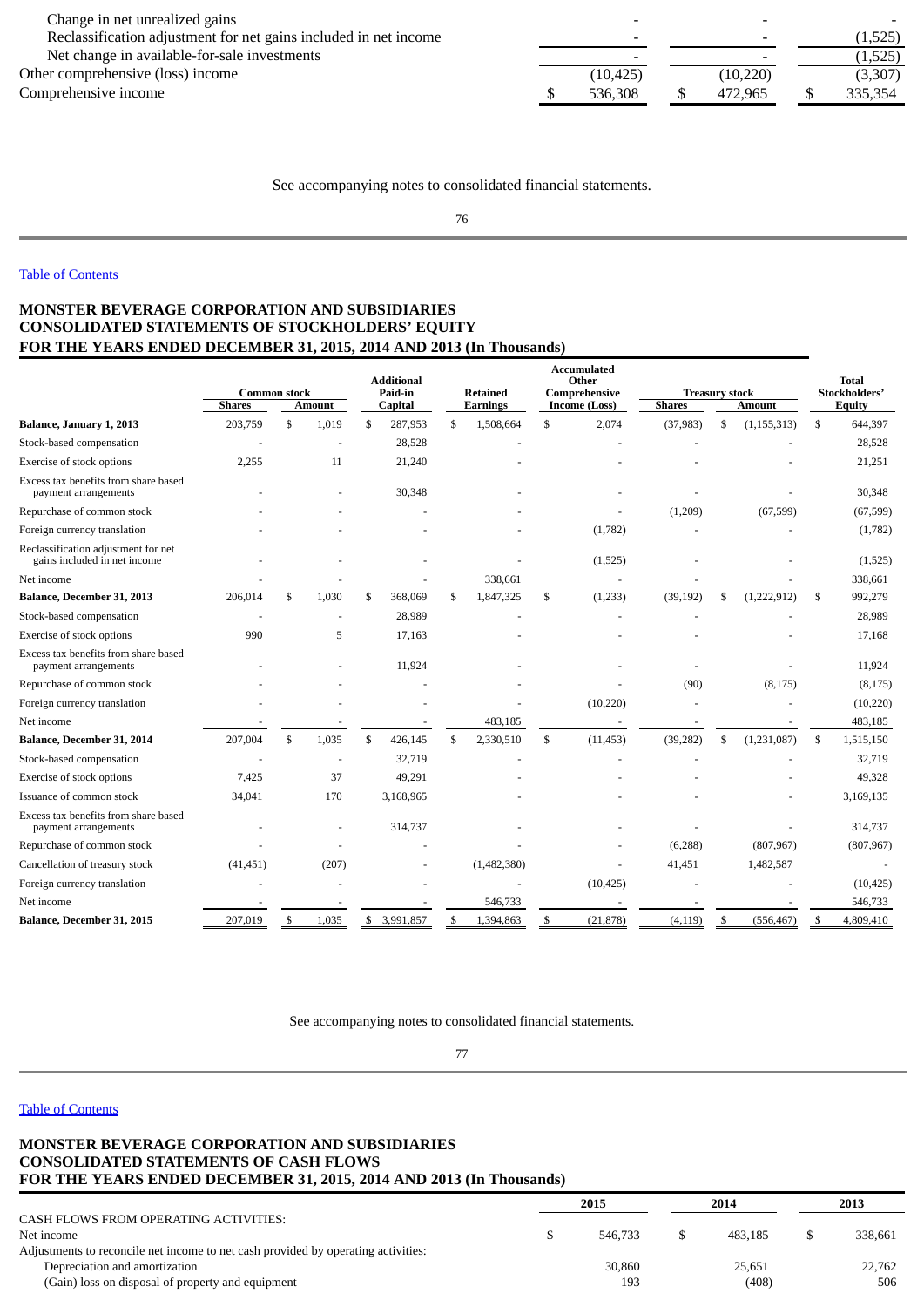| Gain on sale of Monster Non-Energy                                                     | (161, 470)            |                                     |                          |
|----------------------------------------------------------------------------------------|-----------------------|-------------------------------------|--------------------------|
| Stock-based compensation                                                               | 32,719                | 28,552                              | 28,764                   |
| Loss on put option                                                                     | 250                   | 842                                 | 838                      |
| Gain on investments, net                                                               | (250)                 | (801)                               | (3,553)                  |
| Deferred income taxes                                                                  | (302, 424)            | (9,846)                             | (7,074)                  |
| Excess tax benefit from stock-based compensation                                       | (314, 737)            | (11, 924)                           | (30, 348)                |
| Effect on cash of changes in operating assets and liabilities, net of acquisitions and |                       |                                     |                          |
| divestitures:                                                                          |                       |                                     |                          |
| Accounts receivable                                                                    | (77, 331)             | (14,290)                            | (42,901)                 |
| Distributor receivables                                                                | 600                   | 4,580                               | (7, 382)                 |
| Inventories                                                                            | (7,068)               | 42,763                              | (21, 552)                |
| Prepaid expenses and other current assets                                              | (9,713)               | 888                                 | (4,501)                  |
| Prepaid income taxes                                                                   | 5,921                 | 157                                 | 24,008                   |
| Accounts payable                                                                       | 20,864                | 11,282                              | (8,204)                  |
| <b>Accrued liabilities</b>                                                             | 43,312                | 3,019                               | 2,265                    |
| Accrued promotional allowances                                                         | 7,009                 | 20,530                              | 8,932                    |
| Accrued distributor terminations                                                       | 11,196                | (2, 338)                            | 1,552                    |
| Accrued compensation                                                                   | 4,507                 | 3,394                               | 1,970                    |
| Income taxes payable                                                                   | 415,446               | 8,438                               | 34,308                   |
| Deferred revenue                                                                       | (38, 631)             | (8, 107)                            | 2,982                    |
| Net cash provided by operating activities                                              | 207,986               | 585,567                             | 342,033                  |
|                                                                                        |                       |                                     |                          |
|                                                                                        |                       |                                     |                          |
| CASH FLOWS FROM INVESTING ACTIVITIES:                                                  |                       |                                     |                          |
| Maturities of held-to-maturity investments                                             | 2,089,788             | 710,294                             | 256,843                  |
| Sales of available-for-sale investments                                                | 4,001                 |                                     | 5,793                    |
| Sales of trading investments                                                           | 4,160                 | 13,075                              | 2,250                    |
| Proceeds from the transfer of distribution rights to TCCC                              | 179,658               |                                     |                          |
| Proceeds from the sale of Monster Non-Energy                                           | 198,008               |                                     |                          |
| Proceeds from sale of property and equipment                                           | 926                   | 963                                 | 9,022                    |
| Purchases of held-to-maturity investments                                              | (2,033,584)           | (1, 130, 601)                       | (557, 419)               |
| Purchases of available-for-sale investments                                            |                       | (4,001)                             |                          |
| Purchases of property and equipment                                                    | (35,605)              | (27, 952)                           | (40, 762)                |
| Additions to intangibles                                                               | (6,888)               | (3, 411)                            | (11, 175)                |
| (Increase) decrease in other assets                                                    | (398)                 | 1,230                               | (4,360)                  |
| Net cash provided by (used in) investing activities                                    | 400,066               | (440, 403)                          | (339, 808)               |
| CASH FLOWS FROM FINANCING ACTIVITIES:                                                  |                       |                                     |                          |
| Principal payments on debt                                                             | (1,083)               | (1,619)                             | (1,887)                  |
| Excess tax benefit from stock-based compensation                                       | 314,737               | 11,924                              | 30,348                   |
| Issuance of common stock                                                               | 1,696,661             | 17,168                              | 21,252                   |
| Purchases of common stock held in treasury                                             | (807, 967)            | (8, 175)                            | (67, 599)                |
| Net cash provided by (used in) financing activities                                    | 1,202,348             | 19,298                              | (17, 886)                |
|                                                                                        |                       |                                     |                          |
| Effect of exchange rate changes on cash and cash equivalents                           | (5,306)               | (5,488)                             | 4,496                    |
| NET INCREASE (DECREASE) IN CASH AND CASH EQUIVALENTS                                   | 1,805,094             | 158,974                             | (11, 165)                |
| CASH AND CASH EQUIVALENTS, beginning of year                                           | 370,323               | 211,349                             | 222,514                  |
| CASH AND CASH EQUIVALENTS, end of year                                                 | \$<br>2,175,417       | $\sqrt{\frac{2}{3}}$<br>370,323     | ${\mathbb S}$<br>211,349 |
| SUPPLEMENTAL INFORMATION:                                                              |                       |                                     |                          |
| Cash paid during the year for:                                                         |                       |                                     |                          |
| Interest                                                                               | \$<br>29              | 34<br>$\frac{3}{2}$                 | \$<br>49                 |
| Income taxes                                                                           | $\sqrt{3}$<br>224,928 | $\overline{\mathcal{S}}$<br>267,251 | \$<br>174,278            |
|                                                                                        |                       |                                     |                          |

See accompanying notes to consolidated financial statements.

78

### Table of [Contents](#page-1-0)

## **MONSTER BEVERAGE CORPORATION AND SUBSIDIARIES CONSOLIDATED STATEMENTS OF CASH FLOWS (Continued) FOR THE YEARS ENDED DECEMBER 31, 2015, 2014 AND 2013**

### SUPPLEMENTAL DISCLOSURE OF NON-CASH ITEMS:

During the years ended December 31, 2015, 2014 and 2013, the Company entered into capital leases of \$1.5 million, \$0.8 million and \$2.6 million, respectively, for the acquisition of promotional vehicles.

Included in accounts payable was equipment purchased of \$0.6 million, \$0.7 million and \$0.1 million as of December 31, 2015, 2014 and 2013, respectively.

During the year ended December 31, 2015, the Company issued 11.8 million shares of the Company's common stock in exchange for KO Energy (see Note 2).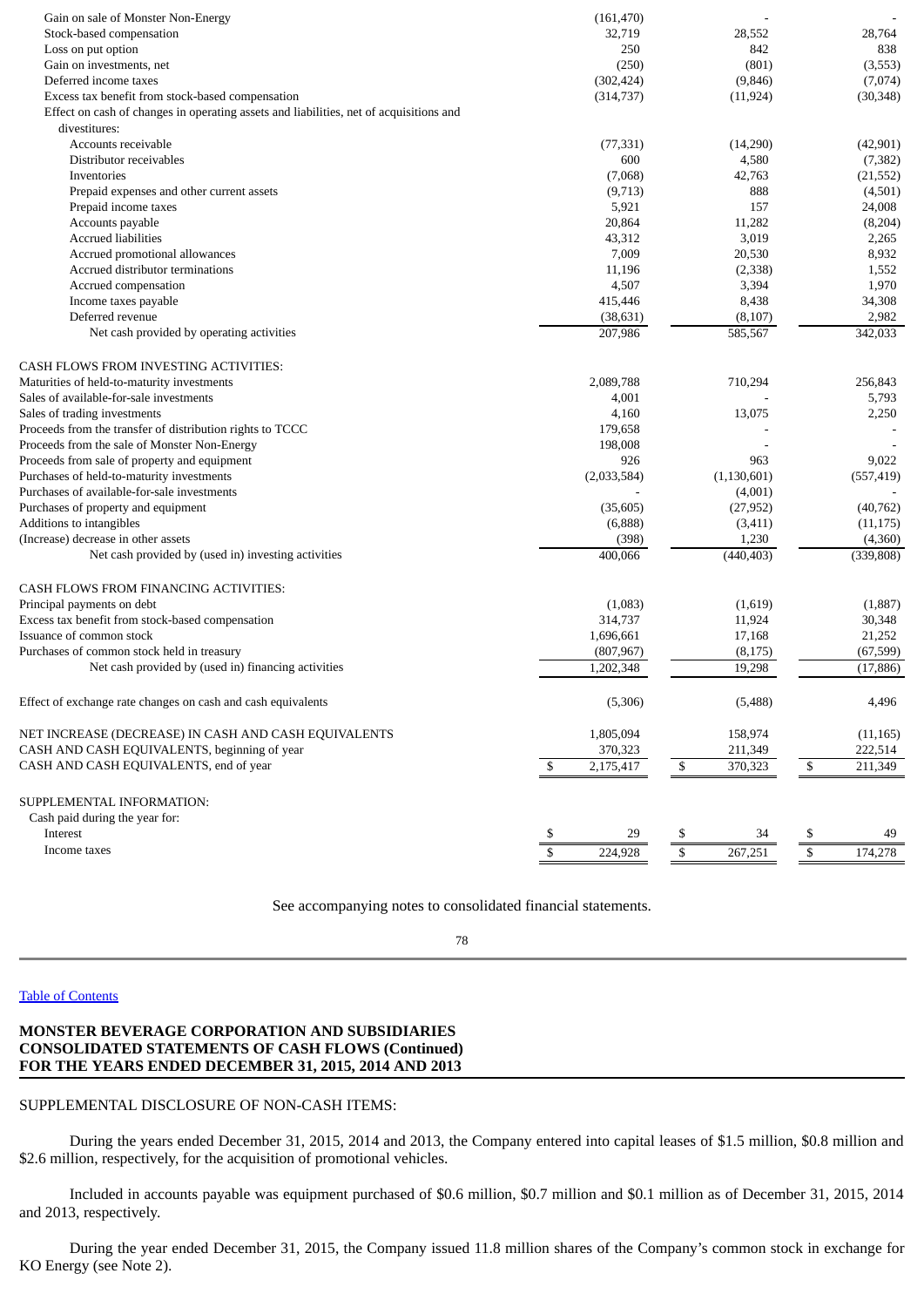During the year ended December 31, 2015, in connection with the TCCC Transaction (as defined in Note 2), \$125.0 million relating to the transfer of certain distribution rights was deposited into and remains in escrow pending certain transition milestones (see Note 2).

During the year ended December 31, 2015, the Company cancelled 41.5 million shares of treasury stock (see Note 13). Amounts previously recorded as treasury stock were netted against common stock and retained earnings.

See accompanying notes to consolidated financial statements.

<span id="page-52-0"></span>79

Table of [Contents](#page-1-0)

## **MONSTER BEVERAGE CORPORATION AND SUBSIDIARIES NOTES TO CONSOLIDATED FINANCIAL STATEMENTS (Tabular Dollars in Thousands, Except Per Share Amounts)**

### 1. ORGANIZATION AND SUMMARY OF SIGNIFICANT ACCOUNTING POLICIES

*Organization* – Monster Beverage 1990 Corporation (formerly Monster Beverage Corporation) ("Old Monster") was incorporated in Delaware on April 25, 1990. As a result of the TCCC Transaction (as defined and described in Note 2 below), Old Monster effected a holding company reorganization on June 12, 2015, pursuant to which it became a wholly owned subsidiary of New Laser Corporation, which then changed its name to "Monster Beverage Corporation". Monster Beverage Corporation (the "Company") is a holding company and has no operating business except through its consolidated subsidiaries.

*Nature of Operations* – The Company develops, markets, sells and distributes energy drink beverages and/or concentrates for energy drink beverages, primarily under the following brand names: Monster Energy®, Monster Rehab®, Monster Energy Extra Strength Nitrous Technology®, Java Monster®, Muscle Monster®, Mega Monster Energy®, Punch Monster®, Juice Monster®, M3®, Ubermonster®, BU®, Nalu®, NOS®, Full Throttle®, Burn®, Mother®, Ultra®, Play® and Power Play®, Gladiator®, Relentless®, Samurai® and BPM. Through June 12, 2015, the Company also developed, marketed, sold and distributed "alternative" beverage category beverages under the following brand names: Peace Tea®, Hansen's®, Hansen's Natural Cane Soda®, Junior Juice®, Blue Sky® and Hubert's®. These brands were transferred to The Coca-Cola Company ("TCCC") as part of the TCCC Transaction (as defined and described in Note 2 below).

*Basis of Presentation* – The accompanying consolidated financial statements have been prepared in accordance with accounting principles generally accepted in the United States of America ("GAAP") and include the accounts of the Company and its consolidated subsidiaries.

*Principles of Consolidation* – The Company consolidates all entities that it controls by ownership of a majority voting interest. All intercompany balances and transactions have been eliminated in consolidation.

*Business Combinations* – Business acquisitions are accounted for in accordance with Financial Accounting Standards Board ("FASB") Accounting Standards Codification ("ASC") 805 "Business Combinations". ASC 805 requires the reporting entity to identify the acquirer, determine the acquisition date, recognize and measure the identifiable tangible and intangible assets acquired, the liabilities assumed and any non-controlling interest in the acquired entity, and recognize and measure goodwill or a gain from the purchase. The acquiree's results are included in the Company's consolidated financial statements from the date of acquisition. Assets acquired and liabilities assumed are recorded at their fair values and the excess of the purchase price over the amounts assigned is recorded as goodwill. Adjustments to fair value assessments are recorded to goodwill over the measurement period (not longer than twelve months). The acquisition method also requires that acquisition-related transaction and post-acquisition restructuring costs be charged to expense and requires the Company to recognize and measure certain assets and liabilities including those arising from contingencies and contingent consideration in a business combination.

*Cash and Cash Equivalents* – The Company considers all highly liquid investments with an original maturity of three months or less from date of purchase to be cash equivalents. Throughout the year, the Company has had amounts on deposit at financial institutions that exceed the federally insured limits. The Company has not experienced any loss as a result of these deposits and does not expect to incur any losses in the future.

80

## Table of [Contents](#page-1-0)

## **MONSTER BEVERAGE CORPORATION AND SUBSIDIARIES NOTES TO CONSOLIDATED FINANCIAL STATEMENTS (Tabular Dollars in Thousands, Except Per Share Amounts)**

*Investments* – The Company's investments in debt securities are classified as either held-to-maturity, available-for-sale or trading, in accordance with ASC 320. Held-to-maturity securities are those securities that the Company has the positive intent and ability to hold until maturity. Trading securities are those securities that the Company intends to sell in the near term. All other securities not included in the heldto-maturity or trading category are classified as available-for-sale. Held-to-maturity securities are recorded at amortized cost which approximates fair market value. Trading securities are carried at fair value with unrealized gains and losses charged to earnings. Available-forsale securities are carried at fair value with unrealized gains and losses recorded within accumulated other comprehensive loss as a separate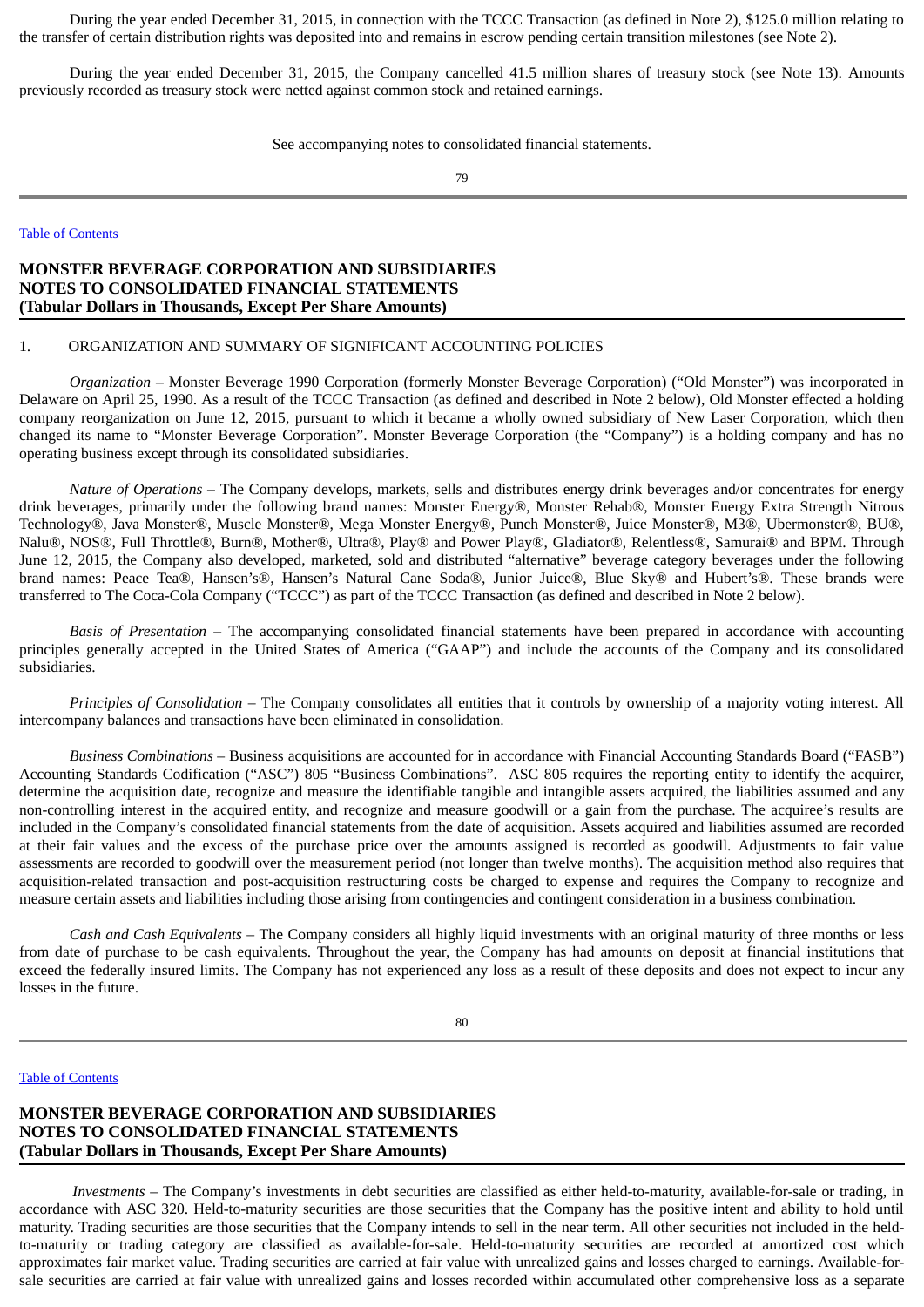component of stockholders' equity. ASC 820 defines fair value as the price that would be received to sell an asset or paid to transfer a liability in an orderly transaction between market participants at the measurement date. ASC 820 also establishes a fair value hierarchy which requires an entity to maximize the use of observable inputs, where available (see Note 4). Under ASC 320-10-35, a security is considered to be otherthan-temporarily impaired if the present value of cash flows expected to be collected are less than the security's amortized cost basis (the difference being defined as the "Credit Loss") or if the fair value of the security is less than the security's amortized cost basis and the investor intends, or will be required, to sell the security before recovery of the security's amortized cost basis. If an other-than-temporary impairment exists, the charge to earnings is limited to the amount of Credit Loss if the investor does not intend to sell the security, and will not be required to sell the security, before recovery of the security's amortized cost basis. Any remaining difference between fair value and amortized cost is recognized in other comprehensive loss, net of applicable taxes. The Company evaluates whether the decline in fair value of its investments is other-than-temporary at each quarter-end. This evaluation consists of a review by management, and includes market pricing information and maturity dates for the securities held, market and economic trends in the industry and information on the issuer's financial condition and, if applicable, information on the guarantors' financial condition. Factors considered in determining whether a loss is temporary include the length of time and extent to which the investment's fair value has been less than its cost basis, the financial condition and near-term prospects of the issuer and guarantors, including any specific events which may influence the operations of the issuer and our intent and ability to retain the investment for a reasonable period of time sufficient to allow for any anticipated recovery of fair value.

*Accounts Receivable –* The Company evaluates the collectability of its trade accounts receivable based on a number of factors. In circumstances where the Company becomes aware of a specific customer's inability to meet its financial obligations to the Company, a specific reserve for bad debts is estimated and recorded, which reduces the recognized receivable to the estimated amount the Company believes will ultimately be collected. In addition to specific customer identification of potential bad debts, bad debt charges are recorded based on the Company's recent loss history and an overall assessment of past due trade accounts receivable outstanding. In accordance with ASC 210-20- 45, in its consolidated balance sheets, the Company has presented accounts receivable, net of promotional allowances, only for those customers that it allows net settlement. All other accounts receivable and related promotional allowances are shown on a gross basis.

*Inventories* – Inventories are valued at the lower of first-in, first-out, cost or market value (net realizable value).

*Property and Equipment* – Property and equipment are stated at cost. Depreciation of furniture and fixtures, office and computer equipment, computer software, equipment, and vehicles is based on their estimated useful lives (three to ten years) and is calculated using the straight-line method. Amortization of leasehold improvements is based on the lesser of their estimated useful lives or the terms of the related leases and is calculated using the straight-line method. Normal repairs and maintenance costs are expensed as incurred. Expenditures that materially increase values or extend useful lives are

$$
81\\
$$

#### Table of [Contents](#page-1-0)

## **MONSTER BEVERAGE CORPORATION AND SUBSIDIARIES NOTES TO CONSOLIDATED FINANCIAL STATEMENTS (Tabular Dollars in Thousands, Except Per Share Amounts)**

capitalized. The related costs and accumulated depreciation of disposed assets are eliminated and any resulting gain or loss on disposition is included in net income.

*Goodwill* – The Company records goodwill when the consideration paid for an acquisition exceeds the fair value of net tangible and intangible assets acquired, including related tax effects. Goodwill is not amortized; instead goodwill is tested for impairment on an annual basis, or more frequently if the Company believes indicators of impairment exist. The Company first assesses qualitative factors to determine whether it is more-likely-than-not that the fair value of a reporting unit is less than its carrying value. If the Company determines that the fair value is less than the carrying value, the Company will use a two-step process to determine the amount of goodwill impairment. The first step requires comparing the fair value of the reporting unit to its net book value, including goodwill. A potential impairment exists if the fair value of the reporting unit is lower than its net book value. The second step of the process, performed only if a potential impairment exists, involves determining the difference between the fair value of the reporting unit's net assets, other than goodwill, and the fair value of the reporting unit. An impairment charge is recognized for the excess of the carrying value of goodwill over its implied fair value.

*Other Intangibles* – Other Intangibles are comprised primarily of trademarks that represent the Company's exclusive ownership of the Monster Energy®, ®, Monster Rehab®, Java Monster®, Unleash the Beast®, Monster Energy Extra Strength Nitrous Technology®, Muscle Monster®, Mega Monster Energy®, Punch Monster®, Juice Monster®, M3®, Ubermonster®, BU®, Nalu®, NOS®, Full Throttle®, Burn®, Mother®, Ultra®, Play® and Power Play®, Gladiator®, Relentless®, Samurai® and BPM® trademarks, all used in connection with the manufacture, sale and distribution of beverages. The Company also owns in its own right a number of other trademarks in the United States, as well as in a number of countries around the world. In accordance with ASC 350, intangible assets with indefinite lives are not amortized but instead are measured for impairment at least annually, or when events indicate that an impairment exists. The Company calculates impairment as the excess of the carrying value of its indefinite-lived assets over their estimated fair value. If the carrying value exceeds the estimate of fair value a write-down is recorded. The Company amortizes its trademarks with finite useful lives over their respective useful lives. For the fiscal years ended December 31, 2015, 2014 and 2013, there were no impairments recorded.

*Long-Lived Assets* – Management regularly reviews property and equipment and other long-lived assets, including certain definitelived intangible assets, for possible impairment. This review occurs annually, or more frequently if events or changes in circumstances indicate the carrying amount of the asset may not be recoverable. If there is indication of impairment, management then prepares an estimate of future cash flows (undiscounted and without interest charges) expected to result from the use of the asset and its eventual disposition. If these cash flows are less than the carrying amount of the asset, an impairment loss is recognized to write down the asset to its estimated fair value. The fair value is estimated using the present value of the future cash flows discounted at a rate commensurate with management's estimates of the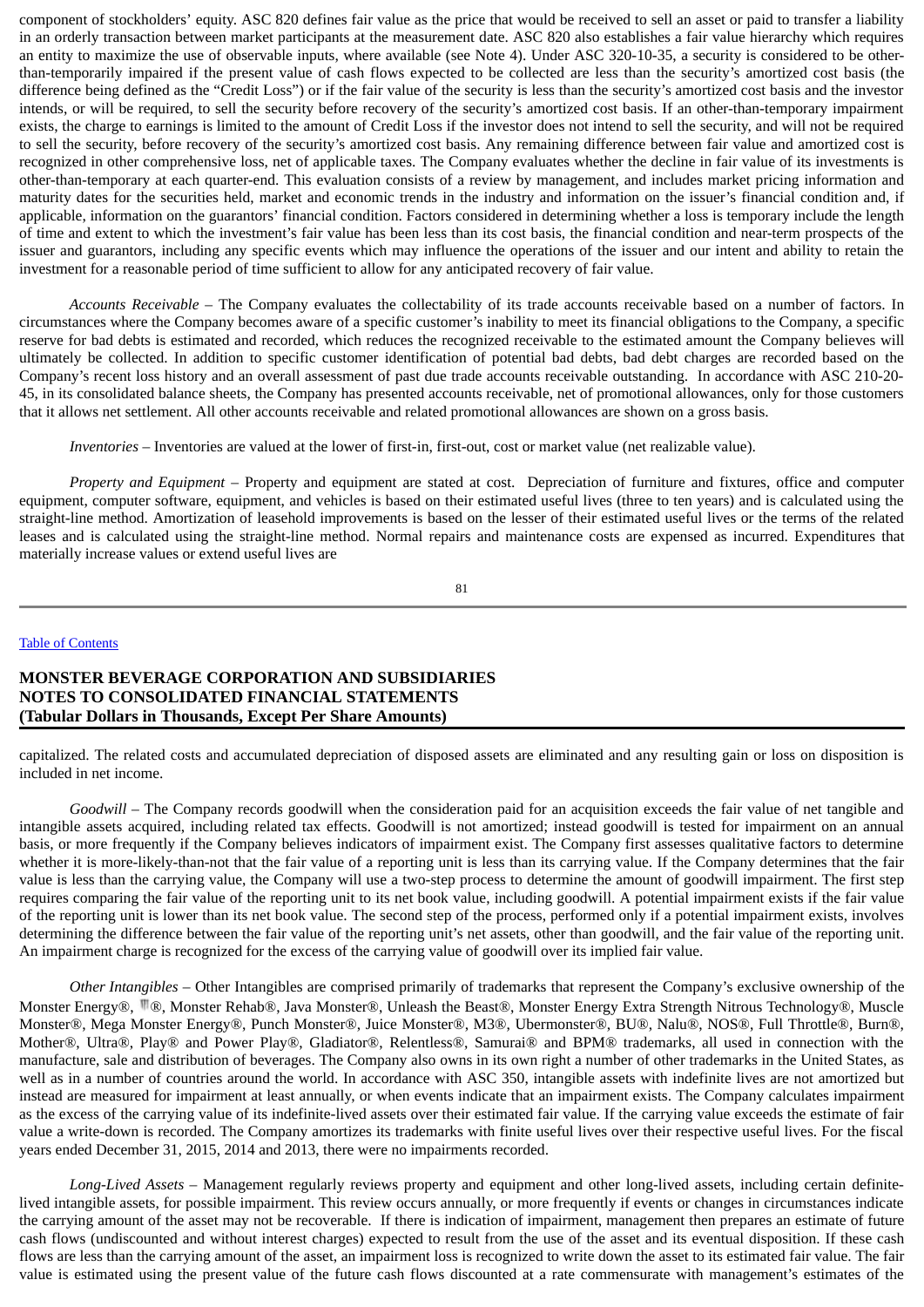business risks. Preparation of estimated expected future cash flows is inherently subjective and is based on management's best estimate of assumptions concerning expected future conditions. For the fiscal years ended December 31, 2015, 2014 and 2013, there were no impairment indicators identified. Long-lived assets held for sale are recorded at the lower of their carrying amount or fair value less cost to sell.

*Foreign Currency Translation and Transactions* – The accounts of the Company's foreign subsidiaries are translated in accordance with ASC 830. Foreign currency transaction gains and losses are recognized in other expense, net, at the time they occur. Net foreign currency exchange gains or losses resulting from the translation of assets and liabilities of foreign subsidiaries whose functional currency is

#### Table of [Contents](#page-1-0)

## **MONSTER BEVERAGE CORPORATION AND SUBSIDIARIES NOTES TO CONSOLIDATED FINANCIAL STATEMENTS (Tabular Dollars in Thousands, Except Per Share Amounts)**

not the U.S. dollar are recorded as a part of accumulated other comprehensive loss in stockholders' equity. Unrealized foreign currency exchange gains and losses on certain intercompany transactions that are of a long-term investment nature (i.e., settlement is not planned or anticipated in the foreseeable future) are also recorded in accumulated other comprehensive loss in stockholders' equity. During the years ended December 31, 2015 and 2014, the Company entered into forward currency exchange contracts with financial institutions to create an economic hedge to specifically manage a portion of the foreign exchange risk exposure associated with certain consolidated subsidiaries non-functional currency denominated assets and liabilities. All foreign currency exchange contracts outstanding as of December 31, 2015 have terms of one month or less. We do not enter into forward currency exchange contracts for speculation or trading purposes.

The Company has not designated its foreign currency exchange contracts as hedge transactions under ASC 815. Therefore, gains and losses on the Company's foreign currency exchange contracts are recognized in other expense, net, in the consolidated statements of income, and are largely offset by the changes in the fair value of the underlying economically hedged item. For the years ended December 31, 2015, 2014 and 2013, aggregate foreign currency transaction losses, including the gains or losses on forward currency exchange contracts, amounted to \$5.5 million, \$3.4 million and \$12.9 million, respectively, and have been recorded in other expense, net in the accompanying consolidated statements of income.

*Revenue Recognition* – The Company recognizes revenue when persuasive evidence of an arrangement exists, delivery has occurred, the sales price is fixed or determinable and collectability is reasonably assured.

Generally, ownership of and title to the Company's finished products passes to customers upon delivery of the products to customers. Certain of the Company's distributors may also perform a separate function as a co-packer on the Company's behalf. In such cases, ownership of and title to the Company's products that are co-packed on the Company's behalf by those co-packers who are also distributors, passes to such distributors when the Company is notified by them that they have taken transfer or possession of the relevant portion of the Company's finished goods.

Revenue for the Concentrate Segment is generally recognized when title to the concentrate is transferred to the customer. In particular, title to the concentrate usually passes upon shipment to the customers' locations, as determined by the specific sales terms of the transactions.

Net sales have been determined after deduction of promotional and other allowances in accordance with ASC 605-50. The Company's promotional and other allowances are calculated based on various programs with its distributors and retail customers, and accruals are established during the year for the anticipated liabilities. These accruals are based on agreed upon terms as well as the Company's historical experience with similar programs and require management's judgment with respect to estimating consumer participation and/or distributor and retail customer performance levels. Differences between such estimated expense and actual expenses for promotional and other allowance costs have historically been insignificant and are recognized in earnings in the period such differences are determined. Amounts received pursuant to new and/or amended distribution agreements entered into with certain distributors, relating to the costs associated with terminating the Company's prior distributors, are accounted for as revenue ratably over the anticipated life of the respective distribution agreement, generally 20 years.

Management believes that adequate provision has been made for cash discounts, returns and spoilage based on the Company's historical experience.

83

#### Table of [Contents](#page-1-0)

# **MONSTER BEVERAGE CORPORATION AND SUBSIDIARIES NOTES TO CONSOLIDATED FINANCIAL STATEMENTS (Tabular Dollars in Thousands, Except Per Share Amounts)**

*Cost of Sales* – Cost of sales consists of the costs of concentrates and/or beverage bases, the costs of raw materials utilized in the manufacture of products, co-packing fees, repacking fees, in-bound freight charges, as well as certain internal transfer costs, warehouse expenses incurred prior to the manufacture of the Company's finished products and certain quality control costs. Raw materials account for the largest portion of the cost of sales. Raw materials include cans, bottles, other containers, flavors, ingredients and packaging materials.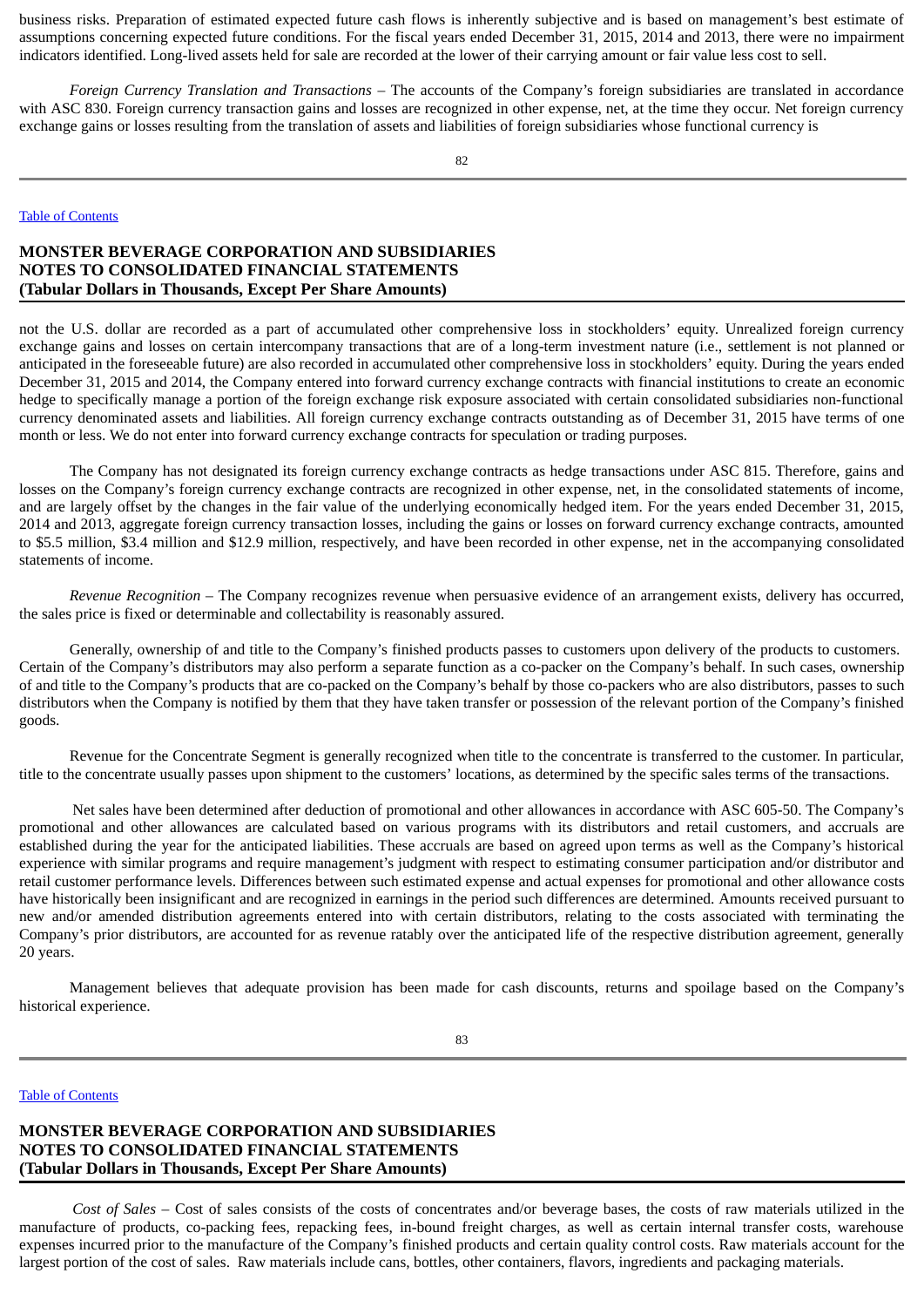*Operating Expenses* – Operating expenses include selling expenses such as distribution expenses to transport products to customers and warehousing expenses after manufacture, as well as expenses for advertising, sampling and in-store demonstration costs, costs for merchandise displays, point-of-sale materials and premium items, sponsorship expenses, other marketing expenses and design expenses. Operating expenses also include such costs as payroll costs, travel costs, professional service fees including legal fees, termination payments made to certain of the Company's prior distributors, depreciation and other general and administrative costs.

*Freight-Out Costs* – For the years ended December 31, 2015, 2014 and 2013, freight-out costs amounted to \$87.0 million, \$92.7 million and \$84.0 million, respectively, and have been recorded in operating expenses in the accompanying consolidated statements of income.

*Advertising and Promotional Expenses* – The Company accounts for advertising production costs by expensing such production costs the first time the related advertising takes place. A significant amount of the Company's promotional expenses result from payments under endorsement and sponsorship contracts. Accounting for endorsement and sponsorship payments is based upon specific contract provisions. Generally, endorsement and sponsorship payments are expensed on a straight-line basis over the term of the contract after giving recognition to periodic performance compliance provisions of the contracts. Advertising and promotional expenses, including but not limited to production costs, amounted to \$209.7 million, \$171.5 million and \$181.8 million for the years ended December 31, 2015, 2014 and 2013, respectively. Advertising and promotional expenses are included in operating expenses in the accompanying consolidated statements of income.

*Income Taxes* – The Company utilizes the liability method of accounting for income taxes as set forth in ASC 740. Under the liability method, deferred taxes are determined based on the temporary differences between the financial statement and tax basis of assets and liabilities using tax rates expected to be in effect during the years in which the basis differences reverse. A valuation allowance is recorded when it is more likely than not that some of the deferred tax assets will not be realized. In determining the need for valuation allowances the Company considers projected future taxable income and the availability of tax planning strategies. If in the future the Company determines that it would not be able to realize its recorded deferred tax assets, an increase in the valuation allowance would be recorded, decreasing earnings in the period in which such determination is made.

The Company assesses its income tax positions and records tax benefits for all years subject to examination based upon the Company's evaluation of the facts, circumstances and information available at the reporting date. For those tax positions where there is a greater than 50% likelihood that a tax benefit will be sustained, the Company has recorded the largest amount of tax benefit that may potentially be realized upon ultimate settlement with a taxing authority that has full knowledge of all relevant information. For those income tax positions where there is less than 50% likelihood that a tax benefit will be sustained, no tax benefit has been recognized in the financial statements.

84

#### Table of [Contents](#page-1-0)

## **MONSTER BEVERAGE CORPORATION AND SUBSIDIARIES NOTES TO CONSOLIDATED FINANCIAL STATEMENTS (Tabular Dollars in Thousands, Except Per Share Amounts)**

*Stock-Based Compensation* – The Company accounts for stock-based compensation under the provisions of ASC 718. The Company records compensation expense for employee stock options based on the estimated fair value of the options on the date of grant using the Black-Scholes-Merton option pricing formula. The Company records compensation expense for non-employee stock options based on the estimated fair value of the options as of the earlier of (1) the date at which a commitment for performance by the non-employee to earn the stock option is reached or (2) the date at which the non-employee's performance is complete, using the Black-Scholes-Merton option pricing formula. Stockbased compensation cost for restricted stock awards and restricted stock units is measured based on the closing fair market value of the Company's common stock at the date of grant. In the event that the Company has the option and intent to settle a restricted stock unit in cash, the award is classified as a liability and revalued at each balance sheet date. (See Note 14).

*Net Income Per Common Share* – In accordance with ASC 260, net income per common share, on a basic and diluted basis, is presented for all periods. Basic net income per share is computed by dividing net income by the weighted average number of common shares outstanding during each period. Diluted net income per share is computed by dividing net income by the weighted average number of common and dilutive common equivalent shares outstanding. The calculation of common equivalent shares assumes the exercise of dilutive stock options, net of assumed treasury share repurchases at average market prices, as applicable.

*Concentration of Risk –* Certain of the Company's products utilize components (raw materials and/or co-packing services) from a limited number of sources. A disruption in the supply of such components could significantly affect the Company's revenues from those products, as alternative sources of such components may not be available at commercially reasonable rates or within a reasonably short time period. The Company continues to take steps on an ongoing basis to secure the availability of alternative sources for such components and minimize the risk of any disruption in production.

TCCC, through certain wholly-owned subsidiaries (the "TCCC Subsidiaries"), accounted for approximately 42%, 29% and 29% of the Company's net sales for the years ended December 31, 2015, 2014 and 2013, respectively.

*Credit Risk* – The Company sells its products nationally and internationally, primarily to full service beverage distributors, retail grocery and specialty chains, wholesalers, club stores, drug chains, mass merchandisers, convenience chains, health food distributors and food service customers. The Company performs ongoing credit evaluations of its customers and generally does not require collateral. The Company maintains reserves for estimated credit losses, and historically, such losses have been within management's expectations.

*Fair Value of Financial Instruments* – The carrying value of the Company's financial instruments, including cash and cash equivalents, accounts receivable, accounts payable and accrued liabilities, approximate fair value due to the relatively short maturity of the respective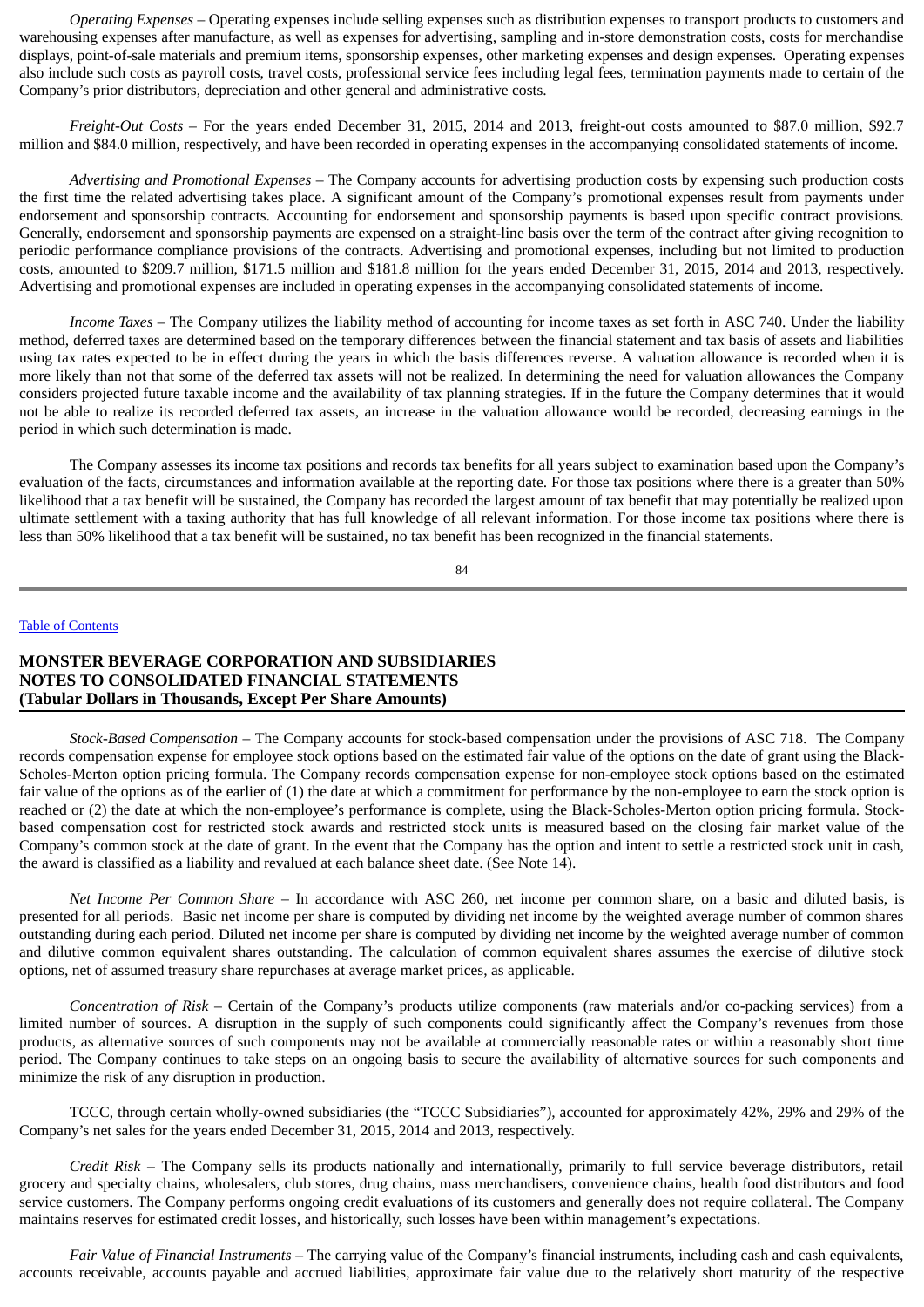instruments.

*Use of Estimates* – The preparation of the consolidated financial statements in conformity with GAAP requires management to make estimates and assumptions that affect the reported amounts of assets and liabilities and disclosure of contingent assets and liabilities at the date of the financial statements and the reported amounts of revenues and expenses during the reporting period. Actual results could differ from those estimates.

*Recent Accounting Pronouncements –* In November 2015, the FASB issued ASU No. 2015-17, "Income Taxes (Topic 740), Balance Sheet Classification of Deferred Taxes". The amendments under

#### Table of [Contents](#page-1-0)

## **MONSTER BEVERAGE CORPORATION AND SUBSIDIARIES NOTES TO CONSOLIDATED FINANCIAL STATEMENTS (Tabular Dollars in Thousands, Except Per Share Amounts)**

the new guidance require that deferred tax liabilities and assets be classified as noncurrent in a classified statement of financial position. The guidance is effective for financial statements issued for annual periods beginning after December 15, 2016, and interim periods within those annual periods. Earlier application is permitted for all entities as of the beginning of an interim or annual reporting period. The Company adopted the standards update effective December 31, 2015, electing to apply it retrospectively to all periods presented. As a result, current assets in the consolidated balance sheet as of December 31, 2014 were reduced by \$40.3 million.

In July 2015, the FASB issued ASU No. 2015-11, "Inventory (Topic 330): Simplifying the Measurement of Inventory". ASU 2015-11 requires entities to measure inventory at the lower of cost or net realizable value. Net realizable value is defined as the estimated selling prices in the ordinary course of business, less reasonably predictable costs of completion, disposal and transportation. ASU 2015-11 is effective for annual periods, and interim periods within those years, beginning after December 15, 2016. Early adoption is permitted. The adoption of ASU 2015-11 is not expected to have a material impact on the Company's financial position, results of operations or liquidity.

In September 2014, the Company elected to early adopt FASB ASU No. 2014-08, "Presentation of Financial Statements and Property, Plant, and Equipment - Reporting Discontinued Operations and Disclosures of Disposals of Components of an Entity". ASU 2014-08 provides new guidance related to the definition of a discontinued operation and requires new disclosures of both discontinued operations and certain other disposals that do not meet the definition of a discontinued operation. The adoption of ASU 2014-08 did not have a material impact on the Company's financial position, results of operations or liquidity.

In June 2014, the FASB issued ASU No. 2014-12, "Compensation—Stock Compensation (Topic 718): Accounting for Share-Based Payments When the Terms of an Award Provide That a Performance Target Could Be Achieved after the Requisite Service Period (a consensus of the FASB Emerging Issues Task Force)". ASU 2014-12 clarifies that a performance target that affects vesting and that could be achieved after the requisite service period be treated as a performance condition. A reporting entity should apply existing guidance in Topic 718 as it relates to awards with performance conditions that affect vesting to account for such awards. As such, the performance target should not be reflected in estimating the grant-date fair value of the award. Compensation cost should be recognized in the period in which it becomes probable that the performance target will be achieved and should represent the compensation cost attributable to the period(s) for which the requisite service has already been rendered. ASU 2014-12 is effective for annual periods, and interim periods within those years, beginning after December 15, 2015. Early adoption is permitted. ASU 2014-12 may be applied either (a) prospectively to all awards granted or modified after the effective date or (b) retrospectively to all awards with performance targets that are outstanding as of the beginning of the earliest annual period presented in the financial statements and to all new or modified awards thereafter. The adoption of ASU 2014-12 is not expected to have a material impact on the Company's financial position, results of operations or liquidity.

In May 2014, the FASB issued ASU No. 2014-09, "Revenue from Contracts with Customers", which supersedes previous revenue recognition guidance. ASU 2014-09 requires that a company recognize revenue at an amount that reflects the consideration to which the company expects to be entitled in exchange for transferring goods or services to a customer. In applying the new guidance, a company will (1) identify the contract(s) with a customer; (2) identify the performance obligations in the contract; (3) determine the transaction price; (4) allocate the transaction price to the contract's performance obligations; and (5) recognize revenue when (or as) the entity satisfies a performance obligation. ASU 2014-09 was to be effective for reporting periods beginning after December 15, 2016. However, on July 9, 2015, the FASB voted to approve a one-year deferral of the effective date. This new

## Table of [Contents](#page-1-0)

**MONSTER BEVERAGE CORPORATION AND SUBSIDIARIES NOTES TO CONSOLIDATED FINANCIAL STATEMENTS (Tabular Dollars in Thousands, Except Per Share Amounts)**

guidance is effective for the Company beginning January 1, 2018 and can be adopted using either a full retrospective or modified approach. The Company is currently evaluating the impact of ASU 2014-09 on its financial position, results of operations and liquidity.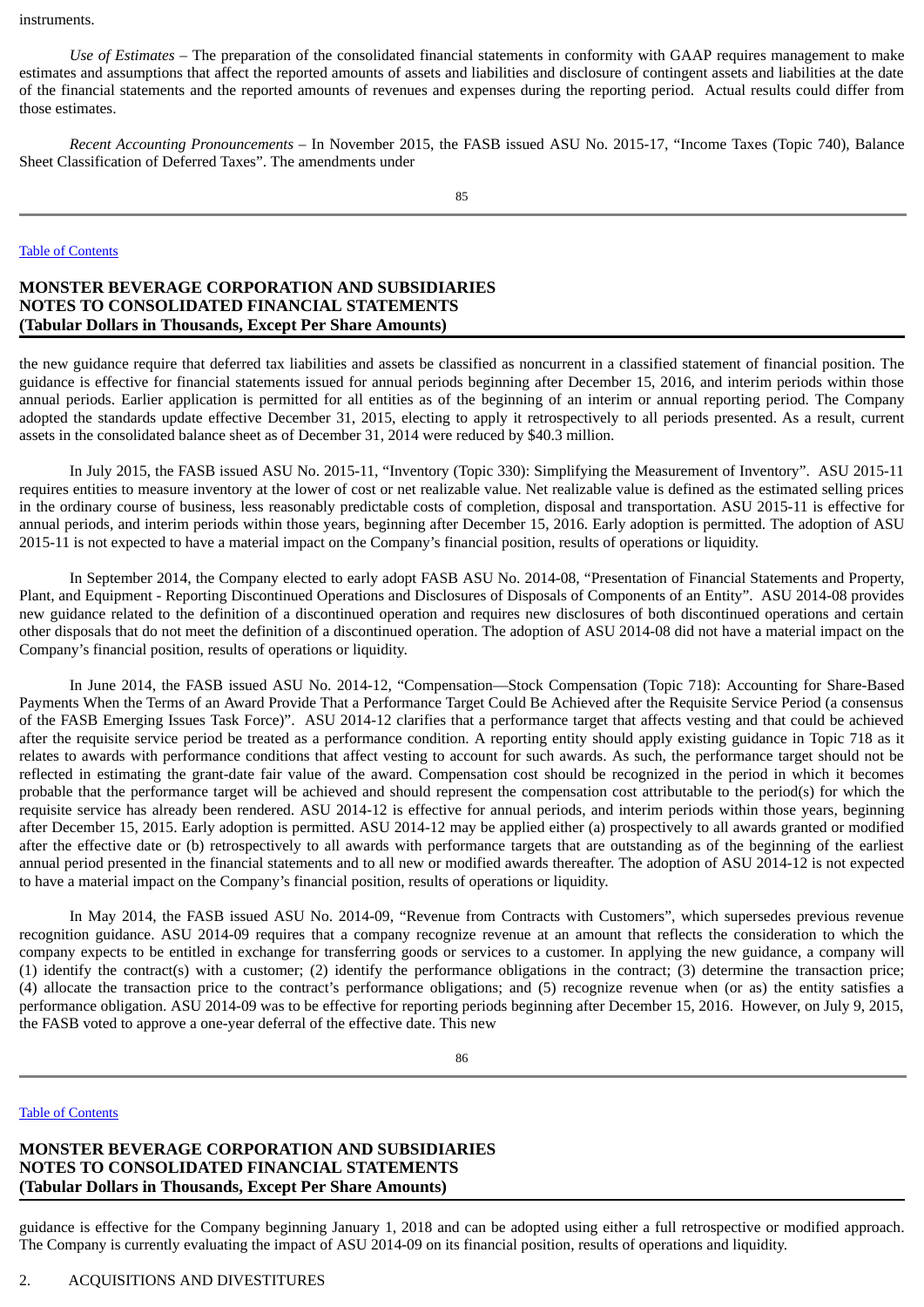On June 12, 2015, Old Monster completed the transactions contemplated by the definitive agreements entered into with TCCC on August 14, 2014, which provided for a long-term strategic relationship in the global energy drink category (the "TCCC Transaction").

Also, on June 12, 2015, Old Monster effected a holding company reorganization in connection with the TCCC Transaction by merging New Laser Merger Corp., a wholly owned subsidiary of the Company, into Old Monster, with Old Monster surviving as a wholly owned subsidiary of the Company (the "Holding Company Reorganization"), and the Company changed its name from New Laser Corporation to "Monster Beverage Corporation."

In the Holding Company Reorganization, each Old Monster common share, par value \$0.005 per share, outstanding immediately prior to the consummation of the Holding Company Reorganization (other than any Old Monster common shares that were owned by Old Monster immediately prior to the closing of the TCCC Transaction, which were cancelled (see Note 13)), was converted automatically into the right to receive one Company common share, par value \$0.005 per share. In addition, upon consummation of the Holding Company Reorganization:

- each unexercised and unexpired stock option then outstanding under any equity compensation plan of Old Monster, whether or not then exercisable, ceased to represent a right to acquire Old Monster common shares and was converted automatically into a right to acquire the same number of Company common shares, on the same terms and conditions as were applicable under such Old Monster stock option; and
- each share of restricted stock and each restricted stock unit of Old Monster granted under all outstanding equity compensation plans ceased to represent or relate to Old Monster common shares and was converted automatically to represent or relate to Company common shares, on the same terms and conditions as were applicable to such Old Monster restricted stock and restricted stock units (including the vesting or other lapse restrictions (without acceleration thereof by virtue of the Holding Company Reorganization and the TCCC Transaction)).

Promptly following the effective time of the Holding Company Reorganization, Old Monster assigned to the Company all obligations of Old Monster under Old Monster's equity compensation plans and each stock option agreement, restricted stock award agreement, restricted stock unit award agreement and any similar agreement entered into pursuant to such equity compensation plans. In addition, all obligations of Old Monster under any employment agreements and indemnification agreements were assigned to the Company.

Immediately after the effective time of the Holding Company Reorganization, (1) the Company issued to TCCC 34,040,534 newly issued Company common shares representing approximately 16.7% of the total number of outstanding Company common shares (after giving effect to such issuance) (the "New Issuance") and TCCC appointed two individuals to the Company's Board of Directors, (2) TCCC transferred all of its rights in and to TCCC's worldwide energy drink business ("KO Energy") to the Company, (3) Old Monster transferred all of its rights in and to its non-energy drink business ("Monster Non-Energy") to TCCC, (4) the Company and TCCC amended the distribution coordination agreements

87

### Table of [Contents](#page-1-0)

## **MONSTER BEVERAGE CORPORATION AND SUBSIDIARIES NOTES TO CONSOLIDATED FINANCIAL STATEMENTS (Tabular Dollars in Thousands, Except Per Share Amounts)**

previously existing between them to govern the transition of third parties' rights to distribute the Company's energy products in most territories in the U.S. to members of TCCC's distribution network, which consists of owned or controlled bottlers/distributors and independent bottlers/distributors, and (5) TCCC and one of its subsidiaries made an aggregate net cash payment to the Company of \$2.15 billion, \$125.0 million of which is currently held in escrow as described below, pursuant to an escrow agreement (the "Escrow Agreement"), subject to release upon the achievement of milestones relating to the transition of distribution rights to TCCC's distribution network.

Under the terms of the Escrow Agreement and the transition payment agreement entered into in connection therewith, if the distribution rights in the U.S. that are transitioned to TCCC's distribution network represent case sales in excess of the following percentages of a target case sale amount agreed to by the parties, amounts in the escrow fund in excess of the applicable amounts below will be released to the Company:

| Percentage Transitioned | <b>Escrow Release</b>                |
|-------------------------|--------------------------------------|
| 40%                     | Amounts in excess of \$375 million   |
| 50%                     | Amounts in excess of \$312.5 million |
| 60%                     | Amounts in excess of \$250 million   |
| 70%                     | Amounts in excess of \$187.5 million |
| 80%                     | Amounts in excess of \$125 million   |
| 90%                     | Amounts in excess of \$62.5 million  |
| 95%                     | All remaining amounts                |
|                         |                                      |

On the one-year anniversary of the closing of the TCCC Transaction, the then-remaining escrow amount, less an amount sufficient to cover any unresolved claims, will be released to TCCC. Any amount described above that becomes payable following the one-year anniversary will be paid directly from TCCC to the Company.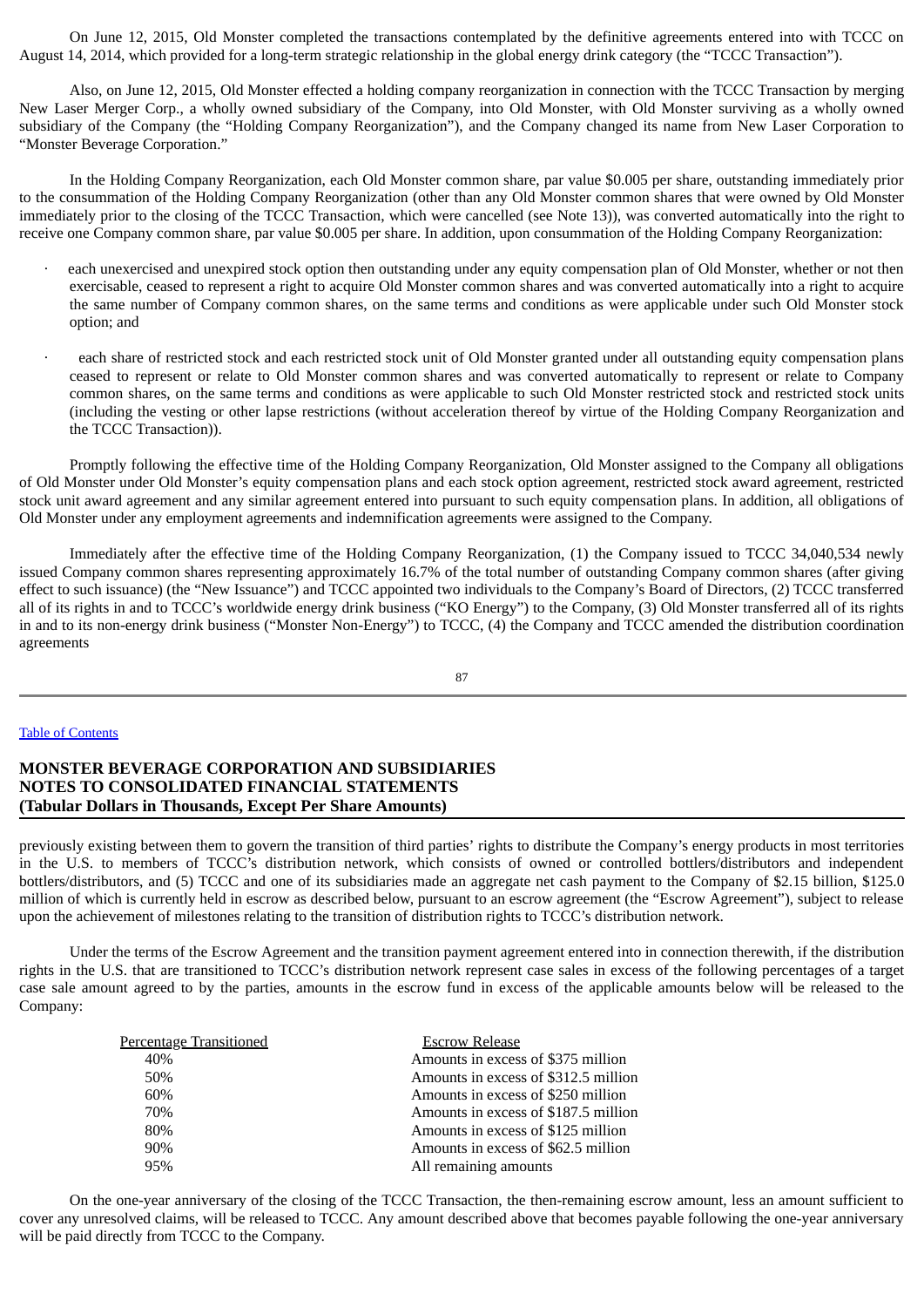TCCC is contractually obligated to authorize payment to the Company of the funds in escrow upon achievement of the milestones referred to above. As of February 29, 2016, distribution rights in the U.S. representing approximately 89% of the target case sales have been transitioned to TCCC's distribution network. As a result, \$125 million is currently held in escrow. The Company expects to commence steps to transition sufficient additional distribution rights, which will, in due course, result in the release of all remaining amounts held in escrow. Therefore, the Company believes that achievement of the milestones is probable.

The following table summarizes the final TCCC Transaction consideration allocation as of December 31, 2015:

88

#### Table of [Contents](#page-1-0)

## **MONSTER BEVERAGE CORPORATION AND SUBSIDIARIES NOTES TO CONSOLIDATED FINANCIAL STATEMENTS (Tabular Dollars in Thousands, Except Per Share Amounts)**

|                                                                             | Identifiable<br><b>Assets Acquired</b><br>and Liabilities<br>Assumed | Consideration<br>Transferred |           |  |
|-----------------------------------------------------------------------------|----------------------------------------------------------------------|------------------------------|-----------|--|
| Equity issued to TCCC for cash (22.2 million shares issued)                 |                                                                      |                              | 1,647,333 |  |
| Equity issued to TCCC for KO Energy (11.8 million shares issued)            |                                                                      |                              | 1,521,802 |  |
| KO Energy intangibles - trademarks (non-amortizing)                         | 325,500                                                              |                              |           |  |
| KO Energy intangibles - customer relationships (amortizing)                 | 35,000                                                               |                              |           |  |
| KO Energy intangibles - other (non-amortizing)                              | 13,700                                                               |                              |           |  |
| KO Energy inventories                                                       | 6,144                                                                |                              |           |  |
| KO Energy accounts payable                                                  | (2,758)                                                              |                              |           |  |
| Goodwill                                                                    | 1,279,715                                                            |                              |           |  |
| Deferred tax liability                                                      | (135, 499)                                                           |                              |           |  |
| New and amended U.S. distribution rights transferred to TCCC's distribution |                                                                      |                              |           |  |
| network                                                                     |                                                                      |                              | 304,658   |  |
| Monster Non-Energy business transferred to TCCC                             |                                                                      |                              | 198,009   |  |
| Cash and escrow receivable                                                  | 2,150,000                                                            |                              |           |  |
| Total                                                                       | 3,671,802                                                            |                              | 3,671,802 |  |

During the fourth quarter of 2015, we identified a measurement period adjustment to the Company's previous purchase accounting estimates for the TCCC Transaction. The adjustment to the estimated values resulted from an updated assessment of the tax basis of certain KO Energy intangible assets acquired. As a result, both goodwill and the deferred tax liability were decreased by \$8.1 million in the December 31, 2015 balances in the above table.

The Company has determined goodwill in accordance with ASC 805-30-30-1, "Business Combinations," which requires the recognition of goodwill for the excess of the aggregate consideration over the net amounts of identifiable assets acquired and liabilities assumed as of the acquisition date.

The goodwill recorded as part of the TCCC Transaction is not deductible for tax purposes. The goodwill includes access to new geographies, access to new sales channels, including vending and specialty accounts, as well as the opportunity for supply chain optimization.

The Company determined the estimated fair values of KO Energy trademarks, customer relationships and other intangibles as follows:

- 1. Trademarks—valued using the relief from royalty method. Royalty rates for the different brands were selected based on brand strength and profitability.
- 2. Customer relationships—valued using the with- and-without method assuming that the customer relationships could be rebuilt over a one-year period.
- 3. Other (Trade Secrets/Formulas)—valued using the cost savings method.

The Company determined the estimated fair value of the "new and amended U.S. distribution rights" transferred to TCCC's distribution network using the discounted cash flow method. The cash flows were defined as the expected cost savings arising from the new distribution agreements.

### Table of [Contents](#page-1-0)

**MONSTER BEVERAGE CORPORATION AND SUBSIDIARIES NOTES TO CONSOLIDATED FINANCIAL STATEMENTS (Tabular Dollars in Thousands, Except Per Share Amounts)**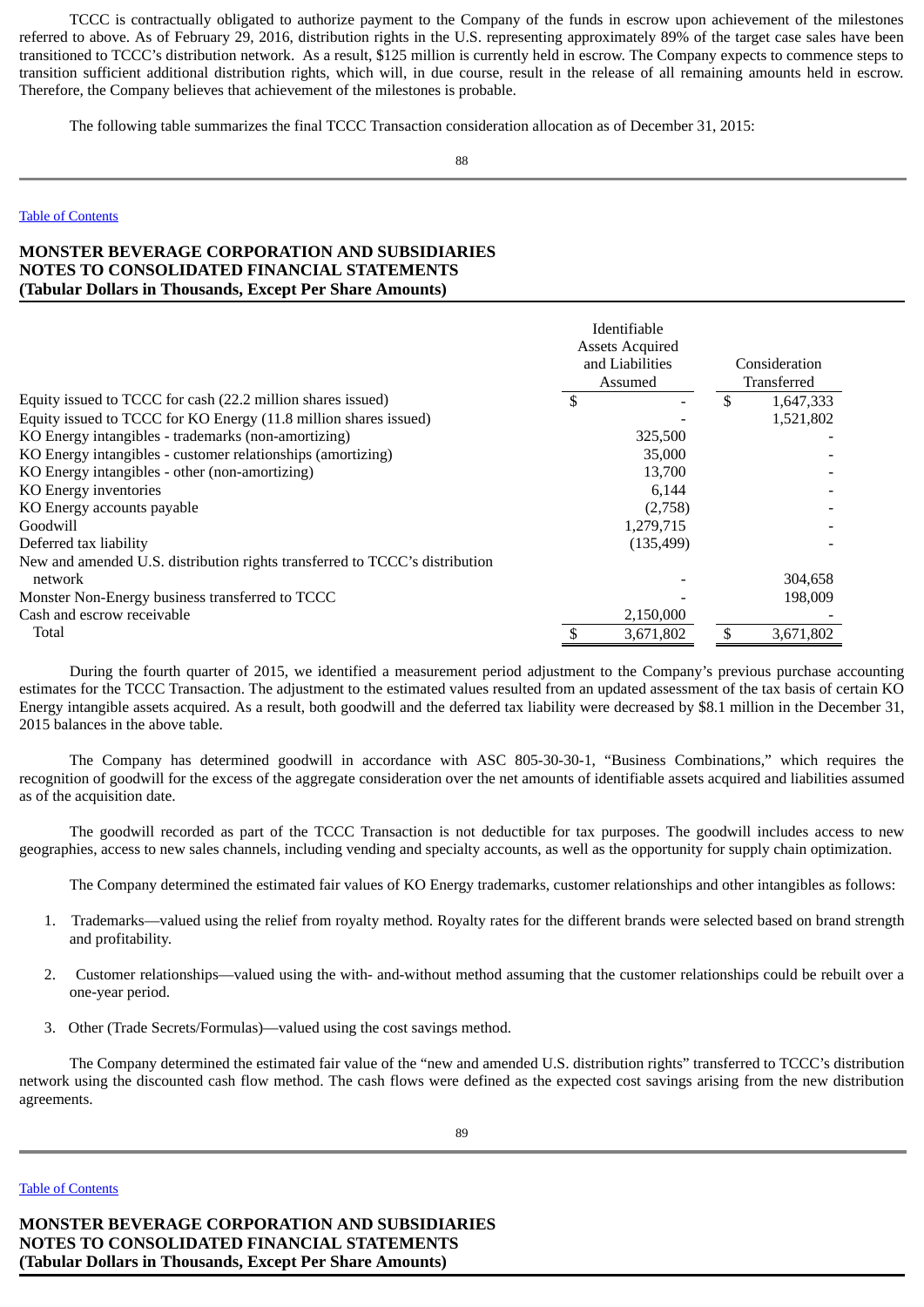The Company determined the estimated fair value of the Monster Non-Energy brands sold utilizing the discounted cash flow method and market multiple method. Market multiples for each brand were selected based on profitability, size and expected growth for each brand. The resulting business enterprise value derived under the income and market approaches was then adjusted for working capital and fixed assets that were not transferred to TCCC.

Of the approximately 34.0 million shares of the Company's common stock issued to TCCC in the TCCC Transaction, approximately 11.8 million shares, or 34.8% of the total shares issued, were allocated to the purchase of KO Energy and approximately 22.2 million shares, or 65.2% of the total shares issued, were issued for cash. The 34.8% allocation was based on the relative fair value of KO Energy to the approximate fair value of the 34.0 million shares of Old Monster's common stock on August 14, 2014. The remaining shares of the Company's common stock were deemed to be issued for cash. The \$2.15 billion of cash and escrow receivable was first allocated to the new and amended U.S. distribution rights and the Monster Non-Energy business based on their respective preliminary fair values, and the residual cash of \$1.6 billion was then allocated to the equity issued for cash. On August 14, 2014, the date on which the terms of the TCCC Transaction were agreed to and announced, the closing market price of Old Monster's common stock was \$71.65 per share. The fair value of KO Energy per ASC 820 is approximately \$880.1 million, which approximates the negotiated price for KO Energy based on the closing market price of Old Monster's common stock on August 14, 2014. However, per ASC 805, equity securities issued as consideration in a business combination are to be recorded at fair value as of the closing date. Therefore, the value of the Company's common stock issued to TCCC in exchange for KO Energy was \$128.39 per share, the closing price of the Company's common stock on June 12, 2015, resulting in a total consideration value transferred for KO Energy of \$1.5 billion.

The Company recognized a gain of \$161.5 million on the disposal of Monster Non-Energy during the second quarter of 2015.

The following unaudited pro forma condensed combined financial information is presented as if the TCCC Transaction had closed on January 1, 2013:

90

#### Table of [Contents](#page-1-0)

## **MONSTER BEVERAGE CORPORATION AND SUBSIDIARIES NOTES TO CONSOLIDATED FINANCIAL STATEMENTS (Tabular Dollars in Thousands, Except Per Share Amounts)**

|            | Year Ended December 31, 2015                                   |                          |                                                          |             |                       |  |  |  |  |  |  |  |
|------------|----------------------------------------------------------------|--------------------------|----------------------------------------------------------|-------------|-----------------------|--|--|--|--|--|--|--|
|            |                                                                |                          |                                                          |             |                       |  |  |  |  |  |  |  |
| Net sales  | Monster<br>Beverage<br>Corporation<br>as reported <sup>1</sup> | $KO$ Energy <sup>2</sup> | Disposal of<br>Monster Non-<br>Energy <sup>3</sup><br>\$ | Other<br>\$ | Pro Forma<br>Combined |  |  |  |  |  |  |  |
| Net income | \$2,722,564                                                    | \$138,127<br>100,575 4   | (60, 778)                                                | 8,887       | \$2,808,800           |  |  |  |  |  |  |  |
|            | 546,733                                                        |                          | (101, 618)                                               | (30, 390)   | 515,300               |  |  |  |  |  |  |  |
|            |                                                                |                          | Year Ended December 31, 2014                             |             |                       |  |  |  |  |  |  |  |
|            |                                                                |                          | Pro Forma Adjustments                                    |             |                       |  |  |  |  |  |  |  |
|            | Monster                                                        |                          |                                                          |             |                       |  |  |  |  |  |  |  |
|            | <b>Beverage</b>                                                |                          | Disposal of                                              |             |                       |  |  |  |  |  |  |  |
|            | Corporation                                                    |                          | Monster Non-                                             |             | Pro Forma             |  |  |  |  |  |  |  |
|            | as reported                                                    | <b>KO</b> Energy         | Energy                                                   | Other       | Combined              |  |  |  |  |  |  |  |
| Net sales  | \$2,464,867                                                    | \$342,432                | \$<br>(150, 374)                                         | \$19,900    | \$2,676,825           |  |  |  |  |  |  |  |
| Net income | 483,185                                                        | 218,456 4                | (4,647)                                                  | (95,306)    | 601,688               |  |  |  |  |  |  |  |
|            |                                                                |                          | Year Ended December 31, 2013                             |             |                       |  |  |  |  |  |  |  |
|            |                                                                |                          | Pro Forma Adjustments                                    |             |                       |  |  |  |  |  |  |  |
|            | Monster                                                        |                          |                                                          |             |                       |  |  |  |  |  |  |  |
|            | <b>Beverage</b>                                                |                          | Disposal of                                              |             |                       |  |  |  |  |  |  |  |
|            | Corporation                                                    |                          | Monster Non-                                             |             | Pro Forma             |  |  |  |  |  |  |  |
|            | as reported                                                    | <b>KO Energy</b>         | Energy                                                   | Other       | Combined              |  |  |  |  |  |  |  |
| Net sales  | \$2,246,428                                                    | \$ 330,076               | \$<br>(152, 041)                                         | \$19,900    | \$2,444,363           |  |  |  |  |  |  |  |
| Net income | 338,661                                                        | 183,763 4                | 1,922                                                    | (85, 551)   | 438,795               |  |  |  |  |  |  |  |

<sup>1</sup>Includes net sales of \$143.3 million and net income of \$55.2 million (tax affected) related to the acquired KO Energy assets since the date of acquisition, June 12, 2015.

²Includes results through June 12, 2015, the date the TCCC Transaction was finalized. Net income for KO Energy includes only net revenues and direct operating expenses, rather than full "carve-out" financial statements, because such financial information would not be meaningful given that it is not possible to provide a meaningful allocation of business unit and corporate costs, interest or tax in respect of KO Energy.

³Includes results through June 12, 2015. Net income includes gain recognized on the sale of Monster Non-Energy of \$161.5 million.

The \$100.6 million, \$218.5 million and \$183.8 million of net income for KO Energy for the years ended December 31, 2015, 2014 and 2013, respectively, are 4presented before tax. The associated estimated provision for income taxes is included in the "Other" category.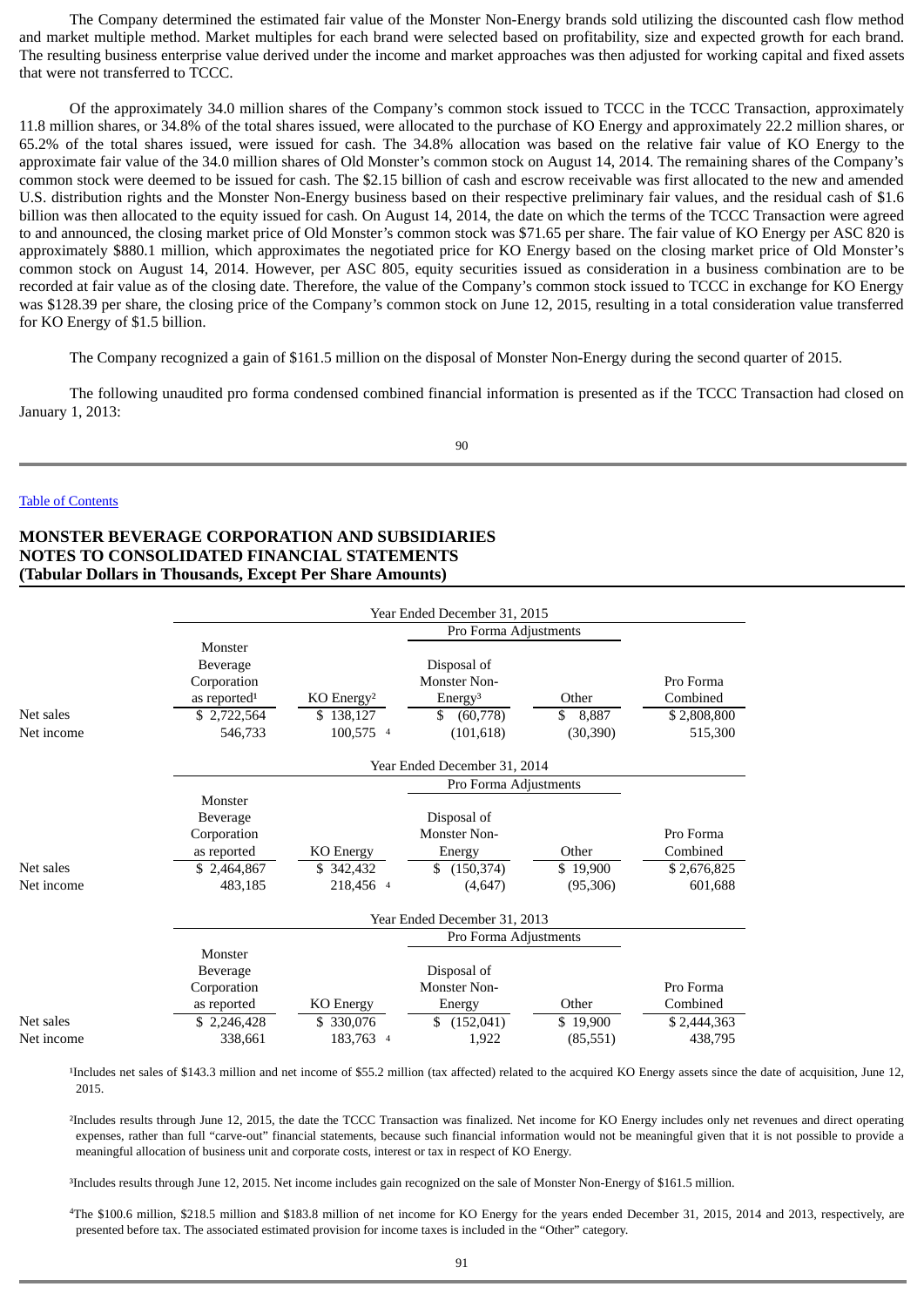## **MONSTER BEVERAGE CORPORATION AND SUBSIDIARIES NOTES TO CONSOLIDATED FINANCIAL STATEMENTS (Tabular Dollars in Thousands, Except Per Share Amounts)**

#### Pro-Forma Adjustments – Other include the following:

|                                                                | Year Ended<br>December 31.<br>2015 <sup>1</sup> |     | Year Ended<br>December 31.<br>2014 |     | Year Ended<br>December 31.<br>2013 |
|----------------------------------------------------------------|-------------------------------------------------|-----|------------------------------------|-----|------------------------------------|
| Net sales:                                                     |                                                 |     |                                    |     |                                    |
| Amortization of deferred revenue                               | \$<br>8,887                                     | \$  | 19.900                             | \$  | 19,900                             |
| Net income:                                                    |                                                 |     |                                    |     |                                    |
| Amortization of deferred revenue                               | \$<br>8.887                                     | \$  | 19.900                             | \$  | 19,900                             |
| To record sales commissions                                    | (15, 470)                                       |     | (38,352)                           |     | (36,969)                           |
| To record amortization of definite lived KO Energy intangibles | (3, 126)                                        |     | (7,000)                            |     | (7,000)                            |
| To eliminate TCCC Transaction expenses                         | 15,495                                          |     | 4,824                              |     |                                    |
| Estimated provision for income taxes on pro forma adjustments  | 2,545                                           |     | 9.428                              |     | 9,267                              |
| Estimated provision for income taxes on KO Energy income       | (38, 721)                                       |     | (84, 106)                          |     | (70, 749)                          |
| Total                                                          | (30,390)                                        | \$. | (95,306)                           | \$. | (85,551)                           |

<sup>1</sup>Includes amortization of deferred revenue, sales commissions and amortization of intangibles through June 12, 2015, the date the TCCC Transaction was consummated.

For purposes of the unaudited pro forma financial information, a combined U.S. Federal and state statutory tax rate of 38.5% has been used. This rate does not reflect the Company's expected effective tax rate, which includes other tax charges and benefits, and does not take into account any historical or possible future tax events that may impact the combined company.

The unaudited pro forma financial information is presented for information purposes only and is not intended to represent or be indicative of the combined results of operations that the Company would have reported had the TCCC Transaction been completed as of the date and for the periods presented, and should not be taken as representative of the Company's consolidated results of operations following the completion of the TCCC Transaction. In addition, the unaudited pro forma financial information is not intended to project the future financial results of operations of the combined company. The unaudited pro forma combined financial information does not reflect any cost savings, operational synergies or revenue enhancements that the combined company may achieve as a result of the TCCC Transaction or the costs to combine the operations or costs necessary to achieve cost savings, operating synergies and revenue enhancements.

92

### Table of [Contents](#page-1-0)

# **MONSTER BEVERAGE CORPORATION AND SUBSIDIARIES NOTES TO CONSOLIDATED FINANCIAL STATEMENTS (Tabular Dollars in Thousands, Except Per Share Amounts)**

### 3. INVESTMENTS

The following table summarizes the Company's investments at:

| December 31, 2015                 | <b>Amortized Cost</b> |                                | Gross<br>Unrealized<br>Holding<br>Gains |                                | Gross<br>Unrealized<br>Holding<br>Losses |      | Fair<br>Value |                                                                  | Continuous<br>Unrealized<br><b>Loss Position</b><br>less than 12<br>Months |    | Continuous<br>Unrealized<br><b>Loss Position</b><br>greater than 12<br>Months |
|-----------------------------------|-----------------------|--------------------------------|-----------------------------------------|--------------------------------|------------------------------------------|------|---------------|------------------------------------------------------------------|----------------------------------------------------------------------------|----|-------------------------------------------------------------------------------|
| <b>Held-to-Maturity</b>           |                       |                                |                                         |                                |                                          |      |               |                                                                  |                                                                            |    |                                                                               |
| Short-term:                       |                       |                                |                                         |                                |                                          |      |               |                                                                  |                                                                            |    |                                                                               |
| Commercial paper                  | \$<br>3,978           | \$                             |                                         | \$                             |                                          | \$   | 3,978         | \$                                                               |                                                                            | \$ |                                                                               |
| Municipal securities              | 709,207               |                                | 63                                      |                                | 192                                      |      | 709,078       |                                                                  | 192                                                                        |    |                                                                               |
| U.S. government agency securities | 23,369                |                                |                                         |                                | 58                                       |      | 23,311        |                                                                  | 58                                                                         |    |                                                                               |
| U.S. Treasuries                   | 8,056                 |                                |                                         |                                | 13                                       |      | 8,043         |                                                                  | 13                                                                         |    |                                                                               |
| Long-term:                        |                       |                                |                                         |                                |                                          |      |               |                                                                  |                                                                            |    |                                                                               |
| Municipal securities              | 11,071                |                                |                                         |                                | 8                                        |      | 11,063        |                                                                  | 8                                                                          |    |                                                                               |
| U.S. government agency securities | 4,277                 |                                |                                         |                                | 25                                       |      | 4,252         |                                                                  | 25                                                                         |    |                                                                               |
| Total                             | 759,958               | \$                             | 63                                      | \$                             | 296                                      | \$.  | 759,725       |                                                                  | 296                                                                        | \$ |                                                                               |
|                                   |                       |                                |                                         |                                |                                          |      |               |                                                                  |                                                                            |    |                                                                               |
|                                   |                       | Gross<br>Unrealized<br>Holding |                                         | Gross<br>Unrealized<br>Holding |                                          | Fair |               | Continuous<br>Unrealized<br><b>Loss Position</b><br>less than 12 |                                                                            |    | Continuous<br>Unrealized<br><b>Loss Position</b><br>greater than 12           |
| December 31, 2014                 | <b>Amortized Cost</b> |                                | Gains                                   |                                | Losses                                   |      | Value         |                                                                  | Months                                                                     |    | Months                                                                        |
| <b>Held-to-Maturity</b>           |                       |                                |                                         |                                |                                          |      |               |                                                                  |                                                                            |    |                                                                               |
| Short-term:                       |                       |                                |                                         |                                |                                          |      |               |                                                                  |                                                                            |    |                                                                               |
| Commercial paper                  | \$<br>19,482          | \$                             |                                         | \$                             | $\overline{2}$                           | S    | 19,480        | \$                                                               |                                                                            | \$ |                                                                               |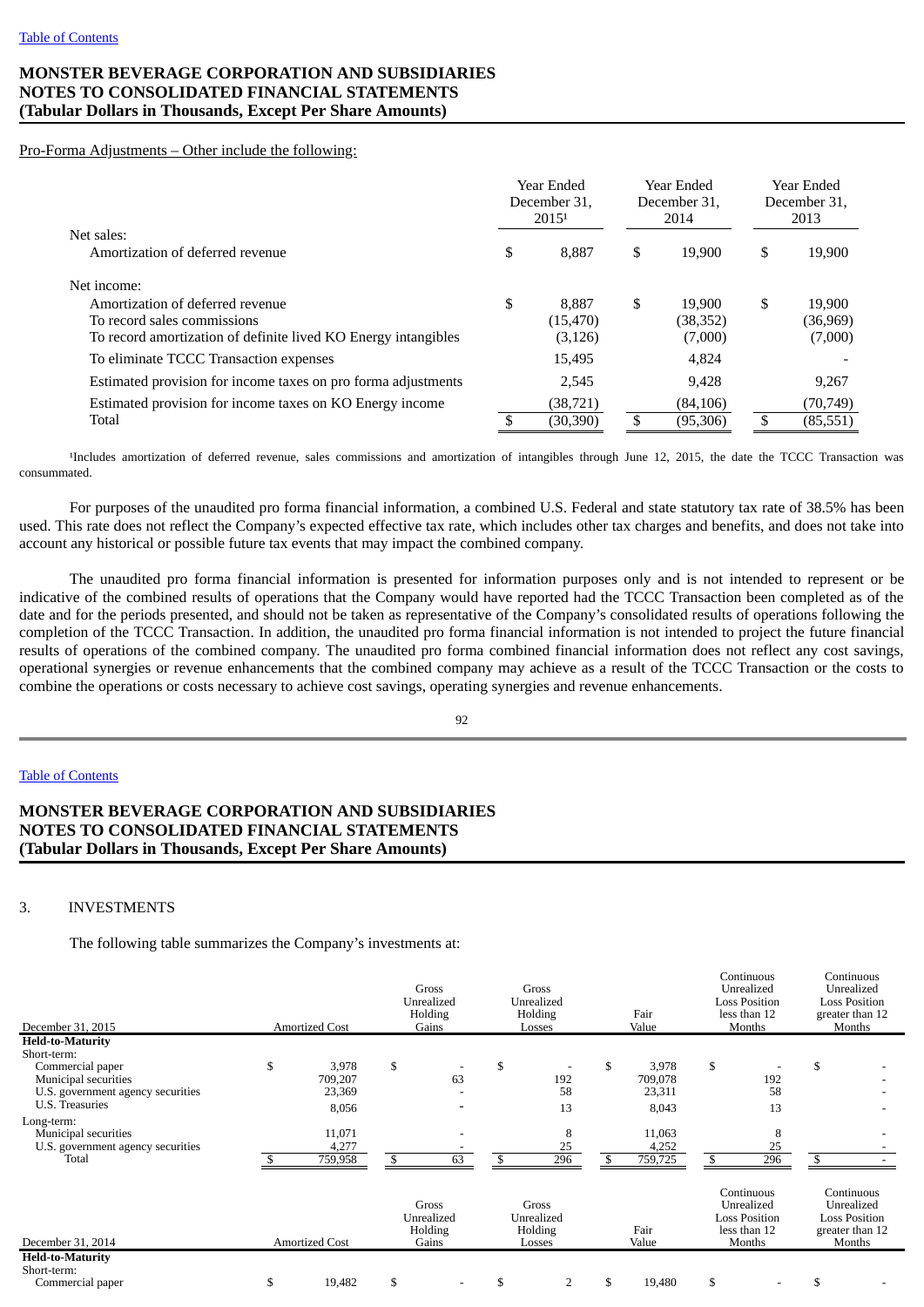| Municipal securities<br>U.S. government agency securities              | 744,542<br>9,199 | 105<br>$\overline{\phantom{a}}$ |   | 744,647<br>9,198 |  |  |
|------------------------------------------------------------------------|------------------|---------------------------------|---|------------------|--|--|
| Long-term:<br>Municipal securities<br><b>Available-for-sale</b>        | 42,940           | 10                              | - | 42,950           |  |  |
| Variable rate demand notes<br>Total                                    | 4,001<br>820,164 | 115                             |   | 4,001<br>820,276 |  |  |
| <b>Trading</b><br>Short-term:<br>Auction rate securities<br>Long-term: |                  |                                 |   | 3,910            |  |  |
| Auction rate securities<br>Total                                       |                  |                                 |   | 824,186          |  |  |

During the years ended December 31, 2015 and 2014, realized gains or losses recognized on the sale of investments were not significant. During the year ended December 31, 2013, the Company recognized \$2.5 million of realized gains on the sale of available-for-sale investments. Realized gains or losses on the sale of all other investments during the year ended December 31, 2013 were not significant.

The Company recognized a net gain through earnings on its trading securities as follows for the years ended:

93

#### Table of [Contents](#page-1-0)

# **MONSTER BEVERAGE CORPORATION AND SUBSIDIARIES NOTES TO CONSOLIDATED FINANCIAL STATEMENTS (Tabular Dollars in Thousands, Except Per Share Amounts)**

|                                                            | 2015 |     | 2014 |     | 2013          |
|------------------------------------------------------------|------|-----|------|-----|---------------|
| Gain (loss) on transfer from available-for-sale to trading |      |     |      |     |               |
| Gain on trading securities sold                            |      | 250 |      | 978 | 255           |
| (Loss) gain on trading securities held                     |      | -   |      | 177 | 816           |
| Gain on trading securites                                  |      | 250 |      | 801 | $.07^{\circ}$ |

The Company's investments at December 31, 2015 and 2014 in commercial paper, municipal securities, U.S. government agency securities, U.S. treasuries and/or variable rate demand notes ("VRDNs") carried investment grade credit ratings. VRDNs are floating rate municipal bonds with embedded put options that allow the bondholder to sell the security at par plus accrued interest. All of the put options are secured by a pledged liquidity source. While they are classified as marketable investment securities, the put option allows the VRDNs to be liquidated at par on a same day, or more generally on a seven day, settlement basis. All of the Company's investments at December 31, 2014 in municipal, educational or other public body securities with an auction reset feature ("auction rate securities") also carried investment grade credit ratings.

The following table summarizes the underlying contractual maturities of the Company's investments at:

|                                   | December 31, 2015     |         |            |         |                       | December 31, 2014 |    |            |  |
|-----------------------------------|-----------------------|---------|------------|---------|-----------------------|-------------------|----|------------|--|
|                                   | <b>Amortized Cost</b> |         | Fair Value |         | <b>Amortized Cost</b> |                   |    | Fair Value |  |
| Less than 1 year:                 |                       |         |            |         |                       |                   |    |            |  |
| Commercial paper                  | \$                    | 3,978   | \$         | 3,978   | \$                    | 19,482            | \$ | 19,480     |  |
| Municipal securities              |                       | 709,207 |            | 709,078 |                       | 744,542           |    | 744,647    |  |
| U.S. government agency securities |                       | 23,369  |            | 23,311  |                       | 9,199             |    | 9,198      |  |
| U.S. Treasuries                   |                       | 8,056   |            | 8,043   |                       |                   |    |            |  |
| Due $1 - 10$ years:               |                       |         |            |         |                       |                   |    |            |  |
| Municipal securities              |                       | 11,071  |            | 11,063  |                       | 42,940            |    | 42,950     |  |
| U.S. government agency securities |                       | 4,277   |            | 4,252   |                       |                   |    |            |  |
| Due 11 - 20 years:                |                       |         |            |         |                       |                   |    |            |  |
| Auction rate securities           |                       |         |            |         |                       | 3,910             |    | 3,910      |  |
| Due 21 - 30 years:                |                       |         |            |         |                       |                   |    |            |  |
| Variable rate demand notes        |                       |         |            |         |                       | 4,001             |    | 4,001      |  |
| Total                             |                       | 759,958 |            | 759,725 | ፍ                     | 824,074           |    | 824,186    |  |

## 4. FAIR VALUE OF CERTAIN FINANCIAL ASSETS AND LIABILITIES

ASC 820 provides a framework for measuring fair value and requires expanded disclosures regarding fair value measurements. ASC 820 defines fair value as the price that would be received to sell an asset or paid to transfer a liability in an orderly transaction between market participants at the measurement date. ASC 820 also establishes a fair value hierarchy which requires an entity to maximize the use of observable inputs, where available. The three levels of inputs required by the standard that the Company uses to measure fair value are summarized below.

Level 1: Quoted prices in active markets for identical assets or liabilities.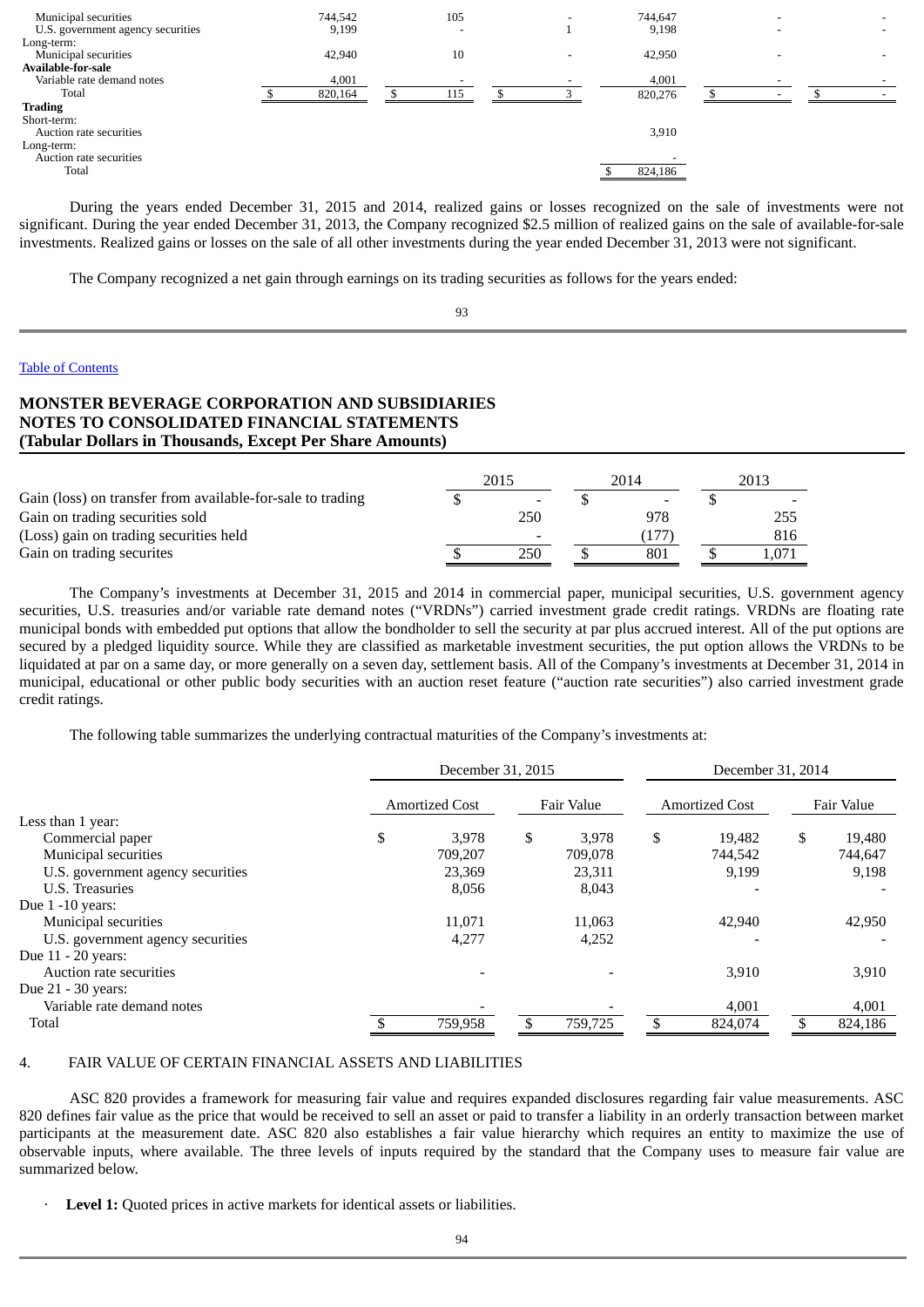# **MONSTER BEVERAGE CORPORATION AND SUBSIDIARIES NOTES TO CONSOLIDATED FINANCIAL STATEMENTS (Tabular Dollars in Thousands, Except Per Share Amounts)**

- Level 2: Observable inputs other than Level 1 prices, such as quoted prices for similar assets or liabilities; quoted prices in markets that are not active; or other inputs that are observable or can be corroborated by observable market data for substantially the full term of the related assets or liabilities.
- Level 3: Unobservable inputs that are supported by little or no market activity and that are significant to the fair value of the assets or liabilities.

ASC 820 requires the use of observable market inputs (quoted market prices) when measuring fair value and requires a Level 1 quoted price to be used to measure fair value whenever possible.

The following tables present the Company's held-to-maturity investments at amortized cost as well as the fair value of the Company's financial assets that are recorded at fair value on a recurring basis, segregated among the appropriate levels within the fair value hierarchy at:

95

### Table of [Contents](#page-1-0)

# **MONSTER BEVERAGE CORPORATION AND SUBSIDIARIES NOTES TO CONSOLIDATED FINANCIAL STATEMENTS (Tabular Dollars in Thousands, Except Per Share Amounts)**

| December 31, 2015                             |                         | Level 1 |              | Level 2   |                 | Level 3        | <b>Total</b>    |
|-----------------------------------------------|-------------------------|---------|--------------|-----------|-----------------|----------------|-----------------|
| Cash                                          | $\overline{\mathbb{S}}$ | 255,723 | \$           |           | \$              | $\overline{a}$ | \$<br>255,723   |
| Money market funds                            |                         | 664,005 |              |           |                 |                | 664,005         |
| Certificates of deposit                       |                         |         |              | 85,007    |                 |                | 85,007          |
| Commercial paper                              |                         |         |              | 430,605   |                 |                | 430,605         |
| U.S. Treasuries                               |                         |         |              | 260,035   |                 |                | 260,035         |
| Municipal securities                          |                         |         |              | 731,744   |                 |                | 731,744         |
| U.S. government agency securities             |                         |         |              | 508,256   |                 |                | 508,256         |
| Foreign currency derivatives                  |                         |         |              | (217)     |                 |                | (217)           |
| Total                                         | \$                      | 919,728 | \$           | 2,015,430 | \$              |                | \$<br>2,935,158 |
| Amounts included in:                          |                         |         |              |           |                 |                |                 |
| Cash and cash equivalents                     | \$                      | 919,728 | \$           | 1,255,689 | \$              |                | \$<br>2,175,417 |
| Short-term investments                        |                         |         |              | 744,610   |                 |                | 744,610         |
| Accounts receivable, net                      |                         |         |              | 371       |                 |                | 371             |
| Investments                                   |                         |         |              | 15,348    |                 |                | 15,348          |
| <b>Accrued liabilities</b>                    |                         |         |              | (588)     |                 |                | (588)           |
| Total                                         | \$                      | 919,728 | \$           | 2,015,430 | \$              | $\blacksquare$ | \$<br>2,935,158 |
| December 31, 2014                             |                         | Level 1 |              | Level 2   |                 | Level 3        | <b>Total</b>    |
| Cash                                          | \$                      | 196,090 | \$           |           | $\overline{\$}$ |                | \$<br>196,090   |
| Money market funds                            |                         | 106,928 |              |           |                 |                | 106,928         |
| Commercial paper                              |                         |         |              | 19,482    |                 |                | 19,482          |
| Municipal securities                          |                         |         |              | 854,787   |                 |                | 854,787         |
| U.S. government agency securities             |                         |         |              | 9,199     |                 |                | 9,199           |
| Variable rate demand notes                    |                         |         |              | 4,001     |                 |                | 4,001           |
| Auction rate securities                       |                         |         |              |           |                 | 3,910          | 3,910           |
| Put option related to auction rate securities |                         |         |              |           |                 | 250            | 250             |
| Foreign currency derivatives                  |                         |         |              | (252)     |                 |                | (252)           |
| Total                                         | $\overline{\mathbb{S}}$ | 303,018 | $\mathbb{S}$ | 887,217   | \$              | 4,160          | \$<br>1,194,395 |
| Amounts included in:                          |                         |         |              |           |                 |                |                 |
| Cash and cash equivalents                     | \$                      | 303,018 | \$           | 67,305    | \$              |                | \$<br>370,323   |
| Short-term investments                        |                         |         |              | 777,224   |                 | 3,910          | 781,134         |
| Accounts receivable, net                      |                         |         |              | 83        |                 |                | 83              |
| Investments                                   |                         |         |              | 42,940    |                 |                | 42,940          |
| Prepaid expenses and other current assets     |                         |         |              |           |                 | 250            | 250             |
| <b>Accrued liabilities</b>                    |                         |         |              | (335)     |                 |                | (335)           |
| Total                                         | \$                      | 303,018 | \$           | 887,217   | \$              | 4,160          | \$<br>1,194,395 |
|                                               |                         |         |              |           |                 |                |                 |

The majority of the Company's short-term investments are classified within Level 1 or Level 2 of the fair value hierarchy. The Company's valuation of its Level 1 investments, which include money market funds, is based on quoted market prices in active markets for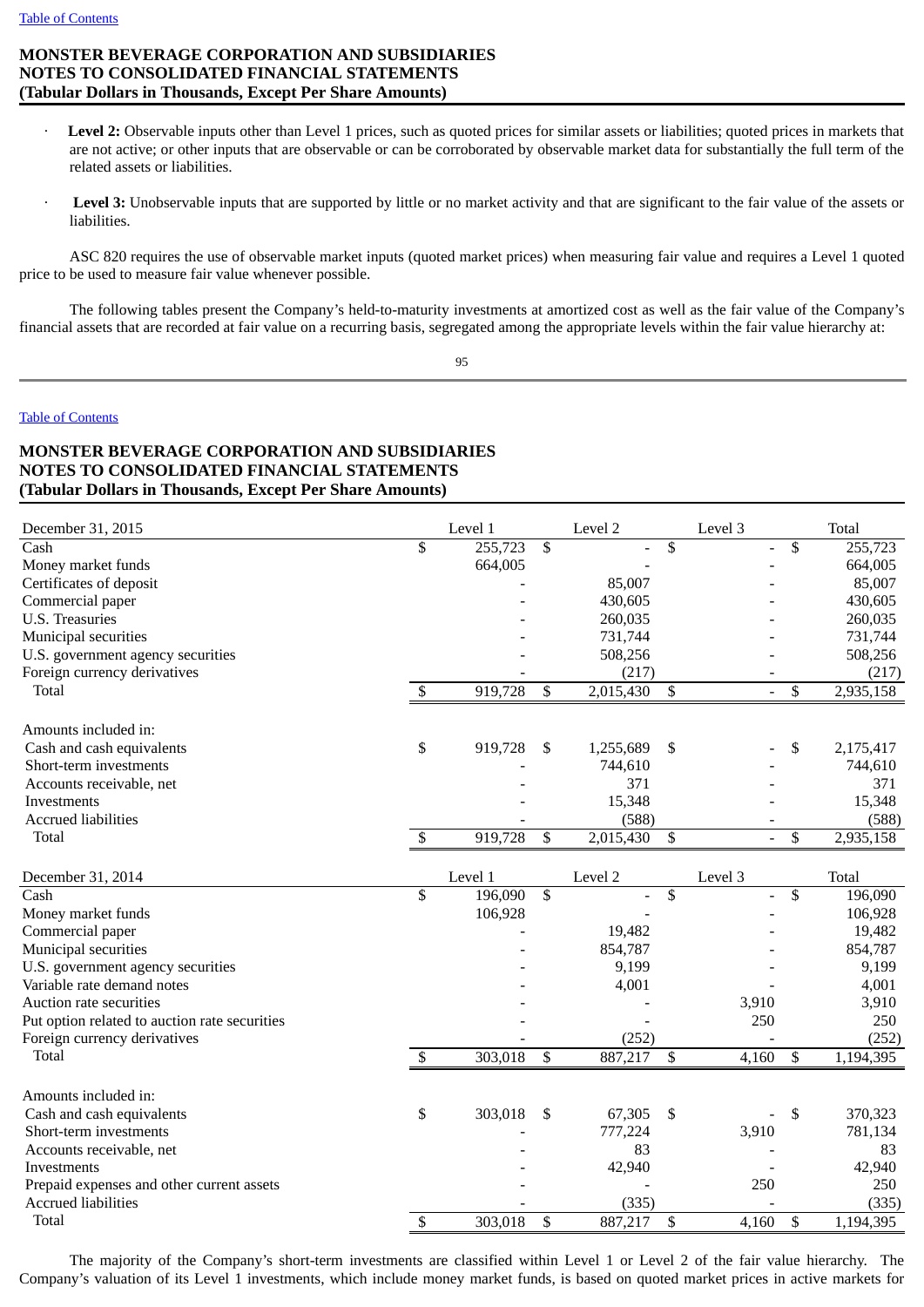identical securities. The Company's valuation of its Level 2 investments, which include commercial paper, certificates of deposit, U.S. treasuries, municipal securities, U.S. government agency securities and VRDNs, is based on other observable inputs, specifically a market approach which utilizes valuation models, pricing systems, mathematical tools and other relevant information for the same or similar securities. The Company's valuation of its Level 2 foreign exchange contracts is based on quoted market prices of the same or similar instruments, adjusted for counterparty risk. There were no transfers between Level 1 and Level 2 measurements during the years ended December 31, 2015 and 2014, and there were no changes in the Company's valuation techniques.

96

### Table of [Contents](#page-1-0)

# **MONSTER BEVERAGE CORPORATION AND SUBSIDIARIES NOTES TO CONSOLIDATED FINANCIAL STATEMENTS (Tabular Dollars in Thousands, Except Per Share Amounts)**

The Company's Level 3 assets were comprised of auction rate securities and put options. The Company's Level 3 valuation utilized a mark-to-model approach which included estimates for interest rates, timing and amount of cash flows, credit and liquidity premiums, as well as expected holding periods for the auction rate securities. These assumptions are typically volatile and subject to change as the underlying data sources and market conditions evolve. A significant change in any single input could have a significant valuation impact; however, no single input has a more significant impact on valuation than another. There were no changes in the Company's valuation techniques of its Level 3 assets during the year ended December 31, 2015.

The following table presents quantitative information related to the significant unobservable inputs utilized in the Company's Level 3 recurring fair value measurements as of December 31, 2014.

|                                | Valuation Technique  | Unobservable Input             | Range (Weighted-Average)  |
|--------------------------------|----------------------|--------------------------------|---------------------------|
| <b>Auction Rate Securities</b> | Discounted cash flow | Maximum rate probability       | 1.37%-3.02% (2.58%)       |
|                                |                      | Principal returned probability | 84.78%-94.07% (87.05%)    |
|                                |                      | Default probability            | 4.56%-12.21% (10.37%)     |
|                                |                      | Liquidity risk                 | $2.50\% - 2.50\%$ (2.50%) |
|                                |                      | Recovery rate                  | $60-60(60)$               |
| Put Options                    | Discounted cash flow | Counterparty risk              | $0.73\% -0.79\%$ (0.74%)  |

At December 31, 2015, the Company held no auction rate securities. At December 31, 2014, the Company held auction rate securities with a face value of \$4.2 million (amortized cost basis of \$3.9 million). A Level 3 valuation was performed on the Company's auction rate securities as of December 31, 2014 resulting in a fair value of \$3.9 million for the Company's trading auction rate securities (after a \$0.3 million impairment), which are included in short-term and long-term investments.

The following table provides a summary reconciliation of the Company's financial assets that are recorded at fair value on a recurring basis using significant unobservable inputs (Level 3):

|                                        | December 31, 2015         |         |  |       |  | December 31, 2014 |             |       |  |
|----------------------------------------|---------------------------|---------|--|-------|--|-------------------|-------------|-------|--|
|                                        |                           | Auction |  |       |  | Auction           |             |       |  |
|                                        | Rate                      |         |  |       |  | Rate              |             |       |  |
|                                        | Securities<br>Put Options |         |  |       |  | Securities        | Put Options |       |  |
| <b>Opening Balance</b>                 |                           | 3,910   |  | 250   |  | 16,184            |             | 1,092 |  |
| Transfers into Level 3                 |                           |         |  |       |  |                   |             |       |  |
| Transfers out of Level 3               |                           |         |  |       |  |                   |             |       |  |
| Total gains (losses) for the period:   |                           |         |  |       |  |                   |             |       |  |
| Included in earnings                   |                           | 250     |  | (250) |  | 801               |             | (842) |  |
| Included in other comprehensive income |                           |         |  |       |  |                   |             |       |  |
| <b>Settlements</b>                     |                           | (4,160) |  |       |  | (13,075)          |             |       |  |
| <b>Closing Balance</b>                 |                           |         |  |       |  | 3,910             |             | 250   |  |

#### 5. DERIVATIVE INSTRUMENTS AND HEDGING ACTIVITIES

The Company is exposed to foreign currency exchange rate risks related primarily to its foreign business operations. The Company entered into forward currency exchange contracts with financial

#### Table of [Contents](#page-1-0)

**MONSTER BEVERAGE CORPORATION AND SUBSIDIARIES NOTES TO CONSOLIDATED FINANCIAL STATEMENTS (Tabular Dollars in Thousands, Except Per Share Amounts)**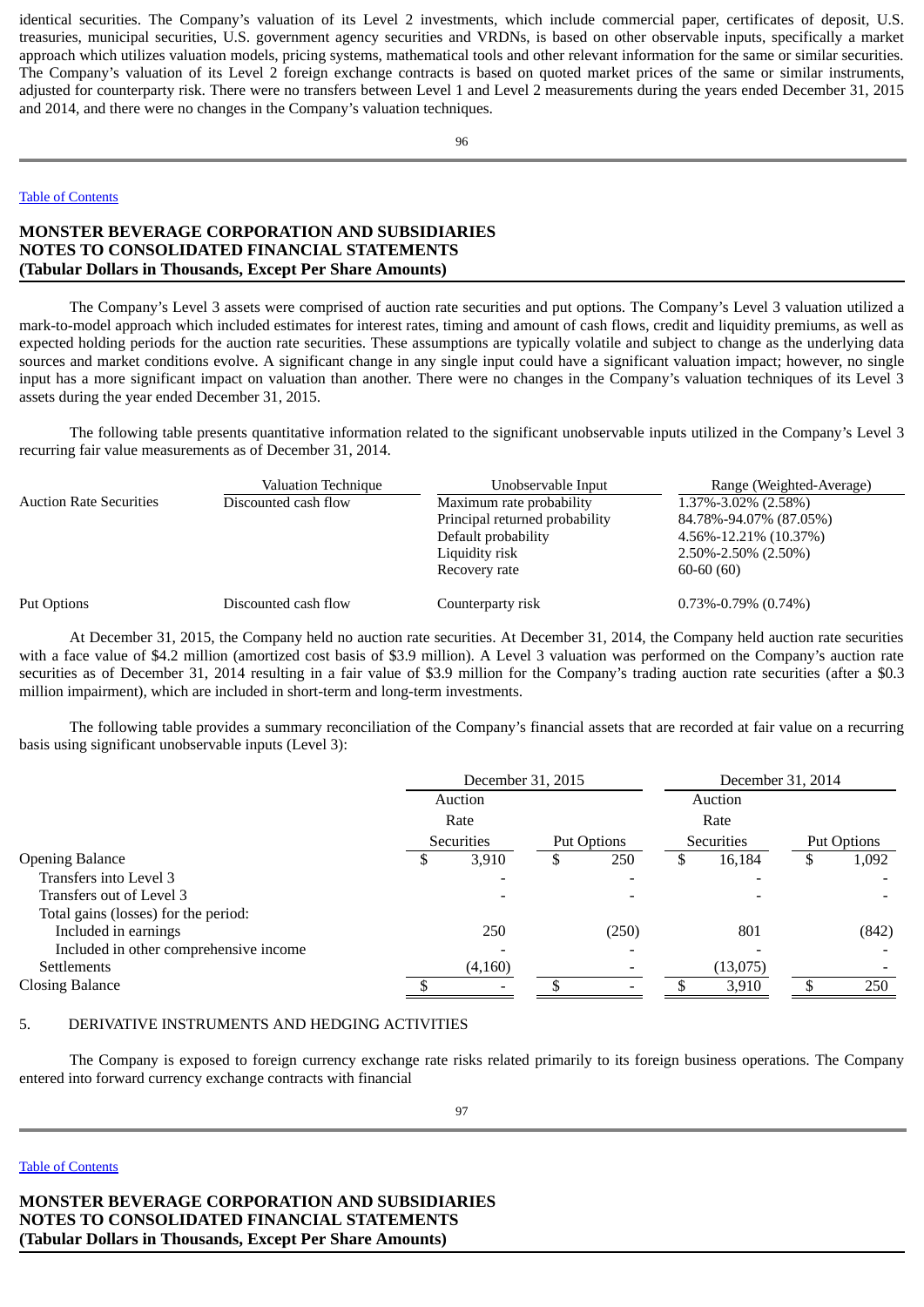institutions to create an economic hedge to specifically manage a portion of the foreign exchange risk exposure associated with certain consolidated subsidiaries' non-functional currency denominated assets and liabilities. All foreign currency exchange contracts entered into by the Company as of December 31, 2015 have terms of one month or less. The Company does not enter into forward currency exchange contracts for speculation or trading purposes.

The Company has not designated its foreign currency exchange contracts as hedge transactions under ASC 815. Therefore, gains and losses on the Company's foreign currency exchange contracts are recognized in other expense, net, in the consolidated statements of income, and are largely offset by the changes in the fair value of the underlying economically hedged item.

The notional amount and fair value of all outstanding foreign currency derivative instruments in the consolidated balance sheets consist of the following at:

|                                      | December 31, 2015 |          |    |       |                               |  |  |  |  |  |  |
|--------------------------------------|-------------------|----------|----|-------|-------------------------------|--|--|--|--|--|--|
| Derivatives not designated as        |                   |          |    |       |                               |  |  |  |  |  |  |
| hedging instruments under            |                   | Notional |    | Fair  |                               |  |  |  |  |  |  |
| <b>FASB ASC 815-20</b>               |                   | Amount   |    | Value | <b>Balance Sheet Location</b> |  |  |  |  |  |  |
| Assets:                              |                   |          |    |       |                               |  |  |  |  |  |  |
| Foreign currency exchange contracts: |                   |          |    |       |                               |  |  |  |  |  |  |
| Receive USD/pay GBP                  | \$                | 18,146   | \$ | 168   | Accounts receivable, net      |  |  |  |  |  |  |
| Receive USD/pay ZAR                  |                   | 17,411   |    | 144   | Accounts receivable, net      |  |  |  |  |  |  |
| Receive USD/pay RUB                  |                   | 2,173    |    | 9     | Accounts receivable, net      |  |  |  |  |  |  |
| Receive USD/pay BRL                  |                   | 2,478    |    | 49    | Accounts receivable, net      |  |  |  |  |  |  |
| Receive USD/pay COP                  |                   | 1,351    |    | 1     | Accounts receivable, net      |  |  |  |  |  |  |
| Liabilities:                         |                   |          |    |       |                               |  |  |  |  |  |  |
| Foreign currency exchange contracts: |                   |          |    |       |                               |  |  |  |  |  |  |
| Receive EUR/pay USD                  | \$                | 39,578   | \$ | (429) | Accrued liabilities           |  |  |  |  |  |  |
| Receive USD/pay AUD                  |                   | 14,040   |    | (82)  | <b>Accrued liabilities</b>    |  |  |  |  |  |  |
| Receive USD/pay CAD                  |                   | 2,804    |    | (15)  | <b>Accrued liabilities</b>    |  |  |  |  |  |  |
| Receive USD/pay JPY                  |                   | 2,495    |    | (2)   | <b>Accrued liabilities</b>    |  |  |  |  |  |  |
| Receive USD/pay MXN                  |                   | 8,122    |    | (15)  | <b>Accrued liabilities</b>    |  |  |  |  |  |  |
| Receive SGD/pay USD                  |                   | 3,837    |    | (30)  | <b>Accrued liabilities</b>    |  |  |  |  |  |  |
| Receive USD/pay NZD                  |                   | 1,978    |    | (3)   | <b>Accrued liabilities</b>    |  |  |  |  |  |  |
| Receive USD/pay CLP                  |                   | 3,519    |    | (12)  | <b>Accrued liabilities</b>    |  |  |  |  |  |  |
|                                      |                   | 98       |    |       |                               |  |  |  |  |  |  |

### Table of [Contents](#page-1-0)

## **MONSTER BEVERAGE CORPORATION AND SUBSIDIARIES NOTES TO CONSOLIDATED FINANCIAL STATEMENTS (Tabular Dollars in Thousands, Except Per Share Amounts)**

|                                      | December 31, 2014 |        |    |       |                               |  |  |  |  |  |
|--------------------------------------|-------------------|--------|----|-------|-------------------------------|--|--|--|--|--|
| Derivatives not designated as        |                   |        |    |       |                               |  |  |  |  |  |
| hedging instruments under            | Notional          |        |    | Fair  |                               |  |  |  |  |  |
| <b>FASB ASC 815-20</b>               | Amount            |        |    | Value | <b>Balance Sheet Location</b> |  |  |  |  |  |
| Assets:                              |                   |        |    |       |                               |  |  |  |  |  |
| Foreign currency exchange contracts: |                   |        |    |       |                               |  |  |  |  |  |
| Receive CAD/pay USD                  | \$                | 19,940 | \$ | 83    | Accounts receivable, net      |  |  |  |  |  |
| Liabilities:                         |                   |        |    |       |                               |  |  |  |  |  |
| Foreign currency exchange contracts: |                   |        |    |       |                               |  |  |  |  |  |
| Receive EUR/pay USD                  | \$                | 13,265 | \$ | (75)  | Accrued liabilities           |  |  |  |  |  |
| Receive USD/pay AUD                  |                   | 8,343  |    | (48)  | Accrued liabilities           |  |  |  |  |  |
| Receive USD/pay JPY                  |                   | 10,620 |    | (84)  | Accrued liabilities           |  |  |  |  |  |
| Receive USD/pay ZAR                  |                   | 14,760 |    | (105) | Accrued liabilities           |  |  |  |  |  |
| Receive USD/pay MXN                  |                   | 4,961  |    | (11)  | Accrued liabilities           |  |  |  |  |  |
| Receive USD/pay CLP                  |                   | 2,685  |    | (10)  | Accrued liabilities           |  |  |  |  |  |
| Receive USD/pay COP                  |                   | 2,845  |    | (2)   | Accrued liabilities           |  |  |  |  |  |

The net gain on derivative instruments in the consolidated statements of income were as follows: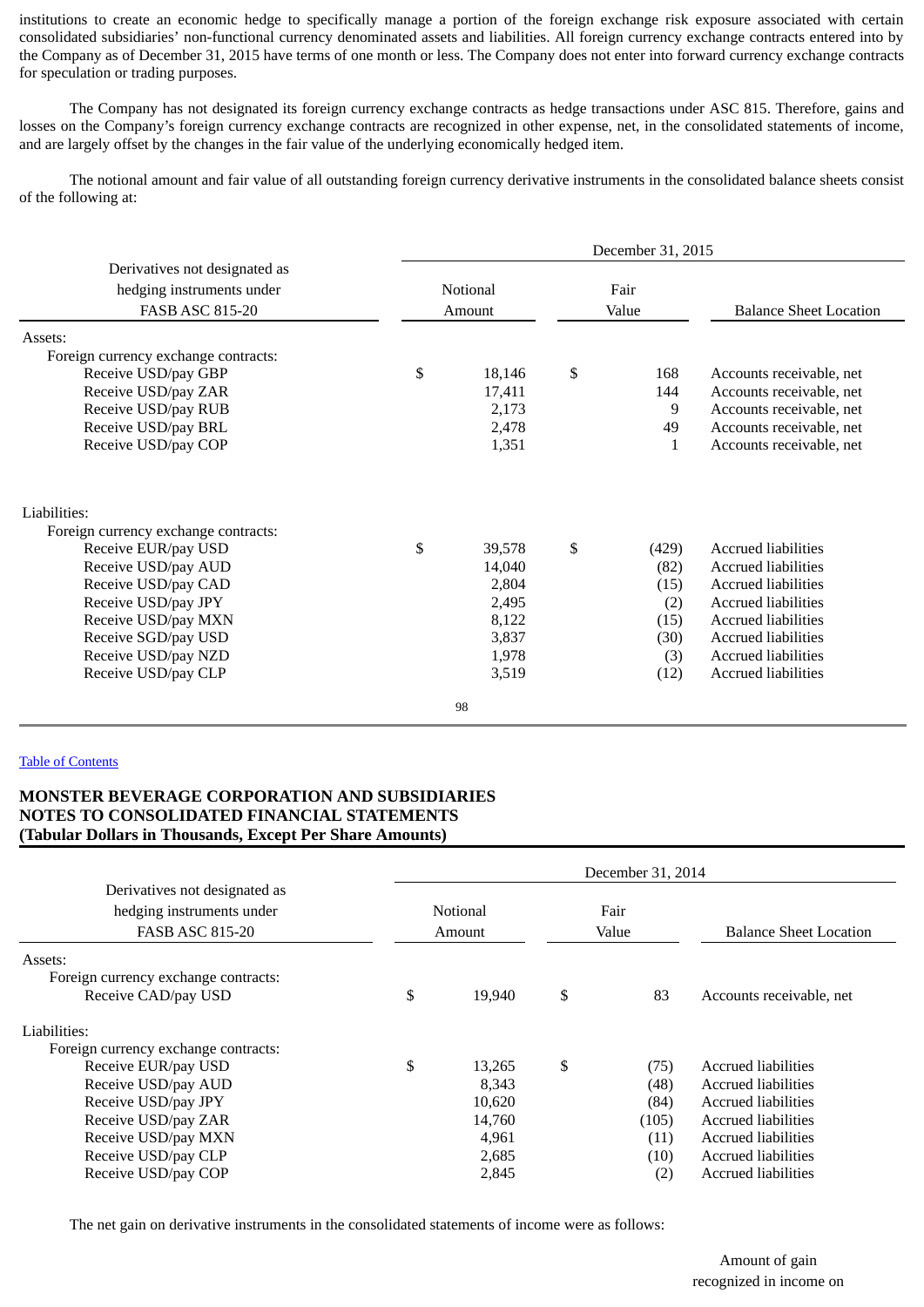|    |                                                                                      |                                                            |     |                      | derivatives<br>Year ended |               |                      |  |  |  |  |
|----|--------------------------------------------------------------------------------------|------------------------------------------------------------|-----|----------------------|---------------------------|---------------|----------------------|--|--|--|--|
|    | Derivatives not designated as<br>hedging instruments under<br><b>FASB ASC 815-20</b> | Location of gain<br>recognized in income on<br>derivatives |     | December 31,<br>2015 |                           |               | December 31,<br>2014 |  |  |  |  |
|    | Foreign currency exchange contracts                                                  | Other expense, net                                         |     | \$                   | 2,503                     | \$            | 1,424                |  |  |  |  |
| 6. | <b>INVENTORIES</b>                                                                   |                                                            |     |                      |                           |               |                      |  |  |  |  |
|    | Inventories consist of the following at December 31:                                 |                                                            |     |                      |                           |               |                      |  |  |  |  |
|    |                                                                                      |                                                            |     | 2015                 |                           |               | 2014                 |  |  |  |  |
|    | Raw materials<br>Finished goods                                                      |                                                            | -\$ | 52,043<br>104,078    |                           | -\$           | 59,938<br>114,635    |  |  |  |  |
|    |                                                                                      |                                                            |     | 156,121              |                           | $\mathbf{\$}$ | 174,573              |  |  |  |  |
|    |                                                                                      | 99                                                         |     |                      |                           |               |                      |  |  |  |  |
|    |                                                                                      |                                                            |     |                      |                           |               |                      |  |  |  |  |

## Table of [Contents](#page-1-0)

# **MONSTER BEVERAGE CORPORATION AND SUBSIDIARIES NOTES TO CONSOLIDATED FINANCIAL STATEMENTS (Tabular Dollars in Thousands, Except Per Share Amounts)**

## 7. PROPERTY AND EQUIPMENT, Net

Property and equipment consist of the following at December 31:

|                                                 |   | 2015      |   | 2014 |           |
|-------------------------------------------------|---|-----------|---|------|-----------|
| Land                                            | S | 6,792     | S |      | 6,792     |
| Leasehold improvements                          |   | 2,804     |   |      | 2,796     |
| Furniture and fixtures                          |   | 3,551     |   |      | 3,371     |
| Office and computer equipment                   |   | 11,080    |   |      | 10,072    |
| Computer software                               |   | 2,530     |   |      | 1,317     |
| Equipment                                       |   | 93,465    |   |      | 84,263    |
| <b>Building</b>                                 |   | 39,848    |   |      | 37,311    |
| Vehicles                                        |   | 29,804    |   |      | 27,813    |
|                                                 |   | 189,874   |   |      | 173,735   |
| Less: accumulated depreciation and amortization |   | (92, 520) |   |      | (83, 579) |
|                                                 |   | 97,354    |   |      | 90,156    |

# 8. GOODWILL AND OTHER INTANGIBLES ASSETS

The following is a roll-forward of goodwill for the year ended December 31, 2015 by reportable segment:

|                              |          | Finished                 |  |             |       |           |  |
|------------------------------|----------|--------------------------|--|-------------|-------|-----------|--|
|                              | Products |                          |  | Concentrate | Total |           |  |
| Balance at December 31, 2014 |          | $\overline{\phantom{a}}$ |  |             |       |           |  |
| Acquisitions                 |          | 641.716                  |  | 637.999     |       | 1,279,715 |  |
| Balance at December 31, 2015 |          | 641.716                  |  | 637.999     |       | 1,279,715 |  |

Intangible assets consist of the following at:

|                            |   | December 31, |  | December 31, |  |  |
|----------------------------|---|--------------|--|--------------|--|--|
|                            |   | 2015         |  |              |  |  |
| Amortizing intangibles     | ⊅ | 35,263       |  | 233          |  |  |
| Accumulated amortization   |   | (3,899)      |  | (50)         |  |  |
|                            |   | 31,364       |  | 183          |  |  |
| Non-amortizing intangibles |   | 396.622      |  | 50,565       |  |  |
|                            |   | 427.986      |  | 50,748       |  |  |

During the fourth quarter of 2015, the Company finalized its goodwill allocation by reporting unit in connection with the final TCCC Transaction purchase price allocation.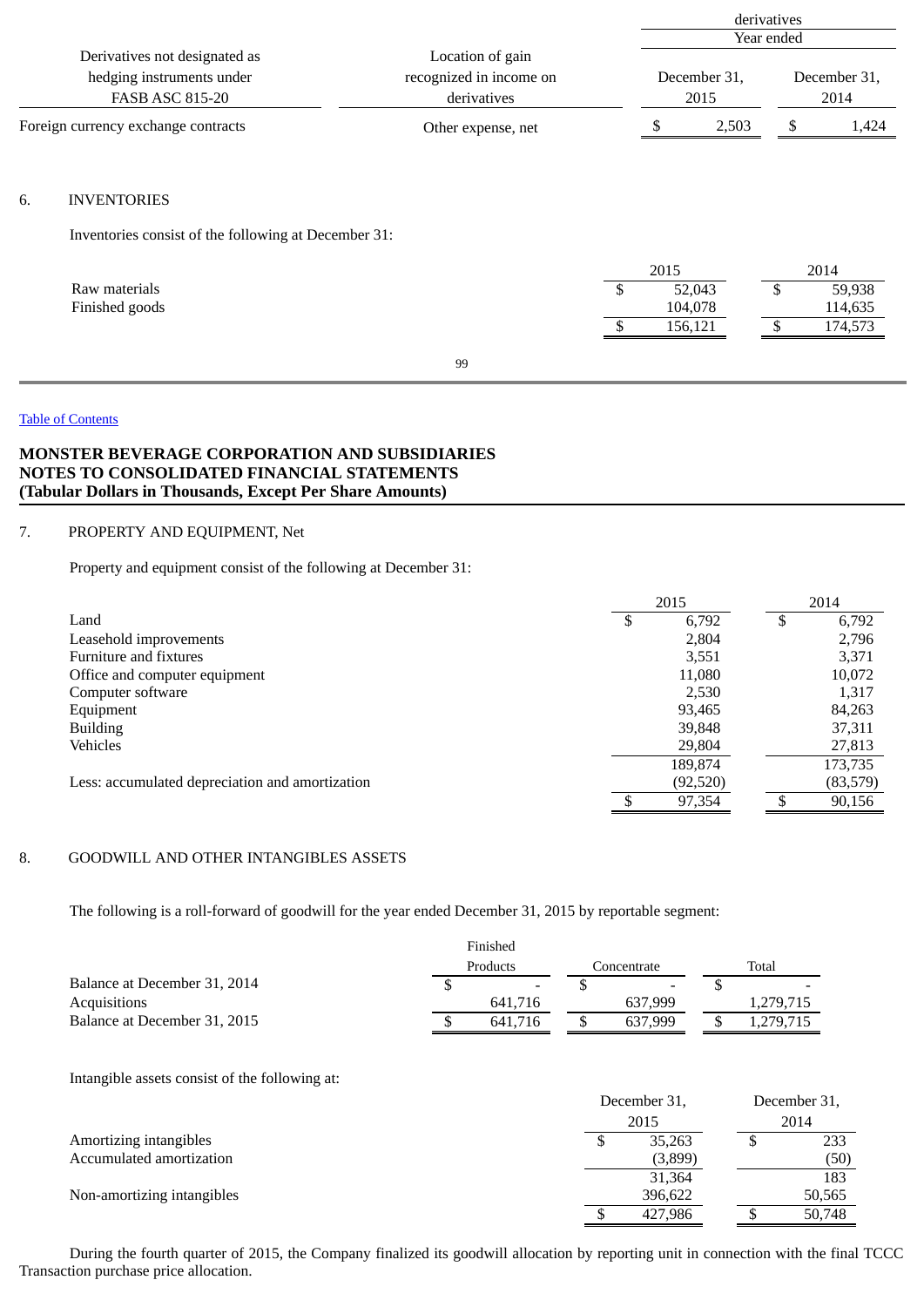Amortizing intangibles primarily consist of customer relationships. All amortizing intangibles have been assigned an estimated finite useful life and such intangibles are amortized on a straight-line basis over the number of years that approximate their respective useful lives, generally 5 years. Total amortization expense recorded was \$3.9 million, \$0.4 million and \$0.05 million for the years ended December 31, 2015, 2014 and 2013, respectively. As of December 31, 2015, future estimated amortization expense related to amortizing intangibles through the year ending December 31, 2019 is approximately \$7.0 million per year and \$3.0 million for the year ending December 31, 2020.

100

### Table of [Contents](#page-1-0)

# **MONSTER BEVERAGE CORPORATION AND SUBSIDIARIES NOTES TO CONSOLIDATED FINANCIAL STATEMENTS (Tabular Dollars in Thousands, Except Per Share Amounts)**

At December 31, 2015, non-amortizing intangibles primarily consist of indefinite-lived tradenames. At December 31, 2014, \$18.0 million of non-amortizing intangibles and \$0.1 million of amortizing intangibles (net of accumulated amortization) divested under the TCCC Transaction are included in intangibles held-for-sale in the accompanying consolidated balance sheet at December 31, 2014.

### 9. DISTRIBUTION AGREEMENTS

As part of the TCCC Transaction, the amended distribution coordination agreements entered into with TCCC provided for the transition of third parties' rights to distribute the Company's products in most territories in the U.S. and Canada to members of TCCC's distribution network, which consists of owned or controlled bottlers/distributors and independent bottlers/distributors. In February 2015, in accordance with its then existing agreements with certain affected third-party distributors, the Company sent notices of termination to the applicable affected third-party distributors in the U.S., providing for the termination of their respective distribution agreements. The associated distribution rights relating to such terminated distribution agreements were transitioned to the TCCC distribution network as of the effective date of termination of the affected third-party distributors' rights in the applicable territories. As of February 29, 2016, distribution rights in the U.S. representing approximately 89% of the target case sales (see Note 2) have been transitioned to TCCC's distribution network.

In accordance with ASC No. 420 "Exit or Disposal Cost Obligations", the Company expenses distributor termination costs in the period in which the written notification of termination occurs. As a result, the Company incurred termination costs of \$224.0 million, (\$0.2) million and \$10.8 million for the years ended December 31, 2015, 2014 and 2013, respectively. Such termination costs have been expensed in full and are included in operating expenses for the years ended December 31, 2015, 2014 and 2013.

In the normal course of business, amounts received pursuant to new and/or amended distribution agreements entered into with certain distributors, relating to the costs associated with terminating agreements with the Company's prior distributors, are accounted for as deferred revenue and are recognized as revenue ratably over the anticipated life of the respective distribution agreement, generally 20 years. Revenue recognized was \$50.5 million, \$7.8 million and \$8.4 million for the years ended December 31, 2015, 2014 and 2013, respectively. Included in the \$50.5 million of revenue recognized for the year ended December 31, 2015 was \$39.8 million related to the accelerated amortization of the deferred revenue balances associated with certain of the Company's prior distributors who were sent notices of termination during the first quarter of 2015, as described above.

### 10. DEBT

The Company entered into a credit facility with Comerica Bank ("Comerica") consisting of a revolving line of credit, which was amended in April 2015, under which the Company may borrow up to \$10.0 million of non-collateralized debt. The revolving line of credit is effective through June 1, 2017. Interest on borrowings under the line of credit is based on Comerica's base (prime) rate minus 1% to 1.5%, or London Interbank Offered Rates plus an additional percentage of 1.25% to 1.75%, depending upon certain financial ratios maintained by the Company. The Company had no outstanding borrowings on this line of credit at December 31, 2015. Under this revolving line of credit, the Company may also issue standby Letters of Credit with an aggregate amount of up to \$4.0 million. The fee on the standby Letters of Credit ranges from 1.00% to 1.50% depending upon certain financial ratios maintained by the Company. The Company had no outstanding standby Letters of Credit at December 31, 2015.

101

#### Table of [Contents](#page-1-0)

# **MONSTER BEVERAGE CORPORATION AND SUBSIDIARIES NOTES TO CONSOLIDATED FINANCIAL STATEMENTS (Tabular Dollars in Thousands, Except Per Share Amounts)**

The Company's debt of \$0.8 million and \$0.4 million at December 31, 2015 and 2014, respectively, consisted of capital leases, collateralized by vehicles, payable over 12 months in monthly installments at various effective interest rates, with final payments ending on or before December 31, 2016.

At December 31, 2015 and 2014, the assets acquired under capital leases had a net book value of \$3.6 million and \$3.7 million, net of accumulated depreciation of \$4.4 million and \$3.5 million, respectively.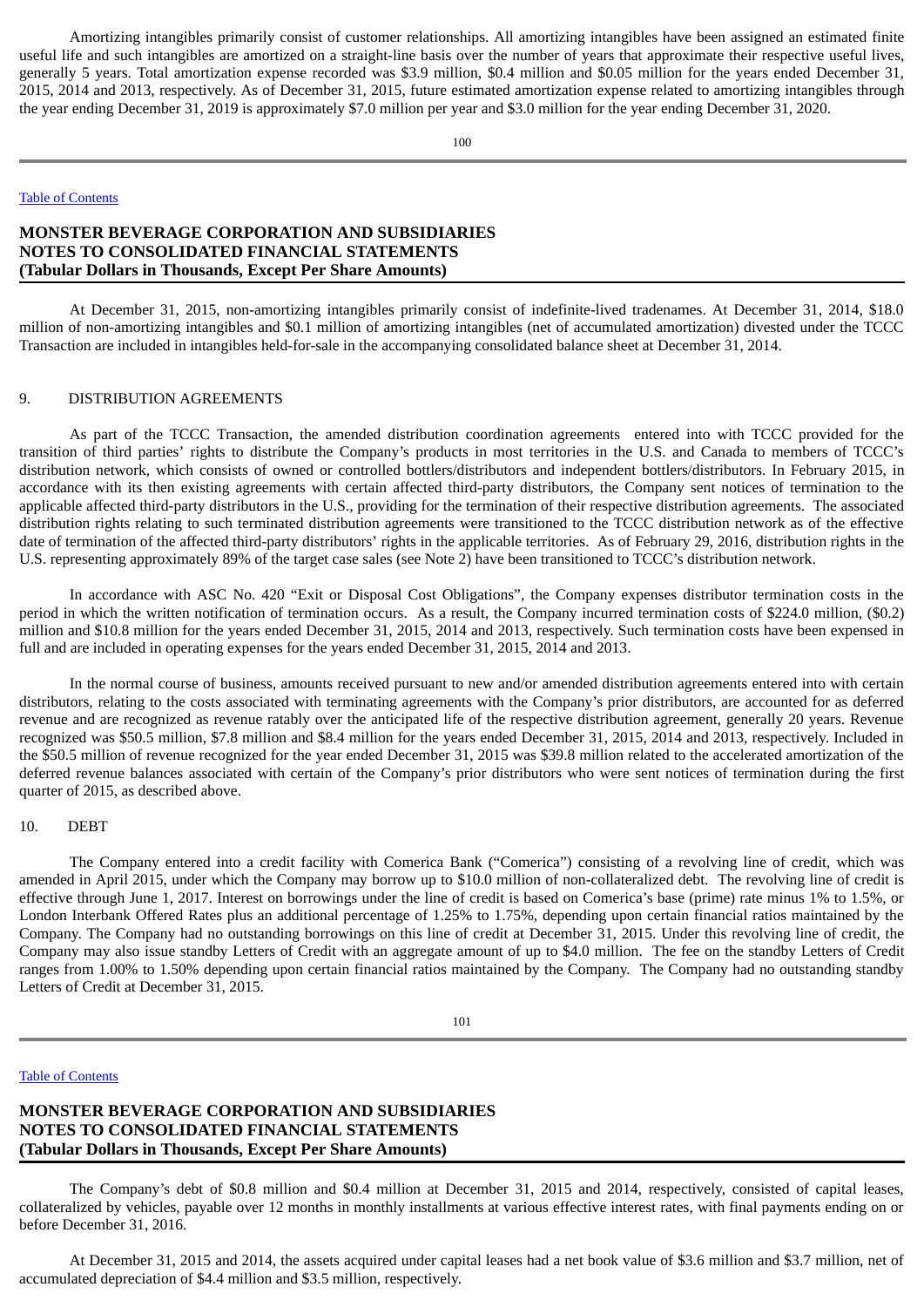Interest expense for capital lease obligations amounted to \$0.03 million, \$0.03 million and \$0.05 million for the years ended December 31, 2015, 2014 and 2013, respectively.

## 11. COMMITMENTS AND CONTINGENCIES

The Company is obligated under various non-cancellable lease agreements providing for office space, warehouse space, and automobiles that expire at various dates through the year 2023.

Rent expense under operating leases was \$10.7 million, \$6.8 million and \$7.4 million for the years ended December 31, 2015, 2014 and 2013, respectively.

Future minimum rental payments at December 31, 2015 under the operating leases referred to above are as follows:

Year Ending December 31:

| 2016                | \$<br>7,202  |
|---------------------|--------------|
| 2017                | 1,430        |
| 2018                | 515          |
| 2019                | 460          |
| 2020                | 378          |
| 2021 and thereafter | 740          |
|                     | \$<br>10,725 |

*Contractual obligations* – The Company has the following contractual obligations related primarily to sponsorships and other commitments as of December 31, 2015:

Year Ending December 31:

| 2016                | \$<br>67,356 |
|---------------------|--------------|
| 2017                | 39,388       |
| 2018                | 4,811        |
| 2019                | 60           |
| 2020                |              |
| 2021 and thereafter | -            |
|                     | 111,615      |

*Purchase Commitments* – The Company has purchase commitments aggregating approximately \$40.8 million at December 31, 2015, which represent commitments made by the Company and its subsidiaries to various suppliers of raw materials for the production of its products. These obligations vary in terms, but are generally satisfied within one year.

102

## Table of [Contents](#page-1-0)

## **MONSTER BEVERAGE CORPORATION AND SUBSIDIARIES NOTES TO CONSOLIDATED FINANCIAL STATEMENTS (Tabular Dollars in Thousands, Except Per Share Amounts)**

The Company purchases various raw material items, including, but not limited to, flavors, ingredients, dietary ingredients, containers, milk, cream and protein, from a limited number of resources. An interruption in supply from any of such resources could result in the Company's inability to produce certain products for limited or possibly extended periods of time. The aggregate value of purchases from suppliers of such limited resources described above for the years ended December 31, 2015, 2014 and 2013 was \$332.0 million, \$292.8 million and \$282.5 million, respectively.

During February 2016, the Company entered into an agreement to acquire approximately 49 acres of land, located in Rialto, CA, for a purchase price of approximately \$39 million. The purchase is subject to various conditions precedent that must be satisfied prior to the closing. If the Company ultimately acquires the land, it intends to build an approximately 1,000,000 square-foot building to replace its current leased warehouse and distribution space in Corona, CA.

*Guarantees* – The Company from time to time enters into certain types of contracts that contingently require the Company to indemnify parties against third party claims. These contracts primarily relate to: (i) certain agreements with the Company's officers, directors and employees under which the Company may be required to indemnify such persons for liabilities arising out of their employment relationship, (ii) certain distribution or purchase agreements under which the Company may have to indemnify the Company's customers from any claim, liability or loss arising out of any actual or alleged injury or damages suffered in connection with the consumption or purchase of the Company's products or the use of Company trademarks, and (iii) certain real estate leases, under which the Company may be required to indemnify property owners for liabilities and other claims arising from the Company's use of the applicable premises. The terms of such obligations vary and typically, a maximum obligation is not explicitly stated. Generally, the Company believes that its insurance coverage is adequate to cover any resulting liabilities or claims.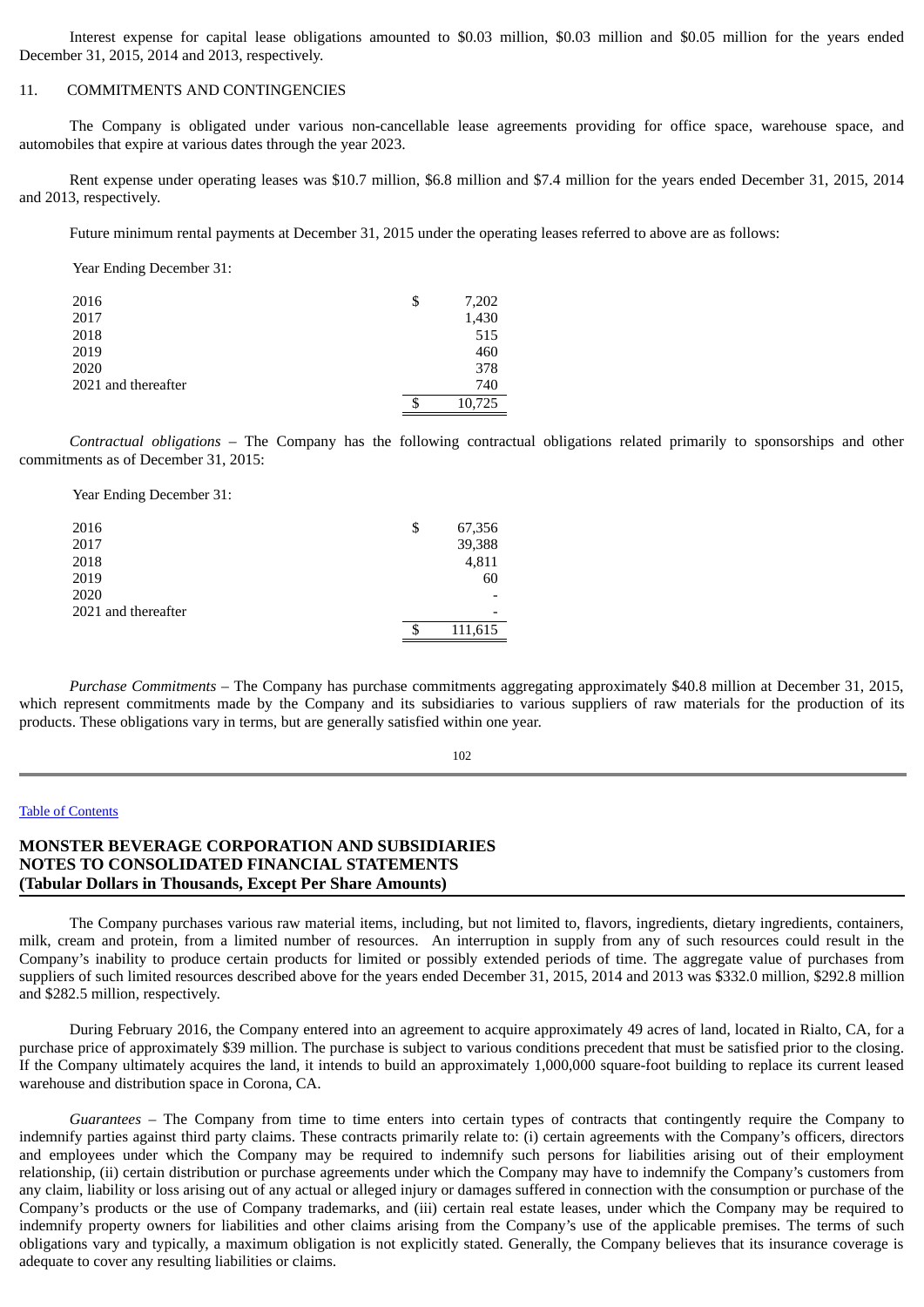*Litigation –* The Company has been named a defendant in various personal injury lawsuits, claiming that the death or other serious injury of the plaintiffs was caused by consumption of Monster Energy® brand energy drinks. The plaintiffs in these lawsuits allege strict product liability, negligence, fraudulent concealment, breach of implied warranties and wrongful death. The Company believes that each complaint is without merit and plans a vigorous defense. The Company also believes that any damages, if awarded, would not have a material adverse effect on the Company's financial position or results of operations.

*State Attorney General Inquiry* – In July 2012, the Company received a subpoena from the Attorney General for the State of New York in connection with its investigation concerning the Company's advertising, marketing, promotion, ingredients, usage and sale of its Monster Energy® brand energy drinks. Production of documents pursuant to that subpoena was completed in approximately May 2014.

On August 6, 2014, the Attorney General for the State of New York issued a second subpoena seeking additional documents and the deposition of a Company employee. On September 8, 2014, the Company moved to quash the second subpoena in the Supreme Court, New York County. The motion was fully briefed and was argued on March 17, 2015. No decision has been rendered. It is unknown what, if any, action the state attorney general may take against the Company, the relief which may be sought in the event of any such proceeding or whether such proceeding could have a material adverse effect on the Company's business, financial condition or results of operations.

103

#### Table of [Contents](#page-1-0)

## **MONSTER BEVERAGE CORPORATION AND SUBSIDIARIES NOTES TO CONSOLIDATED FINANCIAL STATEMENTS (Tabular Dollars in Thousands, Except Per Share Amounts)**

*San Francisco City Attorney Litigation* – On October 31, 2012, the Company received a written request for information from the City Attorney for the City and County of San Francisco concerning the Company's advertising and marketing of its Monster Energy® brand energy drinks and specifically concerning the safety of its products for consumption by adolescents. In a letter dated March 29, 2013, the San Francisco City Attorney threatened to bring suit against the Company if it did not agree to take the following five steps immediately: (i) "Reformulate its products to lower the caffeine content to safe levels" - (ii) "Provide adequate warning labels"; (iii) "Cease promoting overconsumption in marketing"; (iv) "Cease use of alcohol and drug references in marketing"; and (v) "Cease targeting minors."

(i) The Company Action – On April 29, 2013, the Company and its wholly owned subsidiary, Monster Energy Company, filed a complaint for declaratory and injunctive relief against the San Francisco City Attorney (the "Company Action") in United States District Court for the Central District of California (the "Central District Court"), styled *Monster Beverage Corp., et al. v. Dennis Herrera*. The Company sought a declaration from the Central District Court that the San Francisco City Attorney's investigation and demands are impermissible and preempted, subject to the doctrine of primary jurisdiction, are unconstitutional in that they violate the First and Fourteenth Amendments' prohibitions against compelled speech, content-based speech and commercial speech, are impermissibly void-for-vagueness, and/or violate the Commerce Clause. On June 3, 2013, the City Attorney filed a motion to dismiss the Company Action, arguing in part that the complaint should be dismissed in light of the San Francisco Action (described below) filed on May 6, 2013. On August 22, 2013, the Central District Court granted in part and denied in part the City Attorney's motion. On October 17, 2013, the City Attorney filed a renewed motion to dismiss the Company Action and on December 16, 2013, the Central District Court granted the City Attorney's renewed motion, dismissing the Company Action. The Company filed a Notice of Appeal to the Ninth Circuit on December 18, 2013. The appeal is fully briefed and is set for argument on April 7, 2016.

(ii) The San Francisco Action – On May 6, 2013, the San Francisco City Attorney filed a complaint for declaratory and injunctive relief, civil penalties and restitution for alleged violation of California's Unfair Competition Law, Business & Professions Code sections 17200, et seg., styled People Of The State Of California ex rel. Dennis Herrera, San Francisco City Attorney v. Monster Beverage Corporation, in San Francisco Superior Court (the "San Francisco Action"). The City Attorney alleges that the Company (1) mislabeled its products as a dietary supplement, in violation of California's Sherman Food, Drug and Cosmetic Law, California Health & Safety Code sections 109875 et. seq.; (2) is selling an "adulterated" product because caffeine is not generally recognized as safe due to the alleged lack of scientific consensus concerning the safety of the levels of caffeine in the Company's products; and (3) is engaged in unfair and misleading business practices because its marketing (a) does not disclose the health risks that energy drinks pose for children and teens; (b) fails to warn against and promotes unsafe consumption; (c) implicitly promotes mixing of energy drinks with alcohol or drugs; and (d) is deceptive because it includes unsubstantiated claims about the purported special benefits of its "killer" ingredients and "energy blend." The City Attorney sought a declaration that the Company has engaged in unfair and unlawful business acts and practices in violation of the Unfair Competition Law; an injunction from performing or proposing to perform any acts in violation of the Unfair Competition Law; restitution; and civil penalties.

After a motion to strike filed by the Company was granted in part, on March 20, 2014, the City Attorney filed an amended complaint, adding allegations supporting the theory for relief as to which the Court had granted the motion to strike. On April 18, 2014, the Company filed a renewed motion to strike, as well as a motion asking the Court to bifurcate and/or stay claims relating to the safety of Monster Energy® brand energy drinks, pending resolution of the ongoing FDA investigation of the safety and labeling of food products to which caffeine is added. On May 22, 2014, the Court denied the Company's motion to strike and motion to bifurcate and/or stay claims relating to safety.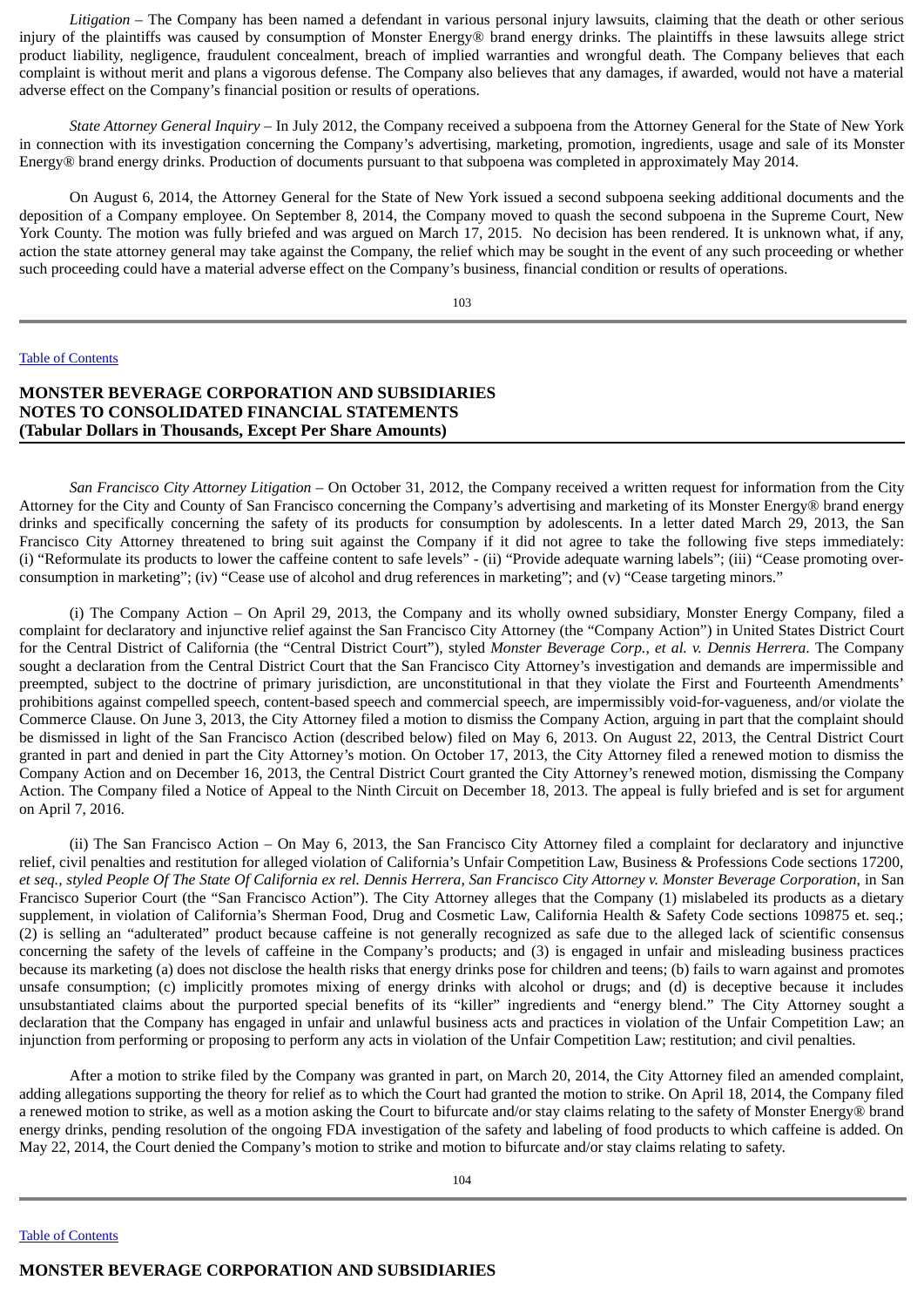## **NOTES TO CONSOLIDATED FINANCIAL STATEMENTS (Tabular Dollars in Thousands, Except Per Share Amounts)**

On September 5, 2014, the City Attorney filed a second amended complaint, adding Monster Energy Company as a defendant. The Company and Monster Energy Company filed answers to the second amended complaint on October 4, 2014 and November 10, 2014, respectively. Discovery is ongoing.

The Court has set the case for a bench trial for April 10-17, 2017.

The Company denies that it has violated the Unfair Competition Law or any other law and believes that the City Attorney's claims and demands are preempted and unconstitutional, as alleged in the action the Company filed in the Central District Court. The Company intends to vigorously defend against this lawsuit. At this time, no evaluation of the likelihood of an unfavorable outcome or range of potential loss can be expressed.

The actions or investigations described above have not progressed to a point where a reasonably possible range of losses associated with their ultimate outcome can be estimated at this time. If the final resolution of any such litigation or proceedings is unfavorable, the Company's financial condition, operating results and cash flows could be materially affected.

In addition to the above matters, the Company has been named as a defendant in various false advertising putative class actions and in a private attorney general action. In these actions, plaintiffs allege that defendants misleadingly labeled and advertised Monster Energy® brand products that allegedly were ineffective for the advertised benefits (including, but not limited to, an allegation that the products do not hydrate as advertised because they contain caffeine). The plaintiffs further allege that the Monster Energy® brand products at issue are unsafe because they contain one or more ingredients that allegedly could result in illness, injury or death. In connection with these product safety allegations, the plaintiffs claim that the product labels did not provide adequate warnings and/or that the Company did not include sufficiently specific statements with respect to contra-indications and/or adverse reactions associated with the consumption of its energy drink products (including, but not limited to, claims that certain ingredients, when consumed individually or in combination with other ingredients, could result in high blood pressure, palpitations, liver damage or other negative health effects and/or that the products themselves are unsafe). Based on these allegations, the plaintiffs assert claims for violation of state consumer protection statutes, including unfair competition and false advertising statutes, and for breach of warranty and unjust enrichment. In their prayers for relief, the plaintiffs seek, inter alia, compensatory and punitive damages, restitution, attorneys' fees, and, in some cases, injunctive relief. The Company regards these cases and allegations as having no merit. Furthermore, the Company is subject to litigation from time to time in the normal course of business, including intellectual property litigation and claims from terminated distributors.

Although it is not possible to predict the ultimate outcome of such litigation, based on the facts known to the Company, management believes that such litigation in the aggregate will likely not have a material adverse effect on the Company's financial position or results of operations.

The Company evaluates, on a quarterly basis, developments in legal proceedings and other matters that could cause an increase or decrease in the amount of the liability that is accrued, if any, or in the amount of any related insurance reimbursements recorded. As of December 31, 2015, the Company's consolidated balance sheet includes accrued loss contingencies of approximately \$2.8 million.

105

### Table of [Contents](#page-1-0)

**MONSTER BEVERAGE CORPORATION AND SUBSIDIARIES NOTES TO CONSOLIDATED FINANCIAL STATEMENTS (Tabular Dollars in Thousands, Except Per Share Amounts)**

## 12. ACCUMULATED OTHER COMPREHENSIVE LOSS

The components of accumulated other comprehensive loss are as follows at December 31:

|                                                      | 2015 |        |  | 2014   |  |  |
|------------------------------------------------------|------|--------|--|--------|--|--|
| Foreign currency translation adjustments, net of tax |      | 21.878 |  | 11.453 |  |  |

### 13. TREASURY STOCK PURCHASE

On June 12, 2015, as part of the TCCC Transaction, the Company cancelled 41.5 million shares of treasury stock owned by the Company. The cancelled stock had a carrying value of approximately \$1,482.6 million. The Company's accounting policy upon the formal retirement of treasury stock is to deduct its par value from common stock and to reflect any excess of cost over par as a deduction from retained earnings.

On April 7, 2013, the Company's Board of Directors authorized a new share repurchase program for the repurchase of up to \$200.0 million of the Company's outstanding common stock (the "April 2013 Repurchase Plan"). During the year ended December 31, 2015, the Company purchased 1.1 million shares of common stock at an average purchase price of \$134.71 per share, for a total amount of \$145.7 million (excluding broker commissions), which exhausted the availability under the April 2013 Repurchase Plan.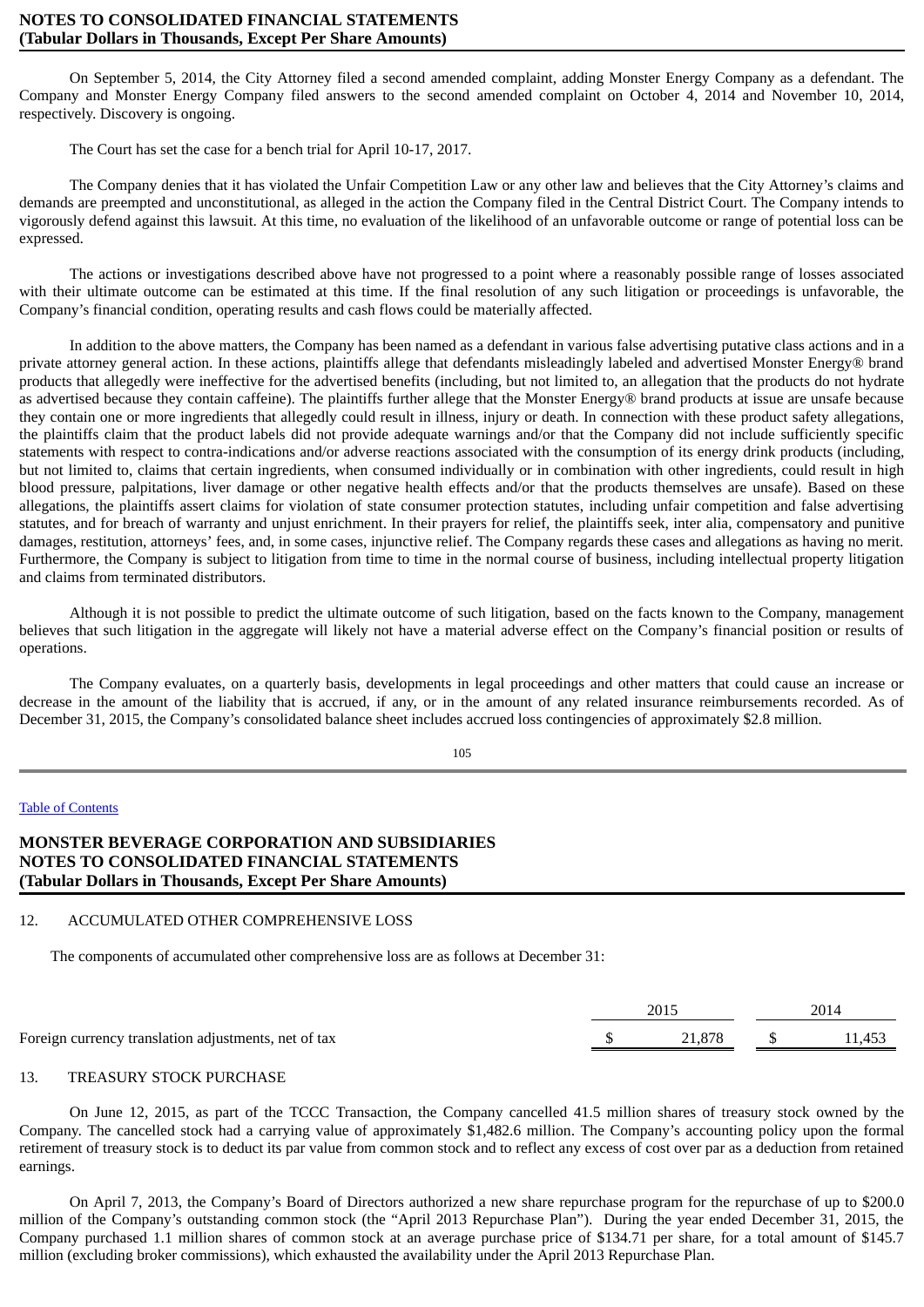On September 11, 2015, the Company's Board of Directors authorized a new share repurchase program for the repurchase of up to \$500.0 million of the Company's outstanding common stock (the "September 2015 Repurchase Plan"). During the year ended December 31, 2015, the Company purchased 1.9 million shares of common stock at an average purchase price of \$134.26 per share, for a total amount of \$250.0 million (excluding broker commissions), under the September 2015 Repurchase Plan.

During the year ended December 31, 2015, 3.3 million shares were purchased from employees in lieu of cash payments for options exercised or withholding taxes due for a total amount of \$412.3 million. While such purchases are considered common stock repurchases, they are not counted as purchases against the Company's authorized share repurchase programs, including the September 2015 Repurchase Plan or the April 2013 Repurchase Plan. Shares purchased subsequent to the TCCC Transaction are included in common stock in treasury in the accompanying condensed consolidated balance sheet at December 31, 2015.

### 14. STOCK-BASED COMPENSATION

The Company has two stock-based compensation plans under which shares were available for grant at December 31, 2015: the Monster Beverage Corporation 2011 Omnibus Incentive Plan (the "2011 Omnibus Incentive Plan") and the 2009 Monster Beverage Corporation Stock Incentive Plan for Non-Employee Directors (the "2009 Directors Plan").

The 2011 Omnibus Incentive Plan permits the granting of options, stock appreciation rights, restricted stock, restricted stock units, performance awards and other stock-based awards up to an aggregate of 14,500,000 shares of the common stock of the Company to employees or consultants of the Company and its subsidiaries. Shares authorized under the 2011 Omnibus Incentive Plan are reduced by 2.16 shares for each share granted or issued with respect to a Full Value Award. A Full Value Award is

106

### Table of [Contents](#page-1-0)

## **MONSTER BEVERAGE CORPORATION AND SUBSIDIARIES NOTES TO CONSOLIDATED FINANCIAL STATEMENTS (Tabular Dollars in Thousands, Except Per Share Amounts)**

an award other than an incentive stock option, a non-qualified stock option, or a stock appreciation right, which is settled by the issuance of shares. Options granted under the 2011 Omnibus Incentive Plan may be incentive stock options under Section 422 of the Internal Revenue Code, as amended, or non-qualified stock options. The Compensation Committee of the Board of Directors (the "Compensation Committee") has sole and exclusive authority to grant stock awards to all employees who are not new hires and to all new hires who are subject to Section 16 of the Exchange Act. The Compensation Committee and the Executive Committee of the Board of Directors (the "Executive Committee") each independently has the authority to grant stock awards to new hires who are not Section 16 employees. Awards granted by the Executive Committee are not subject to approval or ratification by the Board or the Compensation Committee. Options granted under the 2011 Omnibus Incentive Plan generally vest over a five-year period from the grant date and are generally exercisable up to 10 years after the grant date. As of December 31, 2015, 4,595,021 shares of the Company's common stock have been granted, net of cancellations, and 8,809,885 shares (as adjusted for Full Value Awards) of the Company's common stock remain available for grant under the 2011 Omnibus Incentive Plan.

The 2009 Directors Plan permits the granting of options, stock appreciation rights (each, a "SAR"), and other stock-based awards to purchase up to an aggregate of 1,600,000 shares of common stock of the Company to non-employee directors of the Company. The 2009 Directors Plan is administered by the Board of Directors. Each award granted under the 2009 Directors Plan will be evidenced by a written agreement and will contain the terms and conditions that the Board of Directors deems appropriate. The Board of Directors may grant such awards on the last business day prior to the date of the annual meeting of stockholders. Any award granted under the 2009 Directors Plan will vest, with respect to 100% of such award, on the last business day prior to the date of the annual meeting, in the calendar year following the calendar year in which such award is granted. The Board of Directors may determine the exercise price per share of the Company's common stock under each option, but such price may not be less than 100% of the closing price of the Company's common stock on the date an option is granted. Option grants may be made under the 2009 Directors Plan for 10 years from June 4, 2009. The Board of Directors may also grant SARs, independently, or in connection with an option grant. The Board of Directors may determine the exercise price per share of the Company's common stock under each SAR, but such price may not be less than the greater of (i) the fair market value of a share on the date the SAR is granted and (ii) the price of the related option, if the SAR is granted in connection with an option grant. Additionally, the Board of Directors may grant other stock-based awards, which include awards of shares of the Company's common stock, restricted shares of the Company's common stock, and awards that are valued based on the fair market value of shares of the Company's common stock. SARs and other stock-based awards are subject to the general provisions of the 2009 Directors Plan. The Board of Directors may amend or terminate the 2009 Directors Plan at any time. As of December 31, 2015, options to purchase 87,964 shares of the Company's common stock had been granted under the 2009 Directors Plan, and options to purchase 1,512,036 shares of the Company's common stock remained available for grant.

The Company recorded \$32.7 million, \$28.6 million and \$28.8 million of compensation expense relating to outstanding options, restricted stock awards, stock appreciation rights and restricted stock units during the years ended December 31, 2015, 2014 and 2013, respectively.

The excess tax benefit realized for tax deductions from non-qualified stock option exercises, disqualifying dispositions of incentive stock options, vesting of restricted stock units and restricted stock awards for the years ended December 31, 2015, 2014 and 2013 was \$314.7 million, \$11.9 million and \$30.3 million, respectively.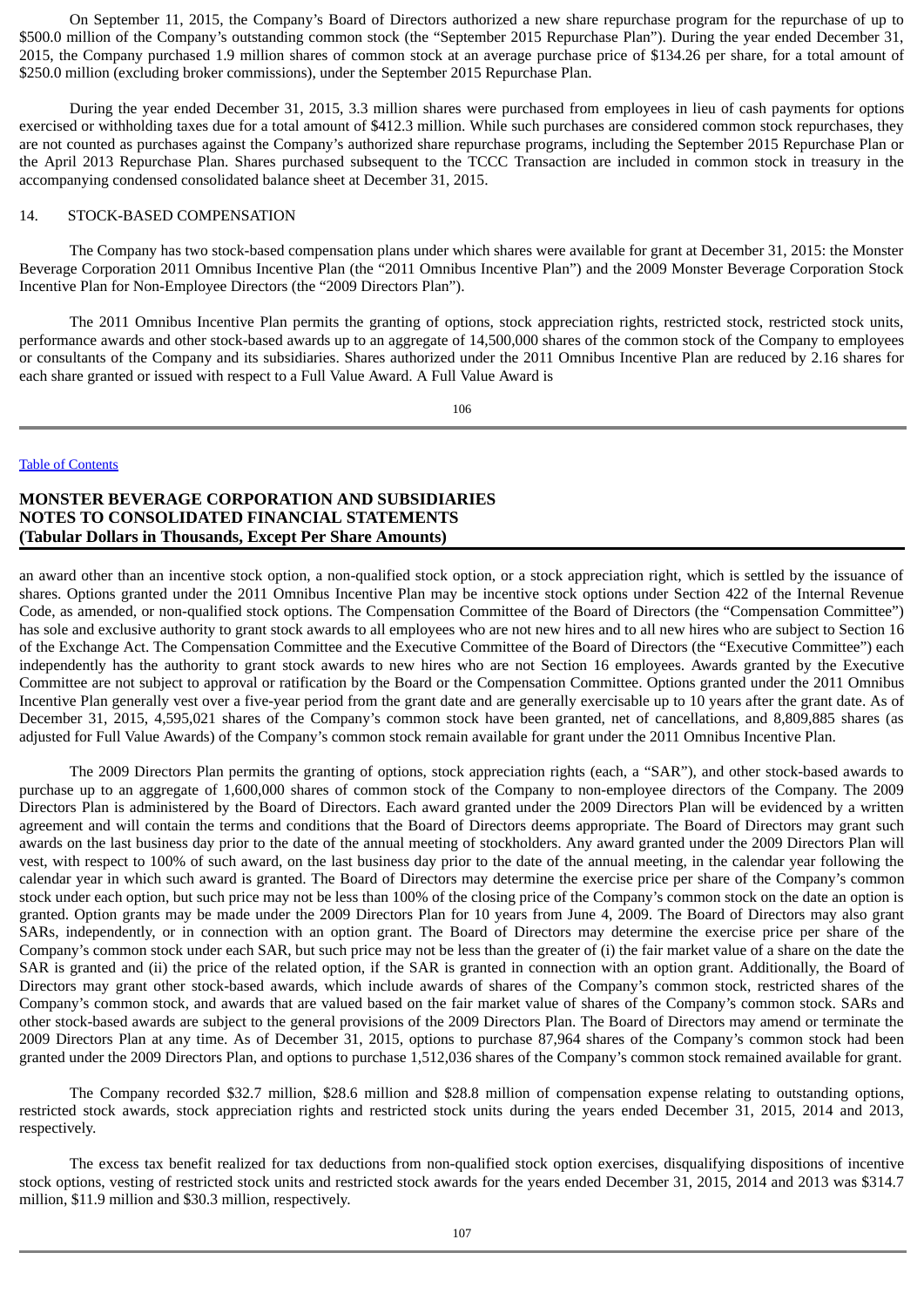# **MONSTER BEVERAGE CORPORATION AND SUBSIDIARIES NOTES TO CONSOLIDATED FINANCIAL STATEMENTS (Tabular Dollars in Thousands, Except Per Share Amounts)**

# *Stock Options*

Under the Company's stock-based compensation plans, all stock options granted as of December 31, 2015 were granted at prices based on the fair value of the Company's common stock on the date of grant. The Company records compensation expense for employee stock options based on the estimated fair value of the options on the date of grant using the Black-Scholes-Merton option pricing formula with the assumptions included in the table below. The Company records compensation expense for non-employee stock options based on the estimated fair value of the options as of the earlier of (1) the date at which a commitment for performance by the non-employee to earn the stock option is reached or (2) the date at which the non-employee's performance is complete, using the Black-Scholes-Merton option pricing formula with the assumptions included in the table below. The Company uses historical data to determine the exercise behavior, volatility and forfeiture rate of the options.

The following weighted-average assumptions were used to estimate the fair value of options granted during:

| 2015      | 2014      | 2013      |  |
|-----------|-----------|-----------|--|
| $0.0\%$   | $0.0\%$   | $0.0\%$   |  |
| 37.1 %    | 41.4%     | 47.5 %    |  |
| 1.57 %    | $1.55\%$  | $0.98\%$  |  |
| 5.8 Years | 5.8 Years | 5.7 Years |  |
|           |           |           |  |

*Expected Volatility*: The Company uses historical volatility as it provides a reasonable estimate of the expected volatility. Historical volatility is based on the most recent volatility of the stock price over a period of time equivalent to the expected term of the option.

*Risk-Free Interest Rate*: The risk-free interest rate is based on the U.S. Treasury zero coupon yield curve in effect at the time of grant for the expected term of the option.

*Expected Term*: The Company's expected term represents the weighted-average period that the Company's stock options are expected to be outstanding. The expected term is based on expected time to post-vesting exercise of options by employees. The Company uses historical exercise patterns of previously granted options to derive employee behavioral patterns used to forecast expected exercise patterns.

108

### Table of [Contents](#page-1-0)

# **MONSTER BEVERAGE CORPORATION AND SUBSIDIARIES NOTES TO CONSOLIDATED FINANCIAL STATEMENTS (Tabular Dollars in Thousands, Except Per Share Amounts)**

The following table summarizes the Company's activities with respect to its stock option plans as follows:

|                                                           |            | Weighted- |          |             |    |           |
|-----------------------------------------------------------|------------|-----------|----------|-------------|----|-----------|
|                                                           |            | Weighted- |          | Average     |    |           |
|                                                           |            | Average   |          | Remaining   |    |           |
|                                                           | Number of  |           | Exercise | Contractual |    | Aggregate |
|                                                           | Shares (In | Price Per |          | Term (In    |    | Intrinsic |
| Options                                                   | thousands) |           | Share    | years)      |    | Value     |
| Outstanding at January 1, 2015                            | 13,066     | \$        | 19.73    | 3.1         | S  | 1,158,412 |
| Granted 01/01/15 - 03/31/15                               | 903        | \$        | 133.68   |             |    |           |
| Granted 04/01/15 - 06/30/15                               | 33         | \$        | 133.43   |             |    |           |
| Granted 07/01/15 - 09/30/15                               | 56         |           | 135.00   |             |    |           |
| Granted 10/01/15 - 12/31/15                               | 6          |           | 134.20   |             |    |           |
| Exercised                                                 | (7,379)    | \$        | 6.69     |             |    |           |
| Cancelled or forfeited                                    | (95)       | \$        | 71.59    |             |    |           |
| Outstanding at December 31, 2015                          | 6,590      | \$        | 50.85    | 5.6         | \$ | 646,497   |
| Vested and expected to vest in the future at December 31, |            |           |          |             |    |           |
| 2015                                                      | 6,238      | \$        | 48.05    | 5.5         | \$ | 629,496   |
| Exercisable at December 31, 2015                          | 3,899      | \$        | 24.36    | 3.9         | \$ | 485,835   |

The following table summarizes information about stock options outstanding and exercisable at December 31, 2015: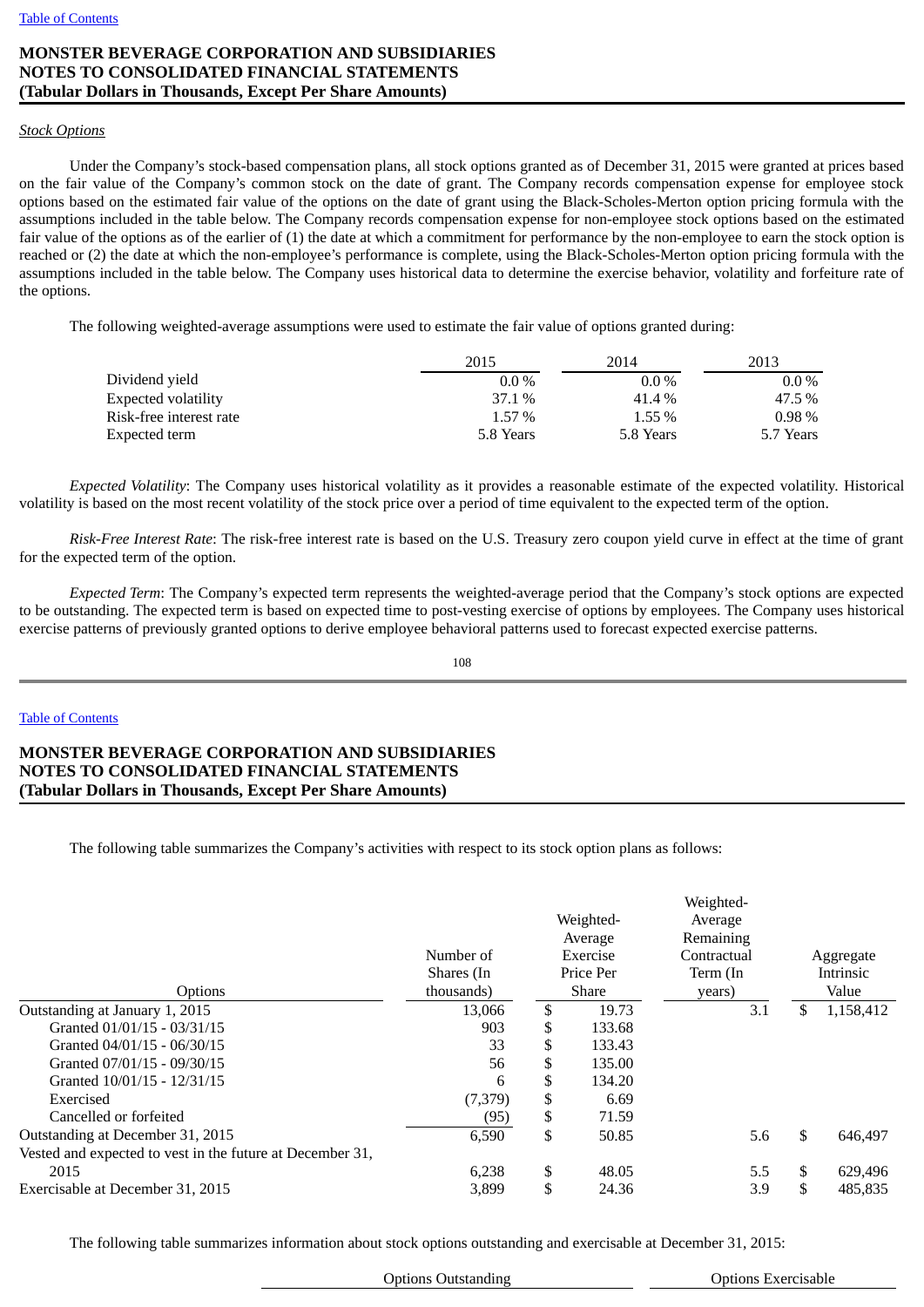|                   |                  |          |                 | weighted     |            |               |              |
|-------------------|------------------|----------|-----------------|--------------|------------|---------------|--------------|
|                   |                  |          |                 | Average      | Weighted   | Number        | Weighted     |
|                   |                  |          | Number          | Remaining    | Average    | Exercisable   | Average      |
| Range of Exercise |                  |          | Outstanding (In | Contractual  | Exercise   | $(\text{In})$ | Exercise     |
|                   | Prices $($ math) |          | Thousands)      | Term (Years) | Price (\$) | Thousands)    | Price $(\$)$ |
| \$13.53           | $\blacksquare$   | \$13.53  | 33              | 2.9          | \$13.53    | 33            | \$13.53      |
| \$15.86           | $\blacksquare$   | \$15.86  | 1,663           | 2.4          | \$15.86    | 1,663         | \$15.86      |
| \$16.84           | $\sim$           | \$16.84  | 18              | 3.1          | \$16.84    | 18            | \$16.84      |
| \$17.82           | $\blacksquare$   | \$17.82  | 1,147           | 3.9          | \$17.82    | 1,147         | \$17.82      |
| \$18.07           | $\blacksquare$   | \$47.13  | 956             | 5.7          | \$36.58    | 498           | \$28.06      |
| \$47.65           | $\sim$           | \$57.25  | 665             | 7.2          | \$54.69    | 299           | \$54.06      |
| \$57.45           | $\blacksquare$   | \$69.00  | 255             | 7.4          | \$63.23    | 56            | \$63.89      |
| \$70.06           | $\blacksquare$   | \$70.06  | 661             | 8.2          | \$70.06    | 165           | \$70.06      |
| \$70.54           | $\sim$           | \$135.03 | 363             | 9.0          | \$114.18   | 20            | \$109.79     |
| \$135.48          | $\blacksquare$   | \$141.13 | 829             | 9.2          | \$135.55   |               | \$0.00       |
|                   |                  |          | 6,590           | 5.6          | \$50.85    | 3,899         | \$24.36      |
|                   |                  |          |                 |              |            |               |              |

Weighted

The weighted-average grant-date fair value of options granted during the years ended December 31, 2015, 2014 and 2013 was \$50.20 per share, \$31.49 per share and \$22.57 per share, respectively. The total intrinsic value of options exercised during the years ended December 31, 2015, 2014 and 2013 was \$870.1 million, \$47.1 million and \$91.6 million, respectively.

109

#### Table of [Contents](#page-1-0)

# **MONSTER BEVERAGE CORPORATION AND SUBSIDIARIES NOTES TO CONSOLIDATED FINANCIAL STATEMENTS (Tabular Dollars in Thousands, Except Per Share Amounts)**

Cash received from option exercises under all plans for the years ended December 31, 2015, 2014 and 2013 was approximately \$49.2 million, \$17.2 million and \$21.3 million, respectively.

At December 31, 2015, there was \$69.1 million of total unrecognized compensation expense related to nonvested options granted to employees under the Company's share-based payment plans. That cost is expected to be recognized over a weighted-average period of 2.7 years.

## *Restricted Stock Awards and Restricted Stock Units*

Stock-based compensation cost for restricted stock awards and restricted stock units is measured based on the closing fair market value of the Company's common stock at the date of grant. In the event that the Company has the option and intent to settle a restricted stock unit in cash, the award is classified as a liability and revalued at each balance sheet date. Total cash paid to settle restricted stock unit liabilities and the increase in the liabilities for future cash settlements during the years ended December 31, 2015 and 2014 were not material.

The following table summarizes the Company's activities with respect to non-vested restricted stock units as follows:

|                                 |            | Weighted    |
|---------------------------------|------------|-------------|
|                                 | Number of  | Average     |
|                                 | Shares (in | Grant-Date  |
|                                 | thousands) | Fair Value  |
| Non-vested at January 1, 2015   | 149        | \$<br>61.09 |
| Granted 01/01/15 - 03/31/15     | 83         | 135.48      |
| Granted 04/01/15 - 06/30/15     |            |             |
| Granted 07/01/15 - 09/30/15     | 8          | 147.36      |
| Granted 10/01/15 - 12/31/15     |            |             |
| Vested                          | (48)       | 59.32       |
| Forfeited/cancelled             | (14)       | 63.57       |
| Non-vested at December 31, 2015 | 178        | \$<br>99.58 |

The weighted-average grant-date fair value of restricted stock units and restricted stock awards granted during the years ended December 31, 2015, 2014 and 2013 was \$136.50, \$84.38 and \$53.50 per share, respectively. As of December 31, 2015, 0.2 million of restricted stock units are expected to vest.

At December 31, 2015, total unrecognized compensation expense relating to non-vested restricted stock awards and non-vested restricted stock units was \$11.9 million, which is expected to be recognized over a weighted-average period of 1.8 years.

#### *Employee and Non-Employee Share-Based Compensation Expense*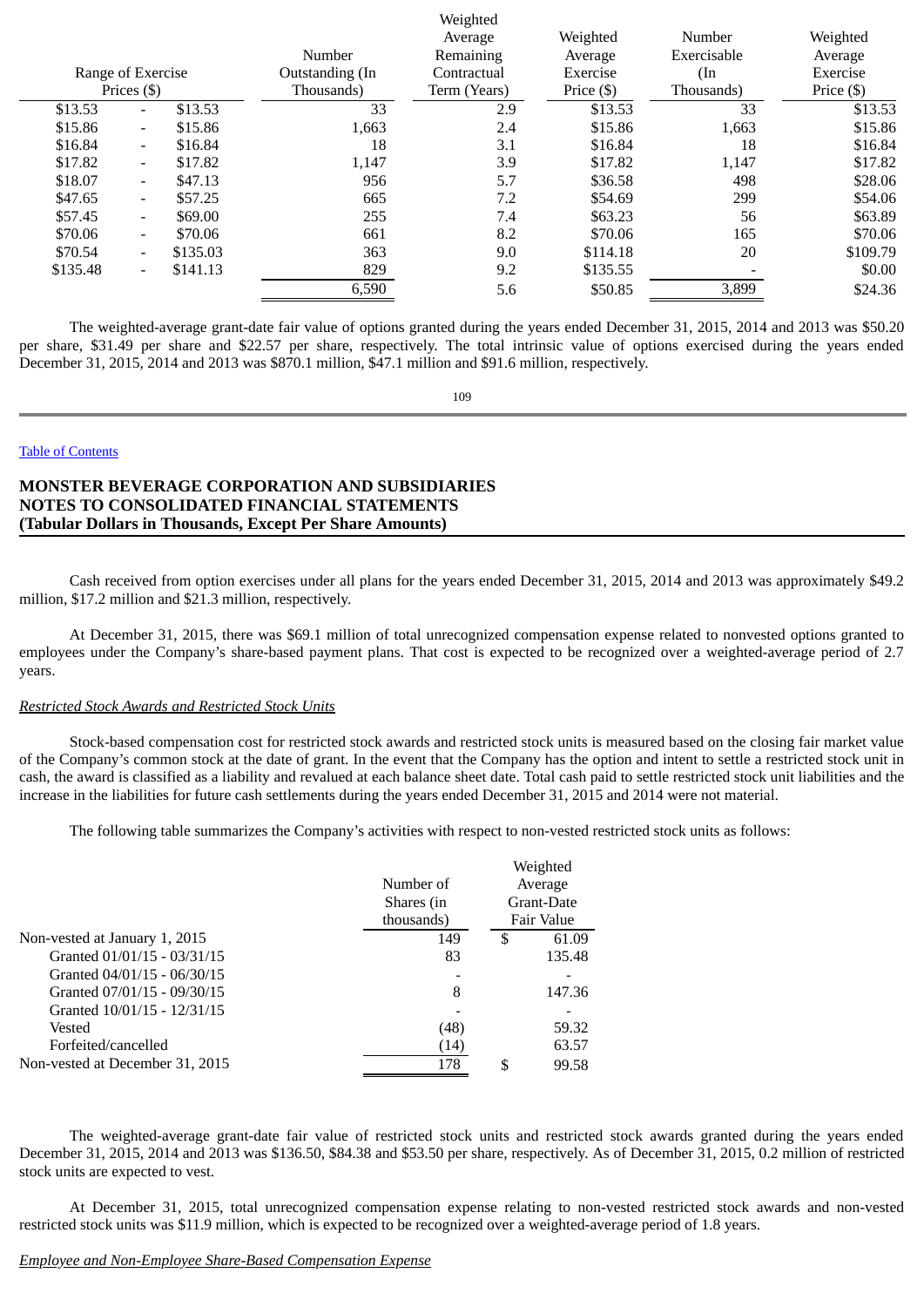The table below shows the amounts recognized in the consolidated financial statements for the twelve-months ended December 31, 2015, 2014 and 2013 for share-based compensation related to employees and non-employees. Employee and non-employee share-based compensation expense of \$32.7 million for the year ended December 31, 2015 is comprised of \$6.2 million that relates to incentive stock

110

# Table of [Contents](#page-1-0)

# **MONSTER BEVERAGE CORPORATION AND SUBSIDIARIES NOTES TO CONSOLIDATED FINANCIAL STATEMENTS (Tabular Dollars in Thousands, Except Per Share Amounts)**

options and \$26.5 million that relates to non-qualified stock options and restricted units and awards. Employee and non-employee share-based compensation expense of \$28.6 million for the year ended December 31, 2014 is comprised of \$4.8 million that relates to incentive stock options and \$23.8 million that relates to non-qualified stock options and restricted units and awards. Employee and non-employee share-based compensation expense of \$28.8 million for the year ended December 31, 2013 is comprised of \$5.2 million that relates to incentive stock options and \$23.6 million that relates to non-qualified stock options and restricted units and awards. The portion of share-based compensation expense that relates to incentive stock options has not been considered in the tax benefit computation below.

|                                                                           | 2015    | 2014    | 2013    |
|---------------------------------------------------------------------------|---------|---------|---------|
| <b>Operating expenses</b>                                                 | 32.719  | 28.552  | 28.764  |
| Total employee and non-employee share-based compensation expense included |         |         |         |
| in income, before income tax                                              | 32.719  | 28.552  | 28.764  |
| Less: Amount of income tax benefit recognized in earnings                 | (9,058) | (2,932) | (7,730) |
| Amount charged against net income                                         | 23.661  | 25.620  | 21.034  |

## 15. INCOME TAXES

The domestic and foreign components of the Company's income (loss) before provision for income taxes are as follows:

|                                          | Year Ended December 31, |         |  |         |  |          |
|------------------------------------------|-------------------------|---------|--|---------|--|----------|
|                                          |                         | 2015    |  | 2014    |  | 2013     |
| Domestic*                                |                         | 859.039 |  | 711.917 |  | 596,899  |
| Foreign*                                 |                         | 32.509  |  | 33,871  |  | (33,005) |
| Income before provision for income taxes |                         | 891.548 |  | 745.788 |  | 563,894  |

*\*After intercompany royalties, management fees and interest charges from the Company's domestic to foreign entities of \$29.2 million, \$34.9 million and \$25.9 million for the years ended December 31, 2015, 2014 and 2013, respectively.*

#### 111

### Table of [Contents](#page-1-0)

# **MONSTER BEVERAGE CORPORATION AND SUBSIDIARIES NOTES TO CONSOLIDATED FINANCIAL STATEMENTS (Tabular Dollars in Thousands, Except Per Share Amounts)**

Components of the provision for income taxes are as follows:

|                     | Year Ended December 31, |    |          |    |          |  |
|---------------------|-------------------------|----|----------|----|----------|--|
|                     | 2015                    |    | 2014     |    | 2013     |  |
| Current:            |                         |    |          |    |          |  |
| Federal             | \$<br>548,018           | \$ | 228,348  | \$ | 191,596  |  |
| State               | 88,671                  |    | 36,633   |    | 36,662   |  |
| Foreign             | 10,634                  |    | 7,467    |    | 4,052    |  |
|                     | 647,323                 |    | 272,448  |    | 232,310  |  |
| Deferred:           |                         |    |          |    |          |  |
| Federal             | (255, 422)              |    | (8, 473) |    | (7, 441) |  |
| State               | (40, 446)               |    | (442)    |    | (1, 443) |  |
| Foreign             | (5, 420)                |    | 3,476    |    | (9,694)  |  |
|                     | (301, 288)              |    | (5, 439) |    | (18,578) |  |
| Valuation allowance | (1,220)                 |    | (4, 406) |    | 11,501   |  |
|                     | \$<br>344,815           | \$ | 262,603  | \$ | 225,233  |  |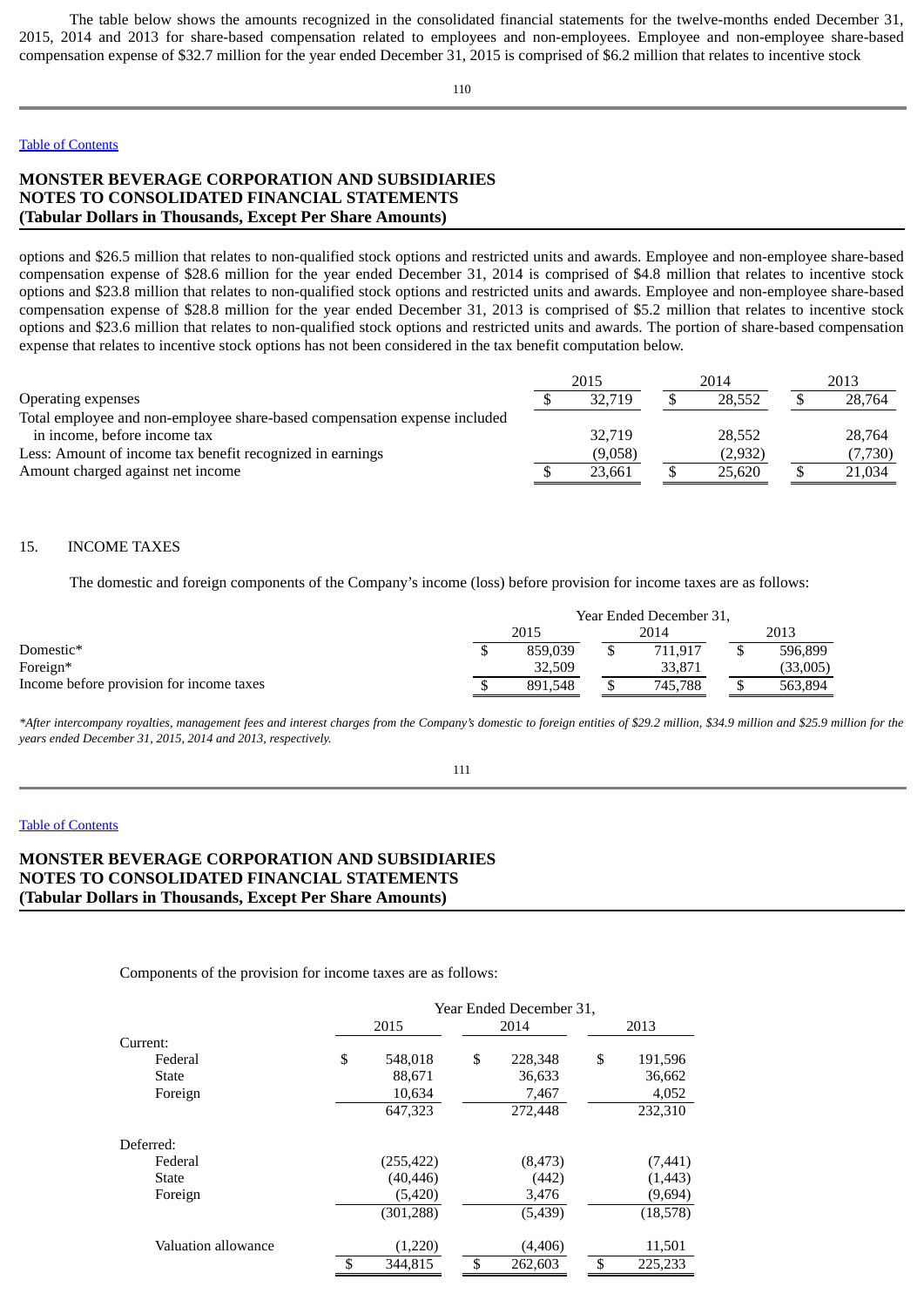The differences in the total provision for income taxes that would result from applying the 35% federal statutory rate to income before provision for income taxes and the reported provision for income taxes are as follows:

|                                                | Year Ended December 31, |          |    |          |  |           |
|------------------------------------------------|-------------------------|----------|----|----------|--|-----------|
|                                                |                         | 2015     |    | 2014     |  | 2013      |
| U.S. Federal tax expense at statutory rates    | £.                      | 312,042  | \$ | 261,025  |  | 197,363   |
| State income taxes, net of federal tax benefit |                         | 31,046   |    | 23,859   |  | 22,640    |
| Permanent differences                          |                         | 8,488    |    | 4,816    |  | 936       |
| Domestic production deduction                  |                         |          |    | (20,607) |  | (16, 039) |
| Other                                          |                         | (127)    |    | (1,267)  |  | 266       |
| Foreign rate differential                      |                         | (5, 414) |    | (817)    |  | 8,566     |
| Valuation allowance                            |                         | (1,220)  |    | (4, 406) |  | 11,501    |
|                                                |                         | 344.815  |    | 262,603  |  | 225,233   |
|                                                | 112                     |          |    |          |  |           |

# Table of [Contents](#page-1-0)

# **MONSTER BEVERAGE CORPORATION AND SUBSIDIARIES NOTES TO CONSOLIDATED FINANCIAL STATEMENTS (Tabular Dollars in Thousands, Except Per Share Amounts)**

Major components of the Company's deferred tax assets (liabilities) at December 31 are as follows:

|                                         | 2015           |    | 2014      |  |
|-----------------------------------------|----------------|----|-----------|--|
| Deferred Tax Assets:                    |                |    |           |  |
| Reserve for sales returns               | \$<br>242      | \$ | 289       |  |
| Reserve for doubtful accounts           | 18             |    | 36        |  |
| Reserve for inventory obsolescence      | 1,126          |    | 3,030     |  |
| Reserve for marketing development fund  | 10,118         |    | 9,118     |  |
| Capitalization of inventory costs       | 1,927          |    | 2,527     |  |
| State franchise tax - current           | 15,143         |    | 12,358    |  |
| Accrued compensation                    | 1,584          |    |           |  |
| Accrued other liabilities               | 1,565          |    | 3,503     |  |
| Deferred revenue                        | 152,777        |    | 47,319    |  |
| Stock-based compensation                | 24,488         |    | 25,268    |  |
| Securities impairment                   | 289            |    | 288       |  |
| Foreign net operating loss carryforward | 26,624         |    | 17,256    |  |
| Prepaid supplies                        | 6,065          |    | 4,195     |  |
| Distribution rights                     | 120,798        |    |           |  |
| <b>Termination payments</b>             | 81,896         |    |           |  |
| Capital loss carryforward               | 370            |    |           |  |
| Gain on intercompany transfer           | 7,809          |    | 8,347     |  |
| Total gross deferred tax assets         | \$<br>452,839  | \$ | 133,534   |  |
| Deferred Tax Liabilities:               |                |    |           |  |
| Amortization of trademarks              | \$<br>(12,078) | \$ | (11, 923) |  |
| Intangibles                             | (134, 021)     |    |           |  |
| State franchise tax - deferred          | (18, 359)      |    | (4, 198)  |  |
| Other deferred tax liabilities          | (2,337)        |    | (327)     |  |
| Depreciation                            | (7,543)        |    | (5,022)   |  |
| Total gross deferred tax liabilities    | (174, 338)     |    | (21, 470) |  |
| <b>Valuation Allowance</b>              | (17, 191)      |    | (17,683)  |  |
| Net deferred tax assets                 | \$<br>261,310  | \$ | 94,381    |  |

During the years ended December 31, 2015, 2014 and 2013, the Company established full valuation allowances against certain deferred tax assets, resulting from cumulative net operating losses incurred by certain foreign subsidiaries of the Company. The effect of the valuation allowances and the subsequent related impact on the Company's overall tax rate was to (decrease) increase the Company's provision for income taxes by (\$0.5) million, (\$4.4) million and \$10.8 million for the years ended December 31, 2015, 2014 and 2013, respectively. At December 31, 2015, the Company had net operating loss carryforwards of approximately \$129.1 million. Of this amount, \$112.3 million may be carried forward indefinitely. The remaining \$16.9 million will begin to expire in 2017.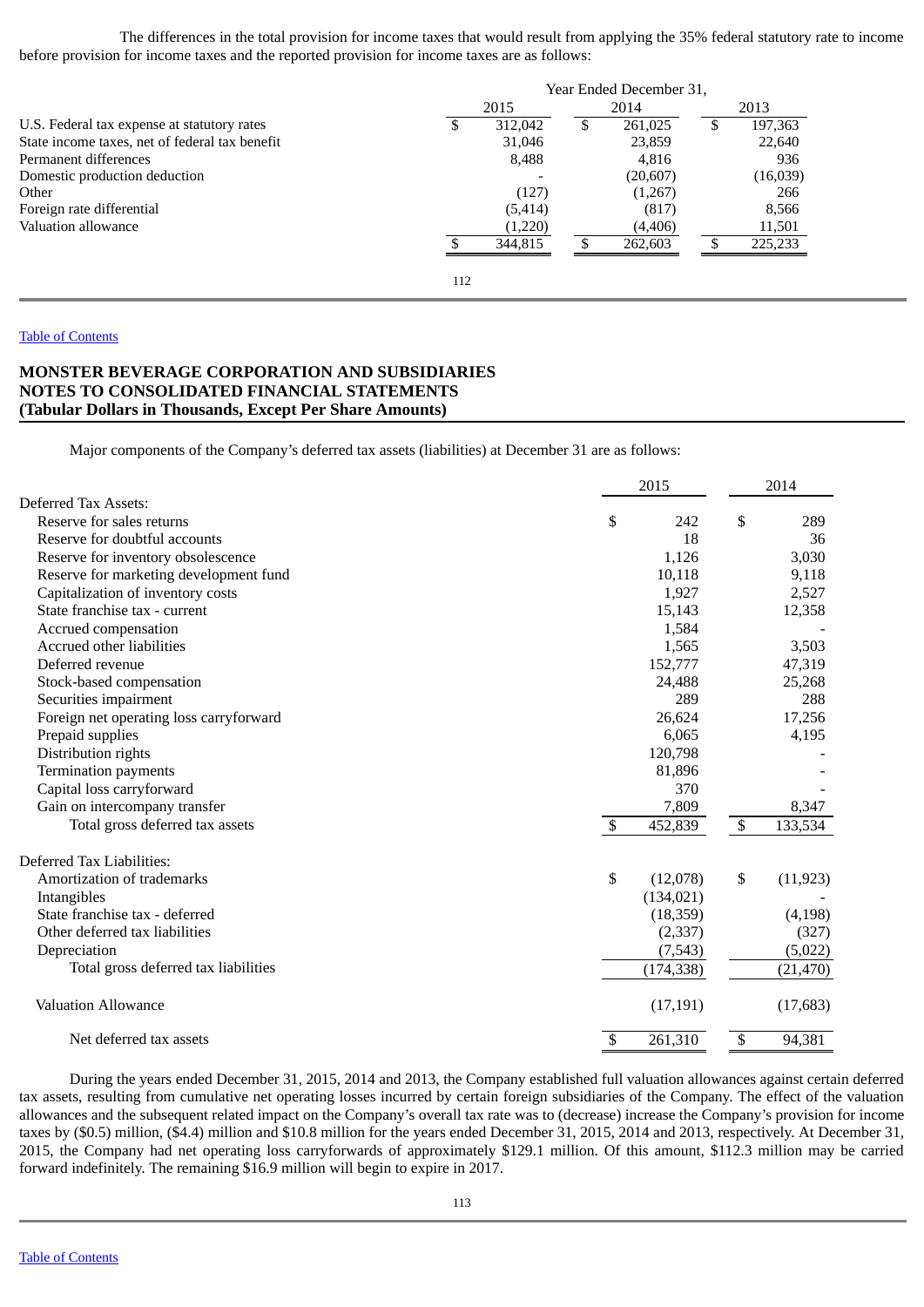# **MONSTER BEVERAGE CORPORATION AND SUBSIDIARIES NOTES TO CONSOLIDATED FINANCIAL STATEMENTS (Tabular Dollars in Thousands, Except Per Share Amounts)**

The following is a roll-forward of the Company's total gross unrecognized tax benefits, not including interest and penalties, for the years ended December 31, 2015, 2014 and 2013:

|                                                         | <b>Gross Unrealized Tax</b><br><b>Benefits</b> |            |  |  |
|---------------------------------------------------------|------------------------------------------------|------------|--|--|
| <b>Balance at January 1, 2013</b>                       |                                                | 926        |  |  |
| Additions for tax positions related to the current year |                                                |            |  |  |
| Additions for tax positions related to the prior year   |                                                |            |  |  |
| Decreases for tax positions related to prior years      |                                                |            |  |  |
| <b>Balance at December 31, 2013</b>                     |                                                | 935        |  |  |
| Additions for tax positions related to the current year |                                                |            |  |  |
| Additions for tax positions related to the prior year   |                                                |            |  |  |
| Decreases for tax positions related to prior years      |                                                |            |  |  |
| <b>Balance at December 31, 2014</b>                     |                                                | 935        |  |  |
| Additions for tax positions related to the current year |                                                |            |  |  |
| Additions for tax positions related to the prior year   |                                                |            |  |  |
| Decreases for tax positions related to prior years      |                                                | 464        |  |  |
| <b>Balance at December 31, 2015</b>                     |                                                | $47^\circ$ |  |  |

The Company recognizes accrued interest and penalties related to unrecognized tax benefits in the provision for income taxes in the Company's consolidated financial statements. As of December 31, 2015, the Company had accrued approximately \$0.2 million in interest and penalties related to unrecognized tax benefits. If the Company were to prevail on all uncertain tax positions it would not have a significant impact on the Company's effective tax rate.

It is expected that the amount of unrecognized tax benefit change within the next 12 months will not be significant.

The Company is subject to U.S. federal income tax as well as to income tax in multiple state and foreign jurisdictions.

On August 7, 2015, the Internal Revenue Service (the "IRS") began its examination of the Company's U.S. federal income tax returns for the years ended December 31, 2012 and 2013.

The Company is in various stages of examination with certain states and certain foreign jurisdictions. The 2012, 2013 and 2014 U.S. federal income tax returns are subject to examination by the IRS. State income tax returns are subject to examination for the 2011 through 2014 tax years.

114

### Table of [Contents](#page-1-0)

# **MONSTER BEVERAGE CORPORATION AND SUBSIDIARIES NOTES TO CONSOLIDATED FINANCIAL STATEMENTS (Tabular Dollars in Thousands, Except Per Share Amounts)**

## 16. EARNINGS PER SHARE

A reconciliation of the weighted average shares used in the basic and diluted earnings per common share computations for the years ended December 31, 2015, 2014 and 2013 is presented below (in thousands):

|                                      | 2015    | 2014    | 2013    |
|--------------------------------------|---------|---------|---------|
| Weighted-average shares outstanding: |         |         |         |
| Basic                                | 188.816 | 167,257 | 166,679 |
| Dilutive securities                  | 3.770   | 7.028   | 6.708   |
| Diluted                              | 192.586 | 174.285 | 173,387 |

For the years ended December 31, 2015, 2014 and 2013, options and awards outstanding totaling 1.0 million shares, 0.7 million shares and 1.3 million shares respectively, were excluded from the calculations as their effect would have been antidilutive.

# 17. EMPLOYEE BENEFIT PLAN

Employees of the Company may participate in the Monster Beverage Corporation 401(k) Plan, a defined contribution plan, which qualifies under Section 401(k) of the Internal Revenue Code. Participating employees may contribute up to 15% of their pretax salary up to statutory limits. The Company contributes 25% of the employee contribution, up to 8% of each employee's earnings, which vest 20% each year for five years after the first anniversary date. Matching contributions were \$0.7 million, \$0.6 million and \$0.6 million for the years ended December 31, 2015, 2014 and 2013, respectively.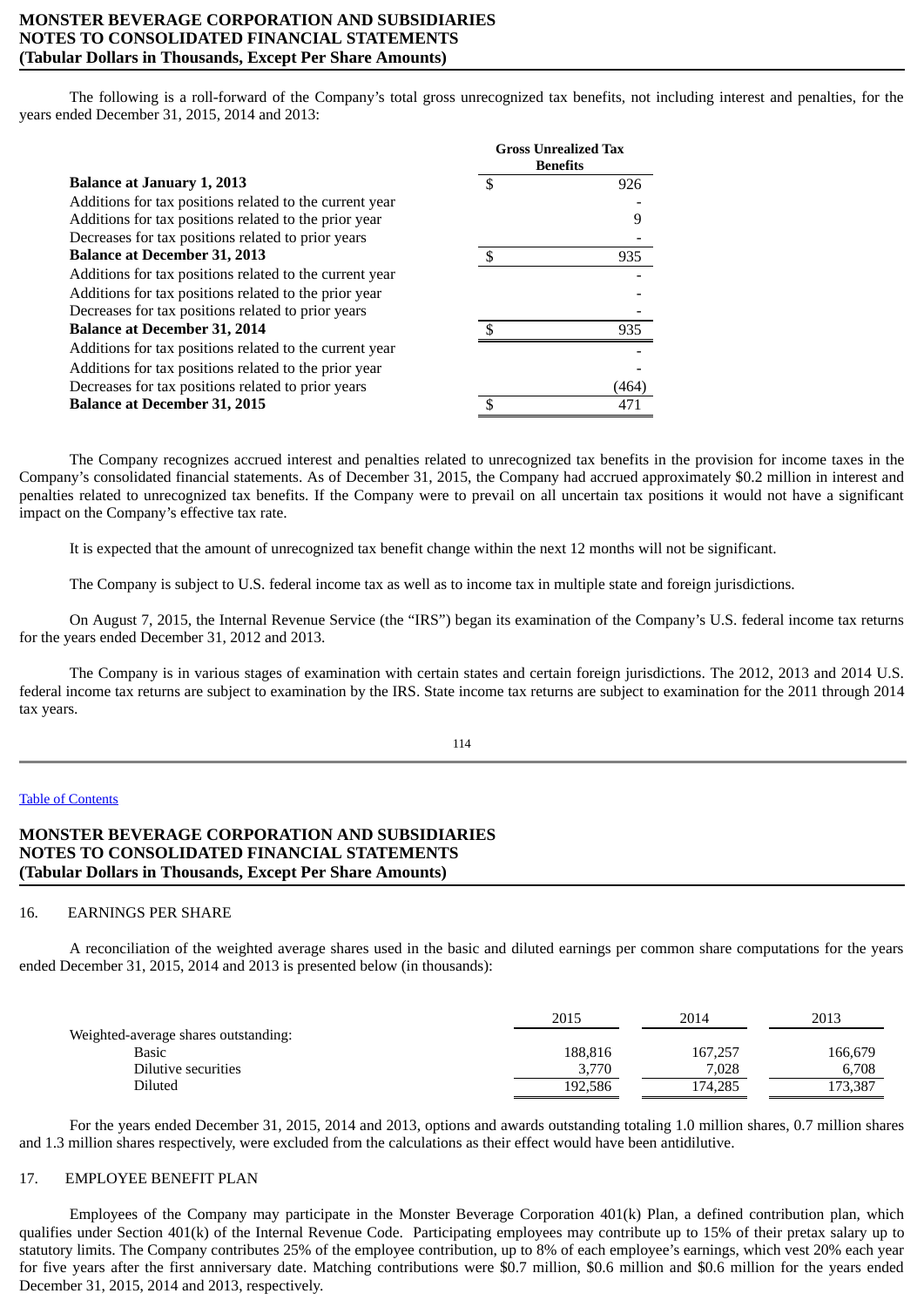#### 18. SEGMENT INFORMATION

In the second quarter of 2015, as a result of the acquisitions and divestitures in connection with the TCCC Transaction, the Company revised its reportable segments to reflect managements' current view of the business and to align its external financial reporting with its new operating and internal financial reporting model. Historical segment information has been revised to reflect the effect of this change.

The Company has three operating and reportable segments, (i) Finished Products, which is comprised of the Company's Monster Energy® drink products (previously comprising the majority of the former Direct Store Delivery segment) ("Finished Products"), (ii) Concentrate, the principal products of which include the various energy drink brands acquired from TCCC as a result of the TCCC Transaction ("Concentrate") and (iii) Other, the principal products of which include the brands disposed of as a result of the TCCC Transaction (previously comprising the majority of the former Warehouse segment and the Peace Tea® brand) ("Other").

The Company's Finished Products segment generates net operating revenues by selling ready-to-drink packaged energy drinks to full service beverage distributors, retail grocery and specialty chains, wholesalers, club stores, drug chains, mass merchandisers, convenience chains, health food distributors, food service customers and the military.

The Company's Concentrate segment generates net operating revenues by selling "concentrates" and/or "beverage bases" to authorized bottling and canning operations. Such bottlers generally combine the concentrates and/or beverage bases with sweeteners and water, which are then filled in authorized containers bearing the Company's respective trademarks and sold to customers directly (or in some cases through wholesalers or other bottlers).

115

### Table of [Contents](#page-1-0)

# **MONSTER BEVERAGE CORPORATION AND SUBSIDIARIES NOTES TO CONSOLIDATED FINANCIAL STATEMENTS (Tabular Dollars in Thousands, Except Per Share Amounts)**

Generally, the Finished Products segment generates higher per case net operating revenues, but lower per case gross profit margins than the Concentrate segment.

Corporate and unallocated amounts that do not relate to a reportable segment have been allocated to "Corporate & Unallocated." No asset information, other than goodwill and other intangible assets, has been provided for in the Company's reportable segments as management does not measure or allocate such assets on a segment basis.

The net revenues derived from the Company's reportable segments and other financial information related thereto for the years ended December 31, 2015, 2014 and 2013 are as follows:

|                                                                       |     | 2015                  | 2014                | 2013                   |
|-----------------------------------------------------------------------|-----|-----------------------|---------------------|------------------------|
| Net sales:<br>Finished Products <sup>(1)</sup><br>Concentrate         | \$  | 2,518,505<br>143,282  | \$<br>2,314,492     | \$<br>2,094,387        |
| Other<br>Corporate and unallocated                                    |     | 60,777                | 150,375             | 152,041                |
|                                                                       | -\$ | 2,722,564             | \$<br>2,464,867     | \$<br>2,246,428        |
|                                                                       |     | 2015                  | 2014                | 2013                   |
| <b>Operating Income:</b><br>Finished Products $(1)(2)$<br>Concentrate | \$  | 836,053<br>89,841     | \$<br>904,224       | \$<br>728,298          |
| Other <sup>(3)</sup><br>Corporate and unallocated                     |     | 165,233<br>(197, 474) | 7,560<br>(164, 279) | (3, 124)<br>(152, 258) |
|                                                                       | -\$ | 893,653               | \$<br>747,505       | \$<br>572,916          |
| Income before tax:                                                    |     | 2015                  | 2014                | 2013                   |
| Finished Products <sup>(1)</sup> <sup>(2)</sup><br>Concentrate        | \$  | 836,429<br>89,825     | \$<br>904,888       | \$<br>729,053          |
| $Other^{(3)}$<br>Corporate and unallocated                            |     | 165,233<br>(199, 939) | 7,557<br>(166, 657) | (3, 125)<br>(162, 034) |
|                                                                       | \$  | 891,548               | \$<br>745,788       | \$<br>563,894          |

(1) Includes \$62.8 million, \$15.0 million and \$14.8 million for the years ended December 31, 2015, 2014 and 2013, respectively, related to the recognition of deferred revenue.

(2) Includes \$224.0 million, (\$0.2) million and \$10.8 million for the years ended December 31, 2015, 2014 and 2013, respectively, related to distributor termination costs.

(3) *Includes \$161.5 million gain on the sale of Monster Non-Energy for the year ended December 31, 2015.*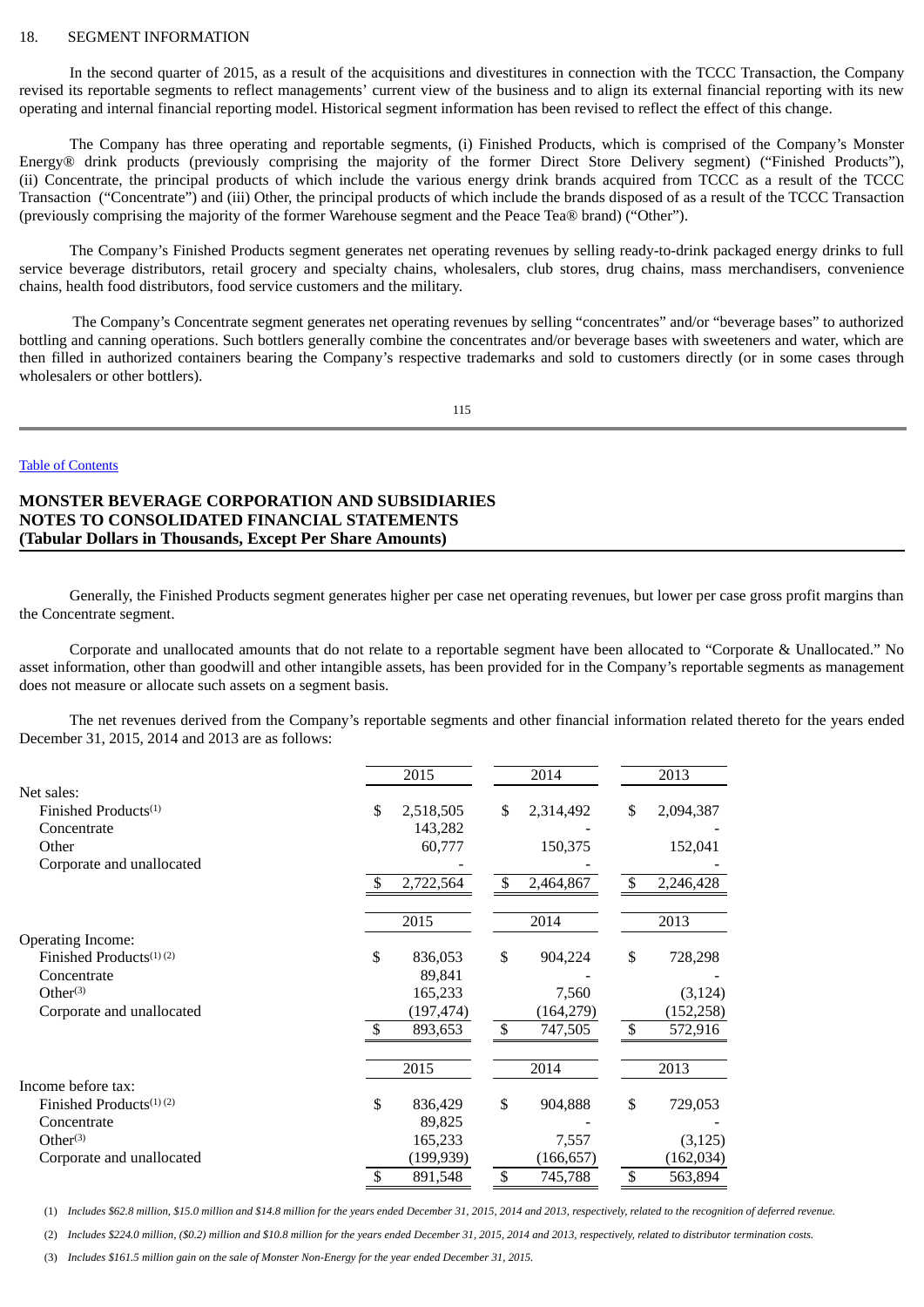# **MONSTER BEVERAGE CORPORATION AND SUBSIDIARIES NOTES TO CONSOLIDATED FINANCIAL STATEMENTS (Tabular Dollars in Thousands, Except Per Share Amounts)**

|                               |   | 2015   |   | 2014   |   | 2013   |
|-------------------------------|---|--------|---|--------|---|--------|
| Depreciation and amortization |   |        |   |        |   |        |
| <b>Finished Products</b>      | S | 21.464 | S | 19.572 |   | 18,888 |
| Concentrate                   |   | 3,868  |   |        |   |        |
| Other                         |   | 231    |   | 531    |   | 423    |
| Corporate and unallocated     |   | 5,297  |   | 5,548  |   | 3,451  |
|                               |   | 30,860 |   | 25,651 | Φ | 22,762 |

Corporate and unallocated expenses were \$197.5 million for the year ended December 31, 2015 and included \$109.8 million of payroll costs, of which \$32.7 million was attributable to stock-based compensation expense (see Note 14, "Stock-Based Compensation"), \$60.8 million of professional service expenses, including accounting and legal costs, \$7.0 million of insurance costs and \$19.9 million of other operating expenses. Corporate and unallocated expenses were \$164.3 million for the year ended December 31, 2014 and included \$86.2 million of payroll costs, of which \$28.6 million was attributable to stock-based compensation expense (see Note 14, "Stock-Based Compensation"), \$43.8 million of professional service expenses, including accounting and legal costs, \$7.4 million of insurance costs and \$26.9 million of other operating expenses. Corporate and unallocated expenses were \$152.3 million for the year ended December 31, 2013 and included \$82.5 million of payroll costs, of which \$28.8 million was attributable to stock-based compensation expense (see Note 14, "Stock-Based Compensation"), \$38.7 million of professional service expenses, including accounting and legal costs, and \$31.1 million of other operating expenses.

TCCC, through the TCCC Subsidiaries, accounted for approximately 42%, 29% and 29% of the Company's net sales for the years ended December 31, 2015, 2014 and 2013, respectively.

Net sales to customers outside the United States amounted to \$580.3 million, \$534.2 million and \$467.2 million for the years ended December 31, 2015, 2014 and 2013, respectively. Such sales were approximately 21.3%, 21.7% and 20.8% of net sales for the years ended December 31, 2015, 2014 and 2013, respectively.

Goodwill and other intangible assets for the Company's reportable segments as of December 31, 2015 and 2014 are as follows:

|                                       | December 31,<br>2015 | December 31,<br>2014 |        |  |
|---------------------------------------|----------------------|----------------------|--------|--|
| Goodwill and other intangible assets: |                      |                      |        |  |
| <b>Finished Products</b>              | \$<br>699.346        |                      | 50,748 |  |
| Concentrate                           | 1,008,355            |                      |        |  |
| Other                                 |                      |                      | 18,079 |  |
| Corporate and unallocated             |                      |                      |        |  |
|                                       | 1,707,701            |                      | 68,827 |  |
|                                       |                      |                      |        |  |

### 19. RELATED PARTY TRANSACTIONS

As a result of the TCCC Transaction, TCCC controls more than 10% of the voting interests of the Company. The TCCC Subsidiaries and certain TCCC affiliated companies (the "TCCC Affiliates") purchase and distribute certain of the Company's products both domestically and in certain international territories. The Company also pays TCCC a sales commission based on certain sales within the TCCC

#### Table of [Contents](#page-1-0)

# **MONSTER BEVERAGE CORPORATION AND SUBSIDIARIES NOTES TO CONSOLIDATED FINANCIAL STATEMENTS (Tabular Dollars in Thousands, Except Per Share Amounts)**

bottling network. TCCC commissions, based on sales to the TCCC Affiliates for the years ended December 31, 2015, 2014 and 2013, were \$18.0 million, \$1.0 million and \$0.8 million, respectively. TCCC commissions, based on sales to the TCCC Subsidiaries, are accounted for as a reduction to revenue and are reported in net sales to the TCCC Subsidiaries. Net sales to the TCCC Subsidiaries for the years ended December 31, 2015, 2014 and 2013 were \$1,151.7 million, \$717.6 million and \$650.6 million, respectively. The Company also purchases concentrates from TCCC which are then sold to both the TCCC Affiliates and the TCCC Subsidiaries. Concentrate purchases from TCCC were \$16.0 million for the year ended December 31, 2015. A certain TCCC Subsidiary also contract manufactures certain of the Company's Monster Energy® brand energy drinks. Contract manufacturing expenses were \$6.9 million, \$6.5 million and \$6.0 million for the years ended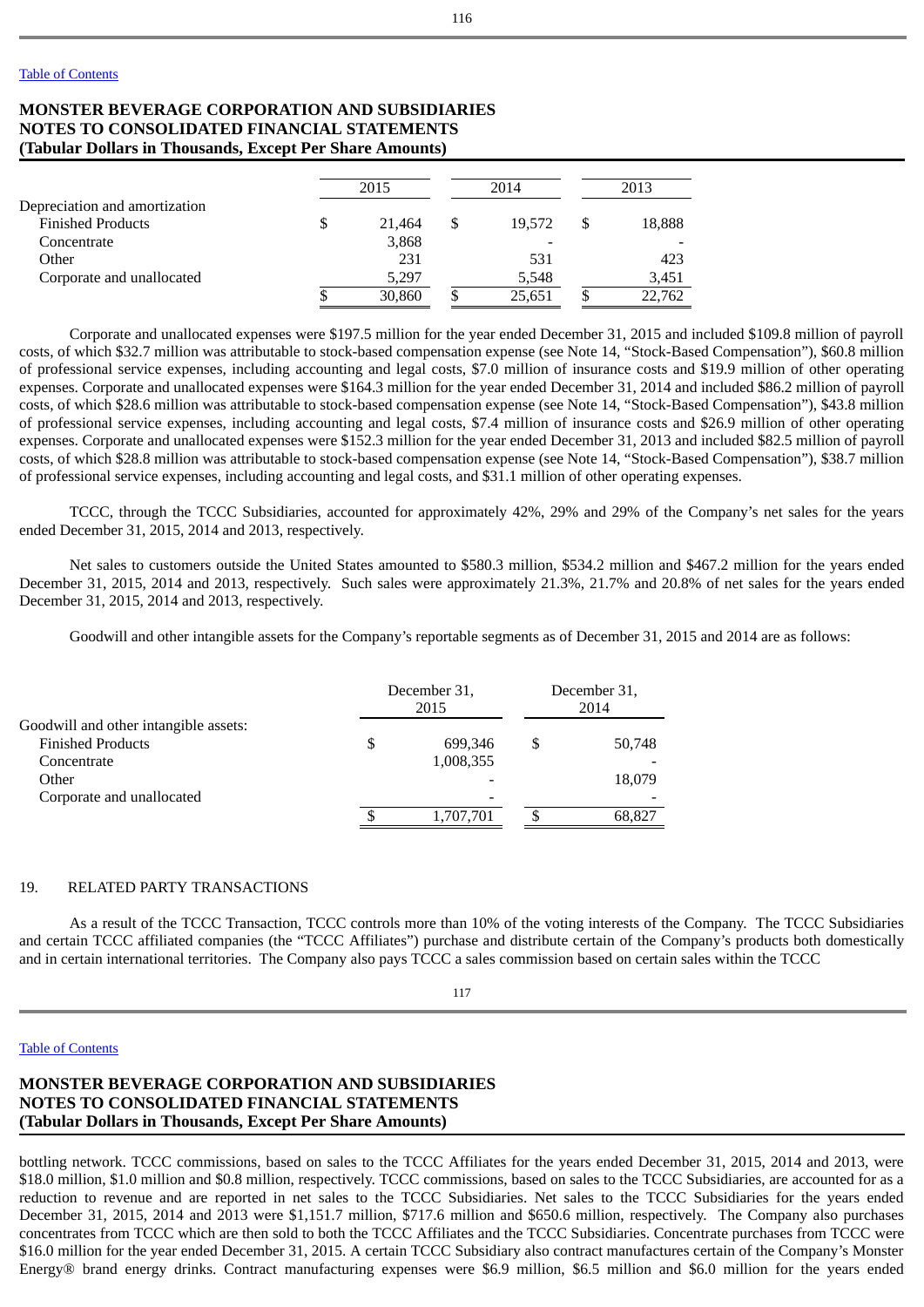December 31, 2015, 2014 and 2013, respectively. Accounts receivable, accounts payable and accrued promotional allowances related to the TCCC Subsidiaries are as follows at:

|                                | December 31,<br>2015 |         | December 31,<br>2014 |        |  |
|--------------------------------|----------------------|---------|----------------------|--------|--|
| Accounts receivable, net       |                      | 172.201 |                      | 78,011 |  |
| Accounts payable               | \$                   | 58.579  |                      | 13,738 |  |
| Accrued promotional allowances |                      | 27.544  |                      | 23,776 |  |

Two directors and officers of the Company and their families are principal owners of a company that provides promotional materials to the Company. Expenses incurred with such company in connection with promotional materials purchased during the years ended December 31, 2015, 2014 and 2013 were \$1.9 million, \$0.6 million and \$1.0 million, respectively.

# 20. SUBSEQUENT EVENTS

On February 22, 2016, the Company entered into a definitive agreement to acquire flavor supplier and long-time business partner, American Fruits & Flavors ("AFF") in a transaction that will bring the Company's primary flavor supplier in-house, secure the intellectual property of the Company's most important flavors in perpetuity and further enhance its flavor development and global flavor footprint capabilities. Pursuant to the terms of the transaction, the Company will purchase AFF for \$690 million, subject to adjustments. The transaction, which is expected to close in the first quarter of 2016, is subject to customary closing conditions.

On February 24, 2016, the Company's Board of Directors authorized a repurchase program of up to \$1.75 billion of the Company's outstanding common stock. In addition, there is approximately \$250 million remaining available under the 2015 Share Repurchase Plan.

118

#### Table of [Contents](#page-1-0)

# **MONSTER BEVERAGE CORPORATION AND SUBSIDIARIES NOTES TO CONSOLIDATED FINANCIAL STATEMENTS (Tabular Dollars in Thousands, Except Per Share Amounts)**

### 21. QUARTERLY FINANCIAL DATA (Unaudited)

|                    |                  |    |                     |     |            | Net Income per Common<br><b>Share</b> |              |    |                |  |
|--------------------|------------------|----|---------------------|-----|------------|---------------------------------------|--------------|----|----------------|--|
|                    | <b>Net Sales</b> |    | <b>Gross Profit</b> |     | Net Income |                                       | <b>Basic</b> |    | <b>Diluted</b> |  |
| Quarter ended:     |                  |    |                     |     |            |                                       |              |    |                |  |
| March 31, 2015     | \$<br>626.791    | \$ | 368,957             | \$  | 4.414      | \$                                    | 0.03         | \$ | 0.03           |  |
| June 30, 2015      | 693.722          |    | 394,508             |     | 229,004    | \$                                    | 1.29         |    | 1.26           |  |
| September 30, 2015 | 756.619          |    | 465,476             |     | 174,574    | \$                                    | 0.85         | \$ | 0.84           |  |
| December 31, 2015  | 645,432          |    | 403,360             |     | 138,741    | \$                                    | 0.68         | \$ | 0.67           |  |
|                    | 2,722,564        | \$ | 1,632,301           | \$. | 546,733    |                                       |              |    |                |  |
| Quarter ended:     |                  |    |                     |     |            |                                       |              |    |                |  |
| March 31, 2014     | \$<br>536,129    | \$ | 286,818             | \$  | 95,250     | \$                                    | 0.57         | \$ | 0.55           |  |
| June 30, 2014      | 687.199          |    | 379,288             |     | 141,003    | \$                                    | 0.84         | S  | 0.81           |  |
| September 30, 2014 | 635,972          |    | 341,920             |     | 121,600    | \$                                    | 0.73         | \$ | 0.70           |  |
| December 31, 2014  | 605,567          |    | 331,784             |     | 125,332    | \$                                    | 0.75         | \$ | 0.72           |  |
|                    | 2,464,867        |    | 1,339,810           |     | 483,185    |                                       |              |    |                |  |

Certain of the figures reported above may differ from previously reported figures for individual quarters due to rounding.

119

#### Table of [Contents](#page-1-0)

# **MONSTER BEVERAGE CORPORATION AND SUBSIDIARIES SCHEDULE II – VALUATION AND QUALIFYING ACCOUNTS FOR THE YEARS ENDED DECEMBER 31, 2015, 2014 AND 2013 (Dollars in Thousands)**

| period<br>of period<br><b>Deductions</b><br>Description<br>expenses | Balance at | Charged to | Balance at |
|---------------------------------------------------------------------|------------|------------|------------|
|                                                                     | beginning  | cost and   | end of     |
|                                                                     |            |            |            |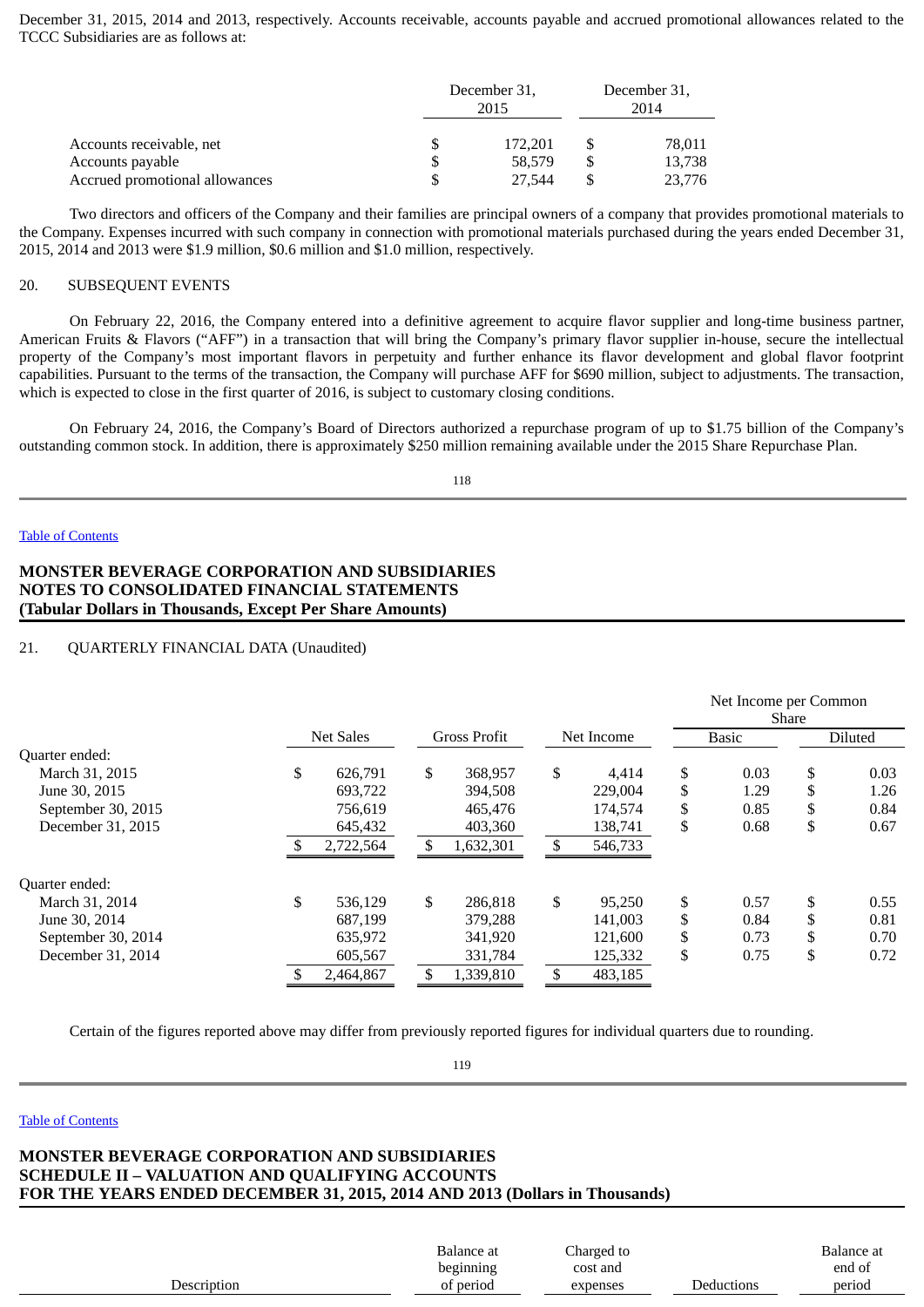Allowance for doubtful accounts, sales returns and cash discounts:

| 2015<br>2014<br>2013                                            | \$<br>\$<br>\$ | 1,704<br>2,926<br>1,430           | \$<br>\$<br>\$ | 8,407<br>2,652<br>4,894      | \$<br>\$<br>\$ | (8, 863)<br>(3,874)<br>(3,398)                       | \$<br>\$<br>\$         | 1,248<br>1,704<br>2,926    |
|-----------------------------------------------------------------|----------------|-----------------------------------|----------------|------------------------------|----------------|------------------------------------------------------|------------------------|----------------------------|
| Allowance on Deferred Tax Assets and Unrecognized Tax Benefits: |                |                                   |                |                              |                |                                                      |                        |                            |
| 2015<br>2014<br>2013                                            | \$<br>\$<br>\$ | 19,786<br>24,130<br>12,579<br>120 | \$<br>\$<br>\$ | (1,940)<br>(4,344)<br>11,551 | \$<br>\$<br>\$ | $\overline{\phantom{a}}$<br>$\overline{\phantom{0}}$ | \$<br>¢<br>D<br>¢<br>D | 17,846<br>19,786<br>24,130 |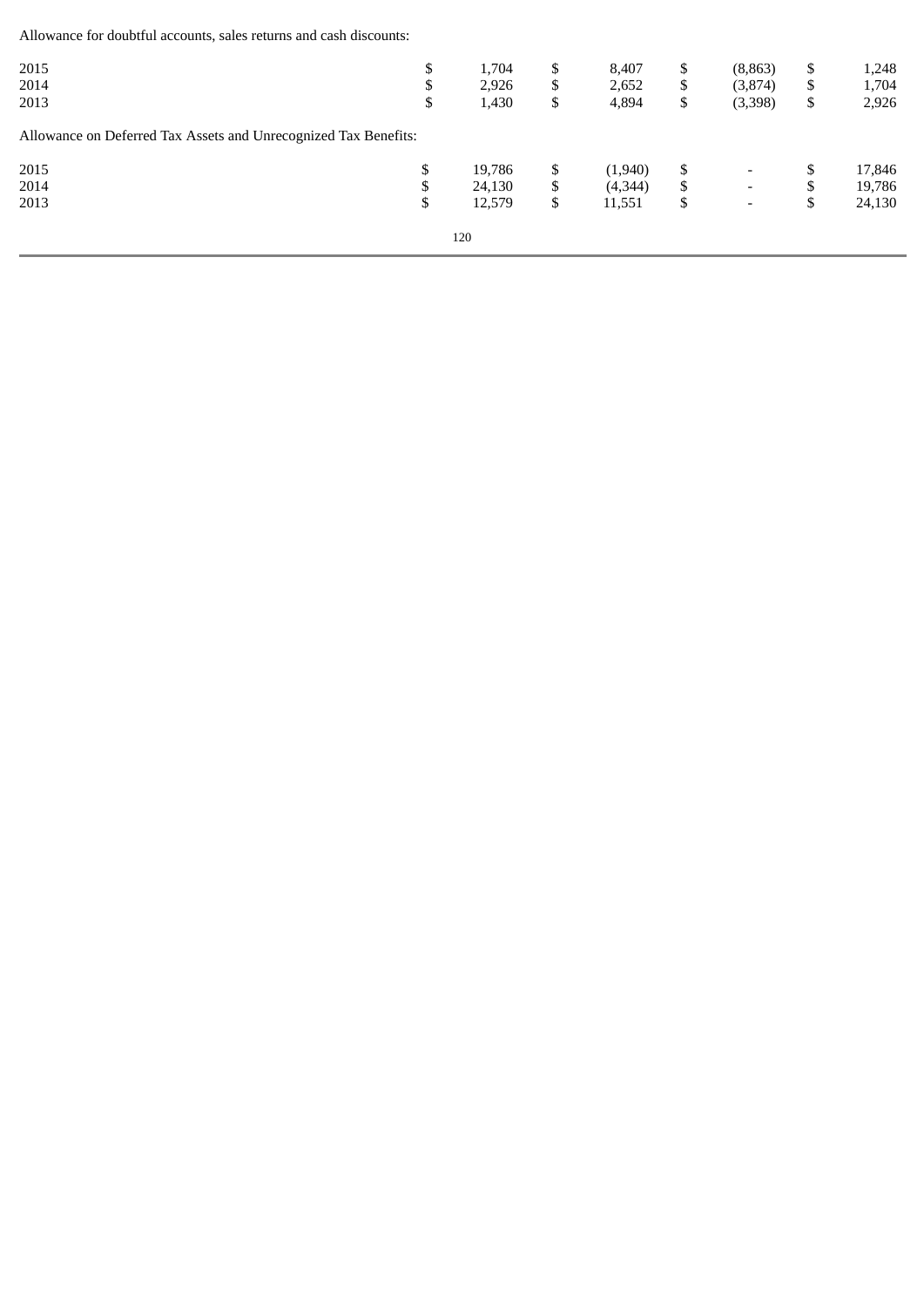### **SUBSIDIARIES OF MONSTER BEVERAGE CORPORATION**

### **Entity Name Jurisdiction**

Monster Energy Company Delaware Hansen Beverage Company Delaware Monster LDA Company Delaware Hansen Junior Juice Company Delaware Blue Sky Natural Beverage Co. Delaware Monster Energy Europe Limited United Kingdom Monster Energy Limited **Ireland** Monster Energy Au Pty Limited **Australia** Australia **Australia** Australia Fastest, LLC Delaware HBC Corona Summit, LLC California HBC Corona Summit II, LLC Hansen PRE, LLC Delaware Monster Energy Canada Ltd. Canada Monster Racing, Inc. **Delaware** Monster Energy Brasil Comércio de Bebidas Ltda **Brazil** Brazil en el proponent de Brazil Brazil Monster Energy Mexico, S. de R.L. de C.V and the C.V and the C. and the C.V mexico means of the Mexico ME Management Services, S. de R.L. de C. V. Mexico Monster Energy France SAS France SAS France SAS France SAS France SAS France SAS France SAS France SAS France SAS France SAS France SAS France SAS France SAS France SAS France SAS France SAS France SAS France SAS France SA Monster Energy Austria GmbH Austria GmbH Austria Monster Energy Colombia SAS Colombia Monster Energy Hong Kong Limited **Hong Kong Limited Hong Kong Limited Hong Kong Limited Hong Kong** Kong Limited Monster Energy Beverage Company of South Africa (Proprietary) Limited South Africa Monster Energy Ukraine LLC Ukraine Monster Energy Beverage Company Peru, S.R.L Peru Monster Energy Bebidas Ecuador Cia. Ltda Ecuador Monster Energy Argentina S.A. Argentina Peace Tea Beverage Company Delaware NOS Energy Company California Full Throttle Energy Company Delaware Monster Beverage Company Connecticut Hansen Natural Corporation Delaware Monster Energy Singapore Pte. Ltd. Singapore Pte. 1.1. Singapore Pte. 1.1. Singapore Singapore Pte. 1.1. Singapore Singapore Singapore Singapore Singapore Singapore Singapore Singapore Singapore Singapore Singapore Singapo Monster Energy Korea, Ltd. Korea, South Monster Energy Japan Godo Kaisha Japan Monster Energy Company-Chile-Limitada Chile Chile and Chile Chile Chile Chile Chile Chile Chile Chile Chile Chile Chile Chile Chile Chile Chile Chile Chile Chile Chile Chile Chile Chile Chile Chile Chile Chile Chile Chile Monster Energy Switzerland Holding GmbH Switzerland Switzerland Switzerland Monster Energy Rus LLC **Russia** Monster Energy Vietnam Company Ltd. Vietnam Monster Energy India Private Limited **India** India **India** India India India India India India India India India India India India India India India India India India India India India India India India India India India I Monster Energy PRC Holdings (HK) Limited **Hong Kong Constant Constant Constant Constant Constant Constant Constant** Monster Energy Company (Taiwan) **Taiwan** Taiwan and the second second second second second second second second second second second second second second second second second second second second second second second secon Monster İcecek Ticaret Limited Sirketi Turkey and Turkey and Turkey Turkey Turkey Turkey Monster Energy Nigeria Limited **Nigeria** 2008 **Nigeria** 1 Monster Energy SER doo Beograd-Vracar Serbia Serbia Serbia Serbia Serbia Serbia Limited Liability Company M Energy Rus Russia Monster Energy International Limited **Ireland** Ireland Rialto Renaissance LLC California TC Corona LLC California Energy Beverages LLC Delaware Energy Beverages Australia Pty Ltd. **Australia** *Australia* **Australia Australia** Monster Energy Beverage (Shanghai) Co., Ltd. China Monster Energy Costa Rica, Ltda **Costa Rica, Ltda Costa Rica, Costa Rica** Costa Rica, Costa Rica, Costa Rica, Costa Rica, Costa Rica, Costa Rica, Costa Rica, Costa Rica, Costa Rica, Costa Rica, Costa Rica, Costa Rica, Cost Monster Energy Company (Swaziland)(Proprietary) Limited Swaziland Swaziland Monster Beverage 1990 Corporation Delaware Energy Beverages Europe Limited Ireland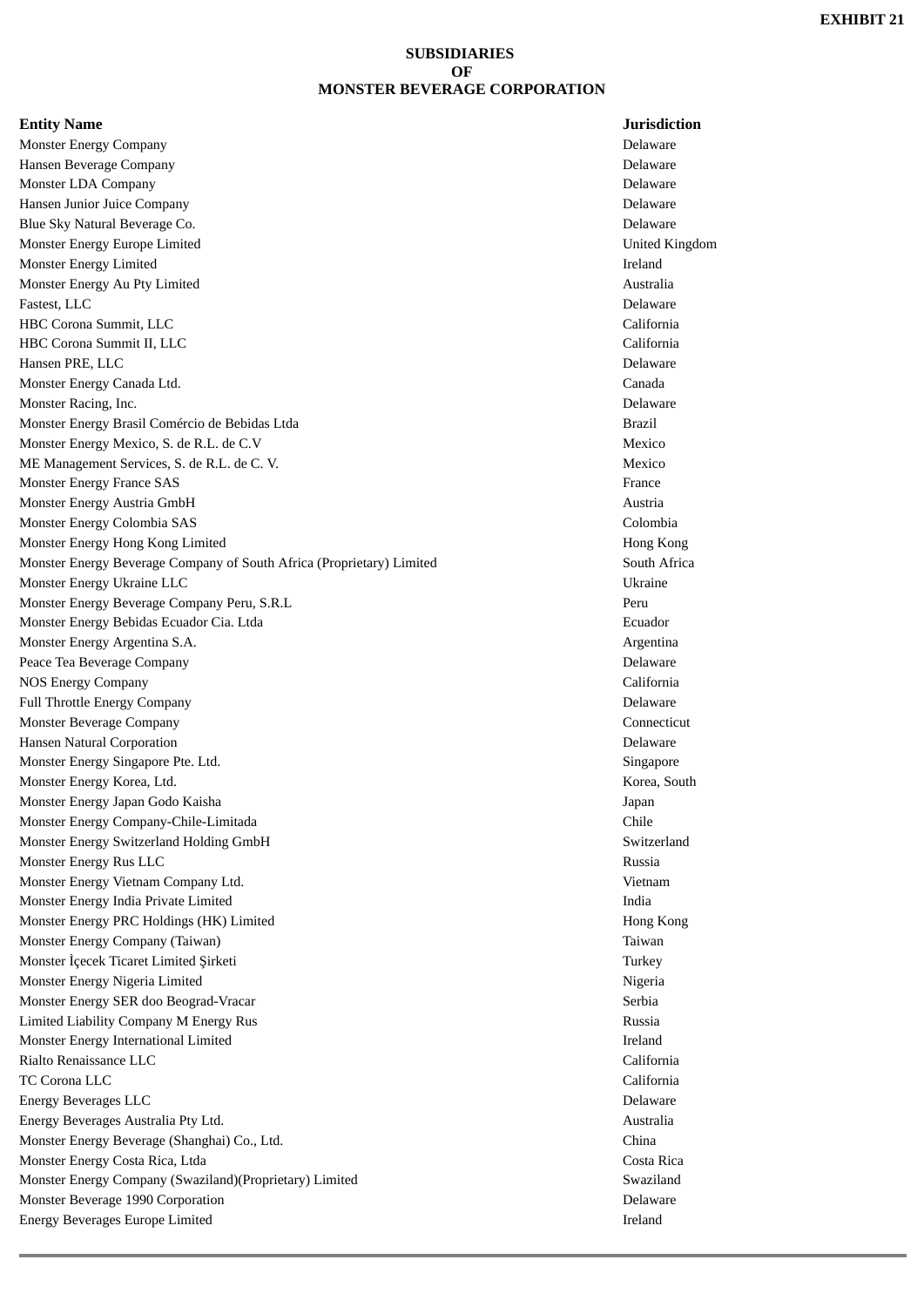### CONSENT OF INDEPENDENT REGISTERED PUBLIC ACCOUNTING FIRM

We consent to the incorporation by reference in Post-Effective Amendment No. 1 to Registration Statement No. 333-41333, No. 333-89123, No. 333-112482, No. 333-131467, No. 333-170713 and No. 333-174614 and Post-Effective Amendment No. 2 to Registration Statement No. 033-92526 on Form S-8 of our reports dated February 29, 2016, relating to the consolidated financial statements and financial statement schedule of Monster Beverage Corporation and subsidiaries (the "Company") and the effectiveness of the Company's internal control over financial reporting, appearing in this Annual Report on Form 10-K of Monster Beverage Corporation and subsidiaries for the year ended December 31, 2015.

/s/ DELOITTE & TOUCHE LLP

Costa Mesa*,* California February 29, 2016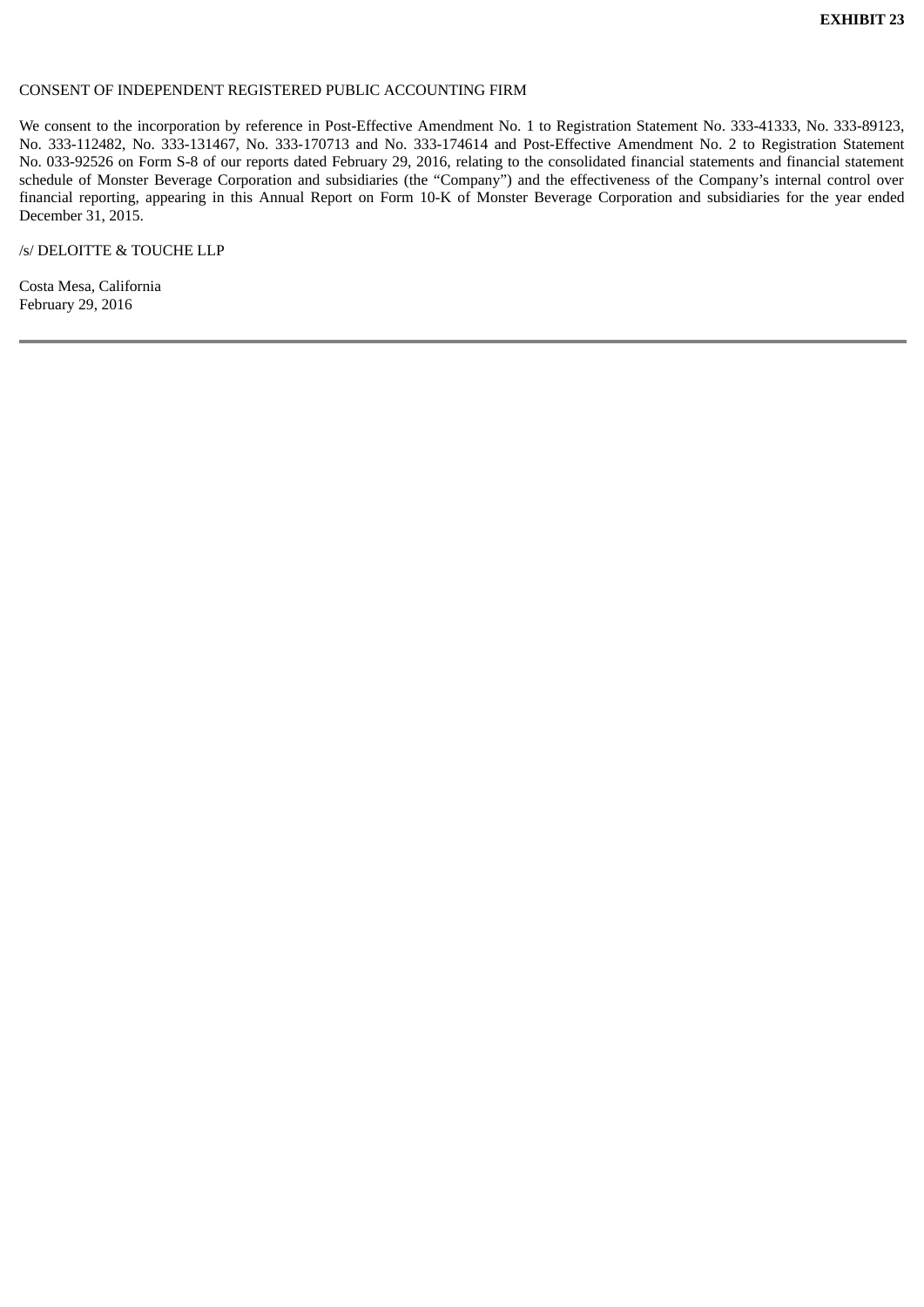## CERTIFICATION PURSUANT TO RULE 13A-14(a) OR 15D-14(a) OF THE SECURITIES EXCHANGE ACT OF 1934, AS ADOPTED PURSUANT TO SECTION 302 OF THE SARBANES-OXLEY ACT OF 2002

## I, Rodney Sacks, certify that:

- 1. I have reviewed this annual report on Form 10-K of Monster Beverage Corporation;
- 2. Based on my knowledge, this report does not contain any untrue statement of a material fact or omit to state a material fact necessary to make the statements made, in light of the circumstances under which such statements were made, not misleading with respect to the period covered by this report;
- 3. Based on my knowledge, the financial statements, and other financial information included in this report, fairly present in all material respects the financial condition, results of operations and cash flows of the registrant as of, and for, the periods presented in this report;
- 4. The registrant's other certifying officer(s) and I are responsible for establishing and maintaining disclosure controls and procedures (as defined in Exchange Act Rules 13a-15(e) and 15d-15(e)) and internal control over financial reporting (as defined in Exchange Act Rules 13a-15(f) and 15d-15(f)) for the registrant and have:
	- a. designed such disclosure controls and procedures, or caused such disclosure controls and procedures to be designed under our supervision, to ensure that material information relating to the registrant, including its consolidated subsidiaries, is made known to us by others within those entities, particularly during the period in which this report is being prepared;
	- b. designed such internal control over financial reporting, or caused such internal control over financial reporting to be designed under our supervision, to provide reasonable assurance regarding the reliability of financial reporting and the preparation of financial statements for external purposes in accordance with generally accepted accounting principles;
	- c. evaluated the effectiveness of the registrant's disclosure controls and procedures and presented in this report our conclusions about the effectiveness of the disclosure controls and procedures, as of the end of the period covered by this report based on such evaluation; and
	- d. disclosed in this report any change in the registrant's internal control over financial reporting that occurred during the registrant's most recent fiscal quarter (the registrant's fourth fiscal quarter in the case of an annual report) that has materially affected, or is reasonably likely to materially affect, the registrant's internal control over financial reporting; and
- 5. The registrant's other certifying officer(s) and I have disclosed, based on our most recent evaluation of internal control over financial reporting, to the registrant's auditors and the audit committee of registrant's board of directors (or persons performing the equivalent function):
	- a. all significant deficiencies and material weaknesses in the design or operation of internal control over financial reporting which are reasonably likely to adversely affect the registrant's ability to record, process, summarize and report financial information; and
	- b. any fraud, whether or not material, that involves management or other employees who have a significant role in the registrant's internal control over financial reporting.

Date: February 29, 2016 /s/Rodney C. Sacks

Rodney C. Sacks Chairman of the Board of Directors and Chief Executive Officer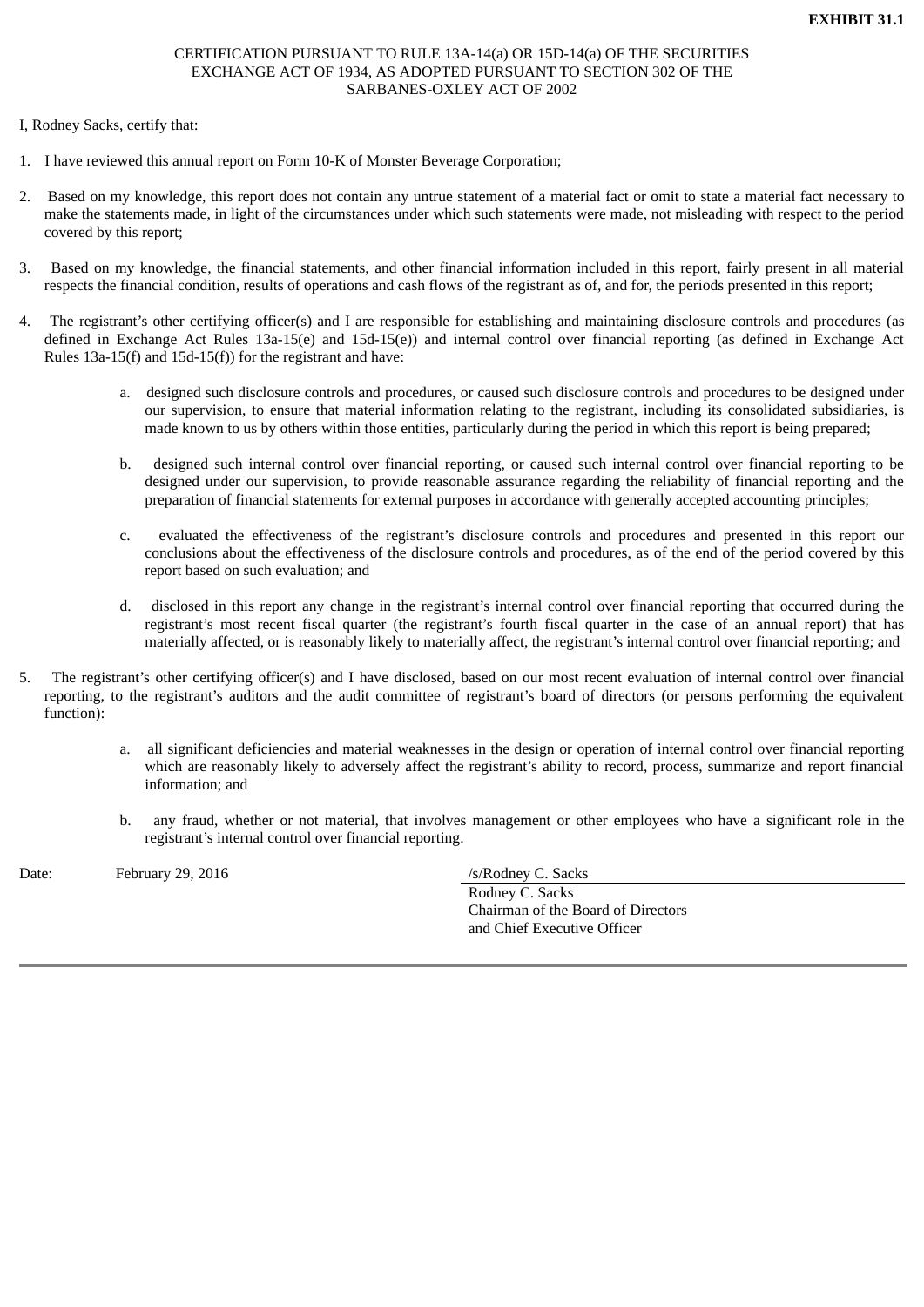# CERTIFICATION PURSUANT TO RULE 13A-14(a) OR 15D-14(a) OF THE SECURITIES EXCHANGE ACT OF 1934, AS ADOPTED PURSUANT TO SECTION 302 OF THE SARBANES-OXLEY ACT OF 2002

### I, Hilton Schlosberg, certify that:

- 1. I have reviewed this annual report on Form 10-K of Monster Beverage Corporation;
- 2. Based on my knowledge, this report does not contain any untrue statement of a material fact or omit to state a material fact necessary to make the statements made, in light of the circumstances under which such statements were made, not misleading with respect to the period covered by this report;
- 3. Based on my knowledge, the financial statements, and other financial information included in this report, fairly present in all material respects the financial condition, results of operations and cash flows of the registrant as of, and for, the periods presented in this report;
- 4. The registrant's other certifying officer(s) and I are responsible for establishing and maintaining disclosure controls and procedures (as defined in Exchange Act Rules 13a-15(e) and 15d-15(e)) and internal control over financial reporting (as defined in Exchange Act Rules 13a-15(f) and 15d-15(f)) for the registrant and have:
	- a. designed such disclosure controls and procedures, or caused such disclosure controls and procedures to be designed under our supervision, to ensure that material information relating to the registrant, including its consolidated subsidiaries, is made known to us by others within those entities, particularly during the period in which this report is being prepared;
	- b. designed such internal control over financial reporting, or caused such internal control over financial reporting to be designed under our supervision, to provide reasonable assurance regarding the reliability of financial reporting and the preparation of financial statements for external purposes in accordance with generally accepted accounting principles;
	- c. evaluated the effectiveness of the registrant's disclosure controls and procedures and presented in this report our conclusions about the effectiveness of the disclosure controls and procedures, as of the end of the period covered by this report based on such evaluation; and
	- d. disclosed in this report any change in the registrant's internal control over financial reporting that occurred during the registrant's most recent fiscal quarter (the registrant's fourth fiscal quarter in the case of an annual report) that has materially affected, or is reasonably likely to materially affect, the registrant's internal control over financial reporting; and
- 5. The registrant's other certifying officer(s) and I have disclosed, based on our most recent evaluation of internal control over financial reporting, to the registrant's auditors and the audit committee of registrant's board of directors (or persons performing the equivalent function):
	- a. all significant deficiencies and material weaknesses in the design or operation of internal control over financial reporting which are reasonably likely to adversely affect the registrant's ability to record, process, summarize and report financial information; and
	- b. any fraud, whether or not material, that involves management or other employees who have a significant role in the registrant's internal control over financial reporting.

Date: February 29, 2016 /s/ Hilton H. Schlosberg

Hilton H. Schlosberg Vice Chairman of the Board of Directors, President, Chief Operating Officer, Chief Financial Officer and Secretary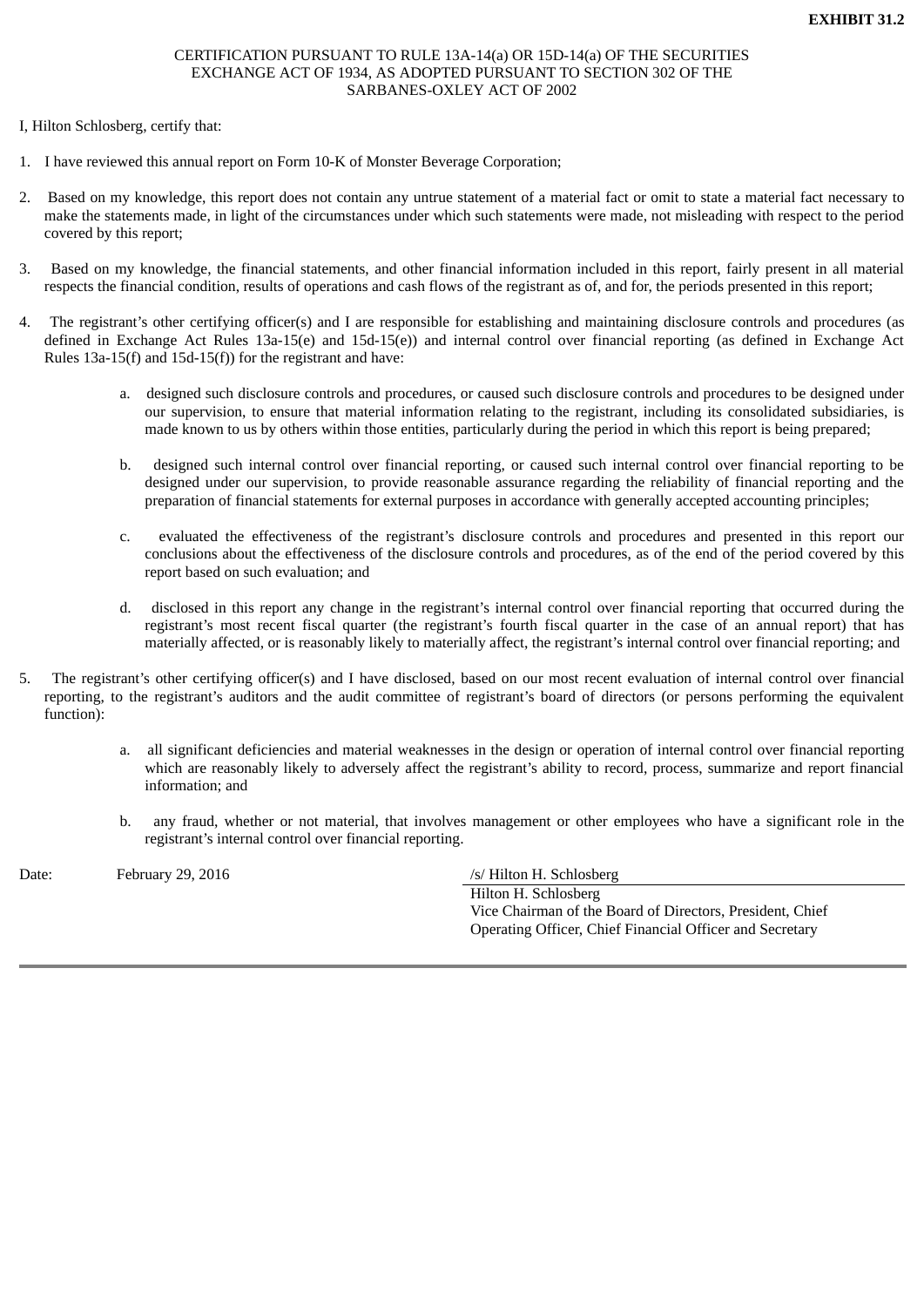# CERTIFICATION PURSUANT TO 18 U.S.C. SECTION 1350, AS ADOPTED PURSUANT TO SECTION 906 OF THE SARBANES-OXLEY ACT OF 2002

In connection with the annual report of Monster Beverage Corporation (the "Company") on Form 10-K for the year ended December 31, 2015 as filed with the Securities and Exchange Commission (the "Report"), the undersigned, Rodney C. Sacks, Chairman of the Board of Directors and Chief Executive Officer of the Company, certifies, pursuant to 18 U.S.C. 1350, as adopted pursuant to Section 906 of the Sarbanes-Oxley Act of 2002, that:

- 1. The Report fully complies with the requirements of Section 13(a) or 15(d) of the Securities Exchange Act of 1934; and
- 2. The information contained in the Report fairly presents, in all material respects, the financial condition and results of operations of the Company.

Date: February 29, 2016 /s/ Rodney C. Sacks

Rodney C. Sacks Chairman of the Board of Directors and Chief Executive Officer